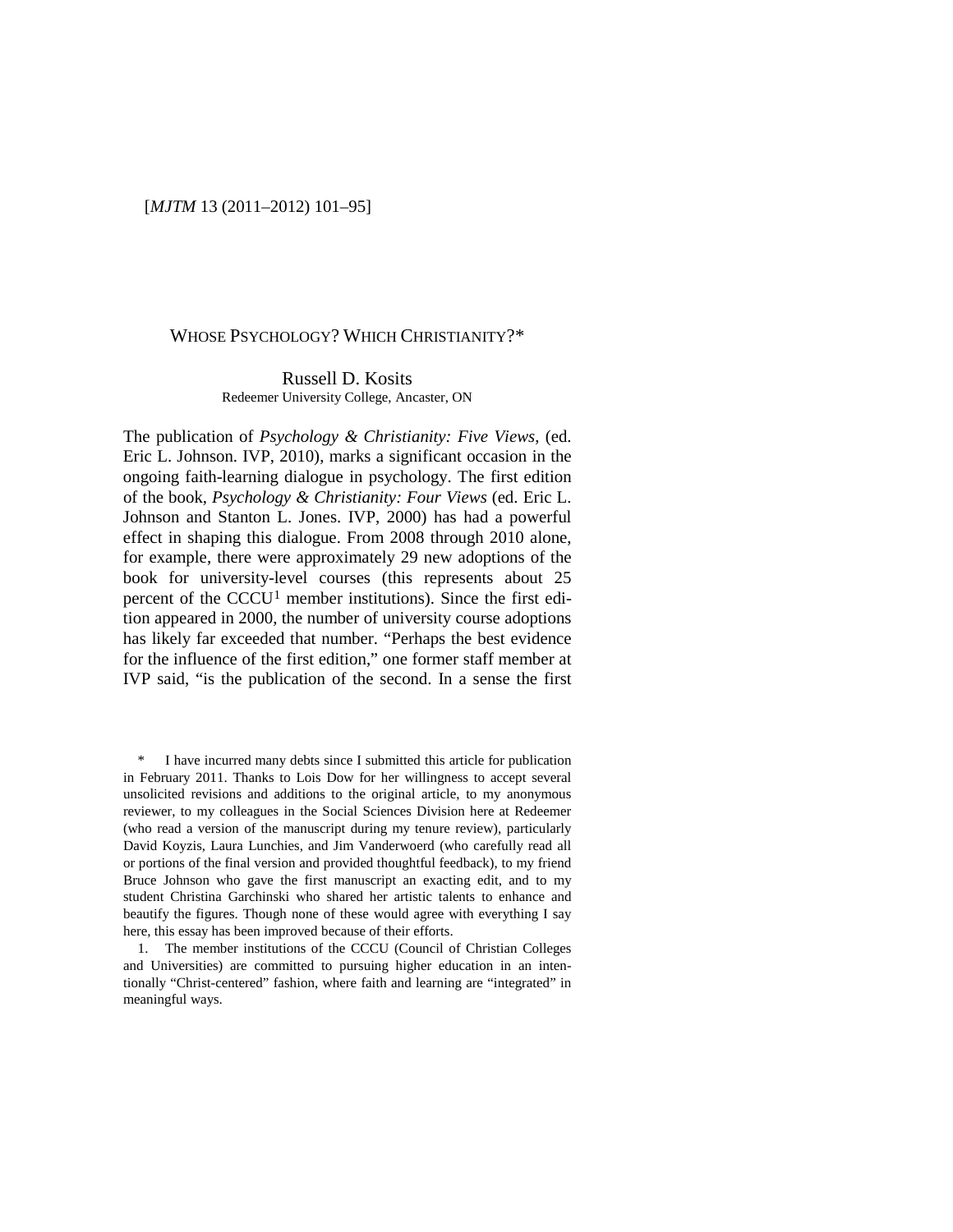edition got the ball rolling on a lot of questions and influenced the terms of discussion enough that a new edition was needed."[2](#page-1-0)

This certainly fits my experience. Over the last eight years I have been a faculty member at two Christian universities, and have used *Psychology & Christianity* as a textbook for six of those years. Three of the four views presented in the first edition have had a profound impact on my thinking and teaching. As the book has appeared in a new edition, it seems an appropriate time to solidify past gains and to begin the process of dialoguing with the new text. To this end, I aim to do several things in this paper. First, I describe a theological and philosophical framework for thinking about the relationship between psychology and Christianity—a still-developing framework initially conceived in my interactions with the first edition of the book. In light of this framework, I then provide something of an in-depth retrospective review of the first edition, introducing the categories of "modern perspectivalism," and "postmodern perspectivalism." Next, I offer a third—Reformed and Reformational<sup>[3](#page-1-1)</sup>—perspectivalism, a position that attempts to synthesize the key insights of the viewpoints expressed in the first edition. After evaluating the second edition of the textbook in light of this position, I conclude with some thoughts on the question of Christian engagement with the still-modern culture of contemporary academic psychology.

<span id="page-1-0"></span><sup>2.</sup> My thanks to Heather Mascarello, print publicity manager at IVP, for providing the data, and Emily Varner, former academic sales manager at IVP, for the quote.

<span id="page-1-1"></span><sup>3.</sup> By "Reformed" I have in mind a variety of Christian experience characterized by a vital commitment to the truths summarized in the Reformed confessions of the sixteenth and seventeenth centuries. By "Reformational" I refer to the attempt to philosophize within the bounds of this confessional commitment, as exemplified by Dooyeweerd, Vollenhoven, and Clouser.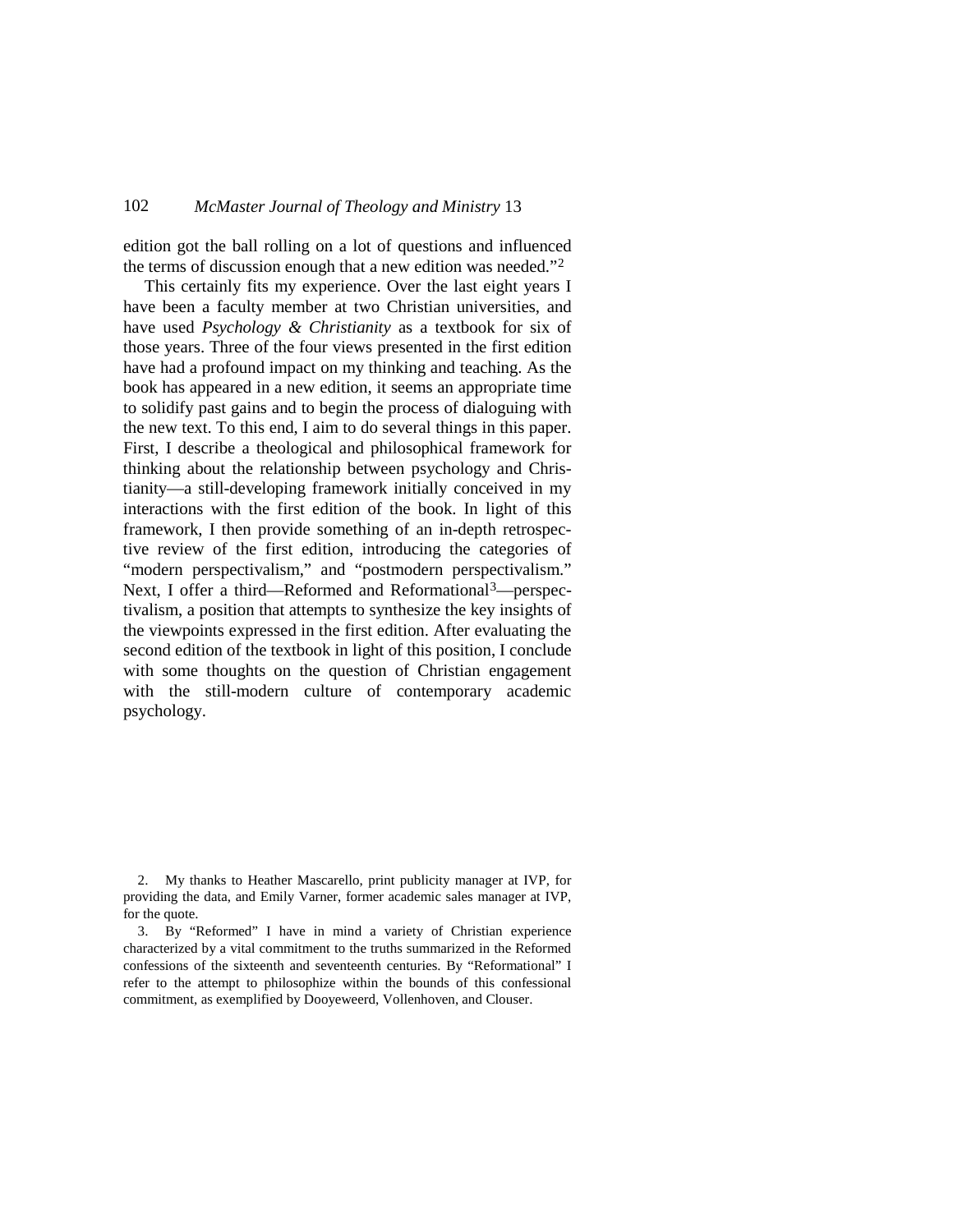KOSITS *Whose Psychology? Which Christianity?* 103

## *A Theological and Philosophical Framework for Conceptualizing the Relationship between Psychology and Christianity*

As historians such as Norman Fiering<sup>[4](#page-2-0)</sup> have shown, the question of the relation of "pagan" learning to Christianity is an ancient one. Though the question easily predates the European settlement in North America (as Tertullian's famous ponderings regarding the relation of "Jerusalem and Athens" attest), it was a central concern in North America's oldest colleges. For example, in seventeenth-century Harvard and eighteenth-century Yale, students read William Ames's *Marrow of Theology*, which contained not only a systematic description of biblical teaching, but also aspects of a full-fledged theory of the relationship between theology and the liberal arts.<sup>[5](#page-2-1)</sup> In subsequent generations, positions on the faith-learning question changed, yet Christian dominance of the North American university continued (in one form or another) for about three centuries. Though the subtle process of secularization had been underway since the mid-eighteenth century, $6$  it was not until the early- to mid-twentieth century that universities began explicitly cutting their ties to their Christian roots. McMaster University, for example, whose motto remains, "All Things Cohere in Christ," did not officially break its ties to its Baptist roots until  $1957<sup>7</sup>$  $1957<sup>7</sup>$  $1957<sup>7</sup>$  So, the old question that is addressed in *Psychology & Christianity* takes on a new hue. For the first time in centuries, Christians would need to ask their questions about the relation of Jerusalem and Athens from *outside* the academies that they had established (none of the authors in the first edition, and only one of the authors in the second edition writes from a secular university).<sup>[8](#page-2-4)</sup> Inevitably, then, the

4. Fiering, *Moral Philosophy*, 11–22.

<span id="page-2-2"></span><span id="page-2-1"></span><span id="page-2-0"></span>5. Ames, *Marrow of Theology*; Miller, *New England Mind*, 154–80. For an exposition of the full-fledged theory, see Ames, *Technometry*.

- 6. Marsden, *Soul of the American University*.
- 7. Johnston, *McMaster University*, 261.

<span id="page-2-4"></span><span id="page-2-3"></span>8. It is of course true that many Christians still teach and research within these now "secular" universities. But they most typically do so by asking *other* questions.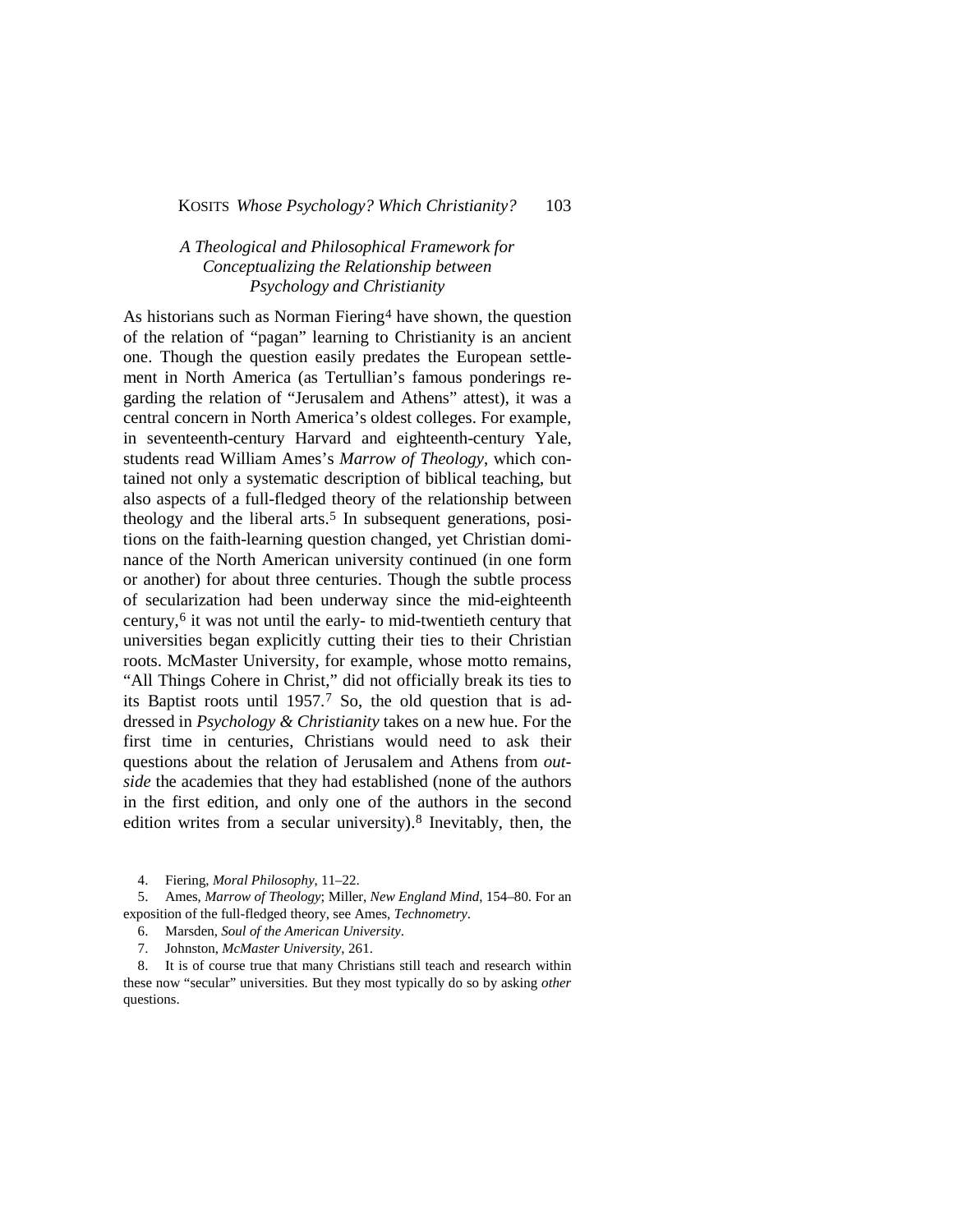question must be reframed—how shall we relate "secular" learning to Christianity in a post-Christian era?

#### *Which Christianity?*

One question we must certainly address in this post-Christian context is, "Which Christianity do we desire to relate to secular learning?" The unwillingness to ask this question was—ironically enough—one of the major causes of secularization in the first place. As George Marsden has argued, as far back as the mid-eighteenth century, American educators dealt with the problem of Protestant pluralism by employing a "nonsectarian" strategy, which diminished theological distinctiveness and emphasized instead common moral convictions derived through a supposedly neutral and scientific methodology.<sup>[9](#page-3-0)</sup> This discomfort with theological particularity eventuated in an academic environment where liberal Christian open-mindedness became the context of its own eventual abolition.

It would be unfair to characterize participants in the psychology-Christianity debate as moralistic or simply "nonsectarian"; we do nevertheless find a tendency—by no means universal—to advocate a "mere Christianity" approach. To put the matter differently, the issue might be framed as the dialectic between Erasmian and Lutheran sensibilities. The great humanist Erasmus desired to go *ad fontes* for the sake of personal change, with impatience toward and suspicion of theology as hairsplitting "scholastic" argumentation. Luther, of course, wanted to go back to Scripture in order to arrange the teachings of Scripture in a systematic and theological fashion. [10](#page-3-1) In some ways Erasmus was right—it is more important to live well than to have every jot and tittle of one's theology straight. Yet in other ways, Luther was right—that unless we get our theology straight we will not be able to live well. Certainly, we will not be able to *theorize* as well as we might as Christians if we are not able or

<sup>9.</sup> Marsden, *Soul of the American University*.

<span id="page-3-1"></span><span id="page-3-0"></span><sup>10.</sup> For a discussion of Erasmus, see George, *Theology of the Reformers*, 46–49; González, *Story of Christianity*, 2:10–13; McGrath, *Reformation Thought*, 53–58.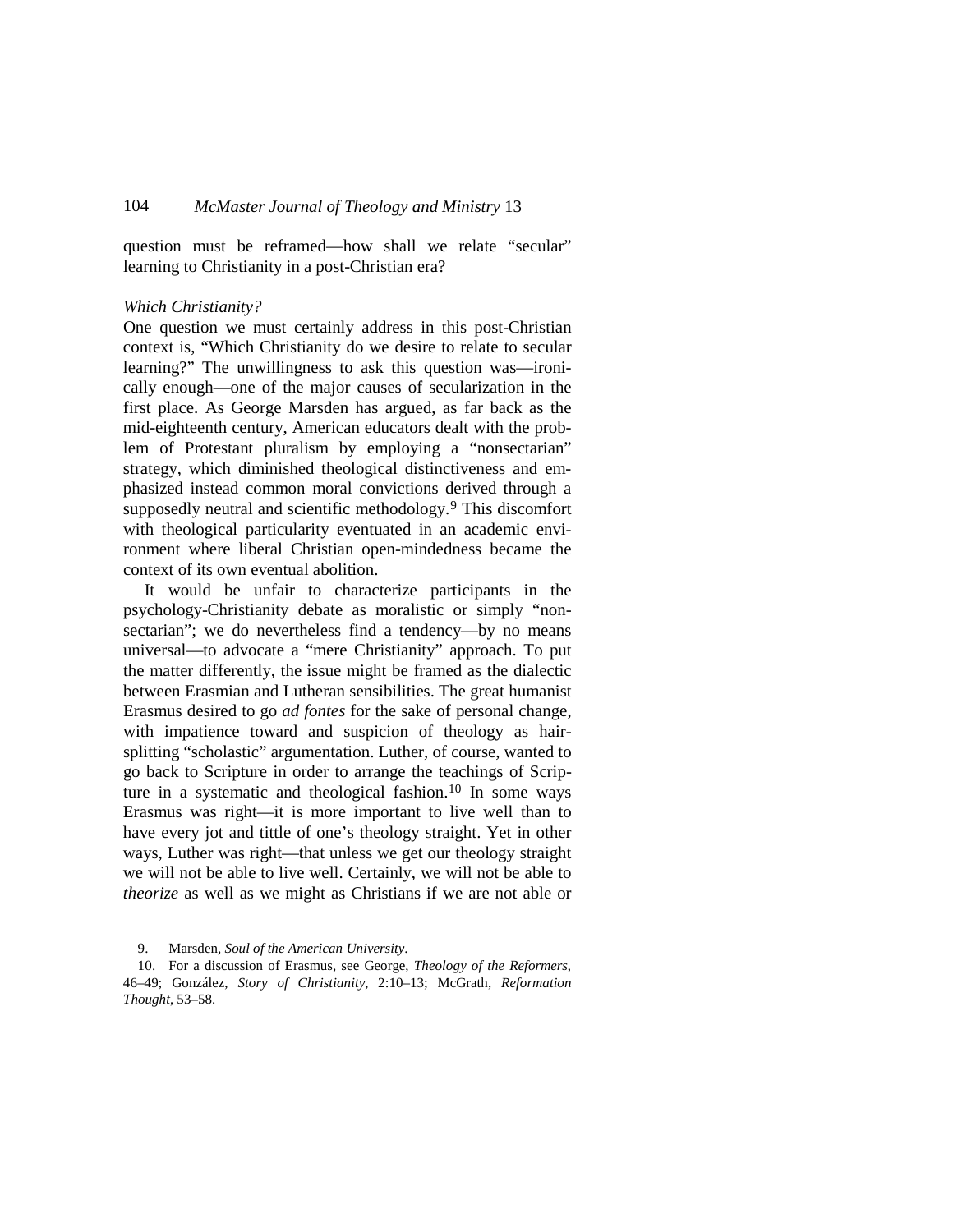willing to define our belief system. We should not, therefore, shy away from making theological assertions, particularly when we desire to articulate a position on the relationship between Christianity and psychology. Perhaps Luther overstated the case in his famous debate with Erasmus, "take away assertions, and you take away Christianity."[11](#page-4-0) But Luther was right that when it comes to academic discussions such as his debate with Erasmus on free will or our discussion of the relation between Christianity and psychology: take away [theological]<sup>[12](#page-4-1)</sup> assertions and one soon begins to wonder just what we are trying to relate to psychology.

There are irenic, polemic, and interpersonal reasons for foregrounding theological assertions in any discussion of the relationship between psychology and Christianity. On the irenic side, Christianity is bigger than any one theological perspective. As Vern Poythress and John Frame have long argued, Scripture is a treasure trove that can be profitably studied from a multitude of perspectives. [13](#page-4-2) Certainly this argument would apply to some extent to theological traditions, each of which may have a unique perspective that opens up the truth of Scripture. The extent to which a particular tradition offers unique and reliable insight into the Scripture is quite likely the extent to which a particular tradition would have something unique to contribute to psychology.

On a more polemic note, being explicit about one's theological convictions should make more evident the adequacy of such formulations. It is possible, after all, that some theological perspectives will more effectively frame the issues in question. Some theological perspectives will be more hermeneutically useful in engaging the world of secular psychology.

Interpersonally, explicitness about theological positions would also most likely be helpful in understanding why people

<span id="page-4-2"></span>13. Frame, *Doctrine of the Knowledge of God*, e.g., 191–94; Poythress, *Symphonic Theology*.

<sup>11.</sup> Rupp and Watson, eds., *Luther and Erasmus*, 106.

<span id="page-4-1"></span><span id="page-4-0"></span><sup>12.</sup> In this paper I define a theological assertion as one that attempts to coherently set forth biblical teaching on a particular topic, not necessarily one that comes from the academic discipline of theology.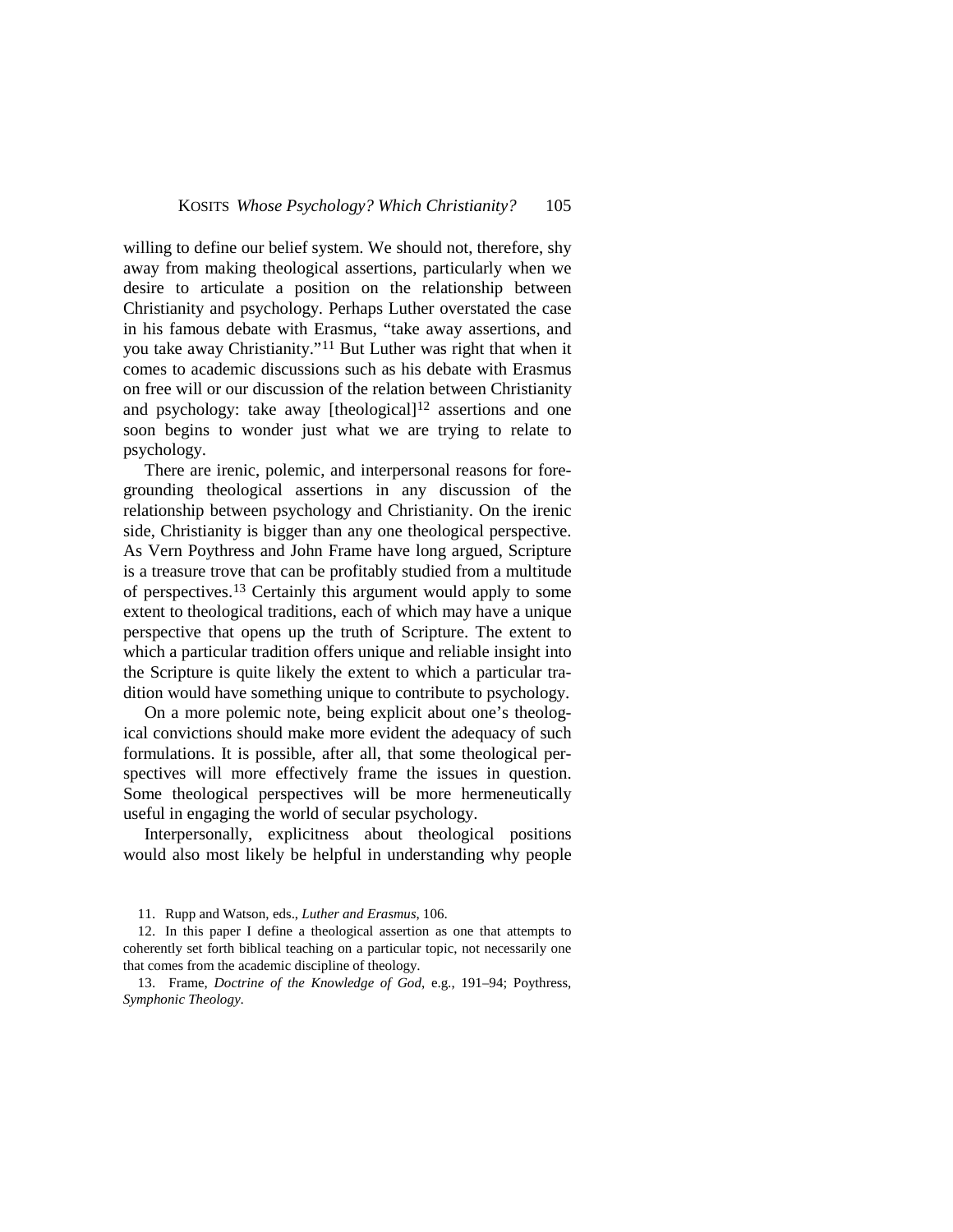differ in their positions on the relation of psychology and Christianity in the first place. It is hard to have a discussion about the relation of psychology and Christianity when one's interlocutor has not told you what they mean by "Christianity."<sup>[14](#page-5-0)</sup>

Given that one's position on the relationship between psychology and Christianity will inevitably reflect one's own (spoken or unspoken) theological commitments, it is only reasonable to expect me to outline the assumptions and influences I bring to the discussion. I belong to the Augustinian-Calvinist theological stream running through the Westminster Standards, Old Princeton Seminary in the nineteenth century, Westminster Seminary in the twentieth, now represented by institutions such as Reformed Theological Seminary (main campus Orlando, FL). My main theological and philosophical influences include Augustine, Calvin, the Westminster Standards, Jonathan Edwards, Abraham Kuyper, Herman Dooyeweerd, Dirk Vollenhoven, Cornelius Van Til, Roy Clouser, Michael Horton, and John Frame. In what follows I will outline briefly some aspects of this perspective that are crucial for relating psychology and Christianity.[15](#page-5-1)

*God's Sovereignty, the Two Books of God's Self-revelation, and the Glory of God:* The sovereignty of God is a crucial insight for theoretical work in psychology. As Cornelius Van Til maintained decades ago, the fact that God is in control of "whatsoever comes to pass" is a truth that ensures that all things are *meaningful* because they have been pre-interpreted by God, and that all science is therefore *hermeneutical* in the sense that we cannot ultimately understand what we study until we have some (limited, creaturely) insight into this pre-interpretation.

<span id="page-5-0"></span>14. In other words, explicitness about theological commitments can facilitate honest *dialogue*. See Johnson, "Gaining Understanding," 299–301 for a helpful discussion of the importance of dialogue.

<span id="page-5-1"></span>15. To use the language of Johnson, what follows is something of an initial sketch of a Reformed and Reformational "metasystem" that holds together ideas that at first may seem contradictory. See ibid., 304–10.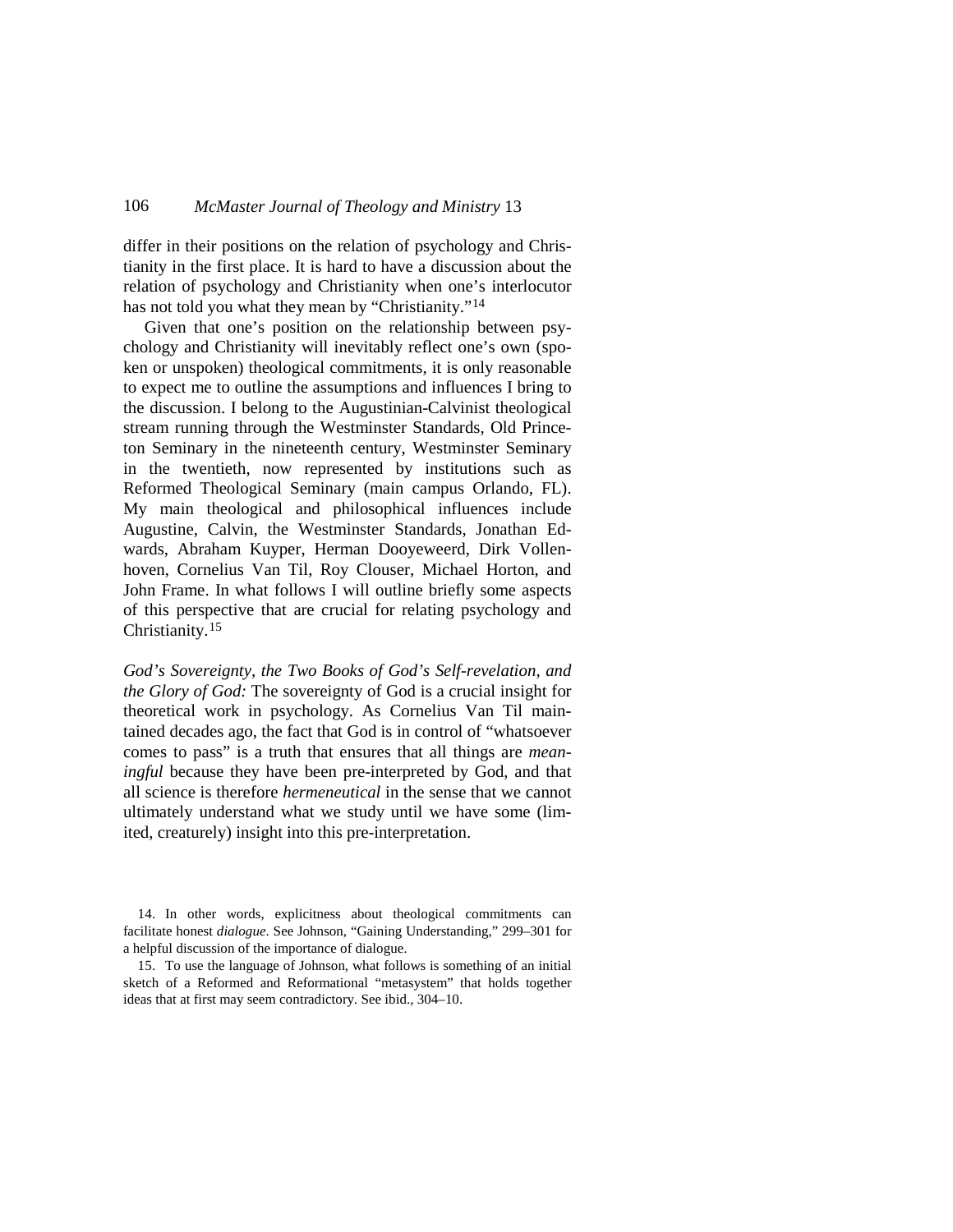Scripture (which tells us about the sovereignty of God)<sup>[16](#page-6-0)</sup> affords insight into this pre-interpretation. Though the Bible tends[17](#page-6-1) not to provide the data of psychology, it provides the ultimate framework for the interpretation of the data of psychology, apart from which psychological science suffers greatly (as will be elaborated below). This framework may be helpfully summarized by—though not reduced to or replaced by—the traditional scheme of "creation, fall, and redemption."

The traditional idea that God has revealed himself in "two books" is crucial. Scripture and creation both *richly* reveal God. [18](#page-6-2) The fact that God not only created all things, but also providentially sustains all things, ensures that the "two books" cohere, and both must be consulted if one desires to understand the world in which we live. The fatal mistake in any discussion of the relation of psychology and Christianity is *source asymmetry*—i.e., inappropriately emphasizing one book over the other. The idea here isn't that there should always be "equal parts Bible and science" in psychology. Instead, the real challenge is to learn to read both books together, giving to each its own authority, necessity, sufficiency, and perspicuity.[19](#page-6-3)

Any understanding of the pre-interpretation afforded by the Word of God must include the glory of God. The goal of both

<span id="page-6-0"></span>16. For an excellent biblical defense of the traditional Calvinist doctrine of God's absolute sovereignty, see Frame, *Doctrine of God*, ch. 4.

<span id="page-6-1"></span>17. In my own Kuyperian tradition of relating faith and learning, some seem to insist that Scripture *never* provides data for any special science (like psychology). To pre-judge Scripture in this way is unscriptural. A Christian scholar always needs in every aspect of life to ask, "What does the Bible say?" and should not decide beforehand that the Bible has nothing to say about a particular topic. Still, for the most part, the multitudinous data of any science (including psychology) tend to be found outside of the Scriptures.

<span id="page-6-2"></span>18. In other words, Scripture and creation are not *thin* revelations of God, but are rather *crammed* with God. See Powlison, "Do You See?"

<span id="page-6-3"></span>19. This is the way Cornelius Van Til formulated the matter. Just as the Westminster Confession speaks of the necessity, authority, sufficiency, and perspicuity of Scripture, we ought also to speak of the same characteristics of the other "book" of God's revelation.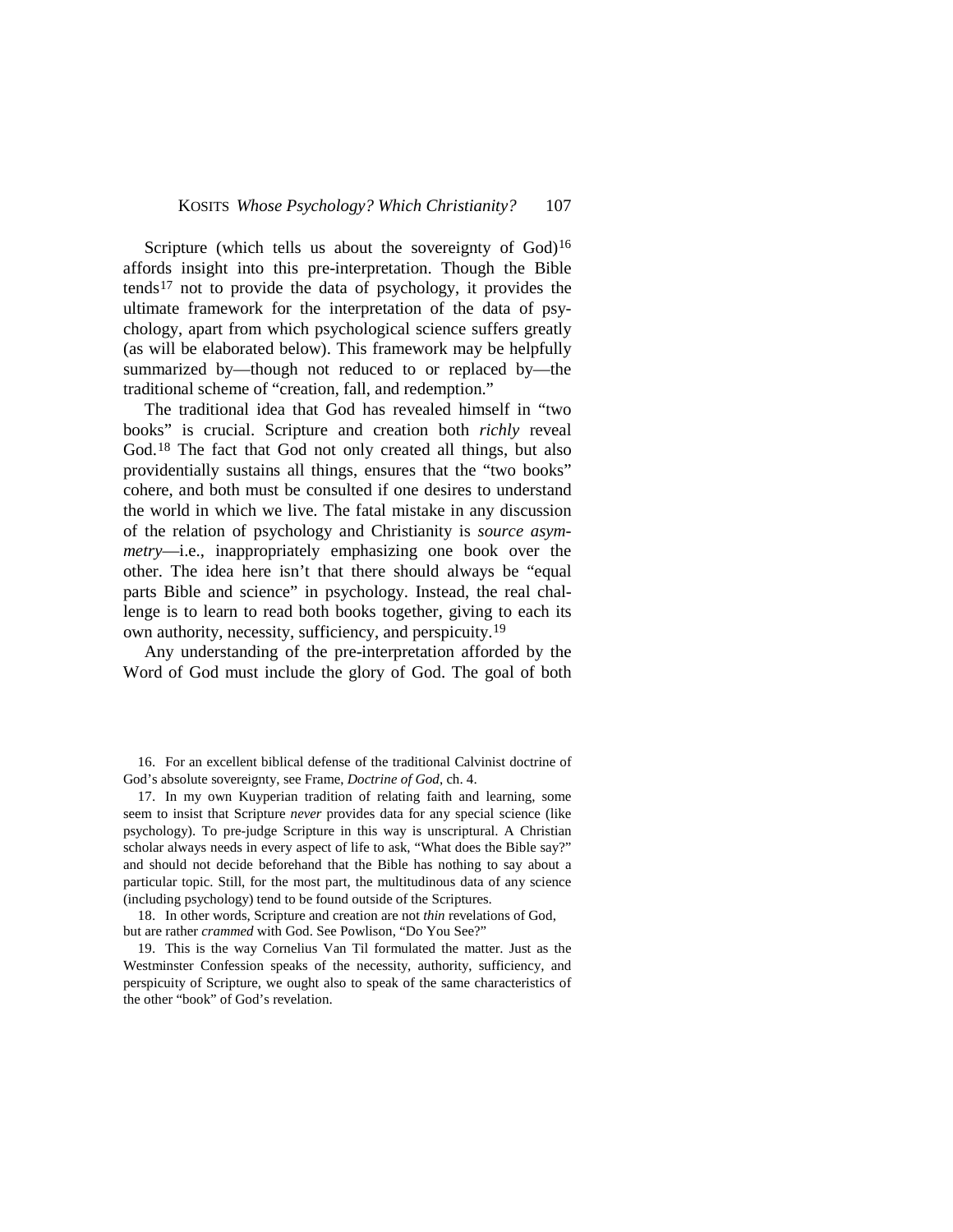texts is the same—the glory and praise of the Triune God.[20](#page-7-0) If we stop at mere description, explanation, prediction, or control<sup>[21](#page-7-1)</sup> and do not end in doxology<sup>[22](#page-7-2)</sup> we have not fully exegeted either "text."[23](#page-7-3)

I would therefore maintain that the traditional Reformed emphasis on the glory of God must also be an emphasis of any effort to relate psychology and Christianity. God's main purpose in all that he does is his own glory. The chief end of psychology too is to glorify God. It follows that, if God always remains simply a hidden or underlying assumption of our psychological work, we have not fully discharged our responsibilities.

This set of considerations therefore raises a set of questions to be asked of any attempt to relate psychology and Christianity: is the sovereign, self-revealing, and self-glorifying God at the center of the approach? Are both books of God's self-revelation given their due?

*The "Kuyperian Paradox"*: A great challenge of Christian scholarship is walking the razor's edge between accommodation (uncritically accepting the assertions and assumptions of "secular" science) and world-flight (uncritically rejecting the productions of "secular" science). This is what I would call "the Kuyperian[24](#page-7-4) paradox," that two, seemingly mutually exclusive

<span id="page-7-0"></span>20. The classic defense of the idea that God's main purpose in making the world was his own glory is Jonathan Edwards's "Dissertation" on "the End for which God Created the World," in Edwards, "Two Dissertations."

<span id="page-7-1"></span>21. These are the four traditional goals of psychological research. See Goodwin, *Research in Psychology*, 25–26.

<span id="page-7-2"></span>22. There are analogies here between the approach I am advocating and the ill-fated "doxological science" of my Presbyterian forebears, as told in Bozeman, *Protestants in an Age of Science*. There is an enormous difference, however, between the failed project of Baconian inductivism and the "engaged presuppositionalism" that I will advocate below.

<span id="page-7-3"></span>23. Still, it should be kept in mind that creation not only praises God (Ps 19:1), but it also groans (Rom 8:22). Any explication of the creation's praise of God must recognize that in this "old order of things" (Rev 21:4) creation's praise is always intermingled with lament.

<span id="page-7-4"></span>24. Named, of course, after the great Dutch thinker, Abraham Kuyper, who had a keen sense of antithesis, and yet was also a champion of common grace.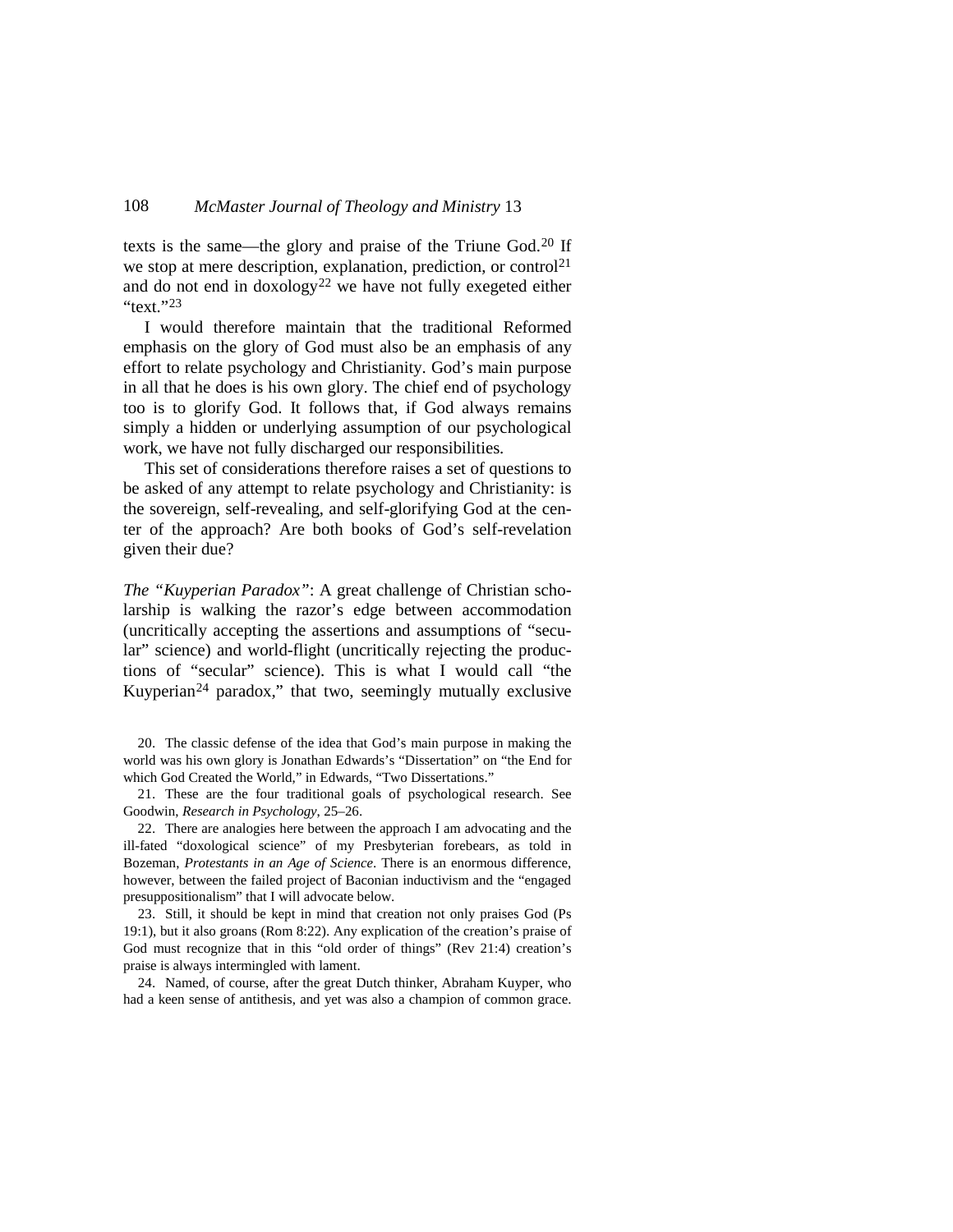principles must be embraced by a Christian scholar[.25](#page-8-0) The first of these is the notion of "antithesis"; the second, the notion of "common grace."

Biblically, the idea of antithesis traces back to Gen 3:15, where God placed "enmity" between the seed of the woman and the seed of the serpent, and all of biblical history can be viewed with some profit through that lens. [26](#page-8-1) Philosophically and theologically, Augustine gave the most famous expression to this idea, arguing that the drama of human history has to do with the conflict between the two cities, the *civitas terrena,* or earthly city characterized by love of self, and the *civitas Dei*, or city of God, characterized by the love of YHWH. In principle and at root, these two cities disagree fundamentally about the purpose and meaning of life and about the source of true human happiness and flourishing. Within science, these differences manifest themselves in a variety of ways, and usually *subtly*. Antithesis does not imply an overt, over-the-top, Dawkins-like animosity toward religion.

Rather, antithesis manifests itself epistemologically and hermeneutically. In the City of God, the world is (ideally, at least) understood for what it is, a revelation of God, and the Scripture (as the Word of the God who is the light in which we see light— Ps 36:9) is given its primary epistemological place. Hermeneutically, careful and rigorous scientific and theoretical activity conducted properly in the light of Scripture ought to lead to the praise and glory of God. In the *civitas terrena*, any reference to Scripture as authoritative in the realm of science is ruled out.

This is not to say that Bible study ought to replace careful scientific work—far from it. This isn't to say that the Bible is "a

My main disagreement with Kuyper, however, would be in the realm of apologetics. Because of the antithesis, Kuyper thought (evidential) apologetics futile. Though I don't disagree with him on the problems with evidential apologetics, I do think that twentieth-century developments in apologetics raise some interesting possibilities. My own position will be described below.

<span id="page-8-1"></span><span id="page-8-0"></span>25. Hence, a definition of paradox that I would embrace is, "a statement that seems contradictory, unbelievable, or absurd but that may actually be true in fact" (*Webster's New Universal Unabridged Dictionary*, 1983).

<sup>26.</sup> Currid, *Study Commentary on Genesis*, 131.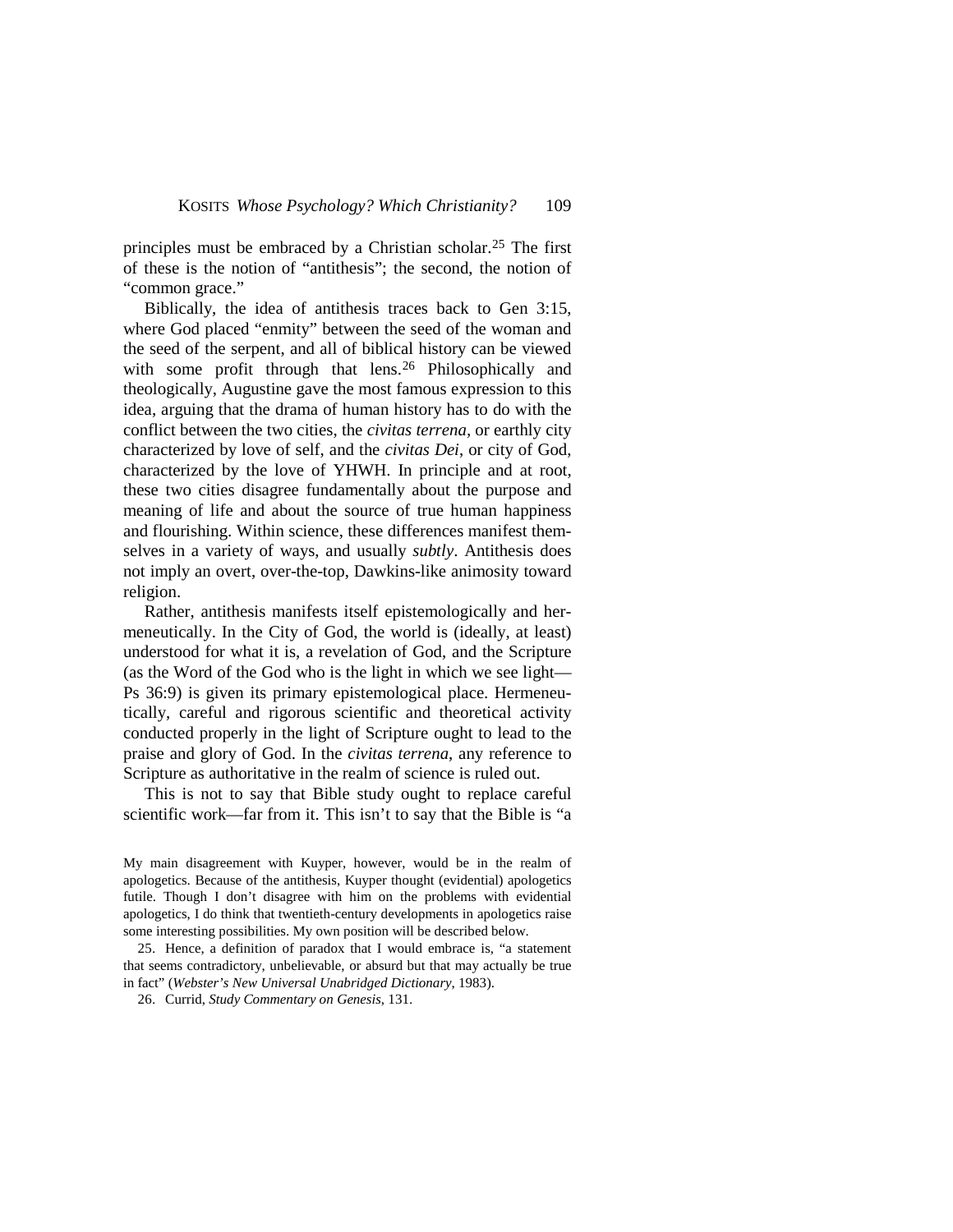scientific textbook." But it is to say that without the Scriptures, scientific work will not flourish as it ought to. In particular, without the Scriptures, science inevitably suffers *hermeneutically*. In the city of man, the world is misinterpreted in multitudinous ways, but all such misinterpretations share this fundamental (and typically unspoken) assumption: *if* God exists, he is not relevant to scientific activity. And whenever science is carried out *autonomously* (without reference to God and his Word), it inevitably misses the theological point of its work.

It is important to note that many thinkers in this tradition have emphasized that the antithesis runs deeply through the Christian heart as well. Part of the "old man" in Adam desires to maintain autonomy, to engage in scientific and theoretical activity without any reference to God and outside of scriptural revelation. Indeed, from the very earliest days of the church, semi-autonomous reason (reason that has its own competence in its own sphere) has been embraced by substantial portions of the church.<sup>[27](#page-9-0)</sup> Nevertheless, and as I will argue, such autonomy is ultimately, as Van Til often put it, "self-frustrative" and undermines not only the claims of the gospel but also the goals of science itself.

It is equally important to affirm the seemingly-contrary reality of common grace. Just as the antithesis runs through every citizen of the *civitas Dei*, it is likewise the case that God restrains sin within the *civitas terrena* and lavishes many good gifts upon its citizens, resulting in scientific and theoretical activity of the highest quality (oftentimes far exceeding the quality of work in the humble *civitas Dei*). A Christian scholar is therefore obligated to embrace these good gifts of God. [28](#page-9-1) The affirmation of common grace should emphasize the goodness of creation and the joy and wholesomeness of scientific discovery *per se*. It should also emphasize, indeed, the brilliant scientific work that is being conducted *right now.*

This, then, is the second series of questions that must be asked of any approach attempting to relate mainstream psychological science and Christianity: does this approach attempt to

<span id="page-9-0"></span><sup>27.</sup> Clouser, *Myth of Religious Neutrality*, 98–99.

<span id="page-9-1"></span><sup>28.</sup> This famous argument is found in Calvin, *Institutes*, II.II.12–17.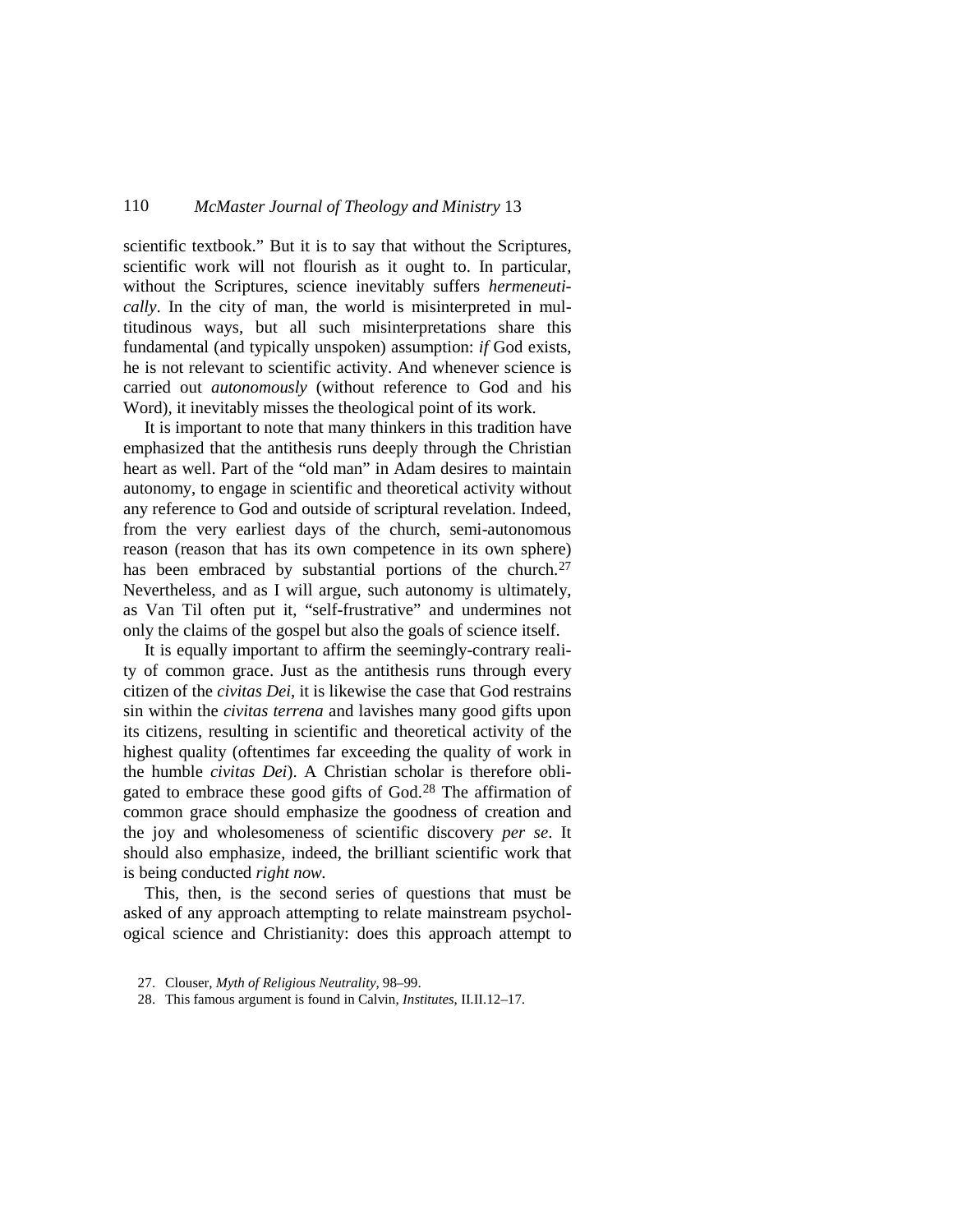walk the razor's edge, affirming both common grace and antithesis, or is one or the other emphasized?

*The Modes of God's Providential Control:* In the "Reformational" philosophical tradition of Herman Dooyeweerd, Dirk Vollenhoven, Roy Clouser, and others, the assumption of the sustaining and directing providence of God—alongside our pretheoretical intuitions of the lawfulness and normativity of the world—is elaborated so as to articulate a notion of "modalities," or "aspects," which have to do with the characteristic and irreducible ways that God's creatures function in this world. When articulated within the traditional categories of the Reformed confessions, the idea may be expressed thus—one of the ways that God providentially controls the entirety of his creation is through the regularity of "laws" and "norms." These modes of providential control would include, for example, mathematical and biological laws (which are inviolable), and aesthetic and economic norms (which are violable, but only at a cost). It is this lawful control of the universe that makes proximate-level science (i.e., the reading of the book of God's works in such a way as to elaborate the lawfulness and normativity of creation—i.e., the *what* and the *how*) possible. The book of God's Words, on the other hand, generally provides for ultimate-level interpretation. It, generally speaking, answers the *why* questions.

This philosophical elaboration of the notion of the sovereignty of God is useful in three main ways. First, it helps us to understand common grace. The Spirit of God can restrain sin directly, of course. But all creatures are also subject to the laws and norms that govern creaturely life. Proximate-level success in life (including scientific and theoretical life) requires "obedience" to these norms. Scientific work violating the norms of logic,<sup>29</sup> for example, will most likely never be published. Likewise, scientific manuscripts that violate aesthetic norms (such as clarity of expression) will most likely suffer the same fate. Certainly these examples illustrate that norms are applied differently

<span id="page-10-0"></span><sup>29.</sup> We will leave aside the complexities involved in the articulation of these laws.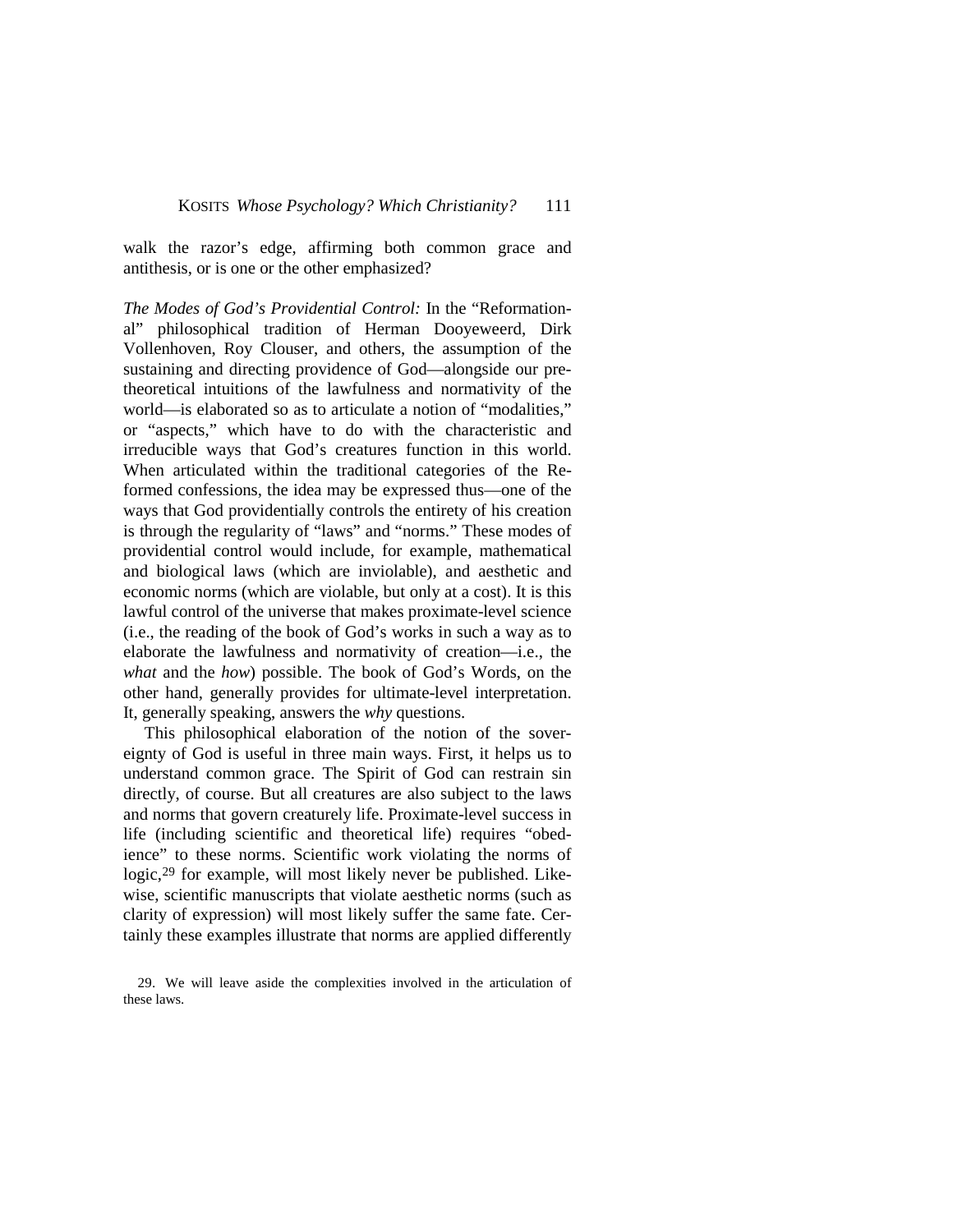through history and in different cultures. Nevertheless, we all live and move and have our being in God's world, and we are all alike constrained by its lawful and normed given-ness.

The notion of modality is also useful in that it helps us to understand the typical scholarly moves within the *civitas terrena*. Theoretical life, like all of life, is ultimately religious there must inevitably be some ultimate and irreducible criterion by which we make sense of the world around us. As Reformational thinkers have long noted, scholars who do not give theoretical primacy to God will inevitably give primacy to some aspect of God's creation. Failing to worship God, we worship the creature. By forcing a mere aspect of God's creation to account for all reality, one asks too much of the creature. The typical result is "reductionism." Within psychology today, the *biotic* aspect tends to be accorded primacy—proximate-level findings are routinely and explicitly interpreted as being ultimately due to the products or by-products of unguided natural selection.<sup>[30](#page-11-0)</sup> Though survival and reproduction are certainly key aspects of human functioning, the distortive nature of such explanations becomes evident, especially when theorists attempt to account for things like awe, language, or music (for example) in such reductive terms.<sup>[31](#page-11-1)</sup> Part of our task in engaging the world of "secular" psychological science, then, is detecting these reductive moves.

The need then, it would seem, would be for non-reductive psychological theories, which brings us to the final benefit of such an approach. The notion of modality gives us a sense of the complexity of psychological functioning in humans, which is related not only to the biotic, but also to the linguistic, aesthetic, and ethical, for example. A full-orbed and non-reductive

<span id="page-11-0"></span><sup>30.</sup> We may also see this tendency even at the more proximate level of "entity" theories, but these connections are subtle and I do not think inevitable. For a discussion of entity theories, see Clouser, *Myth of Religious Neutrality*, 72–76.

<span id="page-11-1"></span><sup>31.</sup> For such a reductive account of awe, see Keltner, *Born to be Good*, ch. 12. For a reductive account of language, see Pinker, *Language Instinct*, ch. 11. A reductive account of music may be found in Levitin, *Your Brain on Music*, ch. 9.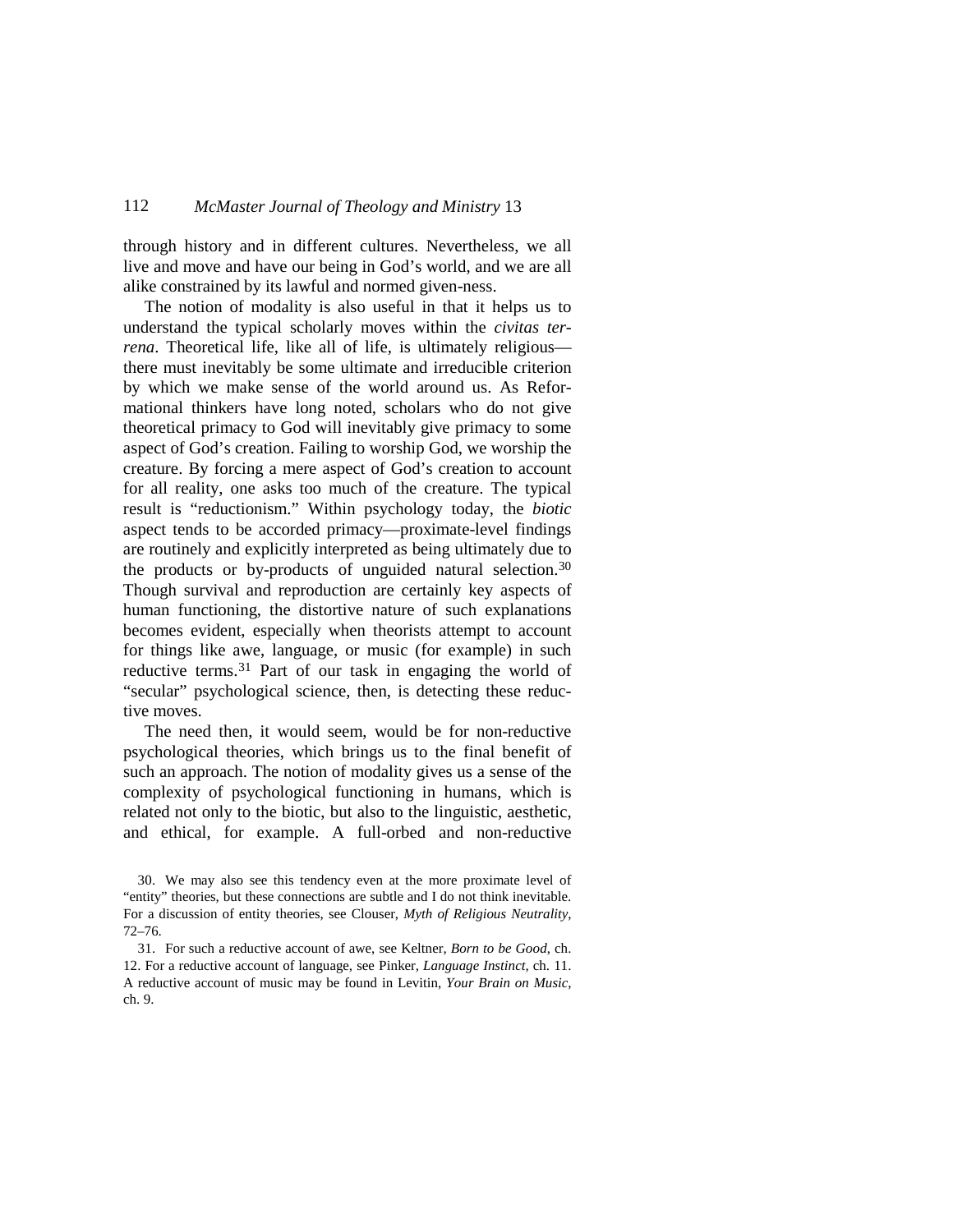approach will attempt to keep this complexity in view, using "a multidimensional explanatory methodology appropriate to the subject matter in hand."[32](#page-12-0)

Thus, the third question I will ask of each approach is whether it attempts to elucidate the complex modal interrelatedness of psychological functioning or tends toward reductionism.

*Presuppositonal Apologetics*: The reader may recall that Gen 3:15 is the foundational text teaching the principle of the antithesis. The "enmity" between the *civitas Dei* and the *civitas terrena* makes worldview conflict within science inevitable. Within the *civitas terrena*, science becomes one of the primary ways the knowledge of God revealed in creation is suppressed (Rom 1:18). Within the *civitas Dei,* science (properly understood) elaborates on Ps 19:1, showing in countless specific ways how all creation reveals the glory of God. This battle of worldviews would seem to imply that apologetic exchange is inevitable within scientific discourse.

We ought also to expect success as we seek to defend the Christian story over against the competing stories of secularized science. Without erring on the side of triumphalism (and given the exceedingly humble state of Christianity in the Western university it is hard to imagine triumphalism among Christian academics!), we may be encouraged by the optimistic tone of Scripture itself. Genesis 3:15, "the earliest foreshadowing of the gospel," "is couched in the language of conquest."<sup>[33](#page-12-1)</sup> The seed of the woman would crush the serpent's head. God mobilized his armies for the conquest of Canaan. In Acts, the gospel spreads from Jerusalem, to Samaria, to the end of the earth. One benefit of foregrounding the antithesis is that we keep in mind God's mission to bring the gospel to every tribe, including psychology.

<span id="page-12-0"></span>32. Chaplin, *Herman Dooyeweerd*, 61. See also Clouser for a detailed discussion of non-reductive theorizing. Examples of such methods already exist within psychology, these concerns regarding reductionism notwithstanding. See, for example, Sheldon, *Optimal Human Being*.

<span id="page-12-1"></span><sup>33.</sup> Letham, *Holy Trinity*, 34.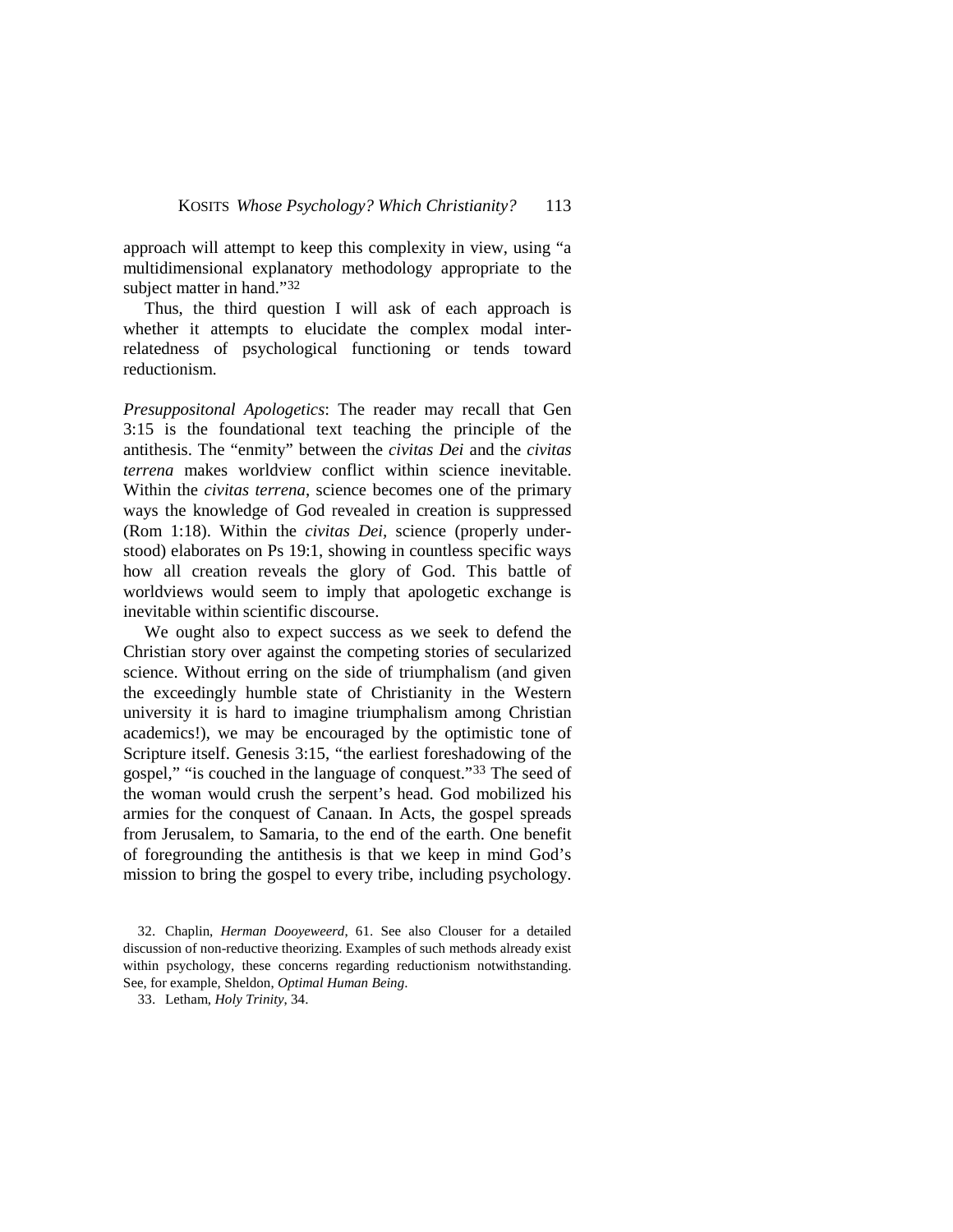Antithesis does not imply world-flight—just the opposite. We do not leave those lost in unbelief to perish in unbelief. Neither do we leave disciplines mired in unbelief to falter in that unbelief. We must invite these disciplines, as David Powlison puts it, to "intelligent repentance."<sup>[34](#page-13-0)</sup> In the context of academic work, this also inevitably leads us to the question of apologetics.

In engaging psychology with an apologetic edge, we are not asking psychology to change its game. Contemporary psychology is inherently apologetic in the sense that it aims to provide a compelling and coherent understanding of mind and behavior given a particular set of (empiricist and naturalistic) worldview assumptions. Though these assumptions are not usually explicitly stated, we must not be naïve about the fact that in a science like psychology, what is being offered is more than a simple account of "just the facts," but also a story that is thought to render these facts intelligible. God's missional mindset requires Christians to embrace this apologetic side to the discipline.

Typically, if Christians engage in apologetic dialogue in science, they do so from an "evidentialist" strategy. As the term indicates, the facts of the science of psychology would be arranged in such a way as to show the reasonableness of Christian faith. Since God reveals himself through his creation, we ought to expect to encounter plenty of evidences for the faith, and so this strategy would certainly have much to commend it. The problem, however, is that evidentialist approaches tend to forget that their unbelieving interlocutors are not neutral with regard to the truth of Christianity. The antithesis shapes apologetic discourse powerfully—such that, again, as Paul put it, the truth of God clearly revealed in creation is suppressed in unrighteousness (Rom 1:18–20). Apart from the grace of God, those who begin in intellectual autonomy will end in intellectual autonomy. The problem with a simple evidentialist approach is that it does not explicitly challenge this suppressive tendency.

A useful alternative approach to apologetics is "presuppositional." Such an approach recognizes that the way one weighs

<span id="page-13-0"></span><sup>34.</sup> Powlison, "Biblical Counseling View," in *Four Views*, 209.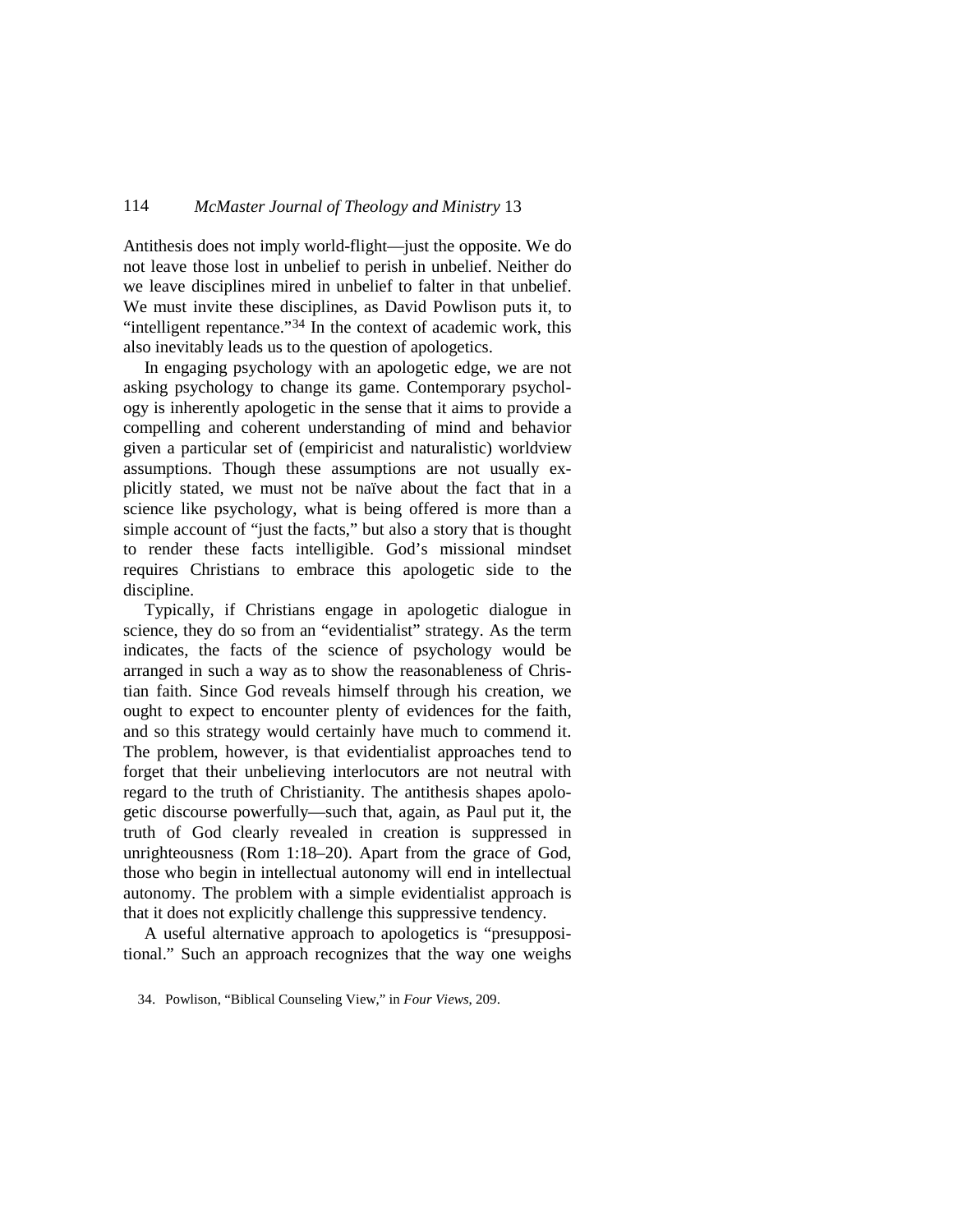evidences depends powerfully upon the presuppositions and ultimate commitments that one brings to the exchange. A presuppositional apologetic therefore foregrounds these (often previously implicit) commitments and probes their explanatory adequacy. In my teaching of psychological science, I utilize a two-step argument based upon the apologetics of Cornelius Van Til:

In our dialogue [with mainstream psychological science] we first for the sake of argument assume that the naturalistic, evolutionary worldview [so widely employed within psychology] is true; that is, we put on naturalistic, evolutionary eyeglasses, so to speak. We then attempt to give a full accounting of the facts and successful (micro-) theories of psychology from this perspective—we ask, "Does the naturalistic, evolutionary worldview—particularly its theory of natural selection building upon unguided but fortuitous genetic mutations—make sense of phenomenon or theory x?" Does human language, for example, or our capacity to discriminate approximately one million shades of color, or our tendency to self-justify, or our disproportionally enormous brain size relative to other species make sense given this worldview and its chosen mechanism of explanation? We also ask, do the assumptions of science itself (such as the reliability of human reason and the regularity and lawfulness of nature) make sense given this worldview? Do things come into focus when we wear these eyeglasses? . . . Then, we ask our "empiricist" interlocutors "for the sake of argument" to assume the truth of Christianity, to put on Scriptural eyeglasses. We ask the same question. Does human language, or our tendency to self-justify, and so on, make sense given the Christian worldview? Do the assumptions of science itself fit within this worldview?<sup>[35](#page-14-0)</sup>

I have been utilizing this approach in my teaching for the last seven years, and I believe that it has three strengths. First, it balances antithesis and common grace. The reality of common grace is affirmed by maintaining that the (well-established) findings of empirical psychology cannot be dismissed but must instead be engaged and interpreted. The antithesis is maintained by challenging the adequacy of the autonomous and naturalistic

<span id="page-14-0"></span>35. Kosits, "Redeeming Psychology Means Developing an Apologetic Edge," 42.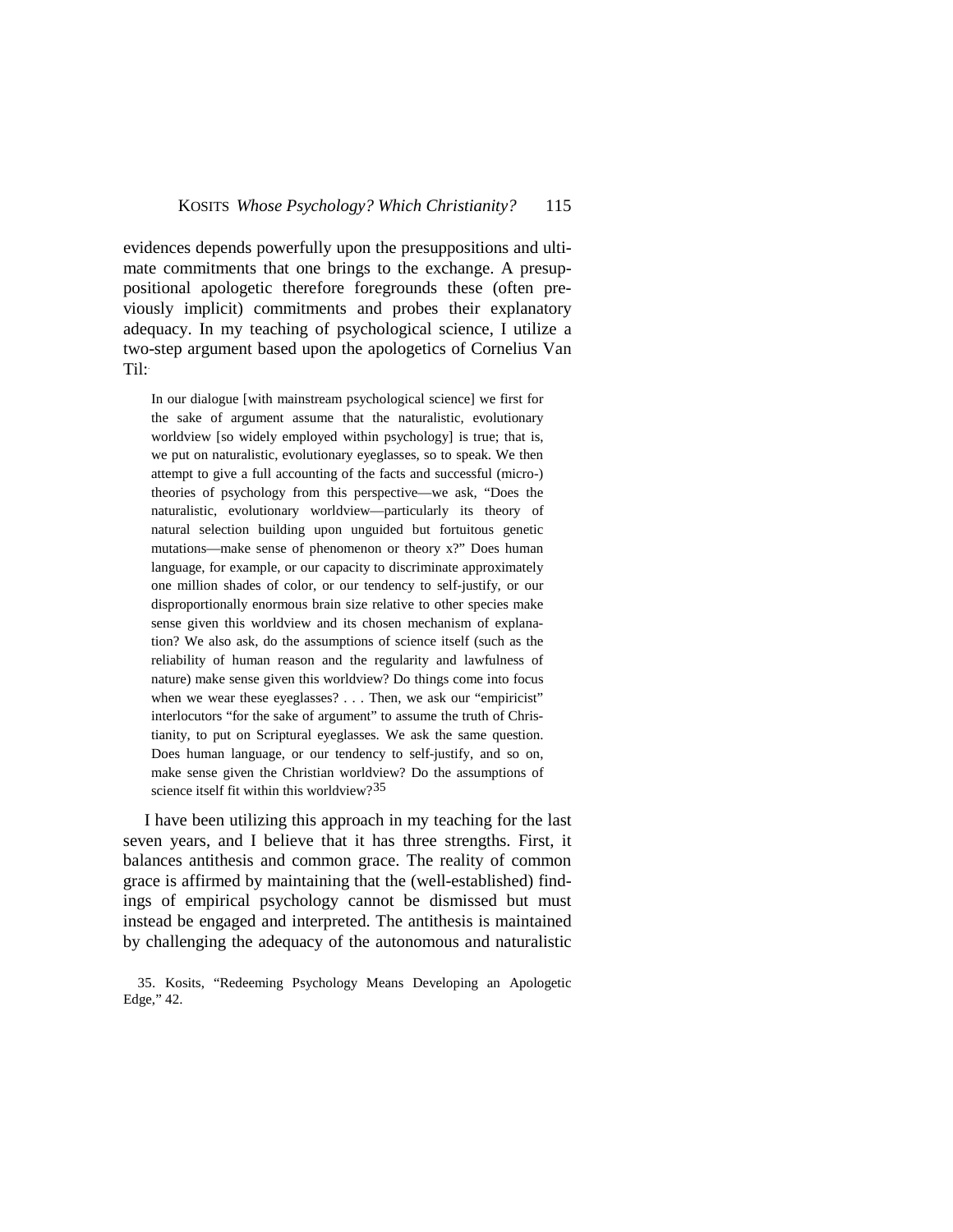framework of interpretation.[36](#page-15-0) Second, it grants to psychological science the independence and legitimacy that it needs to flourish by distinguishing proximate-level and ultimate-level explanations (more on this below). Third, the approach makes intuitive sense.[37](#page-15-1) When accounting for things like awe, language, and music, we compare the frankly strained explanations<sup>[38](#page-15-2)</sup> of Darwinism to the simple fit afforded by the Christian worldview. Therefore, this is the fourth question that should be asked of any attempt to relate psychological science to Christianity—does this approach try to make an apologetic point? If so, does it employ evidentialist, presuppositional, or some combination of these approaches?

#### *Whose Psychology?*

Thus far I have argued that defining what we mean by "Christianity" can lead to greater clarity and transparency in any discussion of the relation of psychology and Christianity. Another major source of confusion in the discussion is the term "psychology" itself. Lay people tend to associate the word with therapy or counseling. Historically and etymologically, however, psychology has referred to the systematic study of the soul or the mind. What is the structure of the mind? What are its main

<span id="page-15-0"></span>36. It is of course also true that an autonomous and naturalistic framework will oftentimes give a particular shape to the proximate-level findings of empirical psychology, and this deserves more attention than I can give it here. Yet, since empirical psychological findings are public knowledge (i.e., they are replicable events) they still must be afforded a high degree of respect.

<span id="page-15-1"></span>37. That is, intuitive sense *to Christians* and also to those non-Christians who are able, for the sake of argument and empathy, to try on the interpretive lenses of the Christian worldview. Some non-Christians (usually the less tolerant ones) are unwilling and/or unable to look at reality through Christian eyes, however.

<span id="page-15-2"></span>38. There are many areas where Darwinian explanations are not strained, but rather question-begging. "Adaptive" psychological or behavioral phenomena are regularly portrayed as proof of Darwinism. But Darwin coopted the word "adaptation" from natural *theology* (see Browne, *Darwin's Origin of Species*, 17). In other words, adaptations *used* to be seen as evidence of God. To assume that adaptations necessarily favor Darwinian theory therefore begs the question.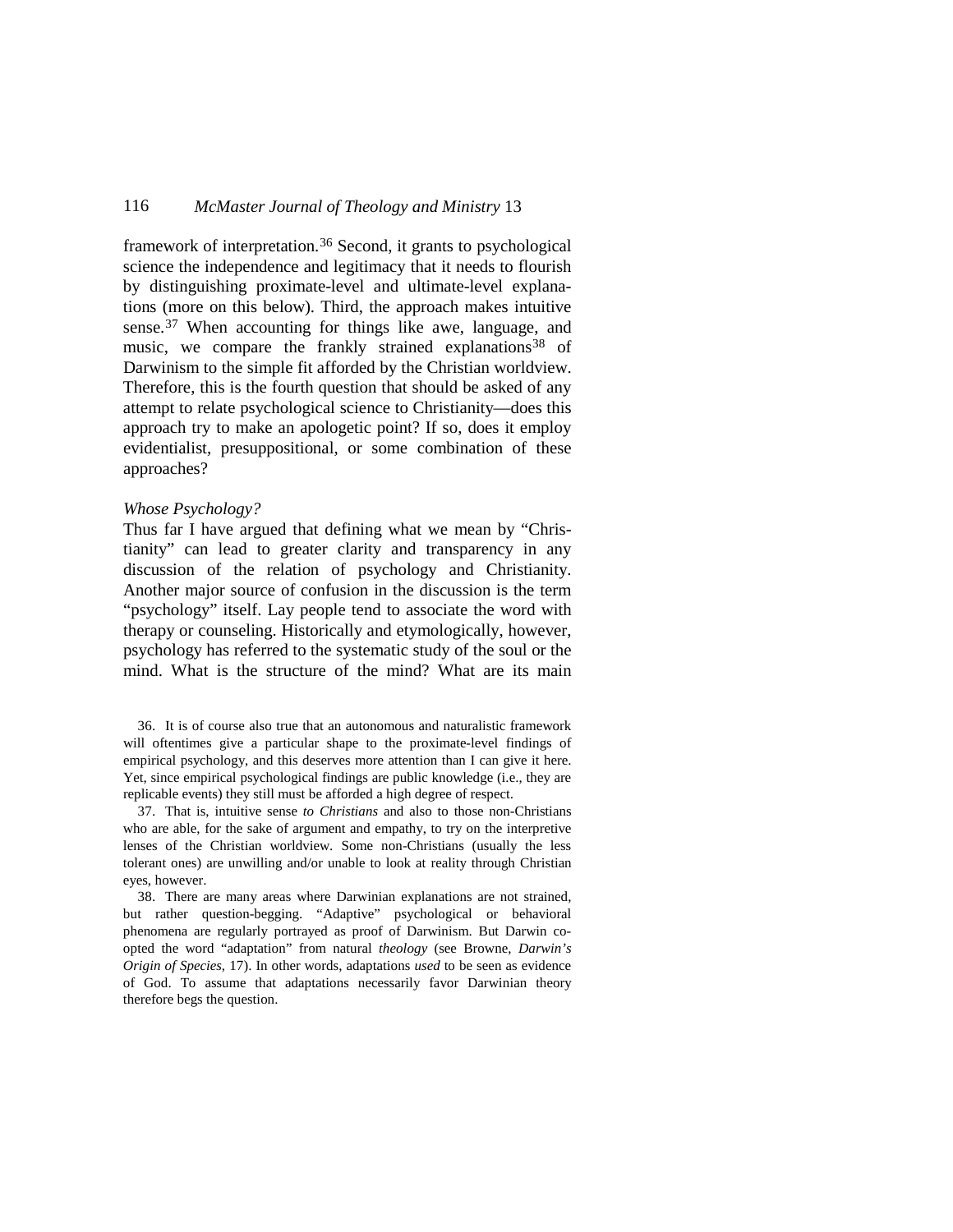functions? How does the mind work? Take, for example, the first North American college textbook with the word "psychology" in the title, written by Frederick Rauch, published in 1840. The book dealt with topics such as consciousness, sensation, attention, memory, cognition, emotion, and choice.[39](#page-16-0) This tradition of inquiry continues today and its most prevalent and obvious incarnation is the introductory psychology course offered by psychology departments worldwide.<sup>[40](#page-16-1)</sup> The "view" that I will advocate in this paper presupposes *this* psychology (though it certainly has implications for other psychologies).

Though psychologists have long entertained an interest in abnormal mental functioning, therapy and counseling are newer phenomena, with separate genealogies. Further, though Freud pioneered his "talking cure" in the late nineteenth and early twentieth centuries, it wasn't until the Second World War that therapy began to gain prominence in psychology. In response to the enormous number of traumatized soldiers, the US government invested funds in the training of clinical psychologists who had previously been in the business of administering psychological tests but who would now attempt to help the traumatized to recover. [41](#page-16-2) Today, the number of psychologists engaged in providing therapy and other human services far exceeds the number of psychologists actively engaged with the traditional disciplinary questions. Hence, the association between the term psychology and the idea of therapy is not unfounded. Certainly therapy and counseling are now incredibly important parts of psychology, but these concerns *are* profoundly different from the classic disciplinary concerns of psychology and the

<span id="page-16-0"></span>39. Rauch, *Psychology*. Instead of the term "cognition" Rauch referred to "thinking," and the topic of choice was included in his discussion of "the will." This shows that though the terminology of psychology changes to some extent over time (though less than you might think), the content of the discipline has continuity.

<span id="page-16-1"></span>40. Though new topics have been added (such as the brain), the old topics covered by authors like Rauch continue to be explored in the Introduction to Psychology course. A superficial inspection of the table of contents of a contemporary introductory psychology textbook will attest to this.

<span id="page-16-2"></span>41. Benjamin, *Brief History of Modern Psychology*, 163.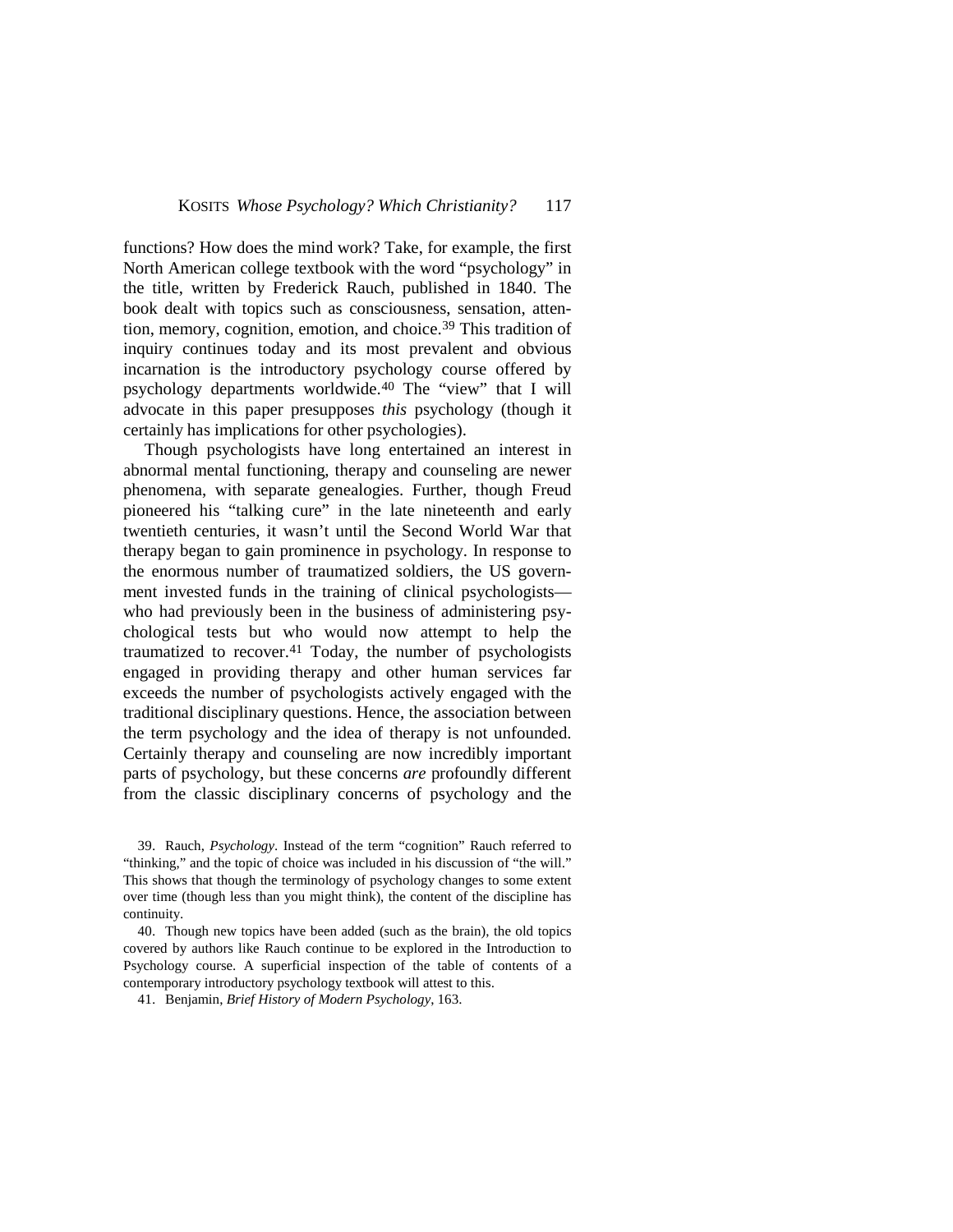connection between science and therapy is often quite thin.[42](#page-17-0) Therefore, if a third edition of *Psychology & Christianity* is published, I would recommend two separate volumes, one with the original title, and another with the title, *Counseling & Christianity*.[43](#page-17-1) It will serve the reader well to keep these distinctions in mind as we proceed.

*Theoretical Activity in Psychology*: Still, psychology proper and therapy and counseling do have more than a few things in common. Both are involved (at least to some extent) in theoretical activity, and a focus on this activity can help to frame the issues at stake. Admittedly, the subject matter of psychology sometimes exceeds the capacities of human language; we often know more in a pre-theoretical way than we can articulate theoretically—a dynamic that is especially observable in therapy. Psychology, however, is an attempt to put into propositional language the dynamic mysteries of the mind. So, while we admit the limitations of theory, we should also recognize that, if we really want to play the game of psychology, we shall inevitably enter into the domain of propositions and theory.

We must, therefore, have some sense of how psychological theory works in mainstream practice. Let me briefly sketch out how it works in the abstract, and then illustrate the phenomenon in a particular area of psychological science. In brief, theoretical activity in psychological science is a multi-level phenomenon,

<span id="page-17-0"></span>42. Consider this: when the discipline of psychology finally got the couch in the 1940s, it was in a strongly neo-behaviorist phase in which truth claims had to be subjected to the most rigorous empirical test. Yet the theory of psychotherapy that was widely embraced by psychologists then was Freudian! Freud's theories had been held by psychology at arm's-length up to this point because they were perceived to be unscientific. Psychology's embrace of Freud for psychotherapy in the 1940s, then, was not due to science, which illustrates the point. See Benjamin, *Brief History of Modern Psychology*, 144, 164. The recent call within psychology for evidence-based treatments also reflects this reality (though providing evidence for the effectiveness of a particular therapy is still a far cry from deriving a therapy from science).

<span id="page-17-1"></span>43. Interestingly, IVP has just released a volume titled *Counseling and Christianity: Five Approaches*, edited by Stephen P. Greggo and Timothy A. Sisemore (2012).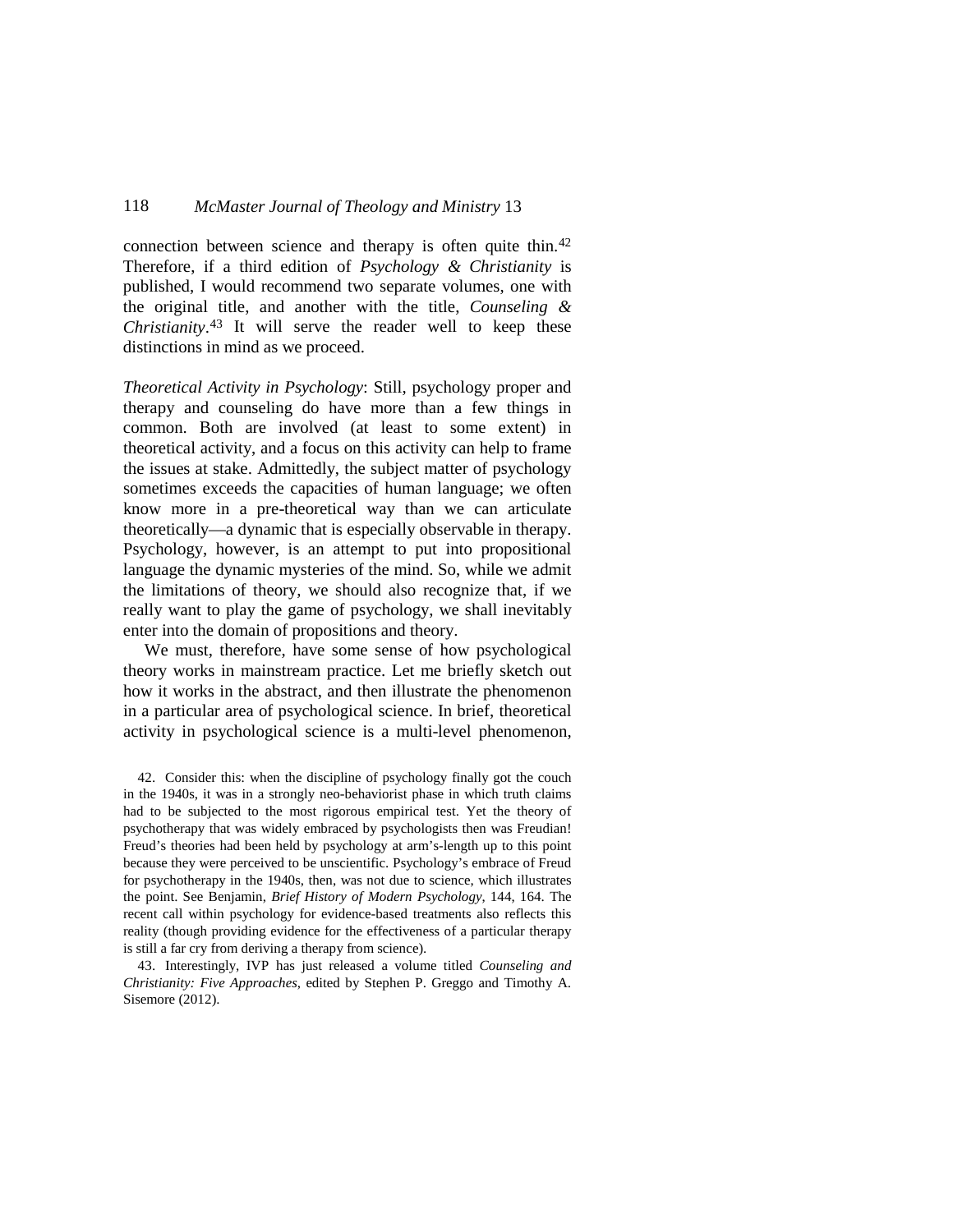taking place along a proximate/ultimate continuum. At the most proximate level we have the "data" of individual studies, public and replicable construction-observations. One step up from that level we have proximate-level attempts to explain "how" the observed phenomenon works, i.e., the attempt to elucidate psychological or other types of "mechanisms." We may call these "micro-theories." The next, the "meta-theoretical" level, is more integrative, attempting to summarize massive amounts of scientific literature in order to make more general statements about human mind and behavior. Finally, we enter into the realm of explicit or implicit worldview beliefs or stories, which have a pervasive but usually unacknowledged influence on psychological theory because of the claimed demarcation line between facts and values. See Figure A below.



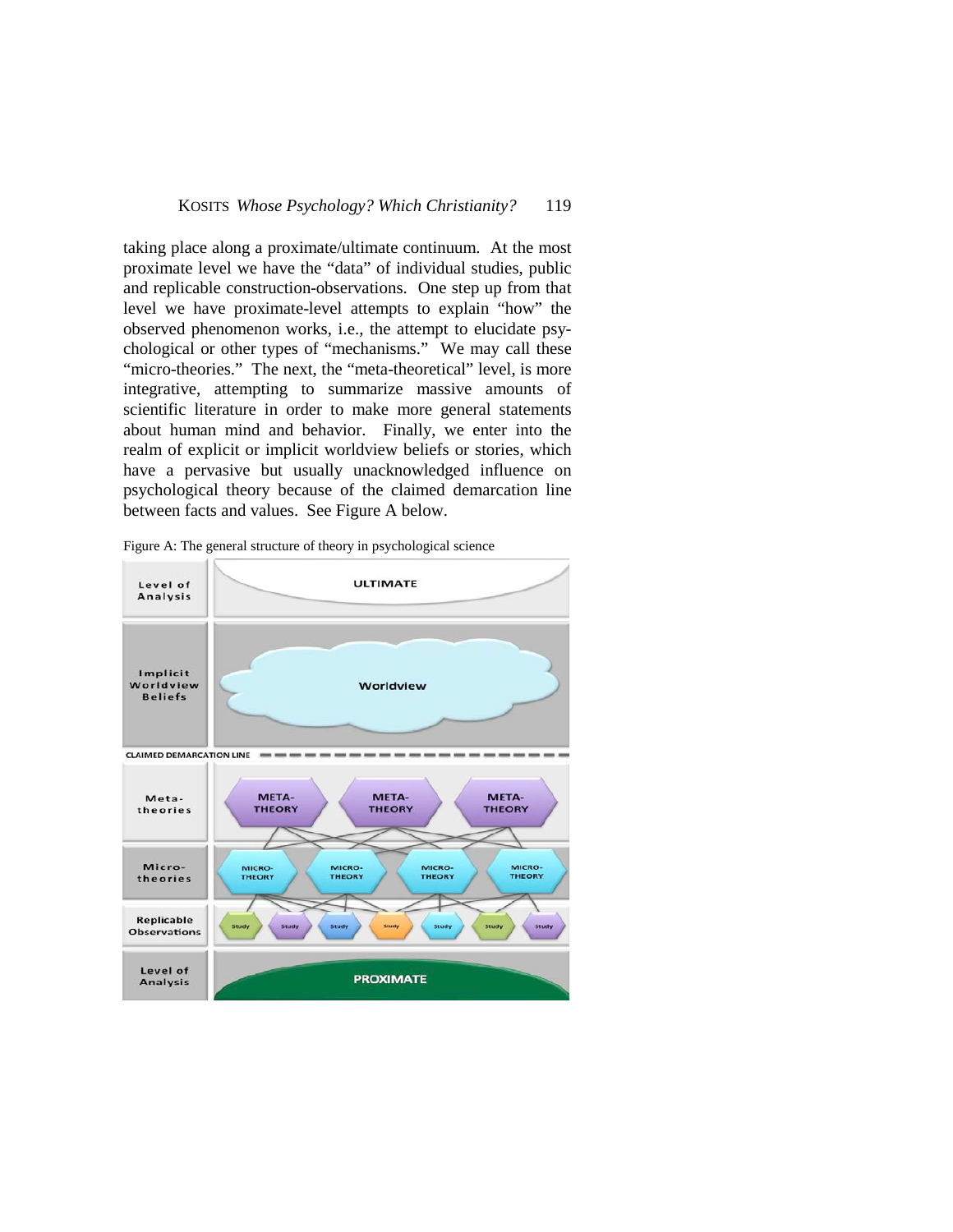Let me now use the domain of cognitive dissonance research—a topic in the scientific sub-discipline of social psychology—as a concrete example. Again, we can conceptualize psychological theory as a multi-level phenomenon. The most proximate level of analysis is also the most public, having to do with the empirical realities described in scientific articles (or experienced in therapeutic exchange). Empirical research articles are the best example of this level of psychological work. The seminal article in the field of cognitive dissonance research was published in 1959 by Leon Festinger and James Carlsmith.<sup>[44](#page-19-0)</sup> In this study, research participants were subjected to a tediously boring experimental task—of turning knobs again and again, and then placing blocks in a tray, dumping them out of a tray, and placing them back in the tray. In one condition of the experiment, participants were simply asked how they felt about the experiment. (They found it boring.) In two other conditions, the experimenter asked the participants to lie to the next participant (really a person in cahoots with the experimenter), telling her that the experiment was really quite interesting. Some of these participants induced to lie were paid \$1 and some were paid \$20. Which of these two groups do you think would end up feeling more positive about the boring experiment? Behavioral theory would predict that the bigger reward would be associated with more attitude change—that people would feel more positive feelings about the experiment if they were paid more to lie. But cognitive dissonance theory—which turned out to be correct made the opposite prediction, the idea being that lying about one's true feelings about the experiment (i.e., saying that they found the experiment interesting when they really found it terribly boring) created an unpleasant feeling of dissonance that the participants were motivated to reduce. Those participants who were paid \$20 (a lot of money fifty years ago) had sufficient justification for lying—as if to say, "Well, in reality I thought the experiment was boring, but they paid me \$20 so of course I lied!"). Those participants paid only \$1, however, did not have

<span id="page-19-0"></span><sup>44.</sup> Festinger and Carlsmith, "Cognitive Consequences."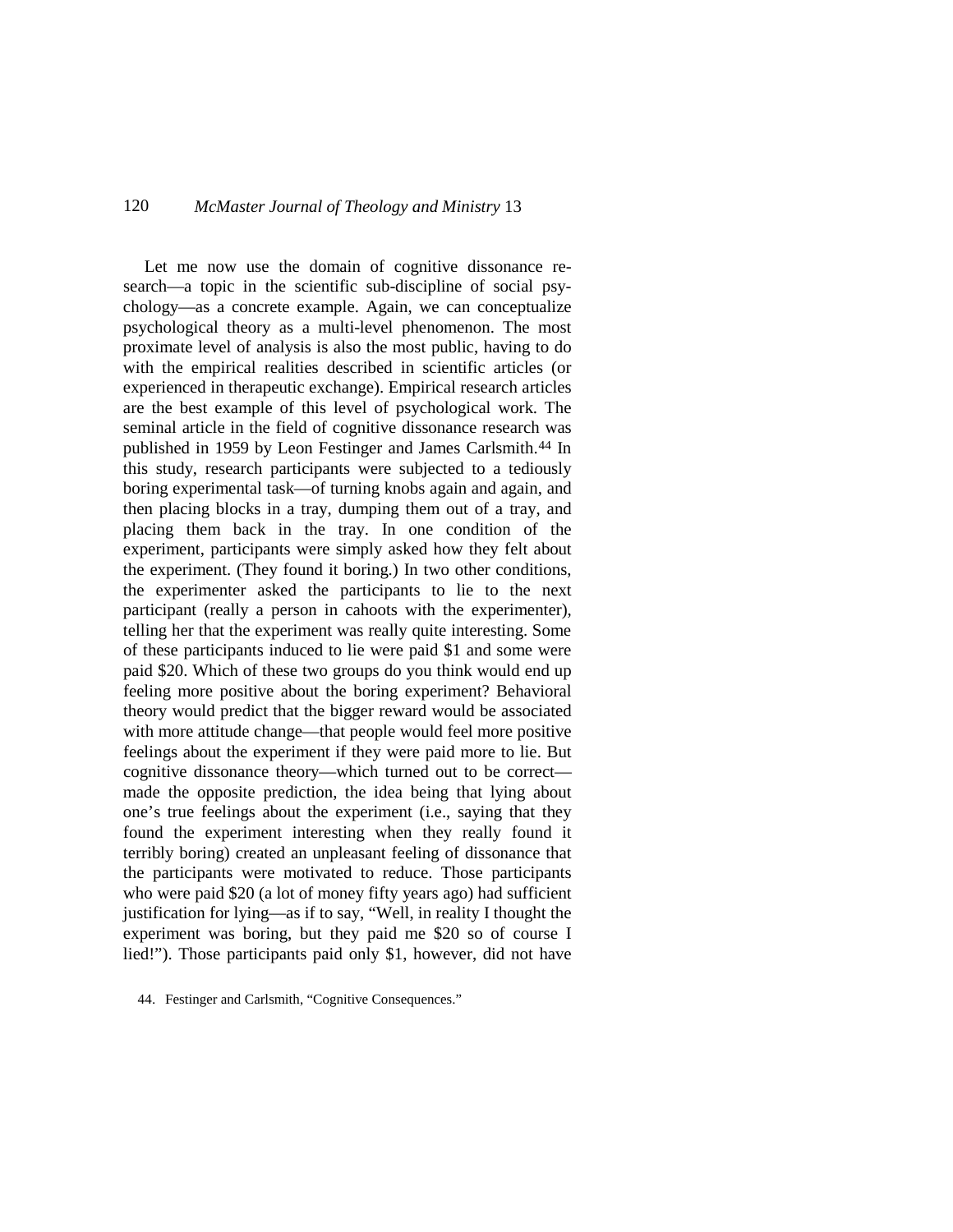sufficient justification for their actions. Since they could not take back the lie, there was only one way to reduce dissonance—to change their attitudes toward the experiment. This is precisely what happened. The attitude scores in the \$20 and control conditions were negative—the experiment was boring and the participants said so. But in the \$1 condition, participants reported that they had positive feelings about the study.

The empirical "objectivity" of this experiment lies in its replicability.[45](#page-20-0) If a psychologist desired, she could (with ethics approval) enact the same procedure and observe the same or very similar results.[46](#page-20-1) The public nature of such studies is one of the great strengths of a scientific approach to psychology, and its greatest protection from slipping into mere opinion. In counseling there is a data-level analogy in the nitty-gritty interchanges that take place during a therapeutic session. But these data though in many ways richer and more important—do not share the same "public" and replicable qualities. Hence, a greater degree[47](#page-20-2) of subjectivity and interpretation always enters into "the data" of a clinical encounter (though a good therapist will always do her best to listen well before interpreting).[48](#page-20-3)

Within psychological science, however, we can make a cleaner distinction between data-level activity and theoretical activity (though the distinction still is not air-tight). All empirical articles describe what happened (and, presumably, what would happen again if replicated). Theory attempts to account for what is observed on a variety of more or less integrative levels. Again, at the most proximate level, psychologists use what we might call "micro-theories" to account for a narrow range of scientific data,

<span id="page-20-0"></span>45. "Today . . . nobody believes that scientists can separate themselves from their already-existing attitudes, and to be objective does not mean to be devoid of such normal human traits. Rather, an objective observation, as the term is used in science, is simply one that can be verified by more than one observer" (Goodwin, *Research in Psychology*, 11). As these verifications or "replications" occur, confidence in a finding is increased.

<span id="page-20-3"></span><span id="page-20-2"></span><span id="page-20-1"></span>46. The finding that people will change their attitudes to reduce dissonance has been replicated many times.

47. This is not to say that replicable events are entirely free from theory.

48. Storr, *Freud*, 119.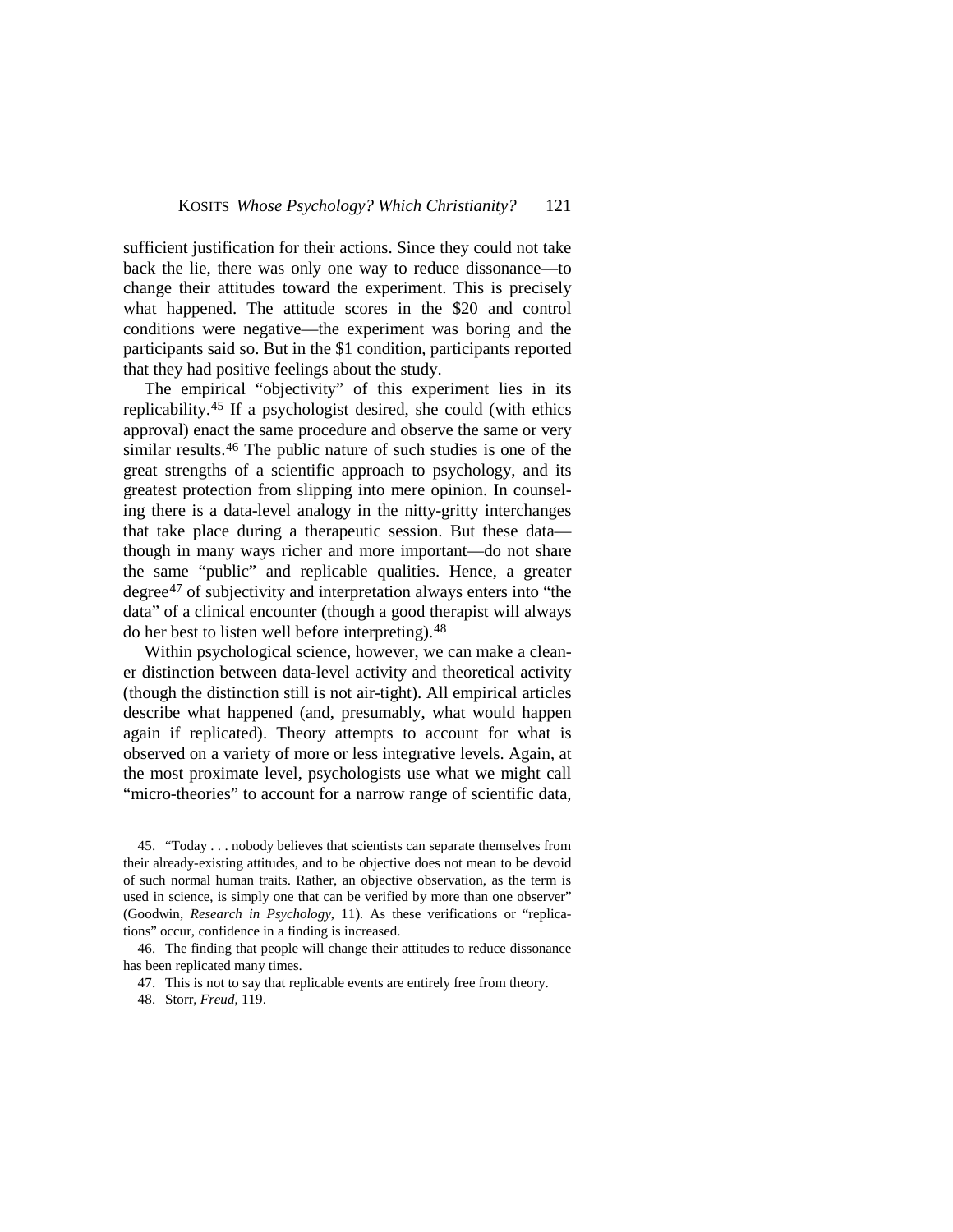and these are clearly evidenced in the realm of cognitive dissonance theory. For example, the dissonance that Festinger and Carlsmith induced can be explained as being due to mere inconsistency between cognitions (Festinger's own theory). But this same dissonance may have arisen because of discrepancies between the self concept ("I am the kind of person who tells the truth") and action ("I lied")—the "self-consistency" approach to dissonance research. Another approach, the so-called "new look" theory, posits that dissonance arises when people feel responsible for producing foreseeable aversive consequences ("Boy, I lied about the experiment and now that student is going to be confused and bored!"). Then there is the "self-affirmation" theory, which holds that people feel dissonance when their selfworth is threatened through acts that challenge their sense of moral integrity. I do not intend to debate the worth of these theories at this stage but only desire to illustrate how "microtheories" work in the field of psychology.[49](#page-21-0)

At the next level we have "meta-theories." I use this term in the way that psychologists Roy Baumeister and Mark Leary<sup>[50](#page-21-1)</sup> use it, as a theory that integrates a broad variety of research findings in order to make a more general statement about psychological functioning. Whereas micro-theories explain only a very narrow band of experience, meta-theories are broader, yet still grounded in empirical observations. Baumeister and Leary do a masterful job of integrating massive amounts of empirical literature to argue that human beings have a "need to belong," which simply means that we function best when we have close relationships characterized by loving concern and frequent interaction. In my own introductory psychology class I have argued over the years—in a manner consistent with social psychologists Carol Tavris and Elliot Aronson<sup>51</sup>—that human beings also have

<span id="page-21-0"></span>49. For a wonderfully concise summary of these micro-theories, see Harmon-Jones and Mills, "Introduction to Cognitive Dissonance Theory."

<span id="page-21-2"></span><span id="page-21-1"></span>51. Tavris and Aronson, *Mistakes Were Made*. See also Goethals, "Dissonance and Self-Justification."

<sup>50.</sup> Baumeister and Leary, "Need to Belong."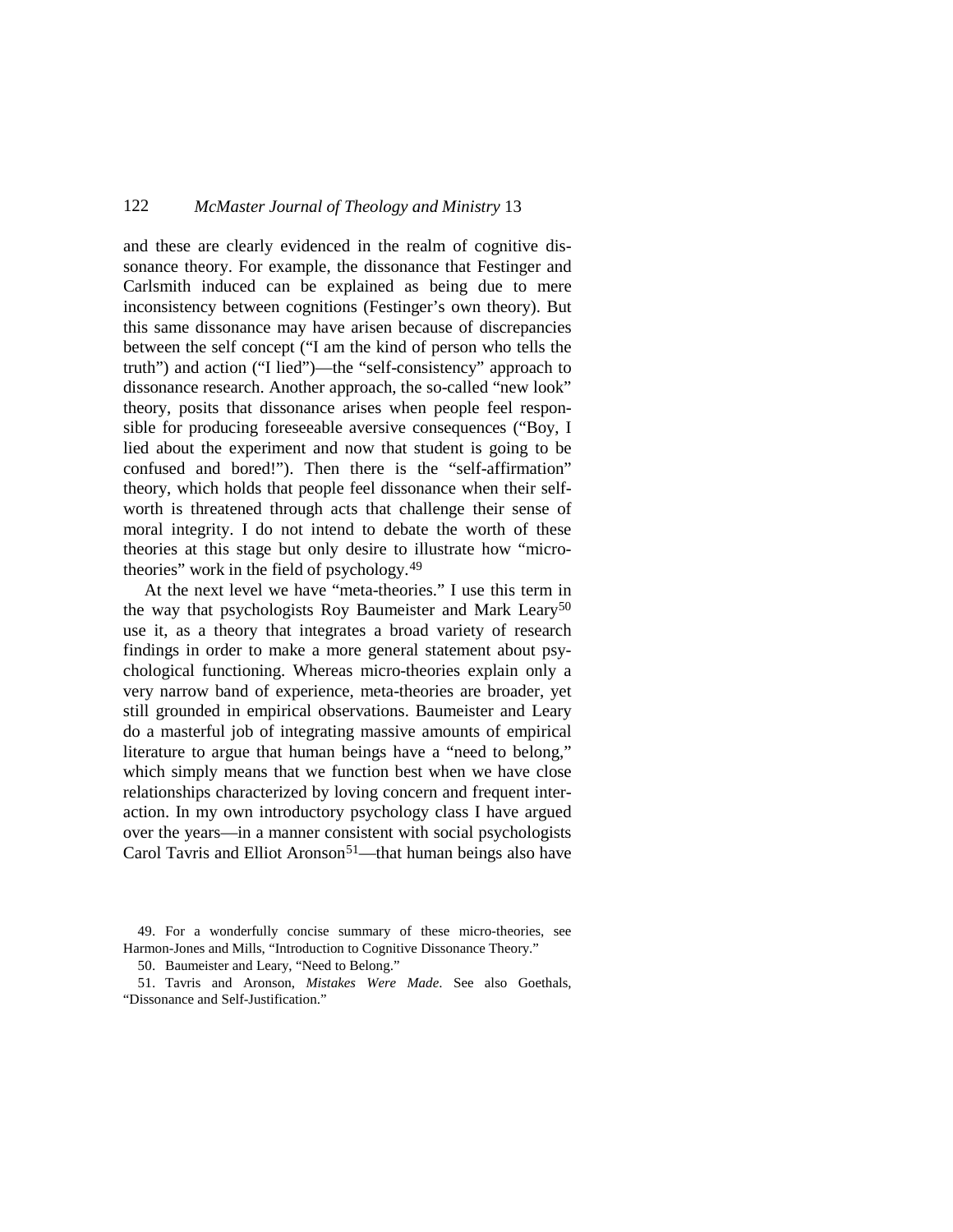a "need"[52](#page-22-0) or are *wired for* justification—we hence desire and tend to see ourselves in a positive moral light. Cognitive dissonance phenomena can be related to this broader meta-theory.[53](#page-22-1)

Psychological science as it exists today becomes increasingly ambivalent as theoretical explanations become more integrative or general. Baumesiter and Leary acknowledge this in their article on the need to belong, saying that contemporary psychologists "have shown a pervasive reluctance to entertain sweeping generalizations and broad hypotheses,"[54](#page-22-2) suggesting that even their painstakingly-researched and highly-documented theory pushes the limits of acceptability within the field of psychological science.

We might, then, be tempted to think of psychology as a purely inductive science, unwilling to venture into speculations when it comes to its work. This would be the wrong conclusion. Though it is true that psychological science is based in large measure upon solid, empirical study, "sweeping generalizations and broad hypotheses" do routinely enter into psychological explanation at an even more ultimate worldview level, particularly in the form of speculations concerning the evolutionary origins of the subject matter. Researchers are free to go beyond the data, beyond micro- and even meta-theoretical statements, and speculate as to the "ultimate" (i.e., Darwinian) significance of whatever they are studying. We needn't go beyond Baumeister and Leary to observe this pervasive tendency: The need to belong, they argue, "presumably has an evolutionary basis. It seems clear that a desire to maintain and to form social bonds

<span id="page-22-0"></span>52. This is not the place to address the problematics of "need" theories, though Christians ought to be cautious if they are to employ them. See, for example, Welch, "Who Are We?" I do think that the traditional Reformational notion of aspects of functioning provides a helpful way of re-conceiving the issue—humans do not flourish as well as they might when they are not functioning as designed in each modality. Conversely, however, a person may function well within many modalities and still be estranged from God—such a person cannot in an ultimate sense be said to be flourishing.

<span id="page-22-2"></span><span id="page-22-1"></span>53. Indeed, the self-consistency approach of Aronson may also be portrayed as a meta-theory; see Aronson, "Return of the Repressed."

54. Baumeister and Leary, "Need to Belong," 498.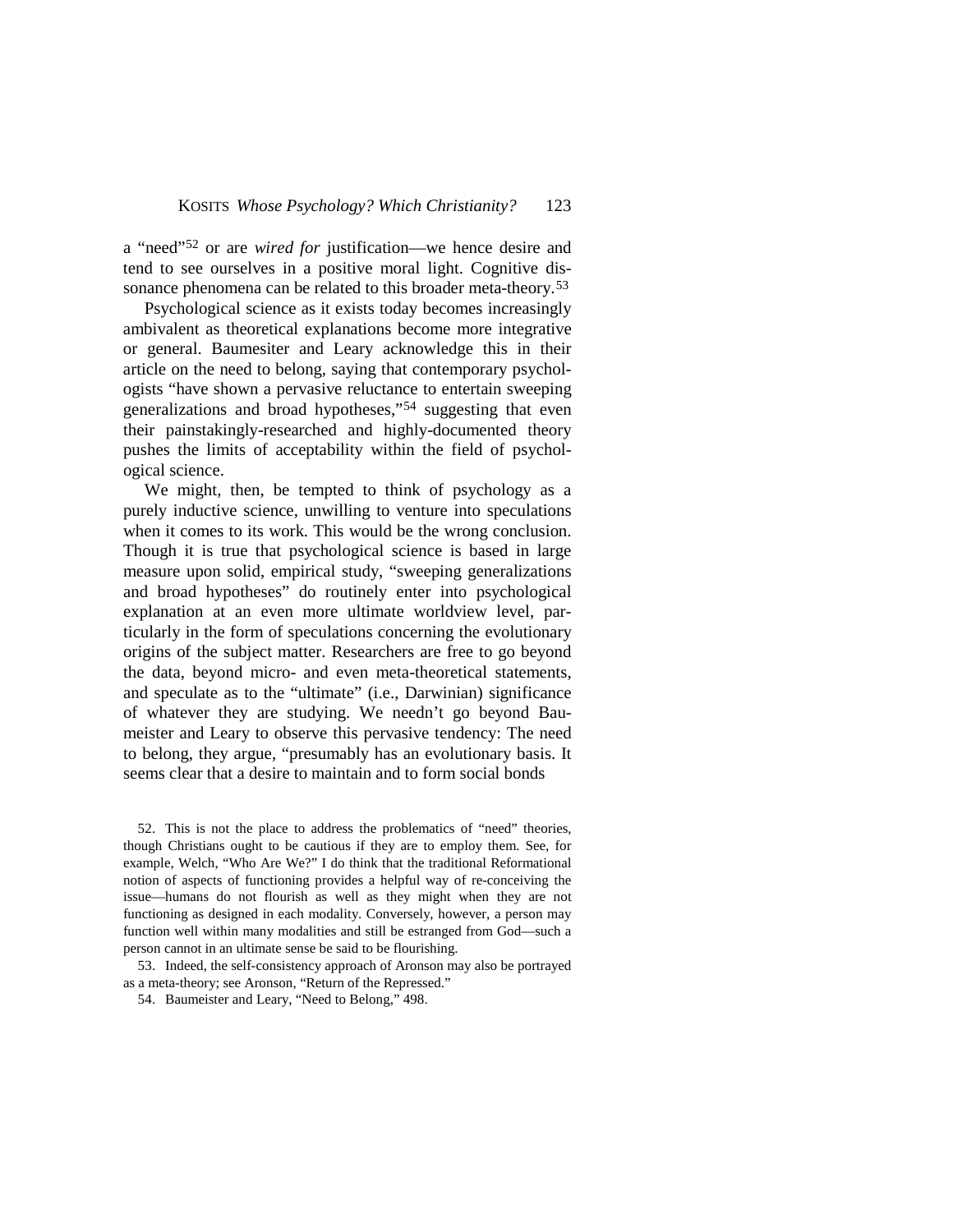Figure B: The structure of theory in psychological science as it currently exists, using cognitive dissonance theory as an example



would have both survival and reproductive benefits."[55](#page-23-0) Likewise, if we posit a "need for justification" as a meta-theory to explain dissonance phenomena, it would be acceptable within current scientific practice to speculate as to its Darwinian basis. See Figure B.

<span id="page-23-0"></span>55. Ibid., 499.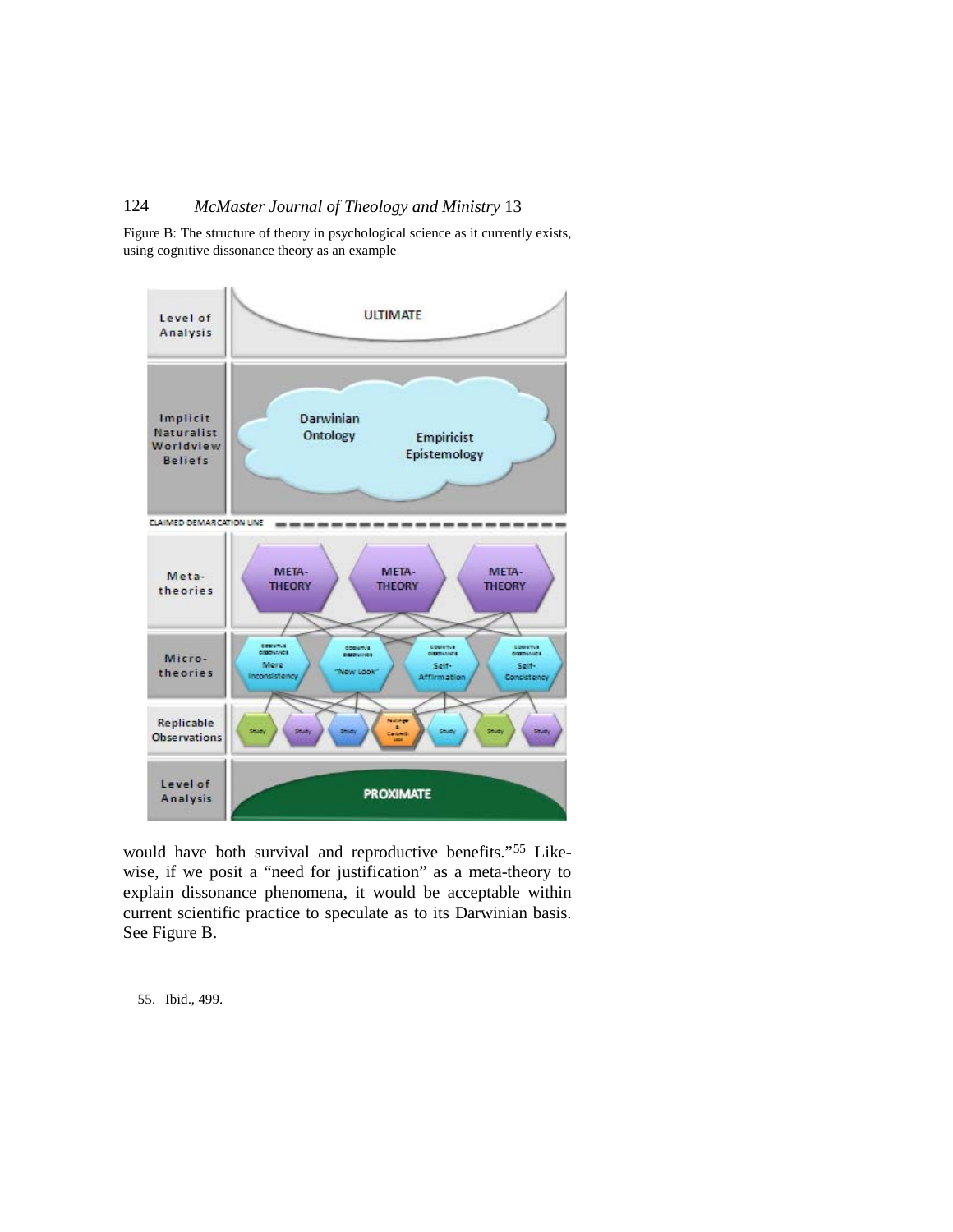It is initially surprising that a discipline that is purportedly allergic to sweeping generalizations and broad hypotheses so regularly uses a sweeping and broad Darwinian worldview to interpret its hard-won findings. This is not to enter into the overly simplified "creation-evolution" debate, which is probably more of a red herring and distraction than we tend to admit or realize. The issue is that psychological science does indeed allow researchers to go well "beyond the data" and engage in ultimate/worldview-level theorizing, so long as that theorizing gives the ultimacy to evolution by undirected natural selection.[56](#page-24-0) Natural selection has within science today the status of a "divinity belief," a status that goes well beyond the evidence.<sup>[57](#page-24-1)</sup> Any perspective that gives *ultimacy* to a created thing is, the reader should recall, idolatrous, setting itself up against the

<span id="page-24-0"></span>56. I should add that Darwin's theory of sexual selection is occasionally added to the mix to explain "extravagant" features like peacocks' tails or, in the case of psychology, human mental abilities, which "look too excessive and expensive to have evolved for survival" (Miller, *The Mating Mind*, 11).

<span id="page-24-1"></span>57. This is illustrated powerfully in Richard Dawkins polemic against belief in God, in which he replaces God with natural selection, which "explains the whole of life" (Dawkins, *The God Delusion*, 116). In the realm of psychological science it is unusual to find micro-theories that can explain so much, but naturalists like Dawkins insist that, in the realm of biology, undirected natural selection *must* explain "apparent" design in nature because there is no other known natural process that can. "I have yet to meet a serious biologist who can point to an alternative to natural selection as a driving force of *adaptive* evolution" (Dawkins, *Greatest Show on Earth*, 18). Since there is no alternative, it *must* be natural selection. Though I respect Dawkins immensely for his passionate eloquence, intelligence, and love of the natural world, the fallacy here is obvious. The evidence for undirected natural selection's omnipotence is extremely weak. It is, for example, the weak link in Jerry Coyne's impressive array of evidence for evolution (Coyne, *Why Evolution Is True*, see ch. 5, "The Engine of Evolution"). But without undirected natural selection, the secular establishment simply does not know "what evolution is," to borrow from Ernst Mayr's phrase. In emphasizing the limitations of *undirected* natural selection, I follow Plantinga, *Where the Conflict Really Lies*, 12. For a sustained attempt to discuss the limits of natural selection (and should we not be able to talk about the limits of *any* scientific theory?) see: Behe, *Edge of Evolution*. My sense is that within mainstream psychological science it is simply assumed that natural selection is an undirected process. The notion of "divinity belief," is, of course, Roy Clouser's.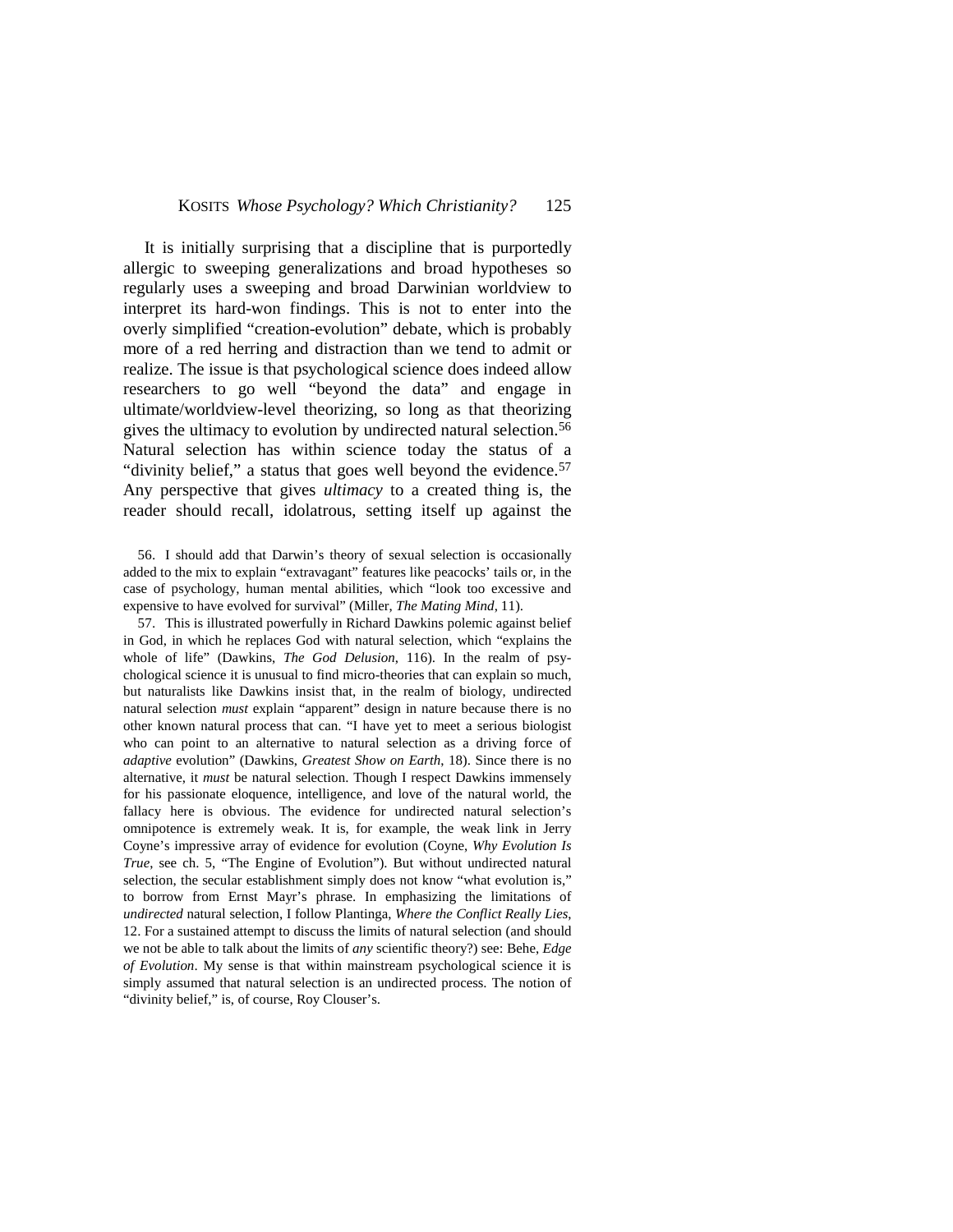knowledge of God.[58](#page-25-0) Only God is ultimate, and ultimate-level theorizing that neglects this fact will inevitably distort and err.

There are at least three possible ways to deal with the reality of ultimate-level sense-making in psychological science. One option, the least desirable of all, is to continue current practice without reflection. Another option would be to buckle down and insist that telling such "just-so stories" is illegitimate within scientific discourse.<sup>[59](#page-25-1)</sup> Given that the ultimate-proximate level distinction is here to stay within psychological science,  $60$  however, this seems highly unlikely. The other much more difficult path—the one I advocate—is to identify ultimate-level sensemaking for what it is—a way of bringing worldview-level beliefs into the interpretive game of psychological science. When this is identified as such, other worldview beliefs should be given an interpretive chance.<sup>[61](#page-25-3)</sup> But this pathway is difficult because of the perception that Darwinian stories, since they are stories of unguided material causation, are "scientific," while theistic stories, because they are stories that may involve non-material causation, are not scientific. But stories are stories—the question is *which one makes best sense of what we see and what we assume and what we do in psychological science?* My claim is that Christian theism does it best.

Therefore, the fifth and final question that should be asked of any attempt to relate psychology and Christianity is: How does it conceptualize psychological theory? Does it attempt to balance both proximate and ultimate-levels of theorizing, or does it

<span id="page-25-0"></span>58. This is not to say that Christians in psychology cannot avoid idolatry. My sense is that many Christians in psychology privately interpret evolutionary statements in psychological science as presupposing God, or simply dismiss the statements altogether.

<span id="page-25-1"></span>59. Jerry Coyne's criticism of evolutionary psychology is typical (Coyne, *Why Evolution Is True*, 228).

<span id="page-25-2"></span>60. In psychology, "natural selection is uncontroversially an ultimate source of explanation" (Scott-Phillips, Dickins, and West, "Evolutionary Theory," 43). This particular article, appearing in one of the discipline's more high-profile venues, argues that the distinction is useful, but also frequently misapplied.

<span id="page-25-3"></span>61. Here I would employ a modified version of George Marsden's advocacy of a true pluralism within the "secular" academy. See Marsden, *Outrageous Idea*, ch. 3.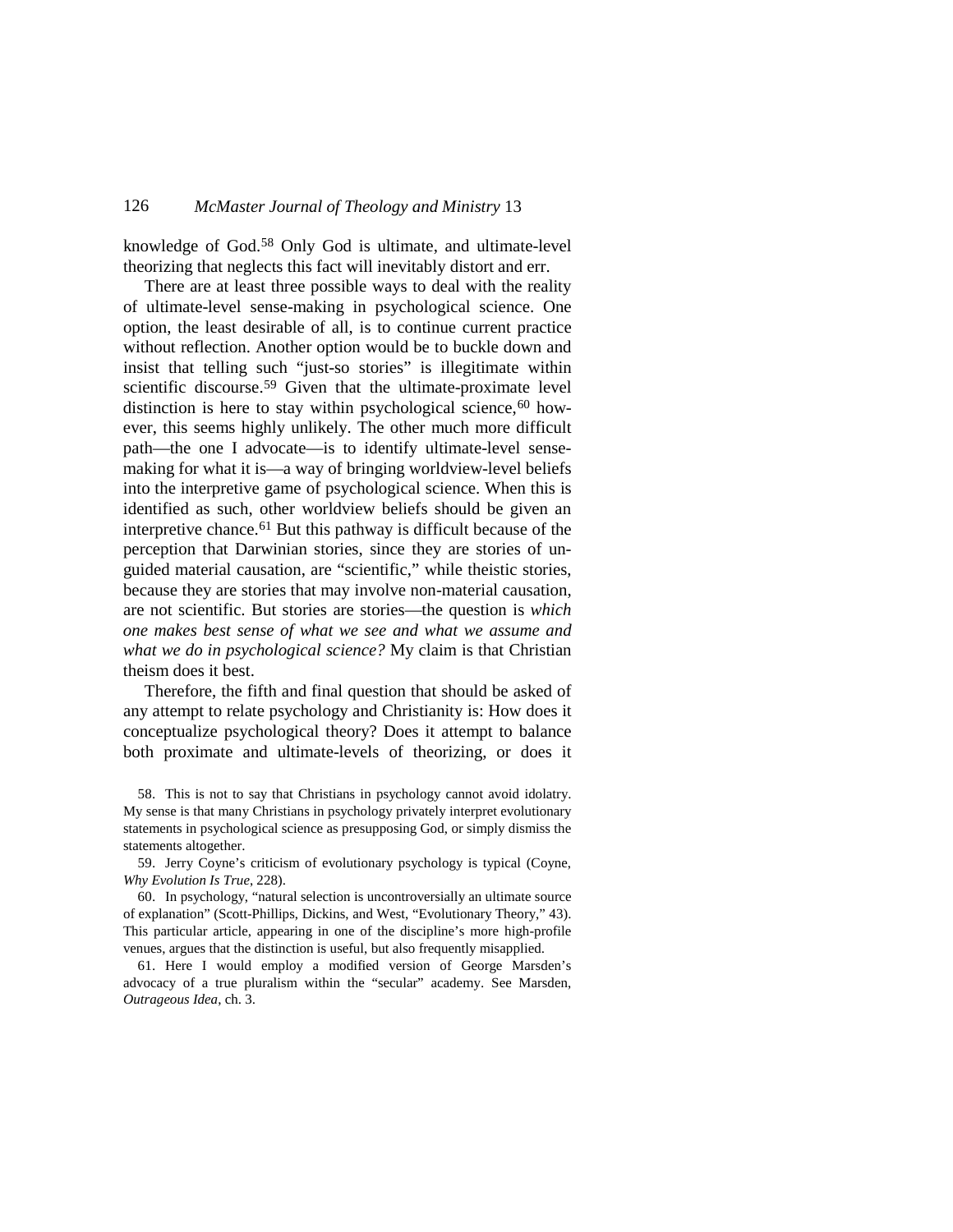emphasize one or the other? Is it aware of the way ultimate-level commitments routinely creep into psychological science?

#### *A Pair of Prevailing Perspectivalisms*

The position I am advocating here has been influenced powerfully by the first edition of *Psychology & Christianity*, yet is a bit different from the positions described in that book. As I see it, the positions advocated in the first edition—*particularly when viewed from the vantage point of their usefulness in engaging psychological science*[62](#page-26-0) —may be reduced to two "perspectivalisms," one modern, the other postmodern, to employ two overworked terms. Modern perspectivalism is strong in its (implicit) affirmation of common grace, but weak in its (implicit) denial of the antithesis. Similarly, modern perspectivalism is strong in its commitment to carefully and accurately read the book of God's works, nature (particularly human nature), but weak in its neglect of Scripture. Further, modern perspectivalism has a preference for micro-theories, bio-psycho-social aspects of human functioning, and a penchant for evidential apologetics.

Postmodern perspectivalism provides the opposite set of concerns. It is strong on antithesis, but weak on common grace, strong on Scripture, but weak on nature. It has a preference for ultimate-level theorizing, a focus on religious (faith-related) aspects of human functioning, and a general neglect of apologetics.

The position I will advocate offers a third perspectivalism that attempts to incorporate the strengths of both approaches, and correct for their shortcomings.

#### *Modern Perspectivalism*

The first position described in the book is the "levels of explanation approach" of David G. Myers. Myers is a social psychologist at Hope College in Michigan, the author of some best-selling introduction to psychology and social psychology

<span id="page-26-0"></span><sup>62.</sup> Again, this *is not* the primary purpose of some of the authors, so the critique that I offer is not so much of their position *per se*, but of their adequacy for work in the academic discipline of psychology.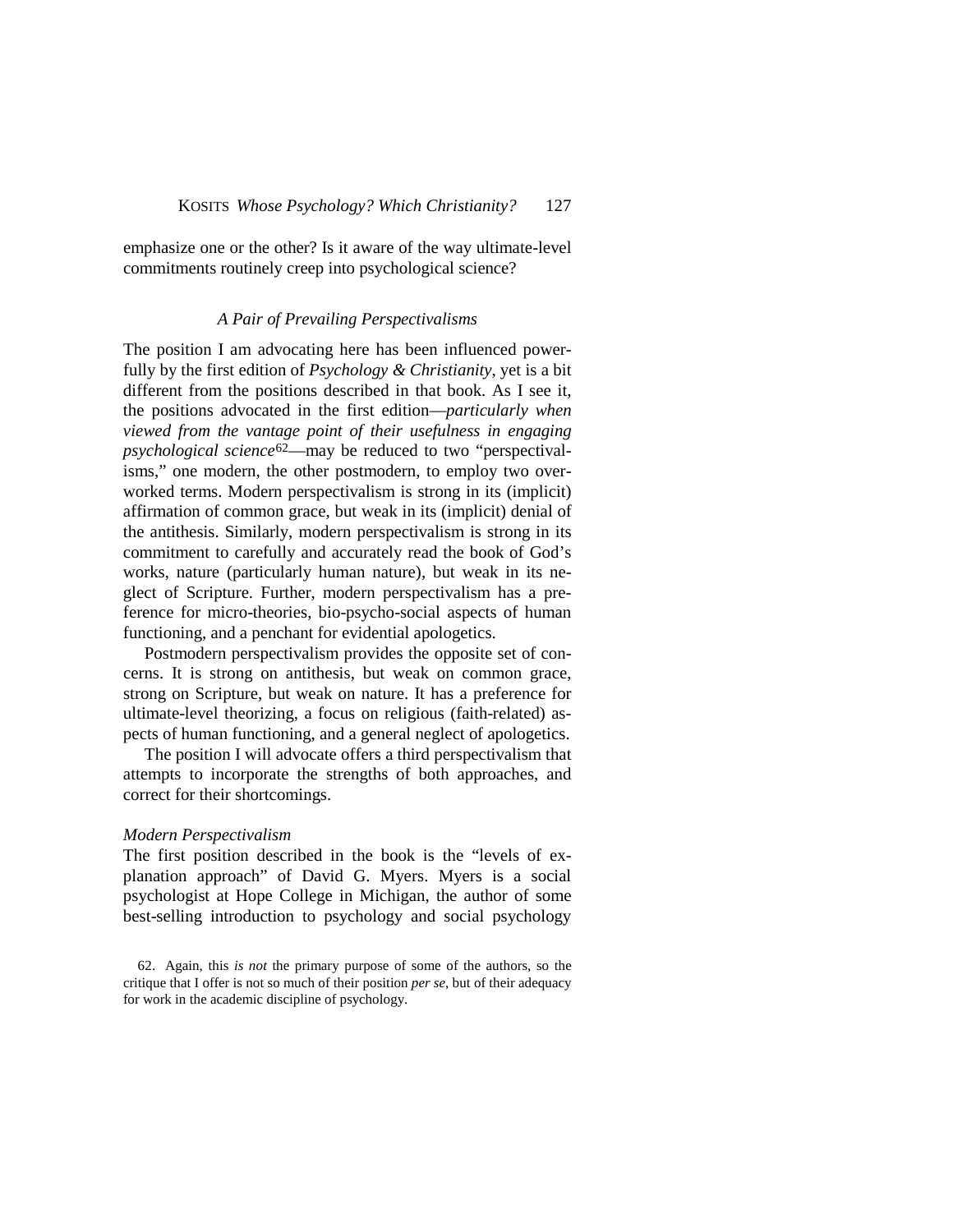textbooks, and the only psychological scientist in the first edition book. He is also a leading thinker on the relationship between Christianity and psychology, co-authoring, for example, the widely-adopted *Psychology through the Eyes of Faith*.[63](#page-27-0) Myers's "levels of explanation" approach, described and applied in these two widely adopted books, has therefore had wide exposure in Christian universities and represents what I believe to be the most common (and common-sense) approach to relating faith to psychological science.

In the 1970s, Christian philosopher C. Stephen Evans described the position advocated by David Myers and those like him as "perspectivalism"<sup>64</sup>—the idea being that each discipline has a valid but limited perspective on reality. If we consider, for example, a phenomenon such as memory, $65$  we can look at it from a variety of "levels of explanation." At the broadest and most integrative [most ultimate] level, for example, St. Augustine reflected on the analogies between God's triune nature and the relationship among memory, understanding, and will.<sup>[66](#page-27-3)</sup> Likewise, theologians could systematically study the ways the Scripture itself portrays memory as a barometer of covenantal faithfulness. On the level of philosophy, the interrelationship between memory and personal identity might be explored. Social psychologists look at the influences of mood on memory. Cognitive psychologists sometimes look at memory from a capacity standpoint, studying, for example, how much information people can hold in short-term memory. Biopsychologists might consider the brain regions and neurotransmitters associated with memory. Biochemists may delve into the complex molecular structure of those neurotransmitters. Physicists may be able to explain the general physical laws that govern how these molecules work.

<span id="page-27-0"></span><sup>63.</sup> Myers and Jeeves, *Psychology through the Eyes of Faith*. The first edition of this book appeared in 1987.

<span id="page-27-1"></span><sup>64.</sup> Evans, "Christian Perspectives," 106–8; Evans, *Preserving the Person*, 105–17.

<span id="page-27-3"></span><span id="page-27-2"></span><sup>65.</sup> Myers and Jeeves use memory as their key example—I have expanded on it here.

<sup>66.</sup> Teske, "Augustine's Philosophy of Memory."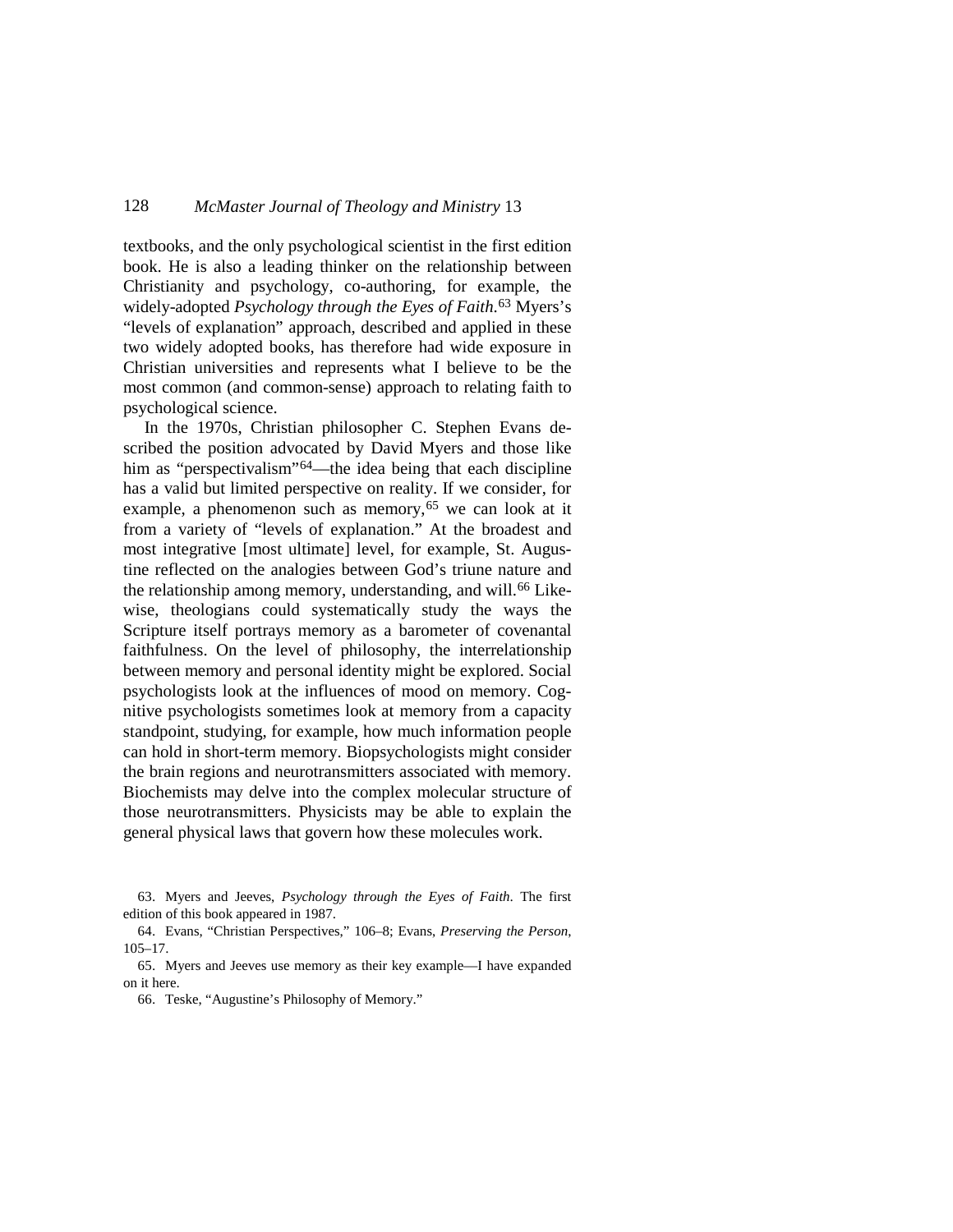The point that "perspectivalists" want to make is a good one —it *is* possible to consider reality from multiple levels of understanding. If one were to ask, "which is the correct level of understanding?" we would dismiss the question as ill-informed. Indeed, the validity of some form of a levels-of-explanation approach seems to be implied by the modal nature of God's providential control of the universe. Fully understanding anything in God's creation requires that we understand how it functions in each modality. So there is something fundamentally *right* about perspectivalism thus defined, and any Christian engagement with psychology will do well to retain this perspective. Indeed, the third perspectival approach that I outline in this article is in some ways an *integrative* levels-of-explanation approach.

The main problem with the levels-of-explanation approach advocated by Myers, however, is its modernity. Years ago historian George Marsden described the "evangelical love affair with Enlightenment science," showing that in the eighteenth and nineteenth centuries, Christians in North America approached the faith-learning question from the vantage point of a "twotiered worldview."[67](#page-28-0) Having adopted a version of the Enlightenment that was at least on the surface of things congenial to Christian faith, North American evangelicals simply assumed that science and faith would always cohere. Since science is objective, there was therefore no need to explicitly inject Christian assumptions into scientific work—a kind of "methodological secularization" took hold. Yet Marsden shows that this methodological secularization eventually morphed into a worldview secularization in which Christian viewpoints were no longer welcome in mainstream science. This is indeed the case in psychological science—we are allowed to *be* Christian, and even to write books on psychology from a Christian vantage point, or to quote the Bible or other Christian sources for broader intellectual context, but we must not insist that the Christian faith or the Christian God has any interpretive authority in scientific work *per se*. Yet, as I have contended above, this is unfair, for other (naturalistic and evolutionary) worldview assumptions

<span id="page-28-0"></span><sup>67.</sup> Marsden, *Understanding Fundamentalism and Evangelicalism*, 131.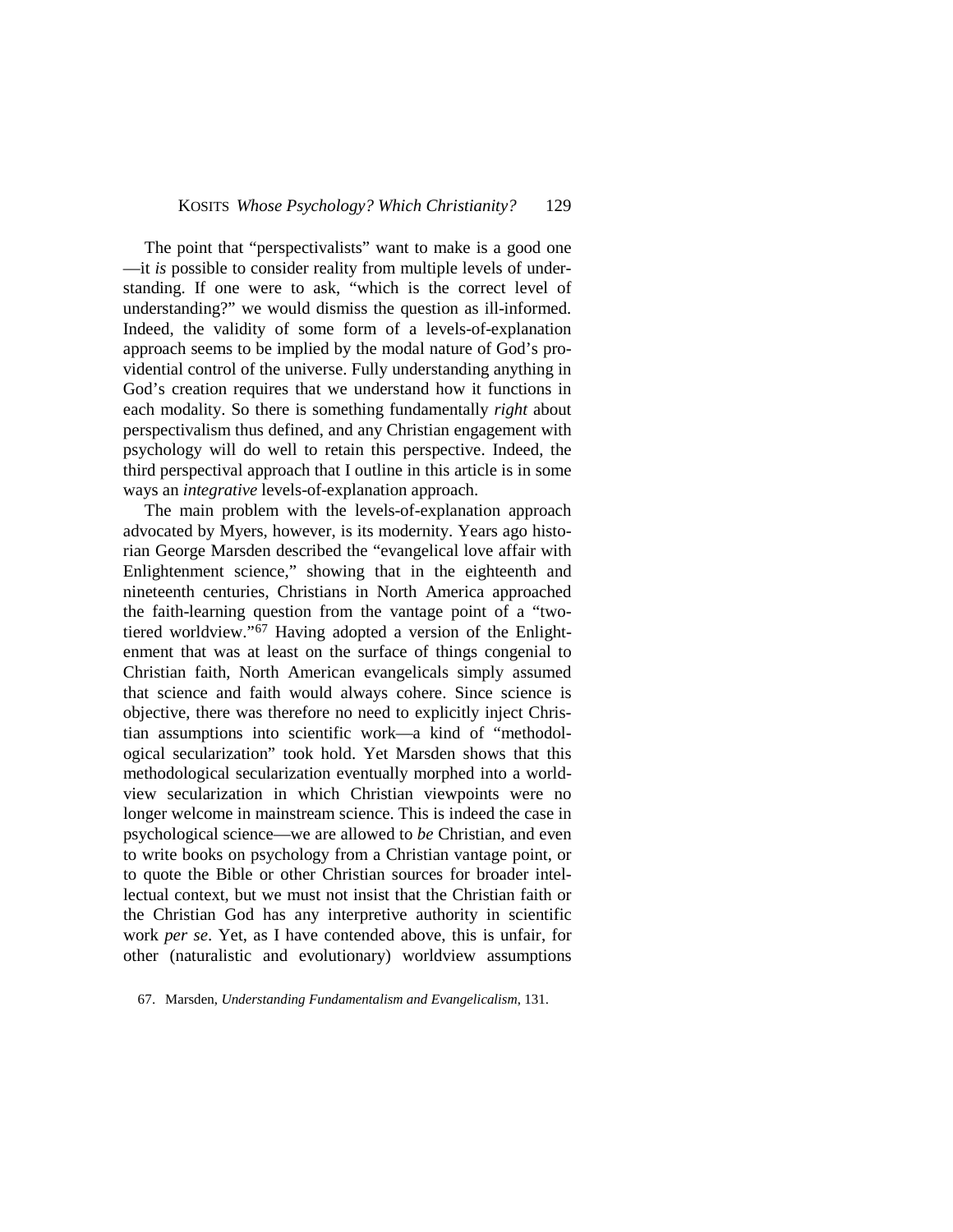have free interpretive rein in psychology. Hence I think it is fair to say that modern perspectivalism is inattentive to the ways these ultimate-level commitments creep—or march!—into the discipline.

*A Strong Emphasis on the Book of God's Works:* Myers, as a scientist, is strong on creation. The proper posture of a psychologist is to be "humble before nature and skeptical of human authority."[68](#page-29-0) He notes that the leaders of the Scientific Revolution arose in a Christian milieu, and that we, like these scientific forerunners, ought to assume that we are dealing with "an intelligible creation," and that we ought to "seek its truths by observing and experimenting." The ideal is "disciplined, rigorous inquiry—checking our theories against reality . . . "[69](#page-29-1) Myers is certainly right to take his Christianity as a mandate for open and honest scientific inquiry: "If God is the ultimate author of whatever truth psychological science glimpses, then I can accept that truth, however surprising or unsettling."[70](#page-29-2) We ought always to "put testable ideas to the test,"[71](#page-29-3) allowing scientific procedures to "clean the cloudy spectacles through which we view the world."[72](#page-29-4) He is also certainly right to emphasize that careful attentiveness to God's creation leads to a "sense of awe and wonder."[73](#page-29-5)

However, Myers, as a social psychologist, is not nearly as attentive to the book of God's Words. He discusses biblical teaching only insofar as it intersects with the current research concerns and findings of psychological science, and frames the issues in terms of whether the fields are contradictory or compatible. He is right to note that most of proximate-level psychological science is deeply compatible with a biblical view of the world. The asymmetry of his approach is apparent, however, in three main ways. There is first an asymmetry of depth. In

<span id="page-29-2"></span>70. Ibid.

<span id="page-29-5"></span>73. Ibid., 58.

<span id="page-29-0"></span><sup>68.</sup> Myers, "Levels-of-Explanation View," 55.

<span id="page-29-1"></span><sup>69.</sup> Ibid.

<span id="page-29-3"></span><sup>71.</sup> Ibid., 58.

<span id="page-29-4"></span><sup>72.</sup> Ibid., 57–58.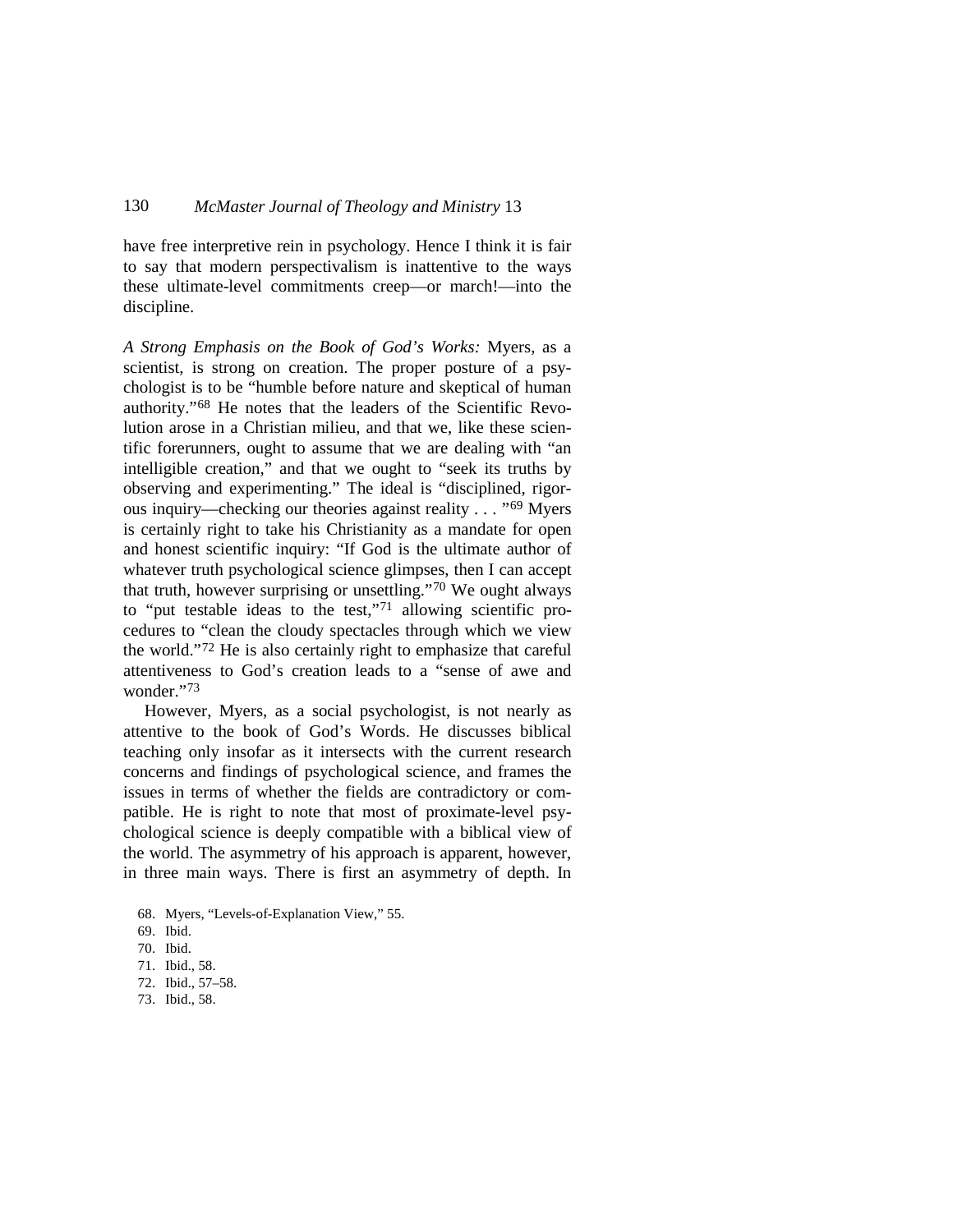making the argument for compatibility, he somewhat hastily looks for parallels between the basic findings of social psychol-ogy (which he masterfully summarizes)<sup>[74](#page-30-0)</sup> and the basic teachings of Christianity. We are told, for example, that social psychology's affirmation of the need for self-esteem is parallel to the Bible's idea of grace. Though there may be analogies here, the *differences* are more interesting (e.g., grace's devastating blow to moral self esteem). There is further asymmetry in Myer's repeated contention that we ought to put our ideas to the (empirical) test. Why only the *empirical* test? Are there not other tests that would be of interest to a Christian, such as compatibility with Scripture? Finally, Myers's asymmetry of approach is evidenced in that when science and faith appear to contradict, Myers seems to prefer to go back and re-interpret the biblical data, not the natural data, as in the case of homosexuality. In short, the book of God's Works seems to have interpretative primacy over the book of his Words.

*A Strong Emphasis on Common Grace with No Sense of Antithesis:* With such a strong affirmation of the legitimacy of psychological science, we find in Myers's approach an admirable first-hand sense of the way God's truth pervades the field. He rejects the idea that science and faith are "competing systems of explanation"[75](#page-30-1) and instead emphasizes the compatibilities between Scripture and science. However, because Myers does not seem to discern the subtle and not-so-subtle ways unbelieving assumptions pervade psychology, he has little to say that would radically challenge or alter the highly secularized discipline. The current definition of psychology is embraced without comment, and he outlines seven different ways one might relate faith to psychology, none of which suggest that psychology would need to change in any way.[76](#page-30-2) Yet, as I have indicated above, the prevailing assumption in the discipline is that one can

<span id="page-30-2"></span><span id="page-30-1"></span><span id="page-30-0"></span>76. Ibid., 60. The list is nonetheless an extremely useful menu of options for Christians in mainstream contexts.

<sup>74.</sup> Ibid., 61–65.

<sup>75.</sup> Ibid., 54.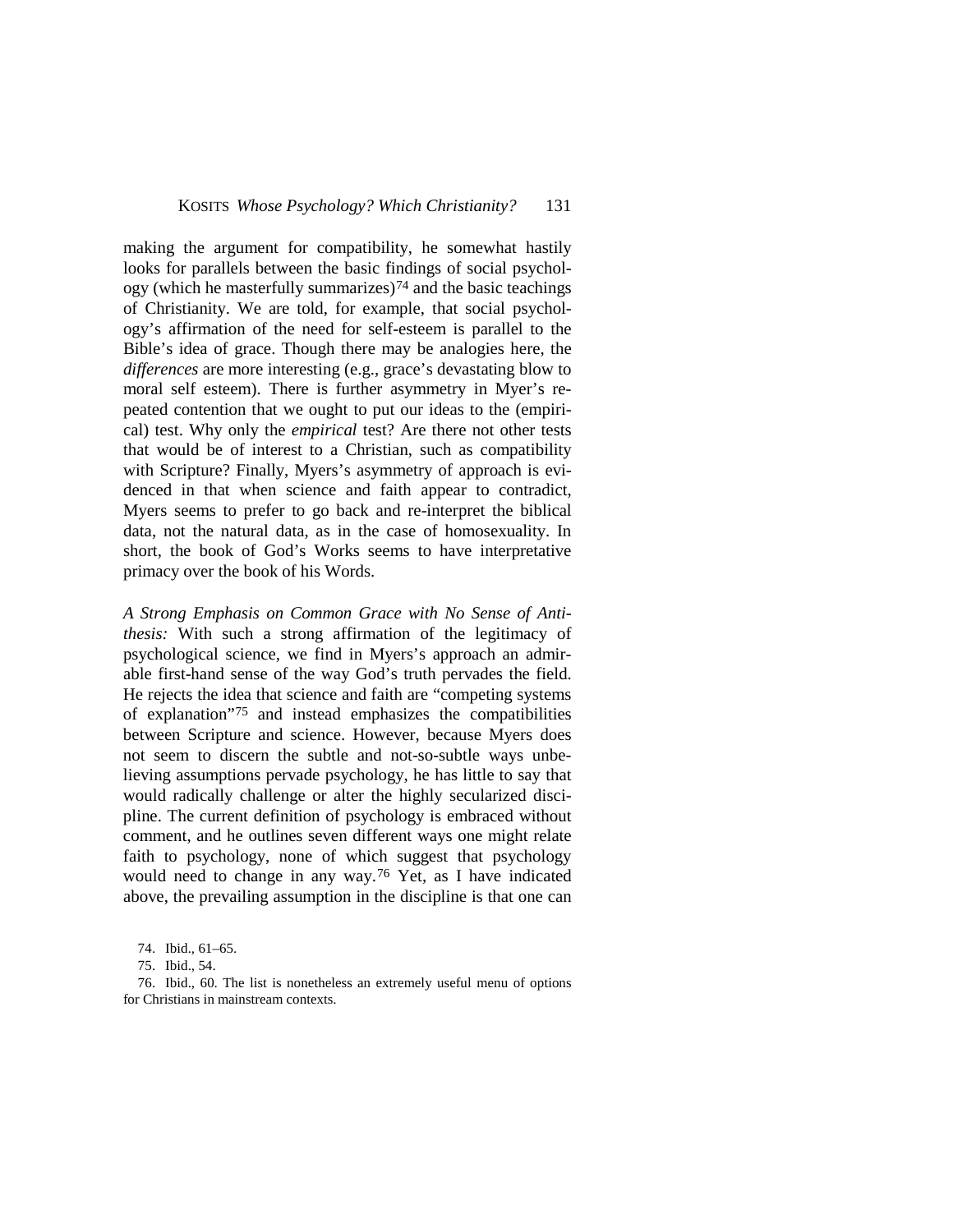have an adequate understanding of mind and behavior without making reference to God or Scripture. He is also uncritical of the pervasively naturalistic metaphysics and empiricist epistemology of the discipline. And though Myers is aware that bias can influence scientific work, he tends to interpret this bias as the discipline typically does,[77](#page-31-0) in *individualistic* terms, as something that can be weeded out through empirical investigation. The biases of which I speak, however, are part of the sociology of psychological science, part of the worldview of psychological science, and are thus largely invisible and typically unruffled by empirical test.

*An Implicit Acceptance of Reductive Explanations:* Psychological science embraces three main levels of analysis, the biological, psychological, and social, i.e., the bio-psycho-social approach.<sup>[78](#page-31-1)</sup> This approach, as Myers correctly notes,<sup>[79](#page-31-2)</sup> is not inherently reductionistic but inherent to the nature of scientific inquiry—scientific explanations of necessity must isolate a few variables and make sense of them. Still, if reductionisms are understood to occur when one aspect of God's world is given interpretive primacy, psychological science is still often guilty of reductionisms in two main ways. The first and least concerning of these is that individual psychologists (not Myers) have an understandable tendency to forget that they are dealing with just one or two levels of explanation and act as if their narrow focus is the key that unlocks everything else (recall, for example, Skinner's optimism about reinforcement history). The second of these is much more systematic and pervasive. Again, psychologists today frequently posit Darwinian explanations as ultimate explanations, "We can see how—insert psychological phenomenon here—would have helped our evolutionary forebears survive in an ancestral environment," etc. So it is simply not the

<sup>77.</sup> See, for example, Gerrig et al., *Psychology and Life*, 27.

<sup>78.</sup> Myers, *Psychology*, 8–9.

<span id="page-31-2"></span><span id="page-31-1"></span><span id="page-31-0"></span><sup>79.</sup> He explicitly frames his levels of explanation approach as an alternative to reductionism in Myers, *Human Puzzle*, 10–11.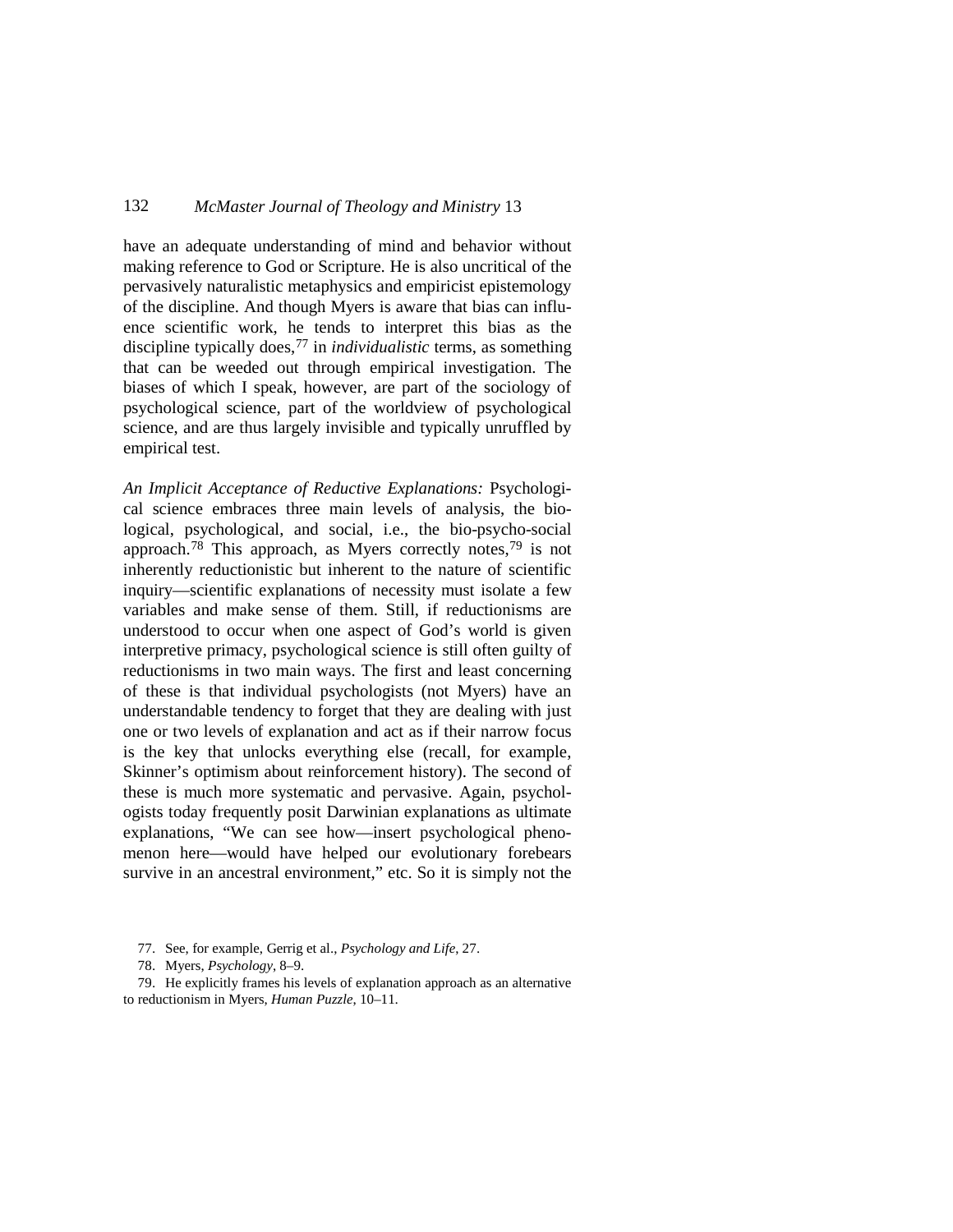case that psychology does not "answer the ultimate questions,"[80](#page-32-0) as Myers claims.[81](#page-32-1)

*Evidential Apologetics:* One can also discern a kind of apologetic in Myers's writings, as has historically been the case for modern perspectivalists.<sup>[82](#page-32-2)</sup> In noting the many "parallels" between the findings of psychological science and the traditional pronouncements of Christian theology, Myers is implicitly claiming that scientific evidence corroborates or provides evidence for Christian faith. Science claims that human beings are unique in their rational capacity and need to explain and predict behavior, yet it has also pointed out the many ways we are "prone to overconfidence" in our thinking. Theology has likewise claimed that "we have dignity but not deity."[83](#page-32-3) Psychological science shows that we have a self-serving bias—a tendency to view ourselves positively even when we shouldn't as well as a need for self-esteem. Myers sees a parallel between these ideas and older religious teachings about pride and the need of human beings for God's grace. Psychological science has also largely corroborated Christian beliefs about the importance of intact families and the benefits of a healthy faith life.

<span id="page-32-1"></span><span id="page-32-0"></span>81. It is interesting, however, that Myers lists "natural selection of adaptive traits" as among the other "biological influences" of behavior, such as genes, brain mechanisms, and hormones. See Myers, *Psychology*, 8. But there is a difference between *observing* brain activity during a memory task using an fMRI, and *speculating* as to the Darwinian cause of that mechanism. One is based on observation, the other is not. This is why evolutionary psychologists readily distinguish between proximate and ultimate explanations, with evolutionary speculations being of the "ultimate" variety. "Proximate questions (explanations) have to do with mechanisms. They are 'plumbing and wiring' explanations, and generally answer 'how?' questions: How does the system work? Ultimate questions (explanations) concern the evolution of the trait. Generally, they answer the question 'why?': Why does this system exist, and why does it have the form it does?" (Gaulin and McBurney, *Evolutionary Psychology*, 15).

<span id="page-32-3"></span><span id="page-32-2"></span>82. To use Marsden's language, Myers is in this and other senses a modernday "Warfieldian" (Marsden, *Understanding Fundamentalism and Evangelicalism*).

83. Myers, "Levels-of-Explanation View," 61.

<sup>80.</sup> Myers, "Levels-of-Explanation View," 56.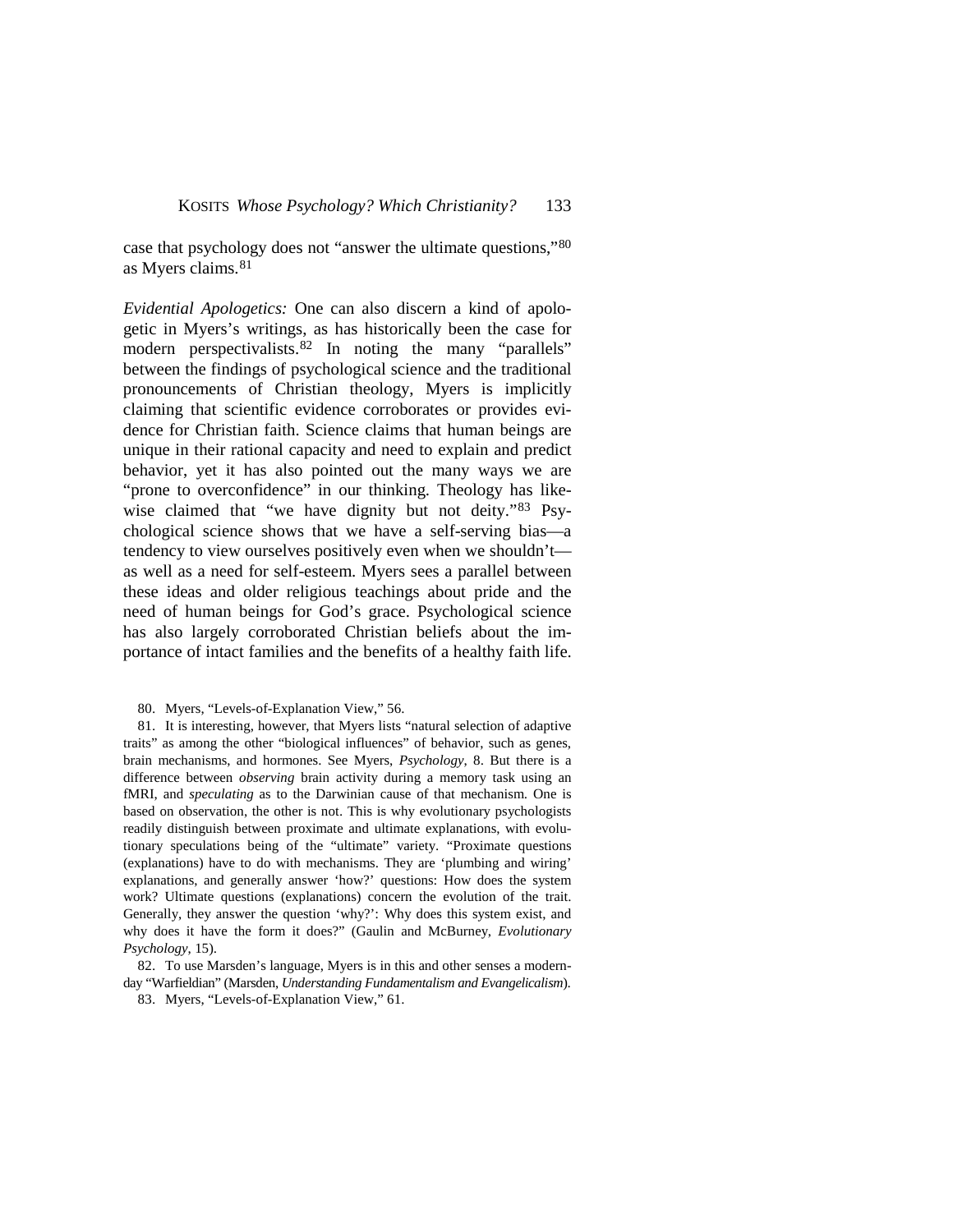In 2008, Myers expanded these arguments into a short book $84$  in which he argues for the reasonableness of faith on the basis of psychological science. As is the case with all evidential apologetics (based upon the assumption of epistemological autonomy), he presents only a probable case. Further, the book is not necessarily a commendation of Christianity, but an argument for a more general and vague "faith." Nonetheless, with endorsements from prominent atheists Michael Shermer and Jonathan Haidt, Myers is to be commended for so winsomely making a case for faith.

*A Preference for Micro-theories:* Since theoretical activity in psychological science tends to emphasize micro-level explanations of proximate-level empirical findings, Myers's understanding of psychological theory has this same emphasis. When one of his interlocutors criticizes the personality theory of Alfred Adler, Myers correctly points out that the science of psychology does not pay much attention to such grand, more ultimate-level theories.

#### *Postmodern Perspectivalism*

In our contemporary intellectual context, the term "perspectival-ism" tends to be used in a more postmodern sense.<sup>[85](#page-33-1)</sup> (It is hence ironic that the term "perspectivalism" is reserved for an essentially modern position in the faith-psychology dialogue). If modern perspectivalism rightly notes that each discipline may offer a valid perspective on reality that does not contradict other levels, postmodern perspectivalism counters with the observation that multiple perspectives are possible within any given level or

<span id="page-33-1"></span><span id="page-33-0"></span>85. Kuklick, "On Critical History," 59, says, "*Perspectivalism* . . . a close kinsperson of postmodernism," is the idea that "competing worldviews are incommensurable and reflect incompatible ways of seeing the world, or even of talking about seeing a world. Christians—as well as perhaps feminists, Afrocentrists, gays and lesbians—may have insights that are irreducible to those of others, and experience has shown us that there is no rational way to adjudicate among such *Weltanschauungen*."

<sup>84.</sup> Myers, *Friendly Letter*.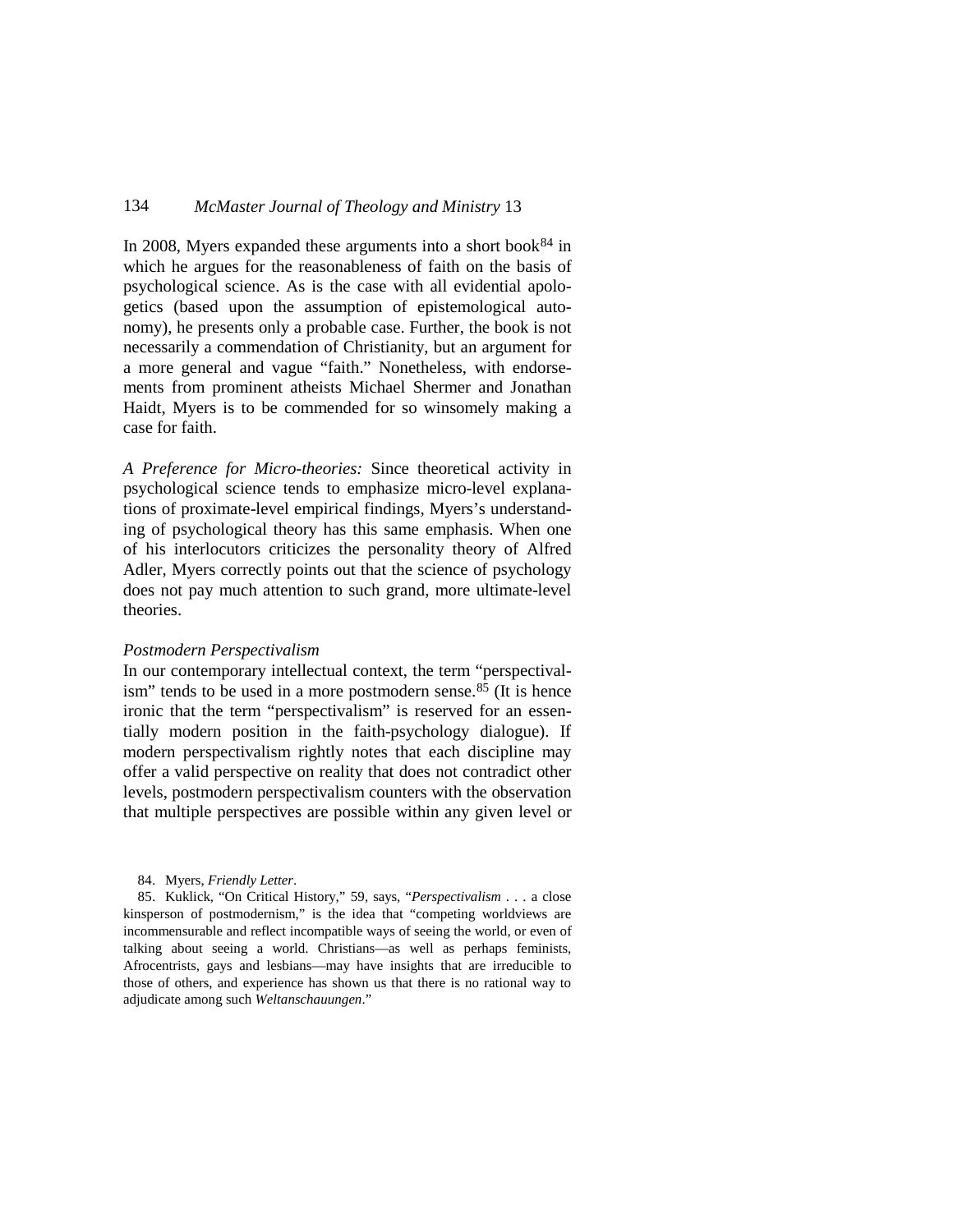discipline. Psychology is not a theoretically unified field.<sup>[86](#page-34-0)</sup> Are we talking about functional or structural psychology, behavioral or gestalt, humanist, feminist, evolutionary, cultural, community, Buddhist, or Roman Catholic? Certainly these various schools will often offer complementary truths. But just as often they will likely offer conflicting perspectives.

It is also the case that history, personal and institutional bias, professional training and standards, and a variety of other factors will tend to institutionalize one or two of these perspectives and rule others out. [87](#page-34-1) Progress in the sociology of science has made these points crystal clear. The work of Thomas Kuhn—now fifty years old—powerfully drove home the idea that "normal science" always operates within "paradigms."[88](#page-34-2) Historian of psychology Kurt Danziger applied these insights to the discipline of psychology, showing that psychology always operates within a variety of "social contexts of investigative practice," which include the "prevailing standards of what constitutes scientific psychological knowledge."[89](#page-34-3) David Leary, another historian of

<span id="page-34-0"></span>86. Or as Powlison, "Biblical Counseling View," 197, puts it, "There is no unitary psychology." To be fair, however, we do need to concede that contemporary psychological science is unified in several ways, primarily in its admirable "commitment to a *scientific* psychology" (Gleitman, Reisberg, and Gross, *Psychology*, 13). Still, as my historical examples illustrate, this commitment to empiricism has not produced a unified psychology. Another line of argumentation in support of this contention is the substantial mainstream literature on the "unification of psychology." For perhaps the most high-profile contribution to this literature see Sternberg, *Unity in Psychology.* The great appeal of evolutionary psychology in recent years is also undoubtedly tied to its ability to deal with the "theoretical disarray" of psychological science. See Buss, "Evolutionary Psychology," 1.

<span id="page-34-1"></span>87. Powlison, "Biblical Counseling View," 215, 217, notes that "ideas and practices do not exist in a vacuum; they happen somewhere," pointing out that institutionalization runs through educational programs, clinics, licensing laws, insurance companies, publishers, and drug companies. "Power is wielded because theories and therapies are institutionalized." He further reiterates the excellent postmodern insight that psychology can be considered "a system of institutional arrangements," and that these institutions "are not givens of the natural order."

- <span id="page-34-2"></span>88. Kuhn, *Structure of Scientific Revolutions*.
- <span id="page-34-3"></span>89. Danziger, *Constructing the Subject*, 7, 11.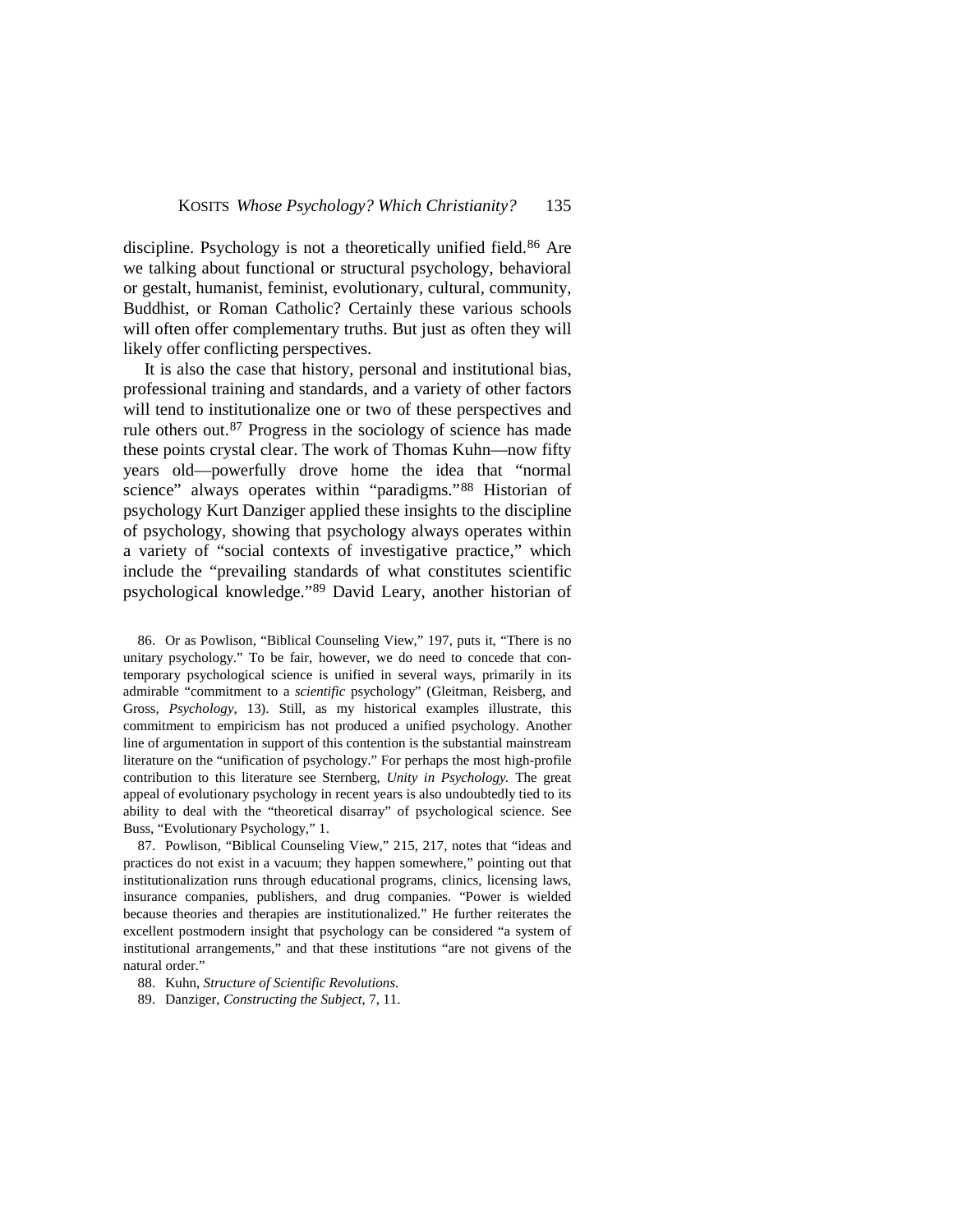psychology, has argued persuasively that the history of psychology can be understood as a series or array of different metaphors, and, indeed that all scientific work—psychological or otherwise—is inevitably metaphorical[.90](#page-35-0)

For good reason, then, many Christian thinkers have embraced these postmodern insights, and have sought to forge Christian perspectives within the field, to shape "our own distinctive psychology."[91](#page-35-1) Believers are charged to take every thought captive to the obedience of Christ, so such an approach seems necessary and worthwhile. Nevertheless, the shortcoming of embracing these insights is that they have a distinctly relativistic sound to them. Is Christianity really just another "paradigm" or set of "biases," or is it *the* Paradigm of paradigms?

For the last seven or so years, I have portrayed the other two approaches that I have found useful and attractive in the first edition of *Psychology & Christianity*, the "Biblical Counseling View," and the "Christian Psychology View," as "postmodern perspectivalist" approaches. Before I explain why I have portrayed these viewpoints as "postmodern," allow me to provide a brief overview of both approaches.

The "Biblical Counseling View" of David Powlison and his colleagues is concerned primarily with applying the gospel of God's grace in Christ to everyday struggles such as anxiety and worry, depression, marital struggles, fear of man, etc., believing that the gospel is the power of God, the only means to truly radical change in a human personality. The movement began as a conservative Christian variety of the antipsychiatry movement of the 1960s, and has developed into a flourishing ministry that has helped many Christians mature, including myself. The concern of the movement is primarily pastoral, and through its hub in Philadelphia, the Christian Counseling and Educational Foundation, it trains ministers and lay people to help themselves and others deal with their struggles in a Christ-centered way. As such, the movement is not *primarily* concerned with how to relate Christianity to the academic discipline of psychology *per* 

<span id="page-35-0"></span><sup>90.</sup> Leary, "Psyche's Muse."

<span id="page-35-1"></span><sup>91.</sup> Powlison, "Biblical Counseling View," 222.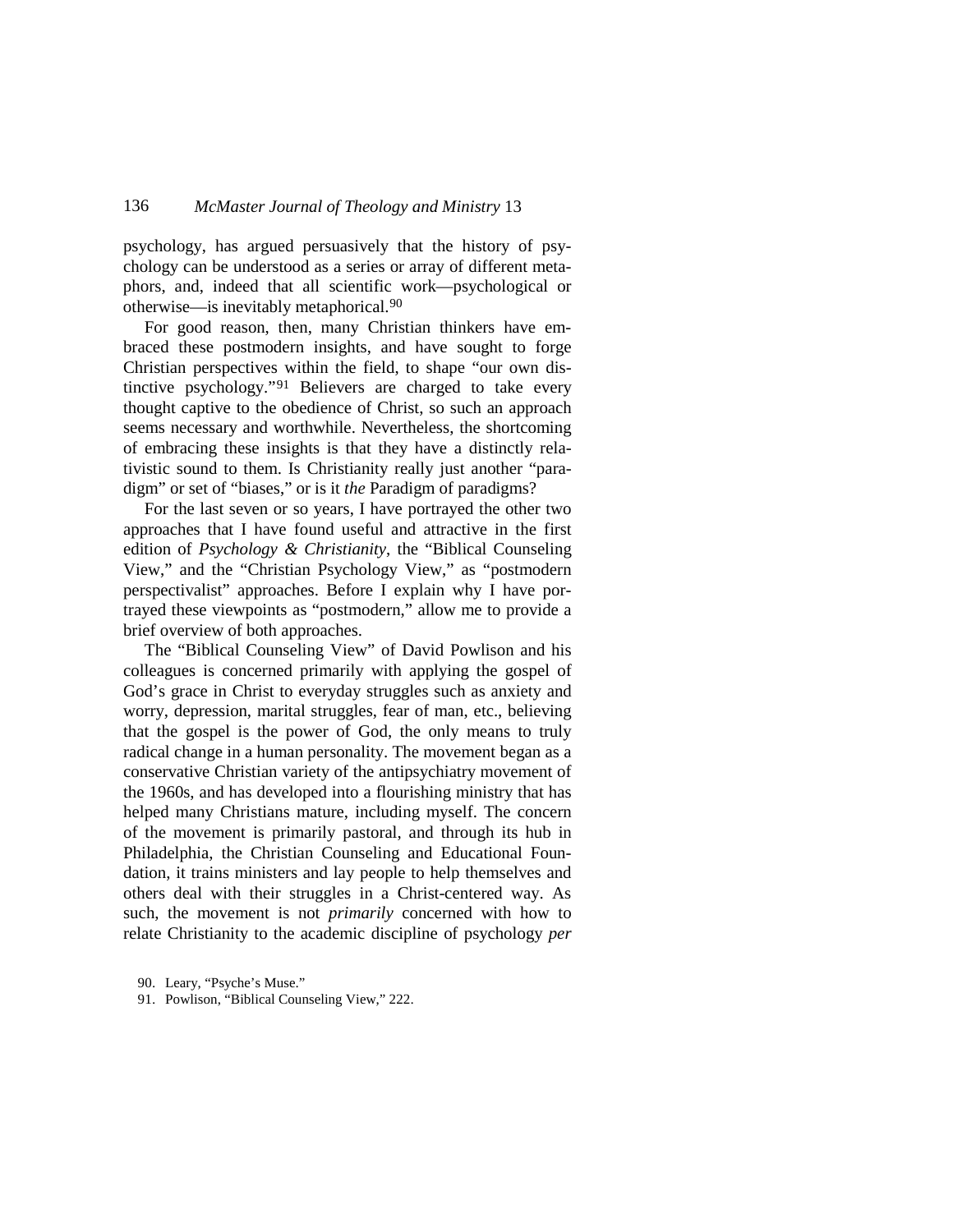*se*. For this reason, I am conscious of the fact that my criticisms of the movement are not entirely fair. I am asking very different questions. I am concerned with how—as a confessionally Reformed Christian—to engage the academic discipline of scientific psychology. They are primarily concerned about how the gospel changes people[.92](#page-36-0)

Arguably, the key insight of the Christian Psychology approach of Robert Roberts is that, if one embraces a broad enough definition of "psychology," it becomes clear that Christians have long been engaged in the enterprise. Like the humanists of old, Roberts's charge is *ad fontes!*, back to the original Christian sources of psychological insight. The major task of Christian Psychology is to "retrieve the Christian psychology of the past," by allowing the old sources to speak for themselves (without imposing a foreign, modernistic psychological framework upon them) yet also translating these older works into language that we can recognize as psychology. The promise of Christian Psychology, Roberts argues, is that as contemporary Christians in the discipline become familiar with older Christian visions of the person, they may be set free from the distorting cognitive shackles of "establishment psychology."

I have tremendous respect for Powlison and Roberts (as I do for Myers) and am convinced that they both have made seminal contributions to our shared goal of developing an authentically Christian psychology. I have (imperfectly!) incorporated the insights of Powlison and his colleagues into my own personal walk with Christ, as well as into my occasional preaching and practical theological work. I have been emboldened by Roberts's Christian Psychology approach to have students study Jonathan Edwards's *Religious Affections* in my history of psychology class. And I recently asked both of these men, alongside David

<span id="page-36-0"></span><sup>92.</sup> "We should not simply ask, 'Is this the correct view,' but rather turn that question into a more flexible, conditional one: 'Is this a good view for understanding how my Christian faith relates *given this . . . setting* . . .'" i.e., as a teacher of psychological science (Johnson, "Gaining Understanding," 298). For a representative and "big picture" overview, see Lane and Tripp, *How People Change*. The book begins with a tribute to Powlison as the father of the contemporary Biblical Counseling Movement.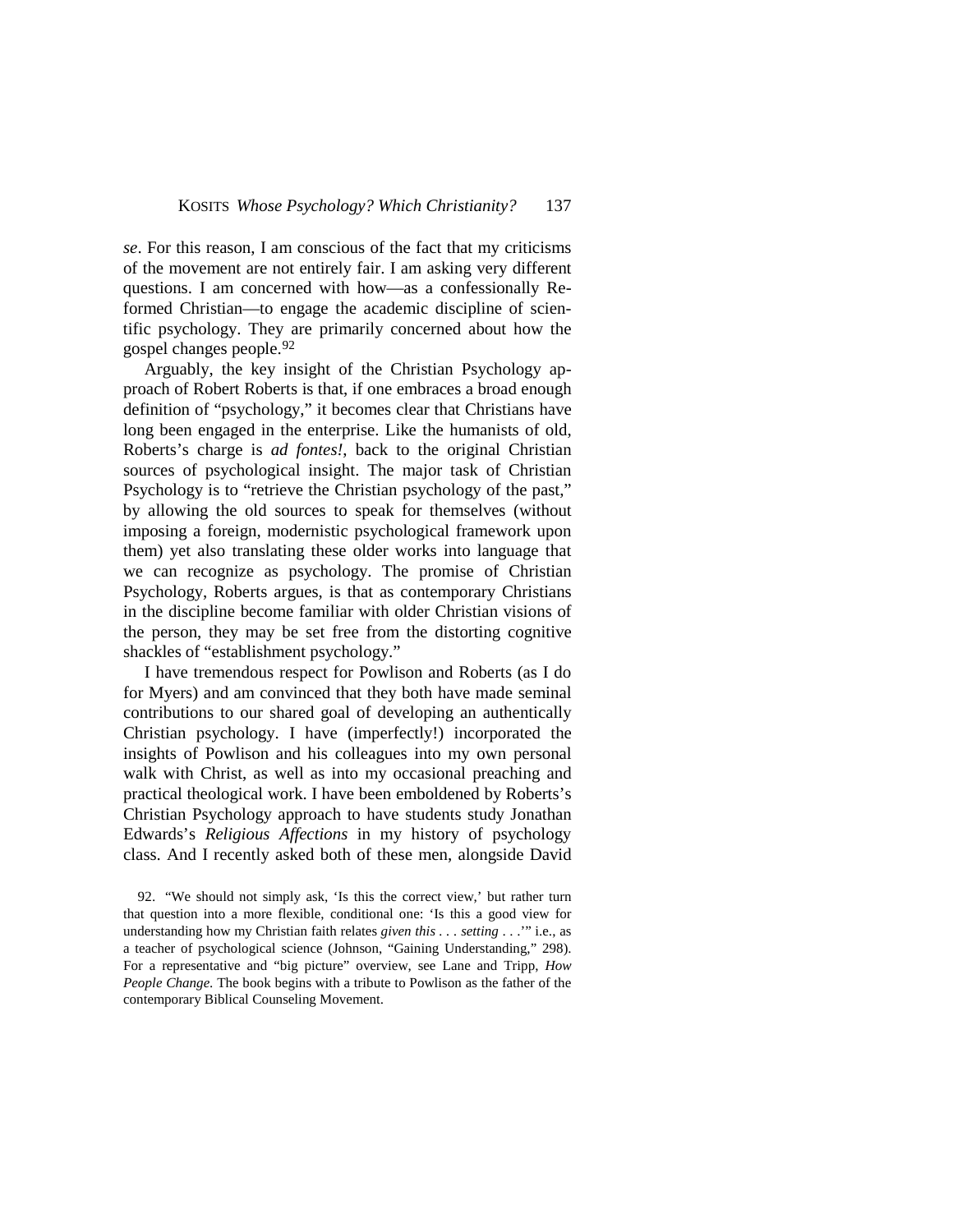Myers and others, to participate in a symposium I edited on the topic of "Redeeming Psychology."<sup>[93](#page-37-0)</sup> My criticisms of the viewpoints espoused in the first edition of *Psychology & Christianity* come from my own context, that of a university professor, charged with teaching "secular" psychological science from a faithfully Christian vantage point. It is when one looks at the viewpoints of Powlison and Roberts in *this* context that the shortcomings of their approaches become evident.

It is also from this vantage point of psychology professor that the chapters by Powlison and Roberts begin to feel a little "postmodern." In one sense this is not fair at all to characterize these seminal thinkers as postmodern, because they are not relativistic or radically postmodern in their own thinking. But I have used this term for two primary reasons. The first is to remind my students that additional thought is needed—psychology departments at Christian universities could never simply adopt either position *as is*. We need to do more than simply develop a distinctively Christian view of persons; we need also to show that Christian psychology is not true for Christians only, but that a truly Christian psychology will be a universally true psychology (and to its credit mainstream psychology is still in the business of making universal truth claims). Second, the term fits because Powlison and Roberts do employ certain (valid and important) postmodern insights.

By virtue of their academic training alone, we might expect to see a more postmodern edge to their work. Roberts writes as a philosopher, and philosophers have long seen past the veneer of simple or unnuanced objective truth claims.<sup>[94](#page-37-1)</sup> It is important to note that Powlison's PhD is in the history and sociology of science, a discipline highly attuned to the ways in which science

<span id="page-37-0"></span><sup>93.</sup> Myers wrote, "Redeeming Psychology Means Taking Psychological Science Seriously." Powlison wrote, "Redeeming Psychology Means Learning How to Better Use the Bible in Psychological Work." Roberts wrote, "Redeeming Psychology Means Recovering the Christian Psychology of the Past."

<span id="page-37-1"></span><sup>94.</sup> This is especially true of Christian philosophers. For a sustained refutation of the modern epistemological project, written by a Christian philosopher, see Wolterstorff, *Reason within the Bounds of Religion*.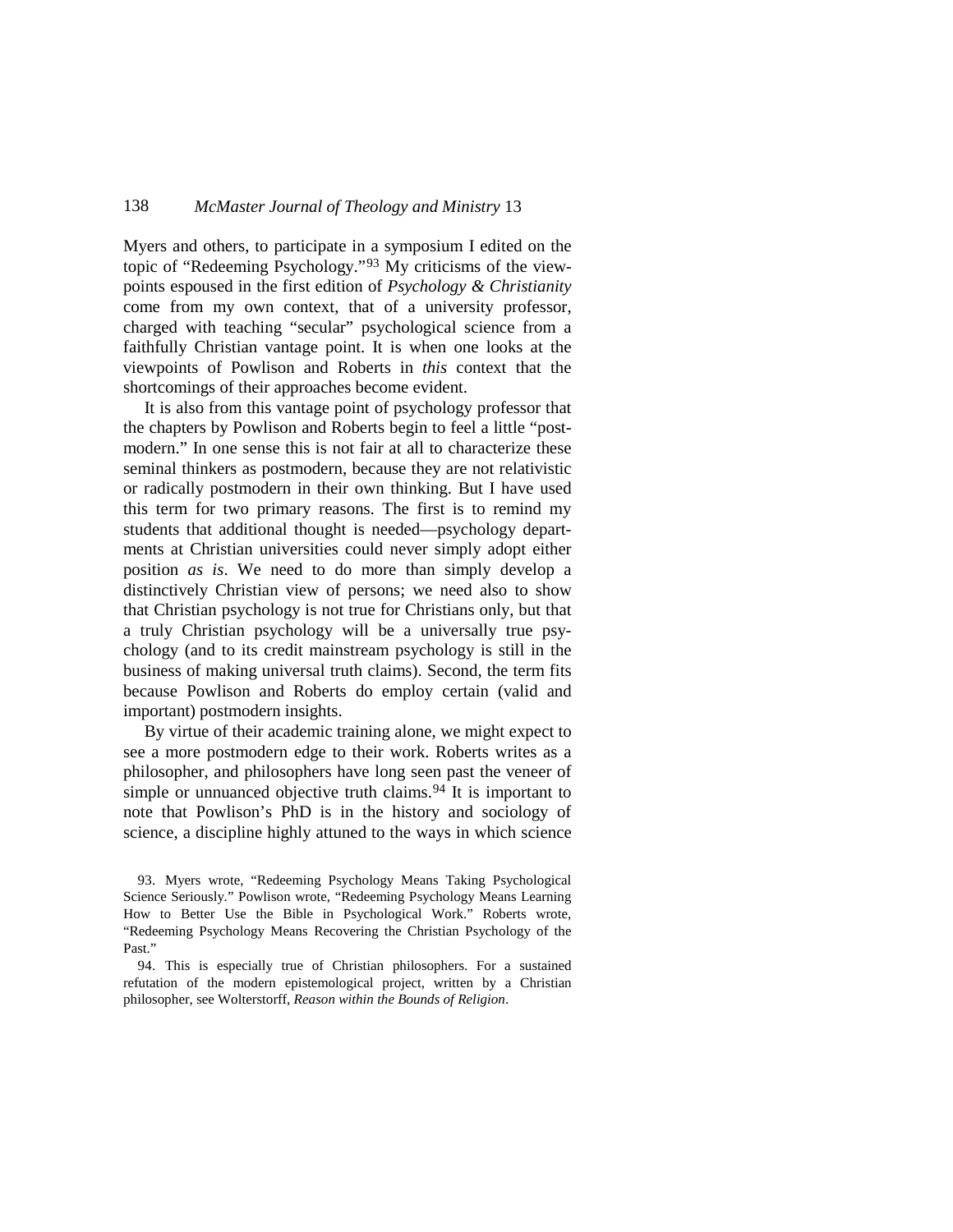falls short of its modernist rhetoric of objectivity and neutrality. It is therefore no wonder that Powlison's original essay employs many of the useful "postmodern" concepts originating in the sociology of science. For example, he argues that theory not only "selects facts based on what it has determined to be significant,"[95](#page-38-0) but that:

all observations are constructed to a degree, but some observations may be pure artifacts. A theory tells us that certain things "have to be there"; the eye fills in the details wittingly or unwittingly. Sometimes people make things up. Research data is notoriously fluid and liable to be fudged; clinicians most often see what they expect to see. Sometimes dubious facts arise from complicity by the subjects studied . . . Sometimes bogus facts arise from biases built into testing instruments . . . In each case the fabrication may be calculated, but more often it simply just happens.<sup>[96](#page-38-1)</sup>

In what follows, I will attempt to situate Powlison and Roberts's essays within the theological and philosophical framework described in the beginning of this essay.

*An Emphasis on the Book of God's Words:* Perhaps it goes without saying that the biblical counseling approach of David Powlison puts an emphasis on the Scriptures. We are to turn to the Scriptures for a summary of "the Faith's psychology," and "our own 'psychology' will flourish" as we, for example, "unfold Ephesians 3:14–5:2 afresh."<sup>[97](#page-38-2)</sup> Still, in this chapter Powlison says little about how we might derive a psychology from Scripture, the role of tradition, or the distinctively Reformed notion of faith within which he works.

The Christian Psychology approach of Robert Roberts is a bit different—less clinically-oriented than Powlison, and more philosophical and theoretical. Still, the emphasis is on the Scriptures, or on Christian tradition (an emphasis that involves interpretation of Scripture). Roberts argues that a distinctively Christian psychology ought "in large part" to aim to "retrieve the Christian

<span id="page-38-0"></span><sup>95.</sup> Powlison, "Biblical Counseling View," 201.

<span id="page-38-1"></span><sup>96.</sup> Ibid., 202.

<span id="page-38-2"></span><sup>97.</sup> Ibid., 221.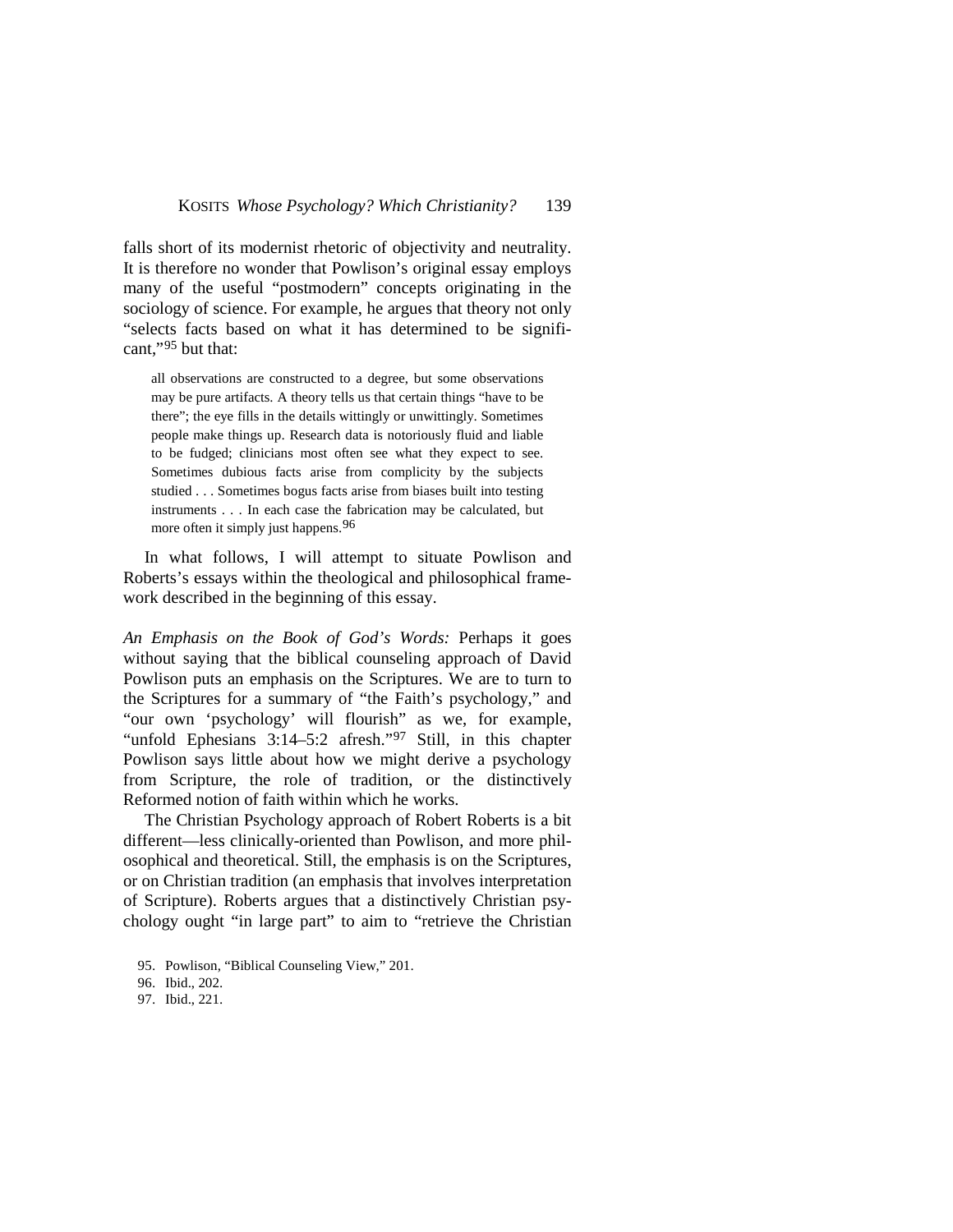psychology of the past,"[98](#page-39-0) contained in authors such as Augustine, Aquinas, Edwards, Kierkegaard, and Dostoyevsky. The Scriptures are for Roberts "the fountainhead of Christian ideas, including psychological ones." Therefore, "much of the foundational work in Christian psychology" will include "the careful reading of Scripture."[99](#page-39-1) Indeed, the longest section of Roberts's chapter is an exegesis explicating the "Christian psychology" of Matthew 5. Roberts does seem a bit more interested in scientific research than Powlison, but only in those areas having to do directly with religion. He would find important the study of "the impact of religious commitment on the healthiness or unhealthiness of mental and social functioning,"[100](#page-39-2) for example.

*A Strong Sense of Antithesis and Ambivalence toward Non-Christian Insight:* David Powlison and I embrace the same theological tradition, so it should not be surprising that the themes of antithesis and common grace pervade his essay. The emphasis in this chapter, however, clearly falls on the antithesis.

There are phrases in Powlison's essay that indicate an openmindedness to secular ways of thought. "How then should we view psychological information? Bring it on . . . "[101](#page-39-3) "With a careful caveat about the theory-ladenness of data and with a well-trained ability to think from our own point of view (Heb 5:14), we can learn from and interact with anything."[102](#page-39-4) He even concedes that " . . . at their best, [psychologists] know a great deal about people,"[103](#page-39-5) and affirms the insights of various secular thinkers. "Freud's observational and narrative abilities," for example, "are dazzling."[104](#page-39-6)

Still, his affirmations of common grace in this chapter are tepid. For example, he affirms that non-Christian theorists are assisted by "God's providential common grace *scattering* bless-

- <span id="page-39-0"></span>98. Roberts, "Christian Psychology View," 153.
- <span id="page-39-2"></span><span id="page-39-1"></span>99. Ibid., 159.
- 100. Ibid., 170.
- 101. Powlison, "Biblical Counseling View," 204.
- <span id="page-39-4"></span><span id="page-39-3"></span>102. Ibid.
- <span id="page-39-5"></span>103. Ibid., 199.
- <span id="page-39-6"></span>104. Ibid., 202.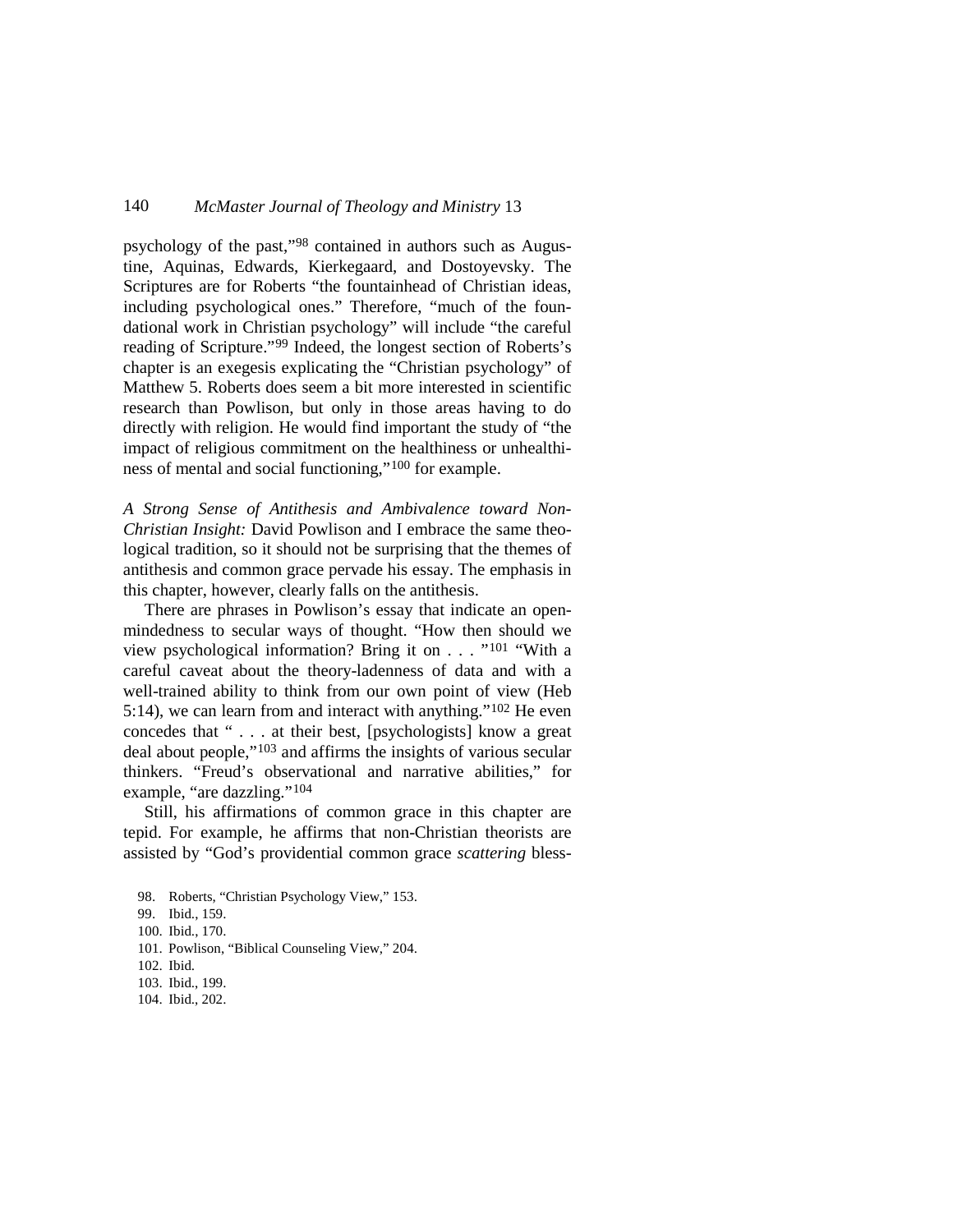ings and restraining evils,"[105](#page-40-0) and that there are "*instances* of good sense and insight . . . *scattered* in psychology books."[106](#page-40-1)

Powlison's sense of antithesis, on the other hand, is strong and unambiguous. "Sinners theorize sinfully about sinners."[107](#page-40-2) For Christians, "our theistic rational system is directly opposed by naturalistic rational systems,"[108](#page-40-3) and "all [within secular psychology] agree that human beings are autonomous rather than responsible to an objective God who acts and speaks."[109](#page-40-4) These psychologies seem to try to prove that "anything but Christianity's view of things is true."[110](#page-40-5) Further, "a perverting dynamic works to undermine even the sharpest observations and best intentions."<sup>[111](#page-40-6)</sup> Unbelieving theories "systematically suppress . . . the truth . . . "[112](#page-40-7) "Institutional structures tacitly shape many assumptions that work against the Faith."[113](#page-40-8) Hence, because of the distorting "epistemological effects" of unbelief, "we must interact with secular knowledge with an intentional, selfconscious ambivalence . . . "[114](#page-40-9)

There is a robust but less keen sense of antithesis in Roberts's essay. A core conviction of Roberts's Christian Psychology view is that secular psychologies have worldview commitments that oppose the Christian worldview. The reason he recommends that we retrieve the Christian psychology of the past, then, is that contemporary psychology "originates in various strands of the Enlightenment and Romantic individualism or science or scientism . . . "[115](#page-40-10) One of the major methodological aspects of Christian Psychology is "to read the [Christian psychological] tradition *pure*," which means that we should strive to understand

- <span id="page-40-1"></span><span id="page-40-0"></span>105. Ibid., 213; italics added.
- 106. Ibid.; italics added.
- <span id="page-40-3"></span><span id="page-40-2"></span>107. Ibid., 208.
- 108. Ibid., 209.
- <span id="page-40-4"></span>109. Ibid., 208.
- <span id="page-40-5"></span>110. Ibid., 209.
- <span id="page-40-6"></span>111. Ibid., 203.
- <span id="page-40-7"></span>112. Ibid., 221.
- <span id="page-40-8"></span>113. Ibid., 216.
- <span id="page-40-9"></span>114. Ibid., 203.
- <span id="page-40-10"></span>115. Roberts, "Christian Psychology View," 149–50.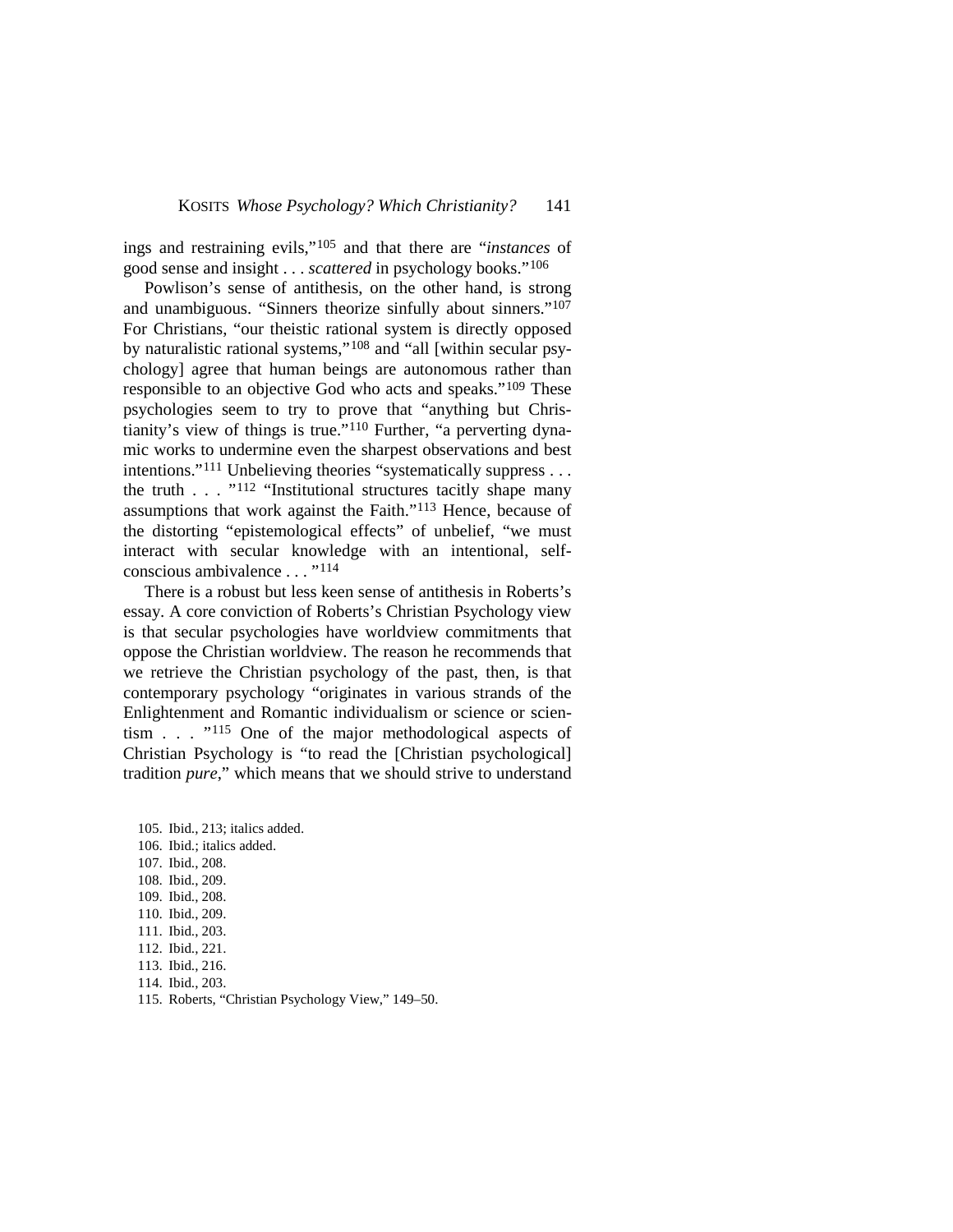these older Christian thinkers on their own terms without modern psychology "contaminating"[116](#page-41-0) our understanding of the classics. "Thus one aspect of the method of Christian Psychology is prophylactic: It is to bracket the *substance* of twentieth-century psychologies so that we can put the Christian tradition in the psychological driver's seat."[117](#page-41-1) To keep a sharp edge, Christian psychologists must "be especially attentive to *differences* between the Christian tradition and twentieth-century psychologies."[118](#page-41-2) Because Christianity has its own psychology, and because mainstream contemporary psychology originates in a very different faith commitment, "the measure that we lose touch with our own psychology and replace it with one of the psychologies of the establishment or some conglomeration of them, we will also lose touch with the apostolic faith."<sup>119</sup>

*An Emphasis on the Aspects of Faith and Ethics:* Powlison is right when he says, "we are innately and thoroughly wor-shippers."<sup>[120](#page-41-4)</sup> *All* of life is religious, and the minutiae of day-today functioning reveal what we truly worship. Nevertheless, both Powlison and Roberts seem to focus on psychological functioning as it relates to what is traditionally called "the religious life," i.e., human relation to God in faith and to others in love.<sup>[121](#page-41-5)</sup> "Life has to do with God," Powlison (correctly) says, and biblical counseling resists any therapeutic intervention that "replace[s] faith in God."[122](#page-41-6) Likewise, Roberts's emphasis on the Christian psychology of old theologians and on the empirical study of religion puts the same emphasis on "religion" in this narrower sense, and his explication of the Sermon on the Mount emphasizes the ethical aspect of human life. Now certainly these are admirable emphases that fill a deplorable lacuna in con-

<span id="page-41-6"></span><span id="page-41-5"></span><span id="page-41-4"></span><span id="page-41-3"></span><span id="page-41-2"></span>121. In Reformational philosophy, these have to do with the pistic (or faithrelated) and ethical (love-related) modalities of God's providential control.

122. Powlison, "Biblical Counseling View," 219, 218.

<span id="page-41-0"></span><sup>116.</sup> Ibid., 155.

<span id="page-41-1"></span><sup>117.</sup> Ibid., 156.

<sup>118.</sup> Ibid., 157.

<sup>119.</sup> Ibid., 171.

<sup>120.</sup> Powlison, "Biblical Counseling View," 219.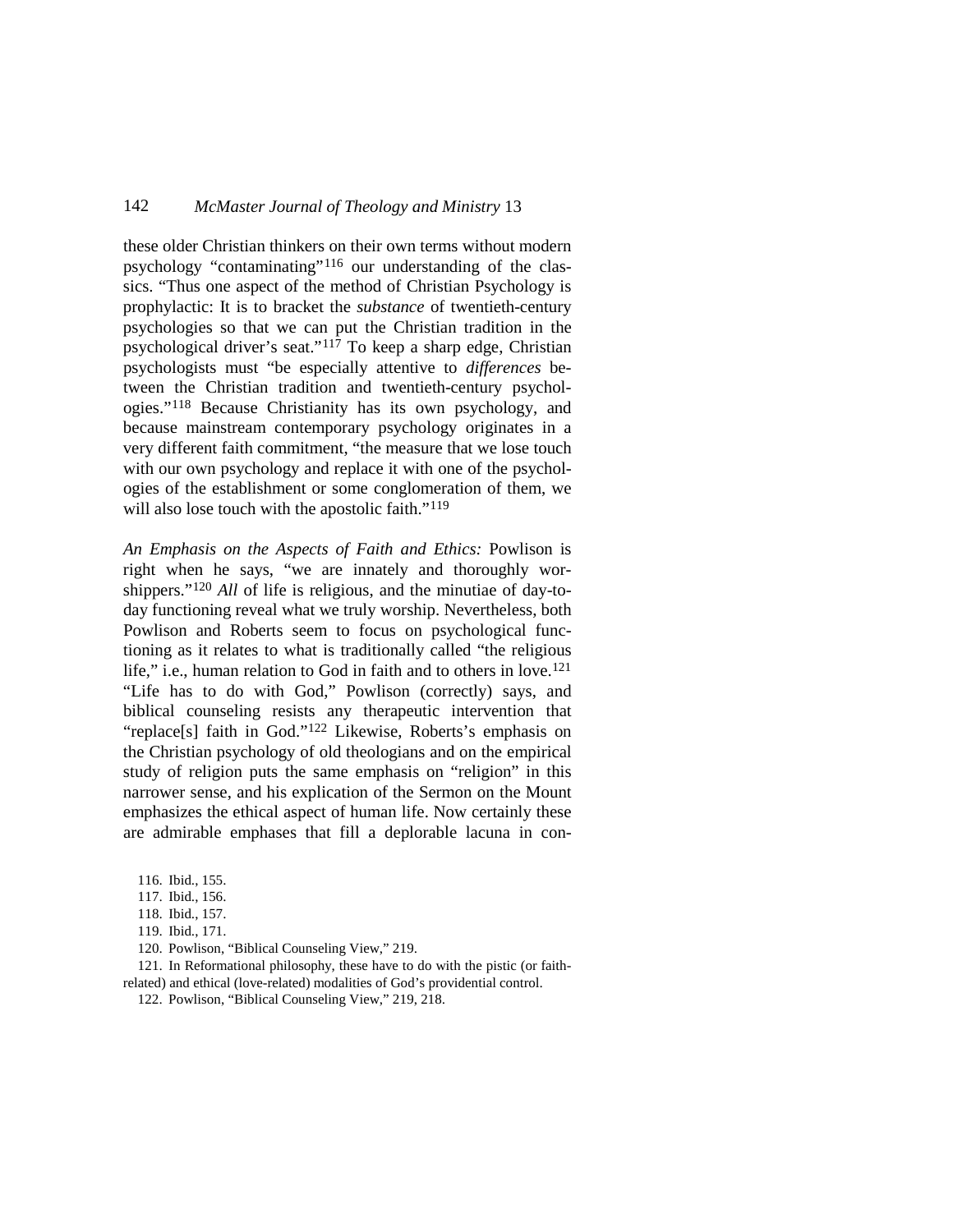temporary psychological science.[123](#page-42-0) Psychological functioning cannot, however, be reduced to its relation to these crucial aspects of faith and ethics. By God's own design, we function in a variety of other ways, and a satisfying and full-orbed Christian psychology would need to deal with the relation of psychological functioning to these other aspects of life too.

*An Undeveloped Presuppositional Apologetic:* One of the great strengths of Powlison's "biblical counseling" approach is his deep sense of the explanatory power of the Christian worldview, reflecting the Van Tillian origins of the Biblical Counseling Movement. The key to Van Til's presuppositional apologetic was the idea that the Christian worldview uniquely interprets the world. Again and again, Powlison emphasizes this point: "the truth rightly interprets every fact";<sup>[124](#page-42-1)</sup> "only the Faith has a principle by which our tendency to distort can be continually corrected: God's point of view."[125](#page-42-2) Borrowing from a Van Tillian analogy, he argues that those who do not see "with the Faith's eyes" necessarily distort the facts, as if operating "a powerful table saw set at a 75-degree angle. When [they] cut . . . a forest into boards, [they] cut . . . every board crooked. But the Faith sees it true; it cuts boards at right angles."[126](#page-42-3) But this key apologetic insight is—ironically enough—undeveloped in bibli-cal counseling, though for understandable reasons.<sup>[127](#page-42-4)</sup> The main concern of biblical counselors is overwhelmingly to help Christians learn to live their lives in the light of the riches of Christ's

<span id="page-42-1"></span><span id="page-42-0"></span><sup>123.</sup> Recent investigation in "positive psychology" has begun to address these aspects of functioning from a scientific vantage point.

<sup>124.</sup> Powlison, "Biblical Counseling View," 201.

<sup>125.</sup> Ibid., 202.

<sup>126.</sup> Ibid., 203.

<span id="page-42-4"></span><span id="page-42-3"></span><span id="page-42-2"></span><sup>127.</sup> I say this underdevelopment is ironic not only because of the Van Tillian origins of biblical counseling, but also because apologetics figures prominently in the curriculum of the CCEF and is one of the main topic areas they use to organize articles published in the *Journal of Biblical Counseling*. But my sense is that the primary aim of these things is not apologetic exchange with non-Christians in psychology, but rather to equip Christians as they encounter secular ideas. Further, as a counseling movement, they understandably do not tend to engage psychological science.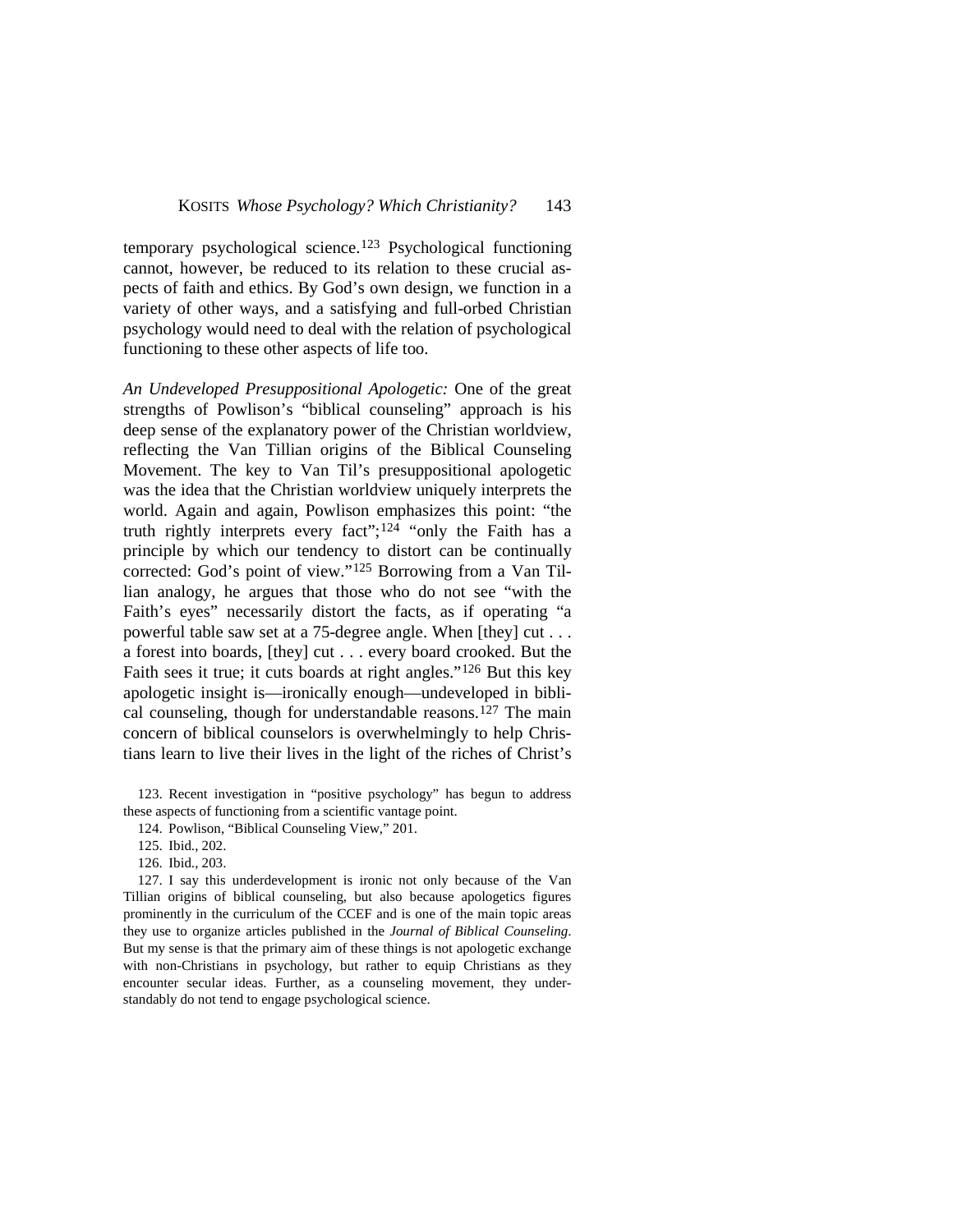redemption, not to show the explanatory superiority of the Christian worldview in an apologetic interchange with unbelievers. The apologetic of biblical counseling, they have said, is changed lives, and this indeed is the more important apologetic. But for those of us who teach the academic discipline of psychology, the theoretical apologetic must be developed. We must actually *show* that Christian faith does a better job of ultimate-level explanation than does the naturalistic/Darwinian worldview so dominant in contemporary psychology.

I have not discerned an apologetic in Roberts's chapter. Given that he thinks of modern psychology as coming from one faith position, and Christian psychology from another, the implication would seem to be that we are dealing with simple incommensurability. With no meaningful point of contact, apologetic exchange would seem to be out of line.[128](#page-43-0) So in practice, neither of our postmodern perspectivalist authors has much to say—in these chapters at least—to the discipline of scientific psychology *per se*.

*An Emphasis on Ultimate-level Theories in Psychology:* Powlison writes with a keen awareness of the distinction between the "data-level" and the "theory-level" in psychological work. He is certainly right to reiterate the postmodern insight that "psychological knowledge never presents 'just the facts,'" but that "theory has multiple effects on observation and research." Theories select facts, and have a "blinkering effect on perception." Humans necessarily "see with a theory-informed gaze," and "a wrong theory distorts every fact, just as the truth rightly interprets every fact."[129](#page-43-1) But one gets the clear sense that the type of "theory" Powlison usually has in mind is *ultimatelevel* theory. We see this when he compares "false theories" with

<span id="page-43-0"></span><sup>128.</sup> If, using again Marsden's terminology, Myers is a Warfieldian vis-à-vis apologetics, Roberts might be a Kuyperian. See Marsden, *Understanding Fundamentalism and Evangelicalism*, ch. 5. The genius of Van Til's apologetic—represented by Powlison—is that it reconciles the Warfieldian emphasis on rational proof and evidence with the Kuyperian emphasis on antithetical worldviews.

<span id="page-43-1"></span><sup>129.</sup> Powlison, "Biblical Counseling View," 201.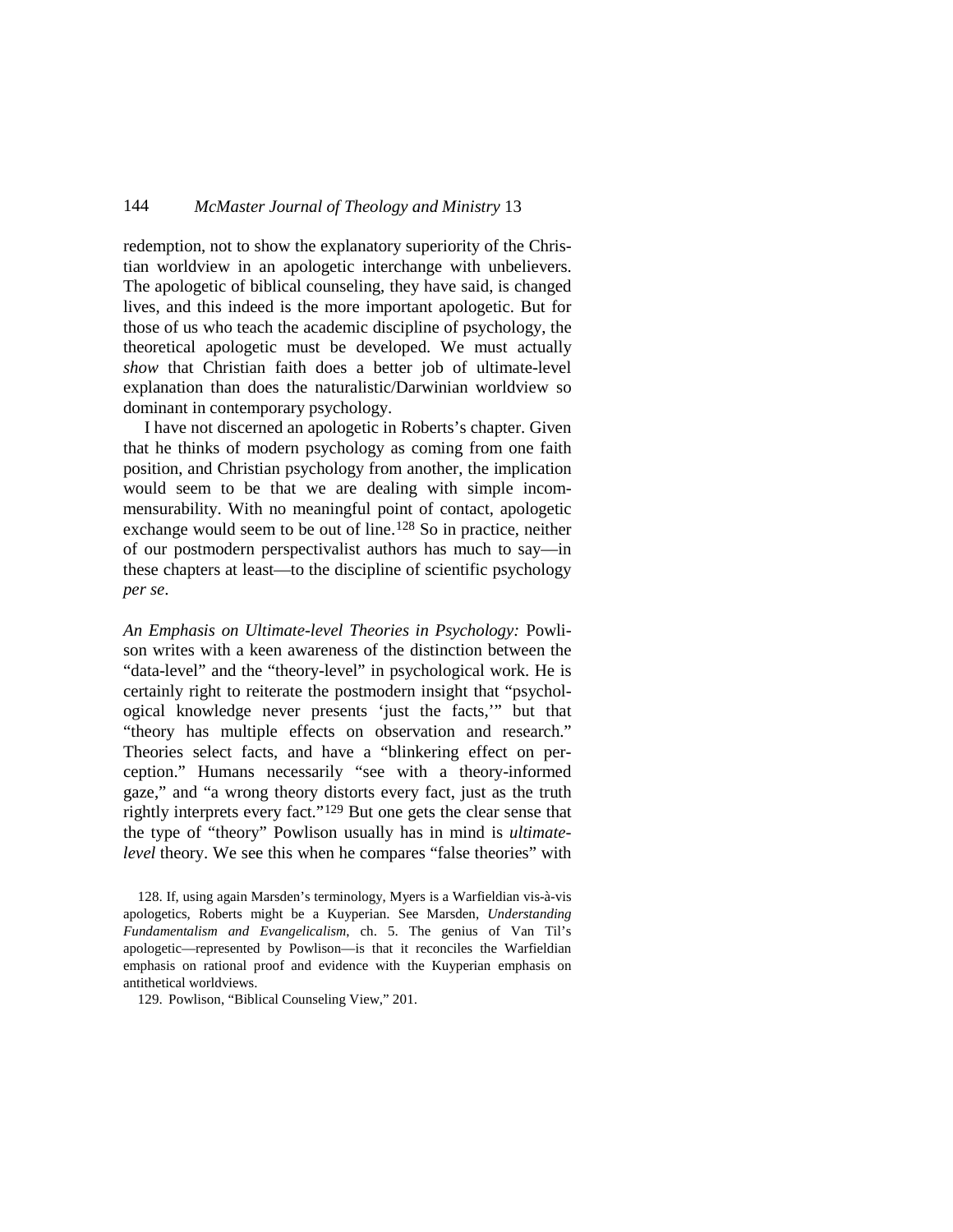"the Faith" and says that "information and observation must always be subjected to analysis from the standpoint of the Faith."<sup>[130](#page-44-0)</sup> "Theory and worldview provide the intellectual center of the psychological enterprise, the 'doctrinal core.'"[131](#page-44-1) This ultimate-level understanding of theory is also evident when he discusses the lack of a theory able to unify the field of psychology.[132](#page-44-2) He is absolutely right when he says, "we often forget something very important. The Faith is a theory whose view of human nature competes head-on with the personality theories."[133](#page-44-3) Yet the "personality theories" that he has in mind are the more ultimate-level and "grand" classical theories, such as those of Adler and Freud, which are dismissed by mainstream psychology today as unscientific. Still, Powlison is correct to think of our faith as a "theistic rational system" that "is directly opposed by naturalistic rational systems,"[134](#page-44-4) though perhaps today we might prefer to conceptualize our faith more as a story. He is also certainly right to claim that theory—when conceived in this ultimate sense—is institutionalized: "Power is wielded because theories and therapies are institutionalized.["135](#page-44-5) Theories in Powlison's mind address big questions: there is a "big WHY? that anchors every theory."[136](#page-44-6) When he talks about how psychology lacks a "bridging theory"[137](#page-44-7) to unify the discipline, he is also referring to an ultimate-level theory, a "Grand Unified Theory."[138](#page-44-8) He also speaks this way when he qualifies Kuhn's statement that psychology has no paradigm.[139](#page-44-9) It *is* unified in its belief that Christianity is at best irrelevant, Powlison argues.

<span id="page-44-4"></span><span id="page-44-3"></span><span id="page-44-2"></span><span id="page-44-1"></span><span id="page-44-0"></span>130. Ibid., 202. 131. Ibid., 204–5. 132. Ibid., 206–7. 133. Ibid., 209. 134. Ibid. 135. Ibid., 215. 136. Ibid., 220. But micro-theories are probably more anchored by the empirical realities they attempt to explain.

<span id="page-44-7"></span><span id="page-44-6"></span><span id="page-44-5"></span>137. Ibid., 206.

138. Ibid., 207.

<span id="page-44-9"></span><span id="page-44-8"></span>139. Ibid., 208.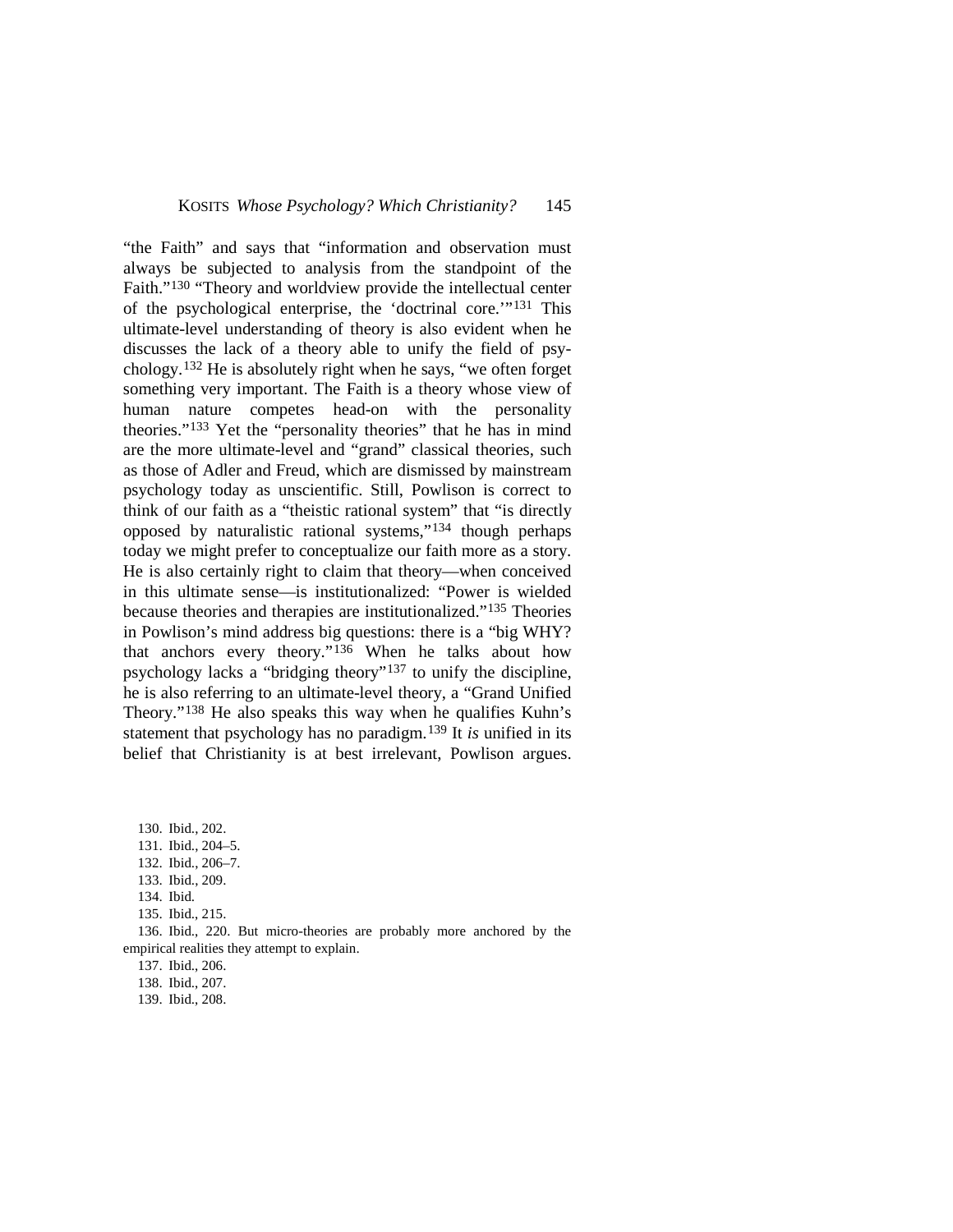Here again, Powlison conceptualizes theory as an ultimate-level belief that guides research.

Though Roberts has quite a bit less to say explicitly than Powlison on this matter, the theoretical bent of Roberts is also fairly easy to discern. The Christian psychologies contained in the writings of Augustine and Edwards, for example, or in the Bible itself, were not by and large "micro-theories" dealing with technical and highly-specific aspects of psychological functioning. They were "big picture" ultimate-level theories.

Powlison and Roberts are right. The Christian faith, contrary to what a modern perspectivalist would claim, can function as an ultimate-level theoretical perspective relevant to the interpretation of (and construction of) psychological data.[140](#page-45-0) But the Christian faith does not imply that the micro-theories that are the lifeblood of psychological science need to be rejected or even revised. Would "the Faith" endorse Festinger's mere inconsistency approach, Aronson's self-concept, or Cooper's "new look?" The Faith could easily endorse any of these micro-theories. This contest between micro-theories is a battle that needs to be fought in the context of the psychological laboratory. But the Faith does offer the higher-level explanation that renders dissonance phenomena (and each of the prevailing micro-theories) ultimately intelligible in a way that naturalism/Darwinism does not.

#### *"Integration" as a Failed Alternative?*

On the surface of things, one might think that the "integration" approach discussed by Gary Collins would provide a framework to marry the good of these two perspectivalist approaches. If modern perspectivalism emphasizes the book of God's works, and postmodern perspectivalism emphasizes the book of God's words, integration advocates have long argued that the two books of God's revelation ought to be read together. To this end,

<span id="page-45-0"></span>140. In my own "Reformational" philosophical tradition, it is more customary to conceive of the Christian faith as "pre-theoretical" rather than theoretical, and I would agree that it is indeed pre-theoretical. But worldview beliefs can be (and often are) made explicit in scientific discussions. They then become part of the network of theoretical beliefs.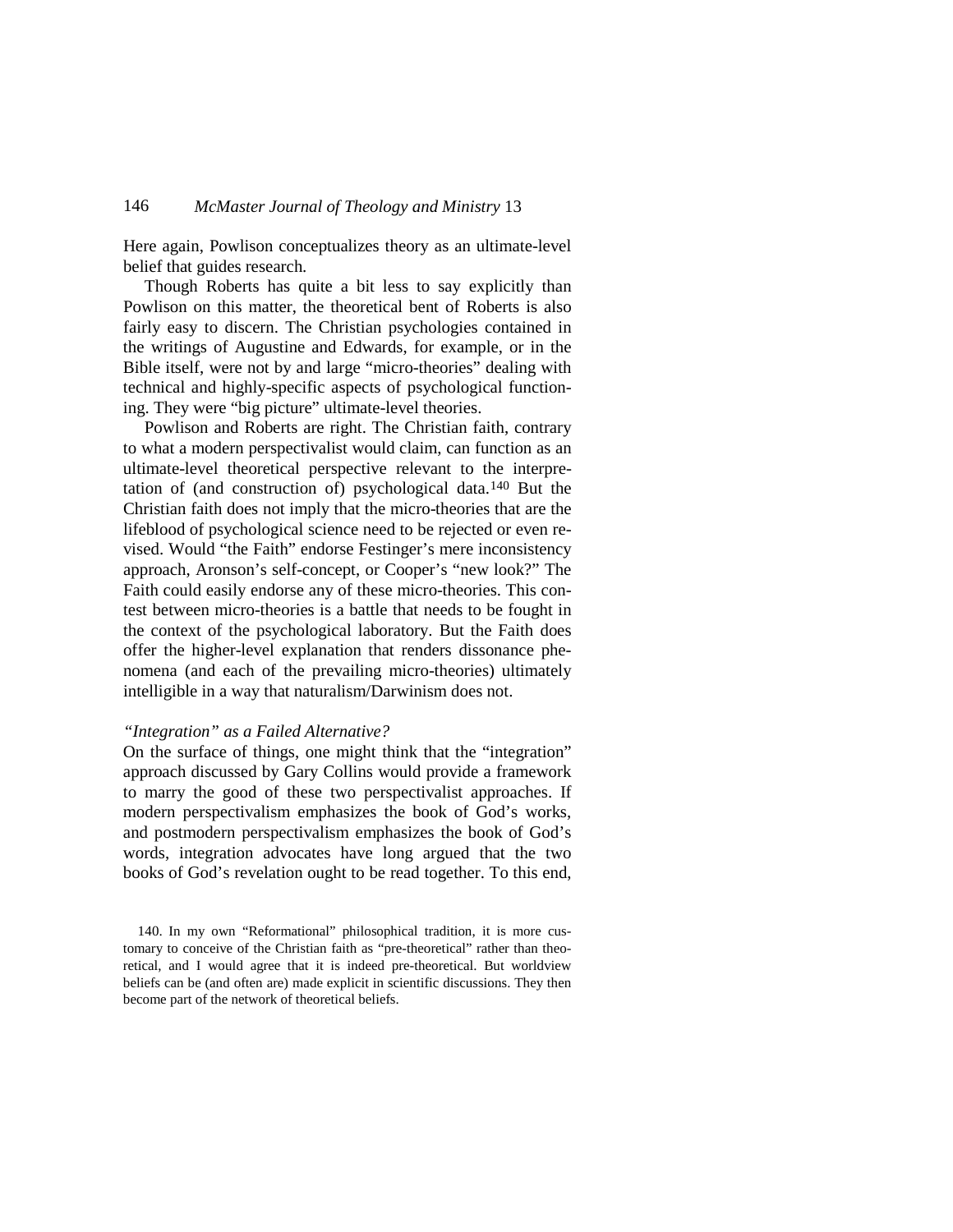Collins approvingly quotes psychologists Paul Meehl who said that he took "it for granted that revelation [i.e., Scripture] cannot genuinely *contradict* any truth about man or the world which is discoverable by other means,"[141](#page-46-0) and Harold Faw who believes that since "God has revealed himself in both his world and his Word, one's grasp of his truth, finite and faltering though it is, will be enhanced by bringing these sources of truth together."<sup>[142](#page-46-1)</sup>

Also, just as modern perspectivalism emphasizes common grace and postmodern perspectivalism antithesis, integration thinkers have espoused something similar to the balanced approach that I advocate. Clearly, the very fact that integrationists desire to bring theology and psychology together implies that psychology has something worthwhile to offer. It is just as clear that Collins writes with a clear sense of how Christianity is suppressed by the mainstream, recounting how during his graduate school days, "my professors largely ignored religion, and whenever it was mentioned in our textbooks the references were always negative,["143](#page-46-2) so that he would during his training have "to pretend that God did not exist in the counseling room."[144](#page-46-3) He says that psychology still clings "tenaciously to a rapidly disappearing, Enlightenment-based logical positivism."[145](#page-46-4)

Despite these promising signs, and despite the fact that during the 1970s and 80s Collins inspired many psychologists with an "extraordinary integration vision,"[146](#page-46-5) Collins's essay in 2000 seemed to indicate that the integration movement was in bad shape. Collins very honestly admitted that although "academic institutions have promised prospective students that integration is at the core of their educational programs,"[147](#page-46-6) "we still don't agree on what the word *integration* means,"[148](#page-46-7) that "the term

- 147. Collins, "Integration View," 103–4.
- <span id="page-46-7"></span><span id="page-46-6"></span>148. Ibid., 104.

<span id="page-46-1"></span><span id="page-46-0"></span><sup>141.</sup> Collins, "Integration View," 103.

<sup>142.</sup> Ibid., 109.

<span id="page-46-2"></span><sup>143.</sup> Ibid., 102.

<span id="page-46-3"></span><sup>144.</sup> Ibid., 119.

<span id="page-46-4"></span><sup>145.</sup> Ibid., 109.

<span id="page-46-5"></span><sup>146.</sup> Jones, "Integration View," 104.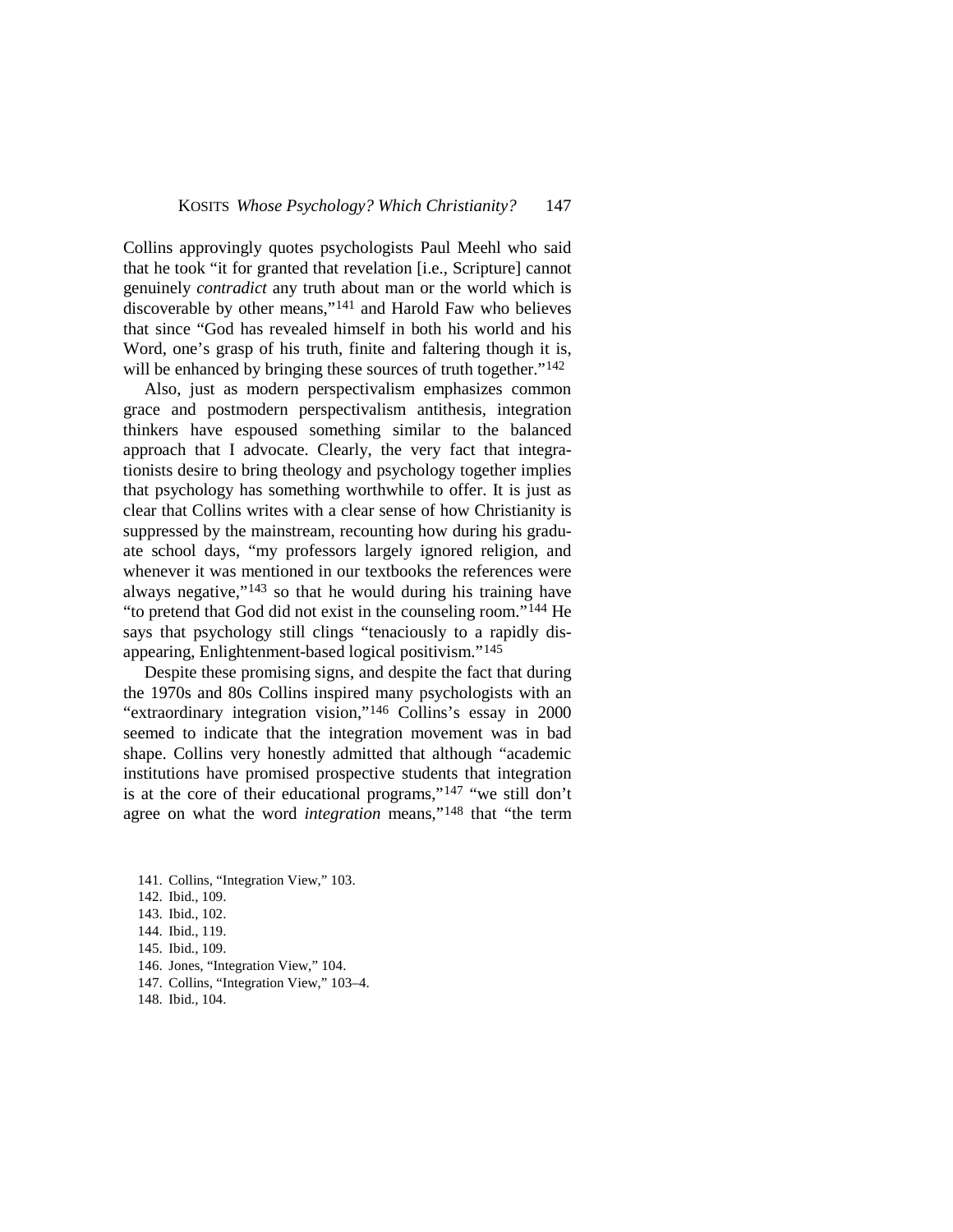remains confusing,"[149](#page-47-0) and that "*Integration* has become a word shrouded in mystery, a slogan, a buzzword that gives us warm feelings but is used more as a gimmick to attract students than as a genuine scholarly achievement or a practical methodology."[150](#page-47-1)

Though this was perhaps not his main goal, Collins's essay emphasizes the confusion that can exist among integrationists— "there is no agreement about what we are integrating," indeed, "integration is undefinable."[151](#page-47-2) The targets of integration move—theology changes, psychology changes, clinical practice changes. Plus, approaches to integration are deeply personal— "surely there is a Gary Collins approach to counseling, writing, and teaching," but this is only one person's approach and it would be arrogant to lay it down as "*the* biblical approach."[152](#page-47-3) Plus there are a multitude of considerations that integrationists need to incorporate, such as a deeper understanding of hermeneutics, eschatological orientation, cultural sensitivity, the question of outreach—how clinicians and academics need to dialogue and how to engage in social action.

In short, Collins's chapter attempts to "integrate" too much and seems, in the end, to have to make some difficult concessions. For example, at the end of the essay Collins says, "I wish I could give a formula for integration,"<sup>[153](#page-47-4)</sup> but he cannot. There are no "rules for integrating faith with practice."<sup>[154](#page-47-5)</sup> At times, he seems to question the entire project, fearing that "we have systematized and intellectually conceptualized psychology and theology so much that we have squeezed out the spiri-tual."<sup>[155](#page-47-6)</sup> Instead, he says, we must rely on the Holy Spirit so that "our lives become walking examples of integration."

Collins is of course right, that we must rely on the Holy Spirit, and that the way we live our lives is infinitely more important than how airtight our theoretical systems may be.

<span id="page-47-6"></span><span id="page-47-5"></span><span id="page-47-4"></span><span id="page-47-3"></span><span id="page-47-2"></span><span id="page-47-1"></span><span id="page-47-0"></span>149. Ibid., 105. 150. Ibid., 105. 151. Ibid., 112. 152. Ibid., 115. 153. Ibid., 125. 154. Ibid., 126. 155. Ibid.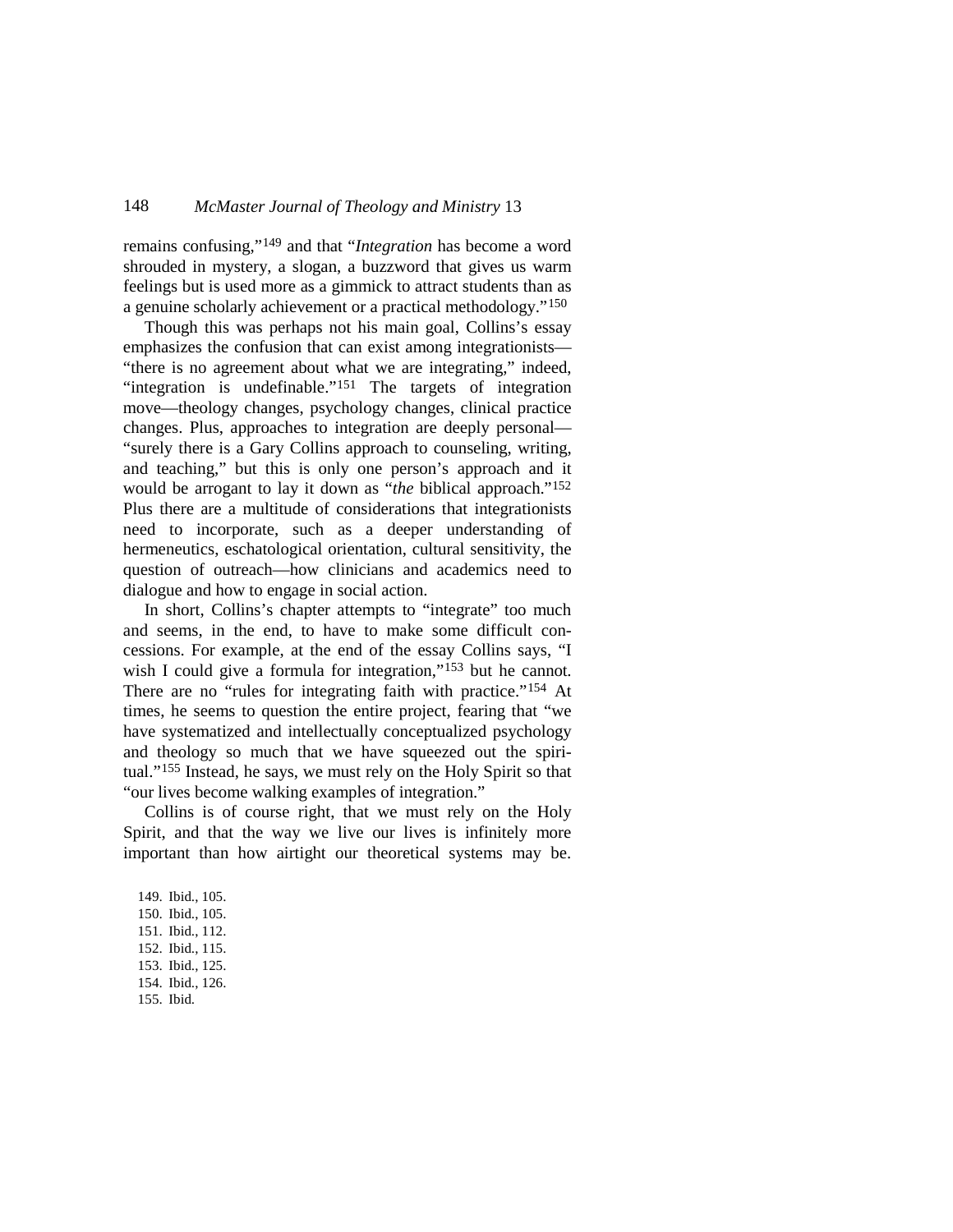(This is why I also feel that what the biblical counseling approach has to offer is ultimately of much greater value than what I have to offer.) Yet, theoretical life, for all of its limitations, is still a part of life, particularly for those called to academic vocations as teachers or students—we must learn to think well. And part of thinking well, as any teacher who has provided guidance on a term paper can attest, requires that we narrow our focus of attention. We need to ask, "Whose psychology? Which Christianity?" In my calling, I am interested in the relationship between my confessional Reformed Christianity and the psychological science that I teach my students day after day. Thus defined, my "integration" problem is not that difficult. (This does not, of course, mean that *solving* the problem is easy.) Any future efforts at integration will likewise need to be more focused in order to be successful.[156](#page-48-0)

### *A Third Perspectivalism—Reformed and Reformational*

In what follows I will sketch out the perspective that I have employed in my teaching of psychological science at the university level—a perspective that has emerged as I have read and discussed *Psychology & Christianity: Four Views* with my students over the years.

### *Antithetical Openheartedness*

Any Christian teaching psychological science would need to assume a science-affirming stance, such as that of David Myers. To some extent I live in that same world, read the same articles, use the same textbooks (though he actually *wrote* the textbooks), and teach some of the same courses. I, too, have supervised hundreds of undergraduate students in the design of experimental research projects. As scientific knowledge is public (i.e., replicable) knowledge it is also God's knowledge. Common grace

<span id="page-48-0"></span><sup>156.</sup> The need to be careful in defining terms is certainly not an original idea, but is quite basic in the integration literature. See, for example, Stevenson, Eck, and Hill, *Psychology and Christianity Integration*, 177. This of course once again raises the question of the representativeness of this chapter.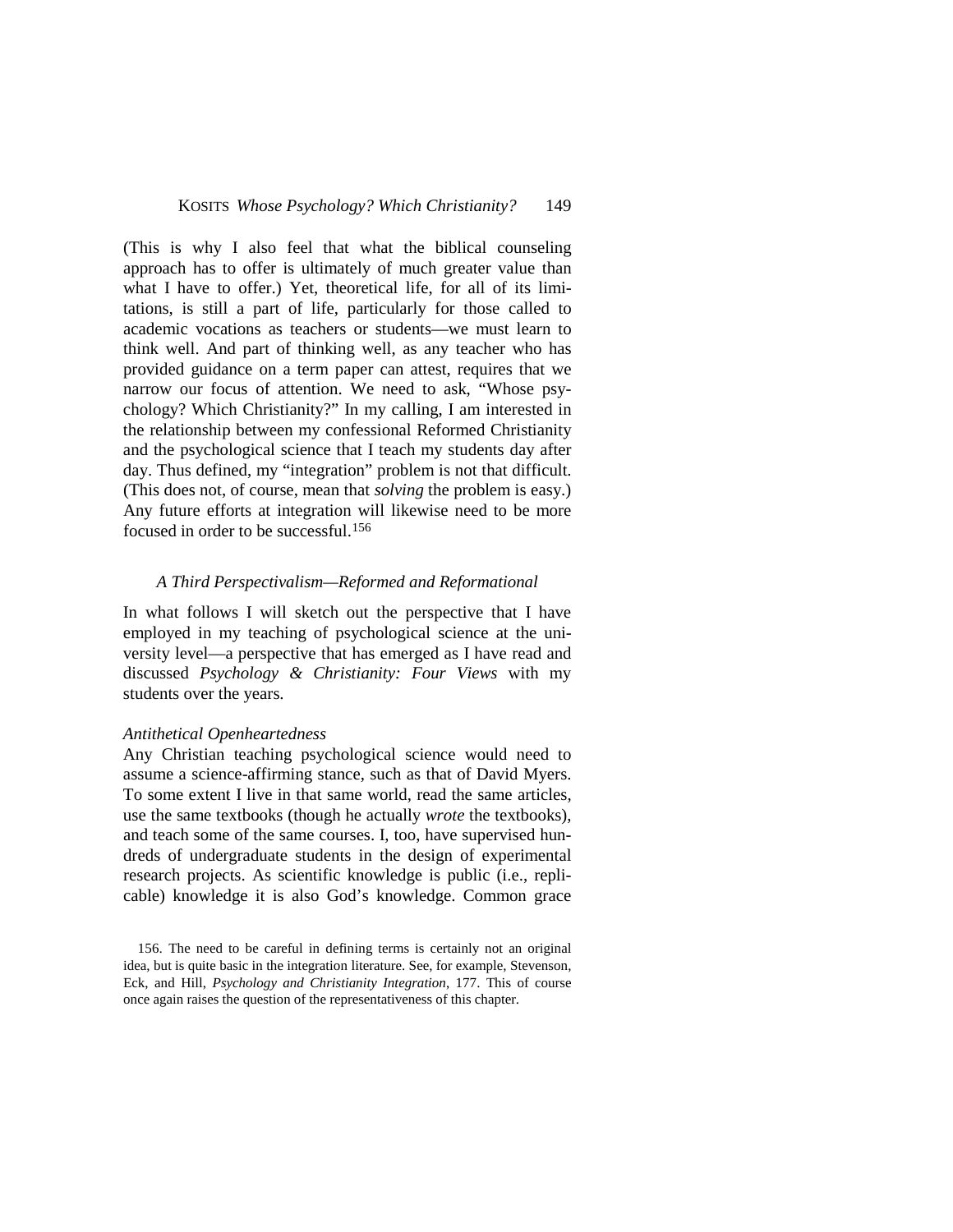isn't "scattered" here and there in psychological science. If we have eyes to see, it is to be found in every well-designed and valid empirical study.<sup>[157](#page-49-0)</sup> Though often "trivial"<sup>[158](#page-49-1)</sup> from the perspective of ministry, the findings of psychological science, when considered as disclosures of God's handiwork, are *far* from trivial—they glorify the God who made them. Hence, the insights of psychological science are to be embraced with openhearted gratitude and wonder. And for those of us who work in the field, we have no choice but to embrace the good of the discipline.

I also want to maintain the same antithesis-affirming stance as Powlison and Roberts (and Collins). There really are institutional, epistemological, and metaphysical arrangements that exclude the Christian worldview. When considered from a sociological standpoint, psychology has a worldview and it isn't Christian—it is empiricist, and naturalistic. [159](#page-49-2) Christians are certainly welcome to work in the discipline, but they are not allowed to challenge psychology's worldview commitments.<sup>[160](#page-49-3)</sup> Interestingly, psychological science increasingly allows for ultimate-level (i.e., Darwinian) explanations of empirical data. We can put a Christian spin on this and say that God directed evolution, but this misses the point. The mainstream believes that Darwinian evolution is in direct opposition to theism, as Pinker and Bloom

<span id="page-49-0"></span>157. Assuming there has not been a Type I error, that is. There is always a small chance (usually 5 percent in psychology) that incorrect hypotheses will be supported by the data. But over time, these errors can be weeded out when they fail to be replicated.

<span id="page-49-1"></span>158. "The more distinctively 'scientific' a bit of psychological knowledge is, the less 'important' it will be" (Powlison, "Biblical Counseling View," 200).

<span id="page-49-2"></span>159. In reality the situation is a bit more subtle than this. There is a sense in which any true statement already presupposes the truth of Christianity, but this is not the place to discuss this nuance. For an elaboration of this idea, see Bahnsen, *Van Til's Apologetic*, ch. 6. One upshot of this idea, however, is that true scientific statements are indeed "theory-laden," i.e., they presuppose Christianity! This is why Christians can and should accord the greatest respect to scientific discovery.

<span id="page-49-3"></span>160. A recent survey of attitudes toward religion within science finds that many scientists are indeed religious, though scientists tend to feel they must keep their faith "closeted" (Ecklund, *Science vs. Religion*, 43–45).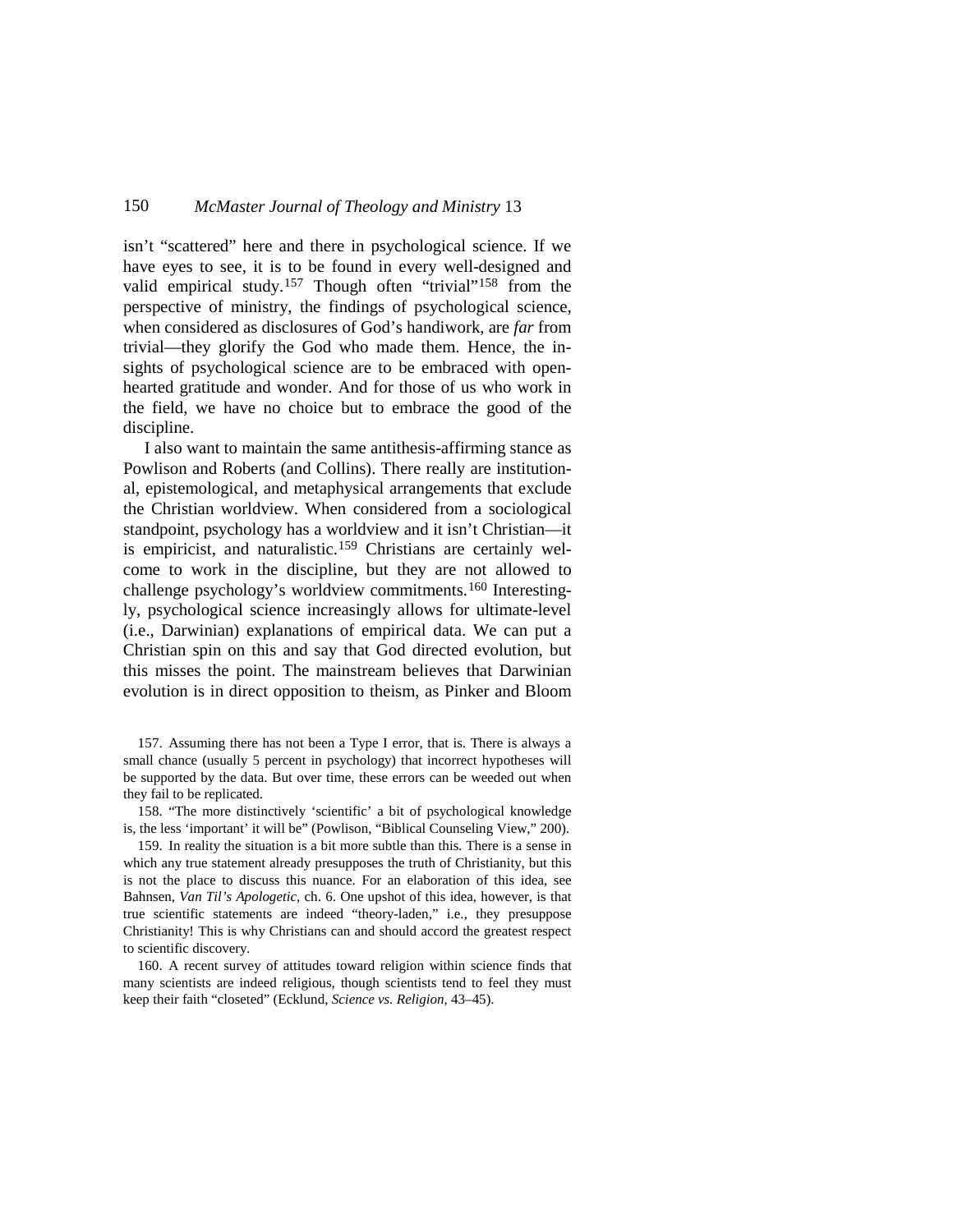attest.[161](#page-50-0) Plus, even those Christians who assume that God directed human evolution (a non-Darwinian position, I may add) cannot be content with the incessant interpretive move of psychological science to reduce everything to adaptation for survival and reproduction (which presupposes a Darwinian rather than a distinctively Christian view of evolution).

#### *Bridging Ultimate- and Proximate-level Psychological Theorizing*

Psychology is simply one of many academic disciplines that has in its recent history been shaped by an "evolution revolution" in which "the metanarrative of Darwinian thought" is being applied to "make sense" of vast stretches of human culture and experience. "For better or for worse, we live in the Age of Biology." Ironically, from the vantage point of Christian faith, this can be for the better. Though the Darwinian story has had a powerful impact on psychological science since its inception as an independent scientific discipline, never before has its function as an ultimate-level metanarrative been clearer.

The implication would seem to be this—since ultimate-level worldview beliefs do currently and powerfully shape theoretical activity in psychological science, Christians ought to insist that their own ultimate-level worldview beliefs be allowed to compete in the interpretive game of psychological science. This can, of course, be done well or done poorly. Nevertheless, attempts to demonstrate the coherence between ultimate-level (theological and philosophical) and proximate-level (meta- and micro-theoretical) beliefs ought to play at least some role in a distinctively Christian engagement with psychology. Certainly the biblical counseling and Christian Psychology approaches would have much to contribute to the articulation of these ultimate-level beliefs.

As a brief and superficial example, in the realm of dissonance theory, the Christian worldview would not presumably dictate under which circumstances any of the current micro-theories would hold (this would be a strictly empirical question), although it could provide an ultimate-level accounting for them

<span id="page-50-0"></span><sup>161.</sup> Bloom, *How Pleasure Works*, 4; Pinker, *Language Instinct*, 352.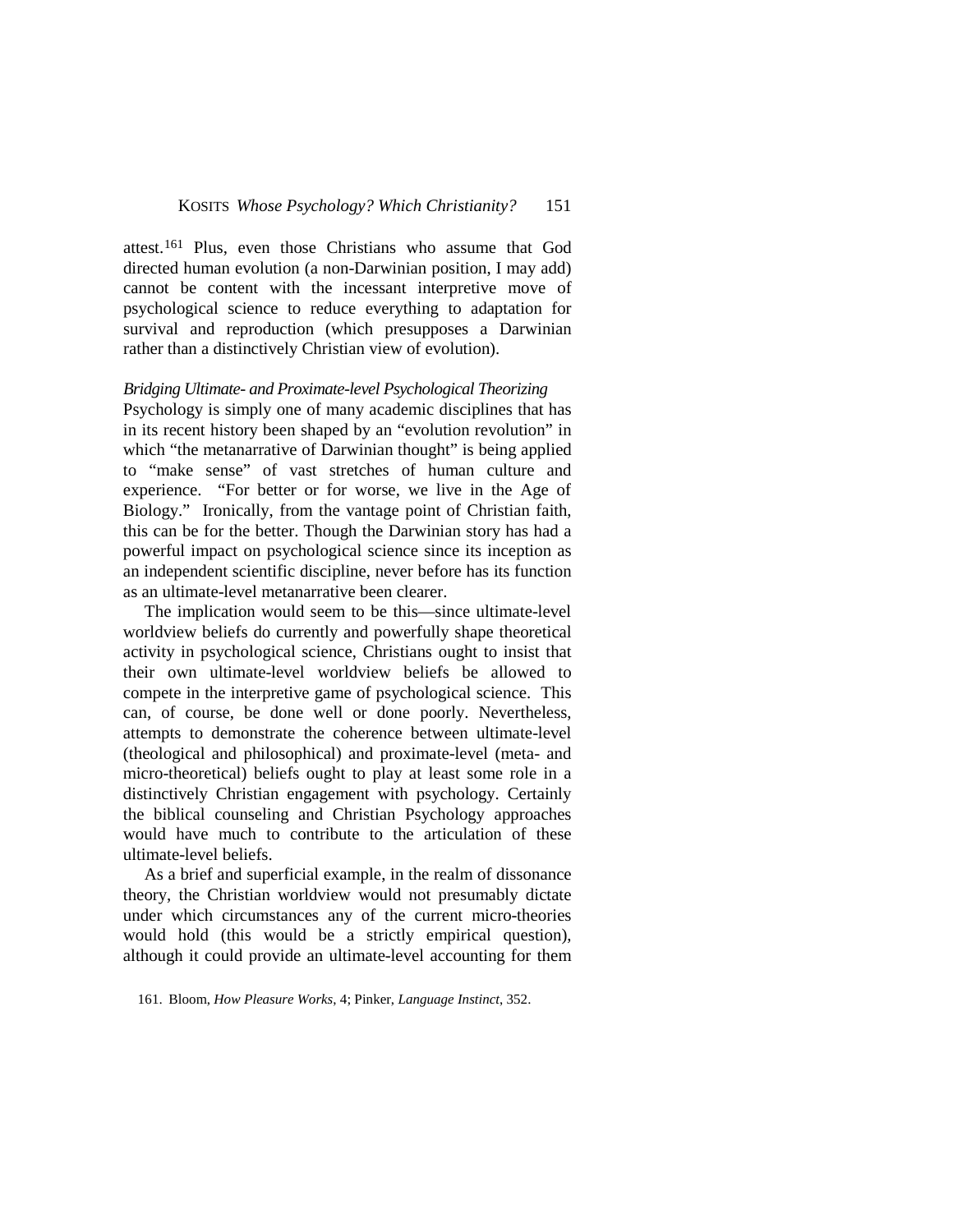all (consistent with Festinger's notion of mere consistency, human beings as the *imago dei* would presumably desire to be consistent with themselves, for example). Further, the metatheoretical idea that humans have a need to see themselves (i.e., not merely be seen by others) in a positive moral light would also cohere nicely with a Christian anthropology. Again, such an accounting would not strictly speaking be "scientific" in the traditional proximate-level sense. It would be scientific only in the sense that Darwinian stories are scientific—i.e., that it provides a meta-narrative that coheres with what has been observed. The superiority of the Christian meta-narrative vis-àvis Darwinism will be addressed below.

#### *Non-reductive, Trans-aspectual Theorizing*

An adequate approach to psychological science will concern itself with the multi-aspectual interrelatedness of human psychological functioning, without reducing this functioning to any single aspect. As we have seen, the Biblical cCounseling and Christian Psychology approaches not only tend to emphasize ultimate-level (more integrative) theorizing, but they also tend to focus in this theorizing on the life of faith and morality, the socalled "pistic" and ethical aspects of functioning, while a levelsof-explanation approach, with its implicit preference for microtheories, tends to focus on the more mundane topics that characterize the discipline as it currently exists. The nonreductive, trans-aspectual approach that I am advocating would retain the insight of Powlison and Roberts that properly-directed pistic and ethical functioning is crucial to human flourishing, but it would also take counsel from the multitudinous other areas of psychological science and their contribution to our understanding of human functioning.

### *A Symmetrical, Hermeneutical, and Doxological Approach*

With this full-orbed view of theory in place, Christians in psychology can (and must) keep both books open. The scientific methods employed in psychology should be understood as sophisticated but limited ways of reading the book of God's works. We can whole-heartedly encourage psychological science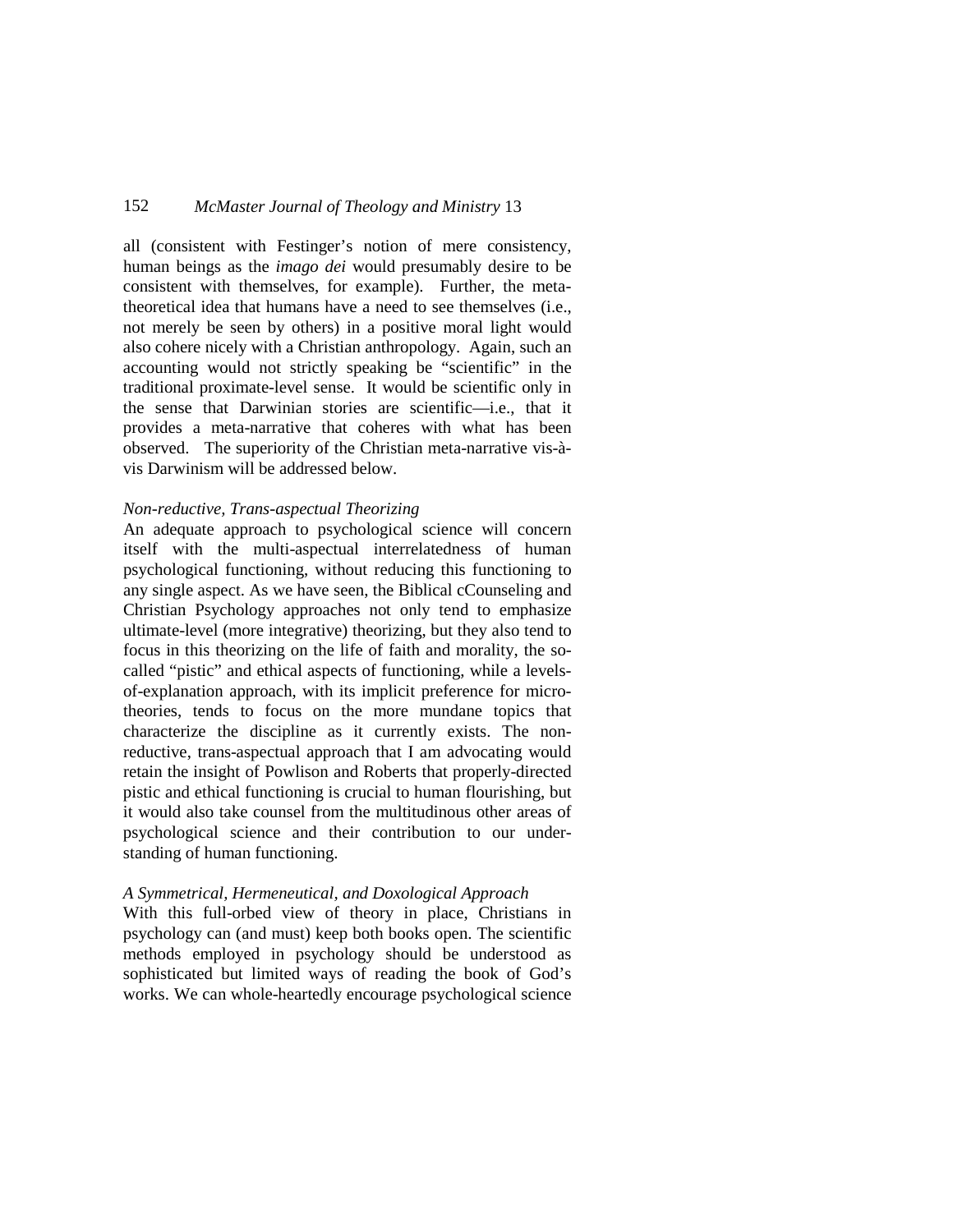to continue to develop these methods. But by insisting that the data- and micro-theory-levels of psychology are not hermetically sealed from worldview considerations, we can then insist that the book of God's Word provides the only ultimate-level perspective that renders the facts of experience intelligible. As Collins notes, there is a hermeneutical side to reading both books, and we should never expect to have a final read on either text. We should also always be working on improving our read of *both* texts—and reading both texts needs to be part of our *psychological* work. But as a Reformed Christian and a teacher of psychological science, I am convinced that accurate and insightful interpretations of both texts are readily available, and that the harmony that already exists between the two books is remarkable. Our job is to show that this is the case. I have argued that we ought to intentionally seek as the end of our psychological work God's own ultimate end in making the world—the glory of his own name. Demonstrating the harmony of the two books is one way Christians in psychology can fulfill this goal.

#### *Engaged Presuppositionalism*

Like Myers, then, I want to affirm that psychological science does not by and large contradict Christian commitment. He has laid down an admirable path of evidential apologetic engagement (flowing out of his detailed knowledge of psychological science) and has garnered the respect of the world's leaders in psychological science. But like Powlison, coming from the same Van Tillian vantage point, I want to say something bolder than "Christians are rational," or, perhaps, "Christians aren't crazy for being Christian." Instead, we want to argue that the Christian worldview is actually true, and therefore provides an ultimatelevel explanation superior to the biological reductionism of Darwinism. But Biblical Counseling, as a pastoral movement within the church, has not brought the light of God's Word into the academic discipline of psychology itself. Psychological science, when considered from the vantage point of such pastoral con-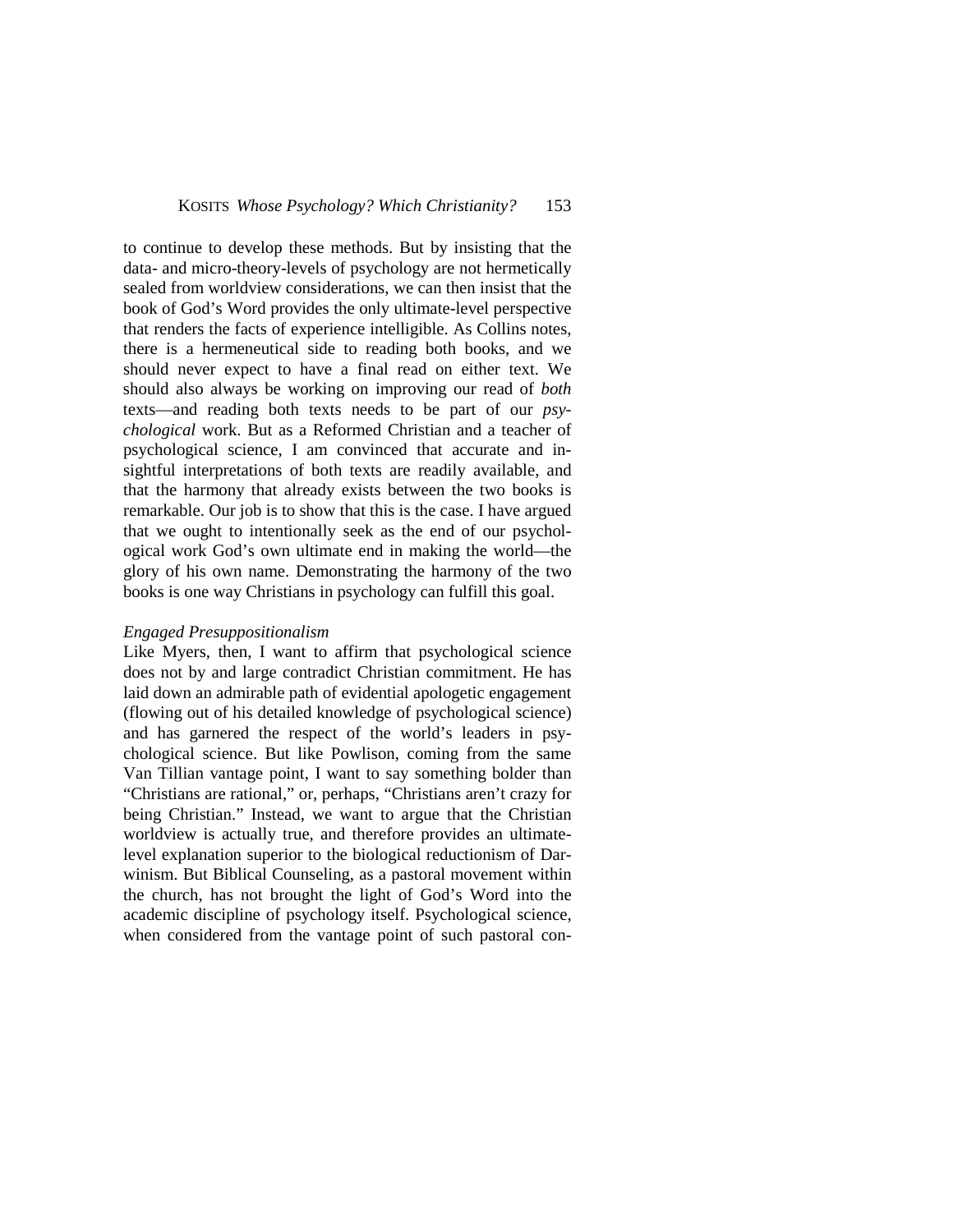cern, may seem fairly trivial or unimportant,  $162$  and pastors may not have time to read psychological science. However, Christians in psychological science need to apply Powlison's bold statements about the explanatory superiority of "the Faith" to their own areas of expertise. This would almost certainly need to be a collaborative effort among diversely skilled individuals all committed to a sweeping and unifying Christian vision for psychological science. When we *show, in hundreds of specific ways, that indeed* the Faith does better, we will have constructed "one long argument"<sup>163</sup> not only for the truth of Christianity, but also for the necessity of explicitly Christian perspective within psychological science.

For the last seven years or so I have been calling this apologetic approach *transcendental* perspectivalism. The word "transcendental" indicates that the approach is a type of argument, an argument that asks about the preconditions of experience. Made famous by Immanuel Kant in arguing that proximate-level categories such as cause and effect and the self are necessary in order to render experience intelligible, this type of argument was developed into a full-fledged apologetic by Cornelius Van Til when he shifted the question to one of worldview—which worldview is actually presupposed in experience?<sup>[164](#page-53-2)</sup> His twostep argument, again, is to first, for the sake of argument, put the lens of your unbelieving interlocutor on and ask if things cohere,

<span id="page-53-0"></span>162. This is unfortunate—there is much in psychological science that can help Christians.

<span id="page-53-1"></span>163. This famous phrase comes from the opening line in the final chapter of Darwin, *Origin of Species*.

<span id="page-53-2"></span>164. For an elaboration of this understanding of Van Til, see Bahnsen, *Van Til's Apologetic*. There are many within the Reformational philosophical camp who think Van Til's approach is "transcendent" rather than transcendental. and to some extent I think that is an accurate point—the Christian worldview can serve as an "Archimedian point" from which we can view all of reality, which, as Dooyeweerd said, is a transcendent vantage point. Still, I think we can frame Van Til's argument as transcendental by showing how Van Til is concerned with ultimate-level preconditions of knowledge (i.e., the ontological Trinity), while Dooyeweerd—like Kant—was concerned with certain proximate-level preconditions (i.e., for Dooyeweerd, the inner nature and structure of theoretical thought per se). But this is not the place to develop this argument.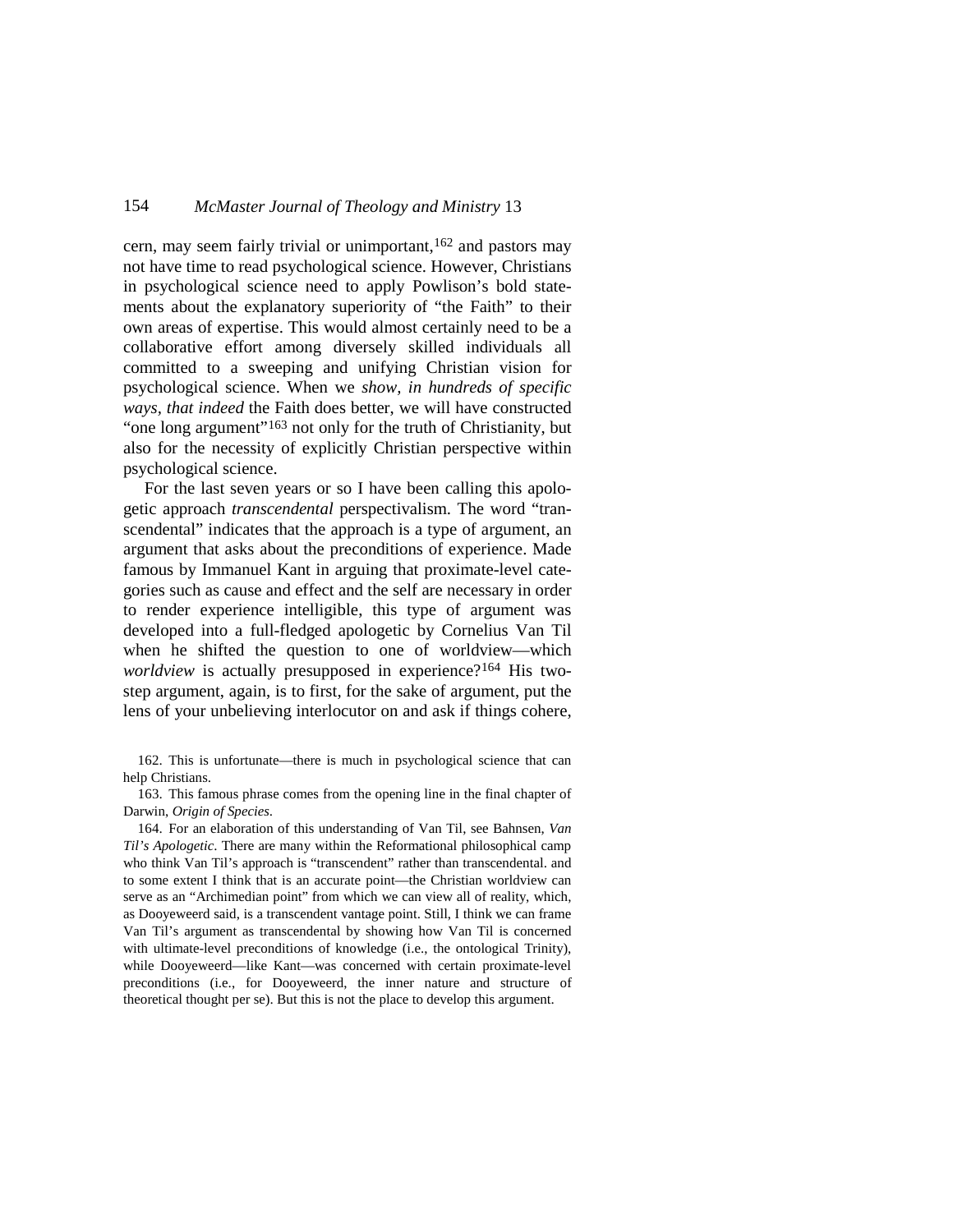make sense, and come into focus when wearing these lenses. This is not hard to do because psychological science is *already* engaged in a form of *Darwinian* transcendental perspectivalism, attempting to show how the Darwinian worldview is presupposed in and therefore makes ultimate sense of the facts of psychological science. (And in their attempts to do this we find the best examples of the limits of that paradigm).

The second step of the argument is to ask our unbelieving interlocutors to put on the lens of the Christian worldview and ask the same question, "Do these findings or successful microtheories come into focus/make sense/cohere when looked at from the vantage point of the Christian worldview?" Van Til's disarmingly strong assertion years ago that every fact makes sense only in view of the Christian worldview has in my own experience fit the findings of psychological science very well. We may begin, as Van Til did, with the assumptions of science itself (the lawfulness of the world and the reliability of reason)—these make much more sense in a Christian theistic context than in a naturalistic/Darwinist one.

Then we move on to the findings of psychological science themselves: the mysterious complexity of sense perception that goes well beyond the complexity of individual sense organs such as the eye; the fact that the left hemisphere has an "interpreter module" that seeks to construct plausible stories; that the human brain is, as evolutionary psychologist Geoffrey Miller put it, "wildly in excess of what . . . we would need to survive";<sup>[165](#page-54-0)</sup> that human beings can discriminate about one million different colors, that human beings create music and experience emotions like awe; that humans have the innate capacity to learn syntax-

<span id="page-54-0"></span>165. Buckner and Whittlessey, "Why Sex?" The full quote, which I love: "The human brain is the most complex system in the known universe. It's wildly in excess of what it seems like we would need to survive on the plains of Africa. In fact, the human brain seems so excessive that a lot of people who believe in evolution—applied to plants and animals—have real trouble imagining how natural selection produced the human brain . . . I think people are perfectly sensible in being skeptical about the ability of selection for survival to account for the human brain." Again, Miller argues that it is Darwin's theory of *sexual* selection that can do the heavy theoretical lifting (see footnote [56\)](#page-24-0).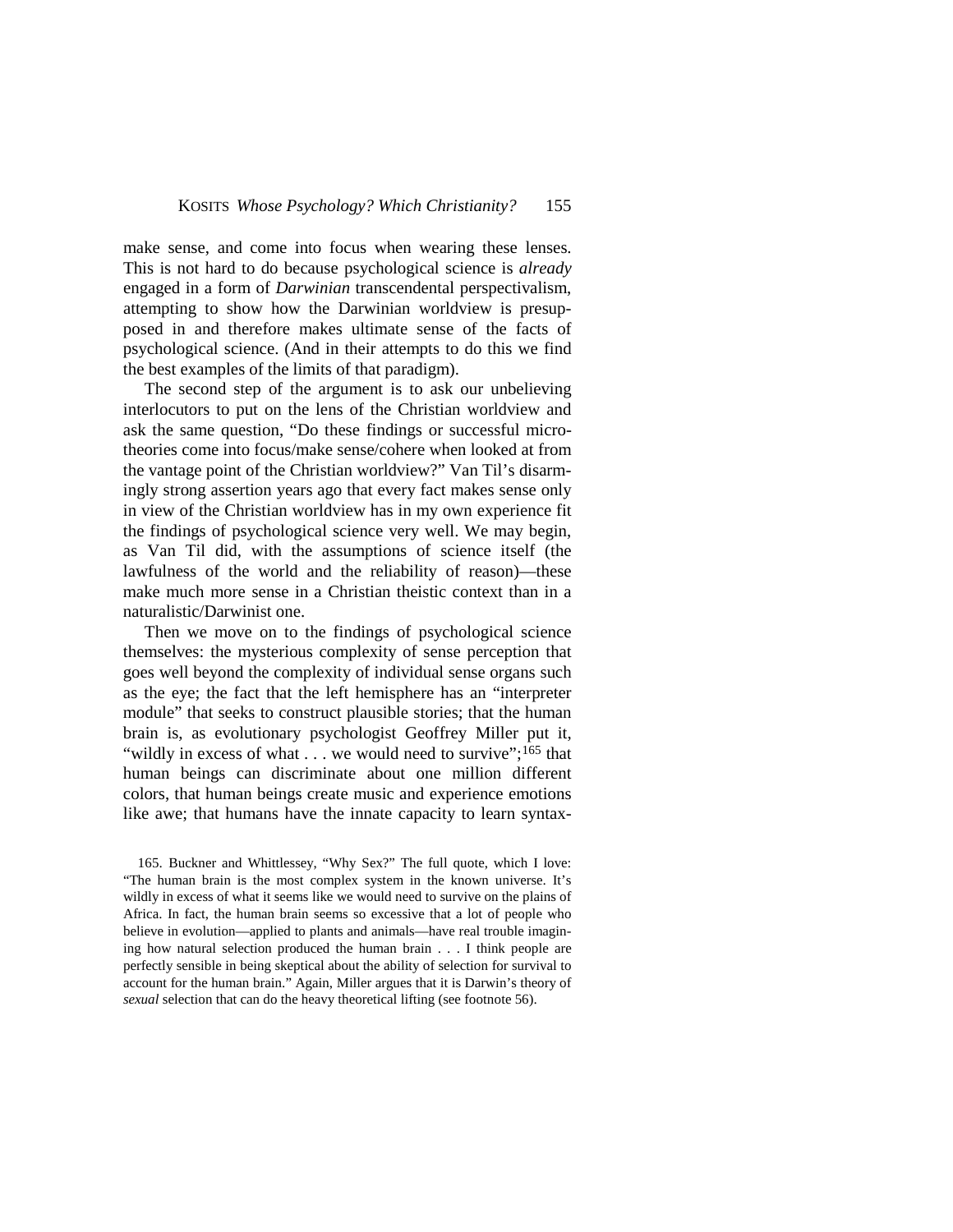structured language; that human beings seem to have a deep need to justify themselves, etc. Each of these phenomena is difficult sometimes exceedingly difficult—to account for in terms of gradualist Darwinist predictions, yet each coheres perfectly well with the Christian story. This isn't evidentialist apologetics, where we simply ask our debate partners to follow the data "where they lead"—people don't work that way. If we start in autonomy, we will end in autonomy. But it is an *engaged* presuppositional apologetics—in which we invite our partners to consider another vantage point, to see how well it coheres with the facts of psychology (and there can be no honest doubting that human language, human storytelling, love of music, and physiological complexity cohere with the Christian worldview), and, as Powlison put it, to invite them to intelligent repentance.

In short, transcendental perspectivalism is a fancy name that amounts to a simple yet bold idea—that apart from the Christian worldview psychological science can make ultimate sense neither of itself nor of its findings. Put differently, transcendental perspectivalism is a kind of Reformed/presuppositional natural theology.[166](#page-55-0) All facts reveal and presuppose the God of the Christian Scriptures, and are ultimately unintelligible apart from him. The Christian psychologist is called to show that this is indeed the case.[167](#page-55-1)

<span id="page-55-0"></span>166. The problem with traditional natural theology is its assumption of autonomy vis-à-vis nature, as Reformed thinkers have long noted. A presuppositional natural theology affirms what the Reformed tradition has always affirmed and what this essay has argued, that the natural world reveals God. We (i.e., *sinners*) need, however, as Calvin said, the "spectacles of Scripture" in order to *see* that this is the case. For a similar approach, see McGrath, *Open Secret*; McGrath, *Fine-tuned Universe*. Though I have just recently begun studying McGrath's approach, we do seem to share some of the same fundamental ideas, such as the idea that a presupposed (rather than rationally demonstrated) Christian faith, as he puts it, "makes sense" of the facts of science. For a classic statement on a Reformed/presuppositional approach to natural theology, see Van Til, "Nature and Scripture."

<span id="page-55-1"></span>167. See Figure C for a summary of the vision for psychological theory described above. Though this is not the place to develop the thought, this approach would provide an ideal context for a revival of old-style, narratively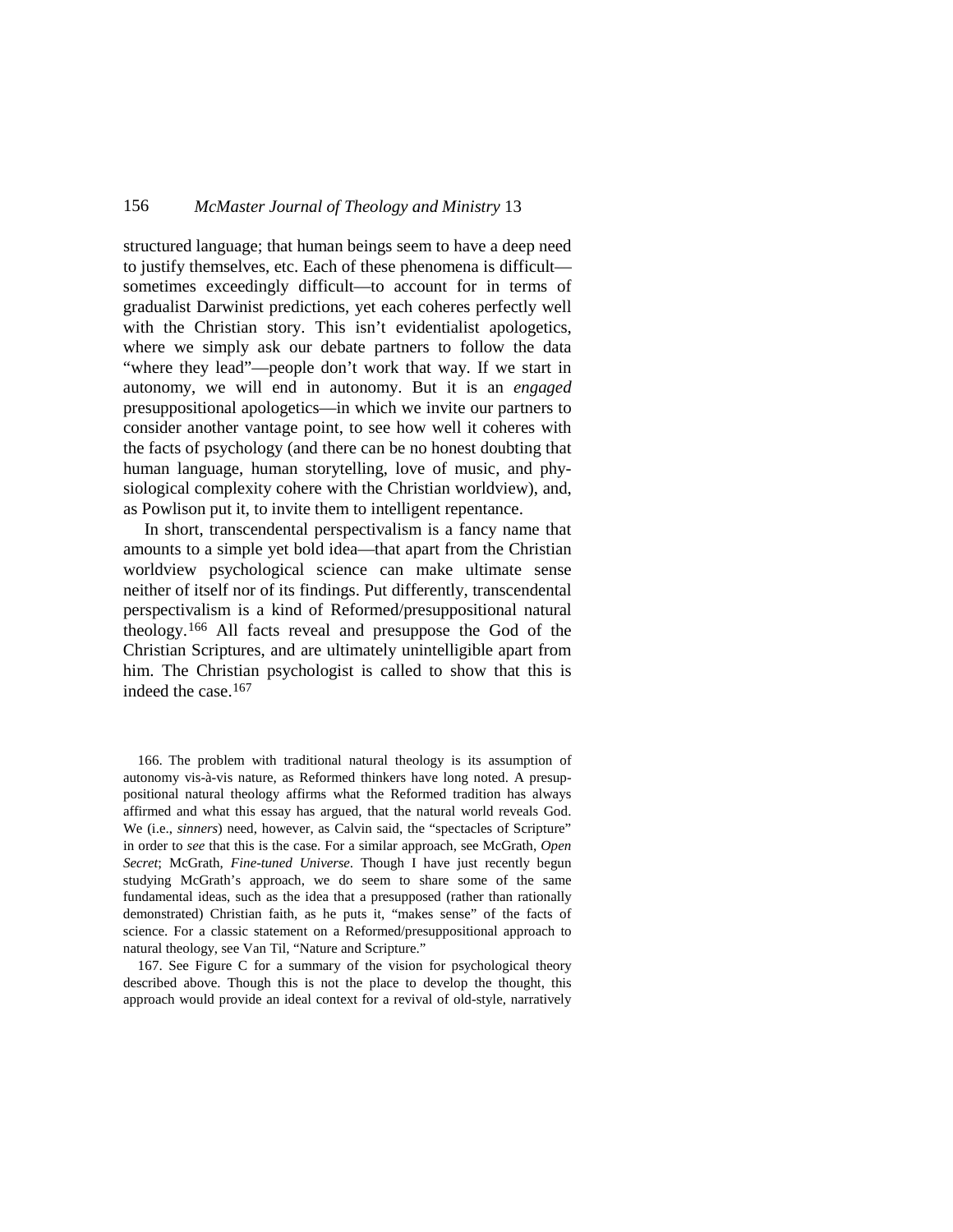

Figure C: The structure of theory in psychological science advocated in this essay, using cognitive dissonance theory as an example.

## *The Second Edition of Psychology & Christianity*

Since I have been interacting with the first edition of *Psychology & Christianity* for about seven years, and since my own views have been so powerfully shaped by the first edition, my strategy

rich, interdisciplinary personality theories, such as those advocated by Baumeister and Tice, "Rethinking."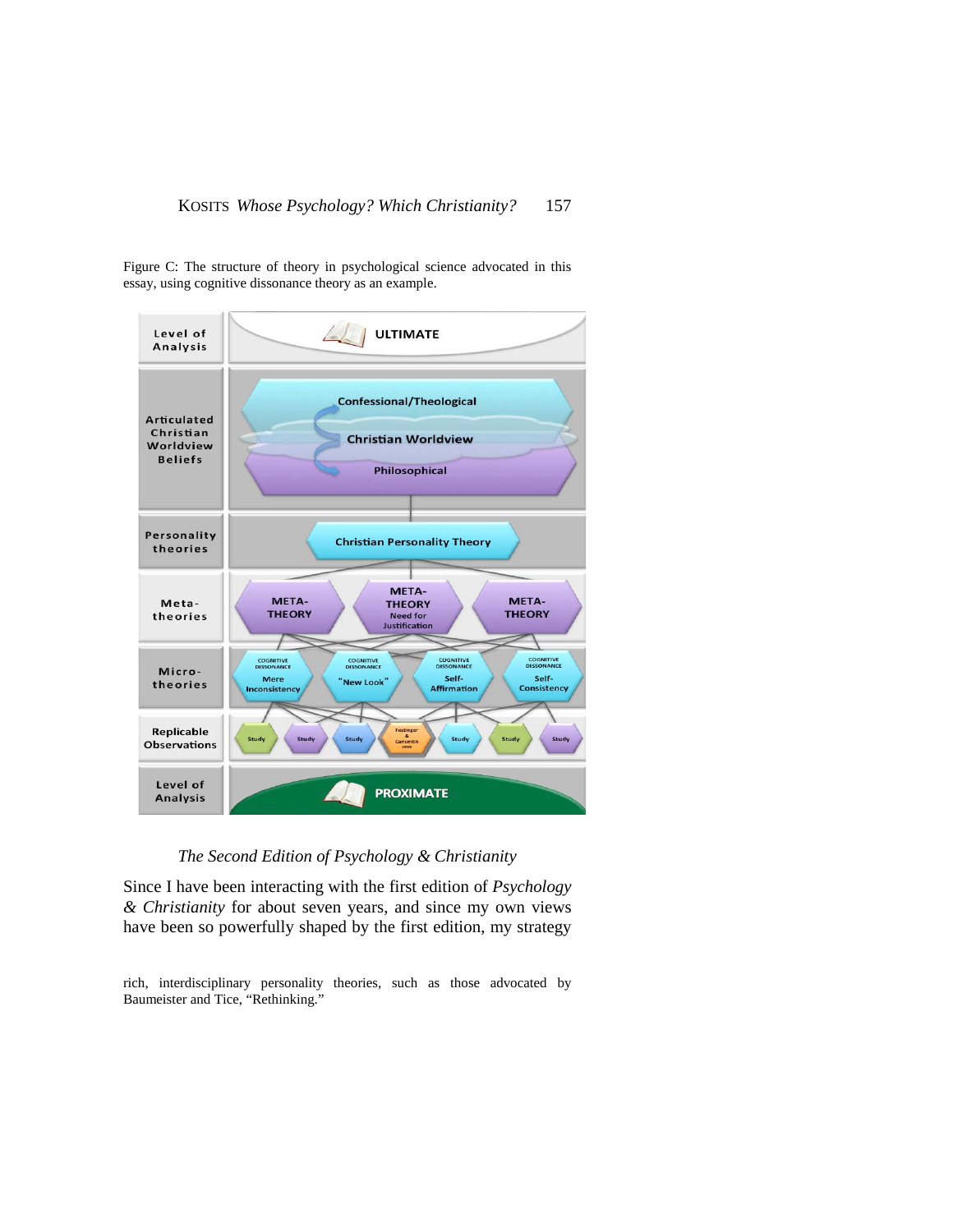in this essay has been to articulate my own position vis-à-vis the first edition before reading the second. In what follows, I will sketch out my initial impressions of the second edition in light of my reading of the first.

### *Levels-of-Explanation Approach Unchanged*

The essay of David Myers is improved in that it contains a better description of what "levels of explanation" means, and some of the material has been updated. But the argument is essentially the same.

#### *A More Winsome Essay on Biblical Counseling*

Powlison's beautifully revised essay is a delight to read. There is a clear movement in this essay toward the "antithetical openheartedness" that I have advocated above. The ambivalence toward common grace evident in the first essay seems all but gone, yet with no significant loss of antithesis. The repeated Van Tillian (and, he notes, Augustinian) refrain of how the Faith interprets things rightly strikes just the right balance. The following quote summarizes the tone of the entire essay: "There's work to do and much to learn from many sources. But the credo orients, teaching us to see facts in their true context."[168](#page-57-0)

In particular, the treatment of psychological science (which is part of "Psych-2" in his parlance) sounds much less postmodern—he affirms the usefulness of scientific insights, and, dropping the extended discussion of the theory-ladenness of data, correctly identifies the key shortcoming of psychological science: "psychologists tend to be unaware of the problematic nature of their underlying assumptions . . . "<sup>[169](#page-57-1)</sup>

The essay now includes some richly nuanced case study material, belying any who would dismiss biblical counseling as necessarily unsophisticated and simplistic. Powlison also does a wonderful job of conveying how difficult it is to capture concisely the dynamics of God- and Word-centered healing. A

<sup>168.</sup> Powlison, "Biblical Counseling View," in *Five Views*, 248.

<span id="page-57-1"></span><span id="page-57-0"></span><sup>169.</sup> Ibid., 255.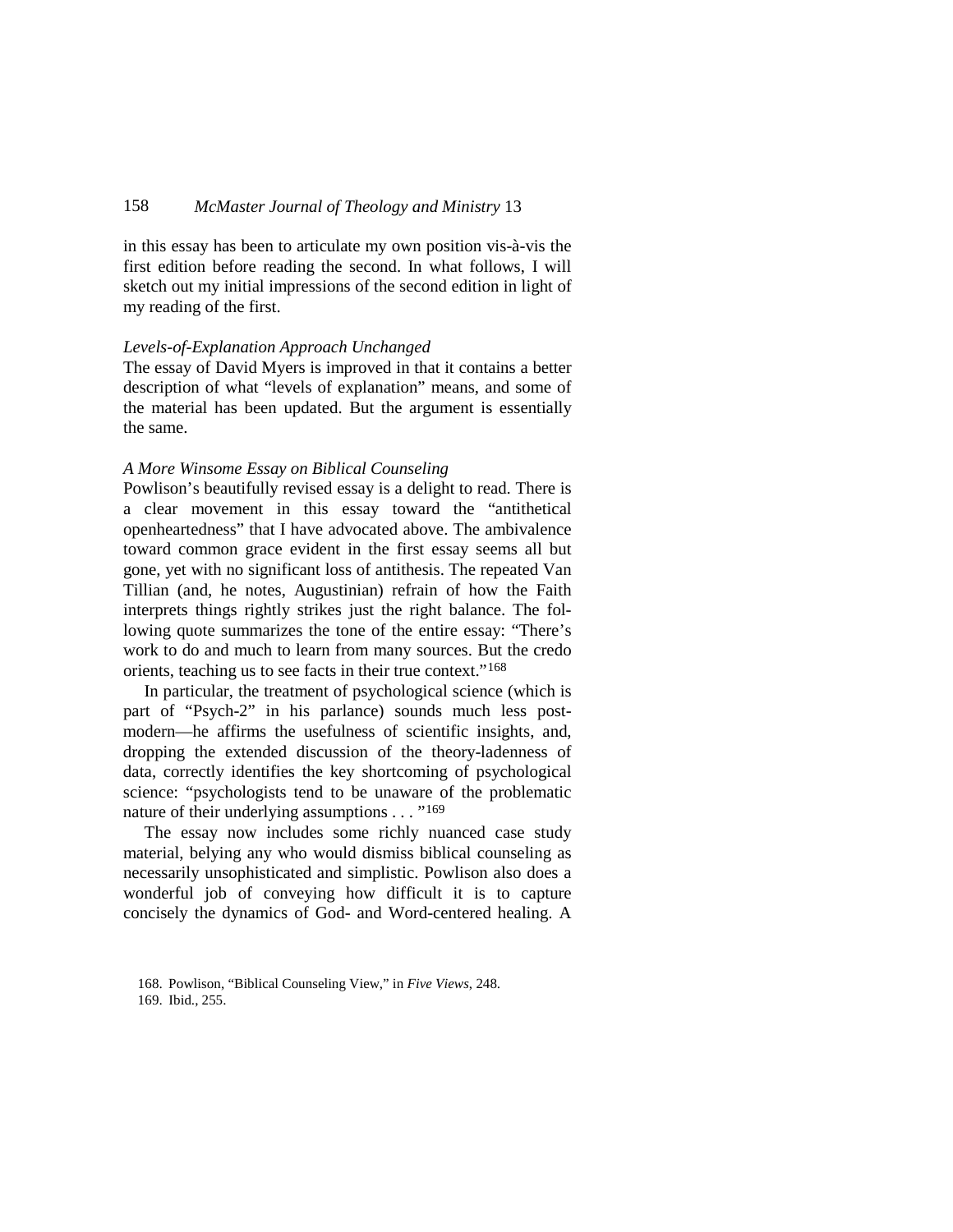respectful reader's only choice is to dig deeper before she can draw a final conclusion.

My only criticism of Powlison's essay is that Biblical Counseling as therein construed still seems to leave the light of the CCEF's seminal achievement hidden under the bushel of a strictly church-centric vision. In this vision, the insights of secular psychology are to be mined for the good of the church. But the vision for how the insights of the faith are to be brought to the secular world of counseling seems vague at best. Powlison rightly says that a church with a flourishing counseling ministry will be an attractive missional fragrance in the culture at large. But what I would like to see is a more explicit apologetic agenda for showing the world of secular counseling that the Faith really does do better. This would seem to fulfill the first half of the CCEF's mission statement, "to restore Christ to counseling."

Part of this change would mean that biblical counselors will need to do a better job of acknowledging in very specific ways their deep connections—and, indeed, indebtedness—to secular psychotherapy (implicitly and explicitly evident in Powlison's new essay in many ways). As a ministry for Christians, the CCEF has in its writings emphasized how their approach *differs from* and *improves upon* secular psychotherapy while deemphasizing what and how much has actually been learned from secular psychology. A better acknowledgment of secular psychology may gain them a greater hearing from the secular world of counseling. As they move in this direction I would see the CCEF doing for the clinical side of the discipline what the agenda described in this essay hopes to do for the scientific side. Further, demonstrating that Christian faith unifies these two perennially estranged and heretofore tenuously connected psychologies would be a powerful apologetic indeed!

#### *A Christian Psychology Collaboration*

The "Christian Psychology View" article has also undergone a substantial revision, mostly due to the fact that Robert Roberts has brought along a co-author—a psychological scientist named P. J. Watson, who has done excellent work in a variety of research areas, such as the psychology of religion. Watson has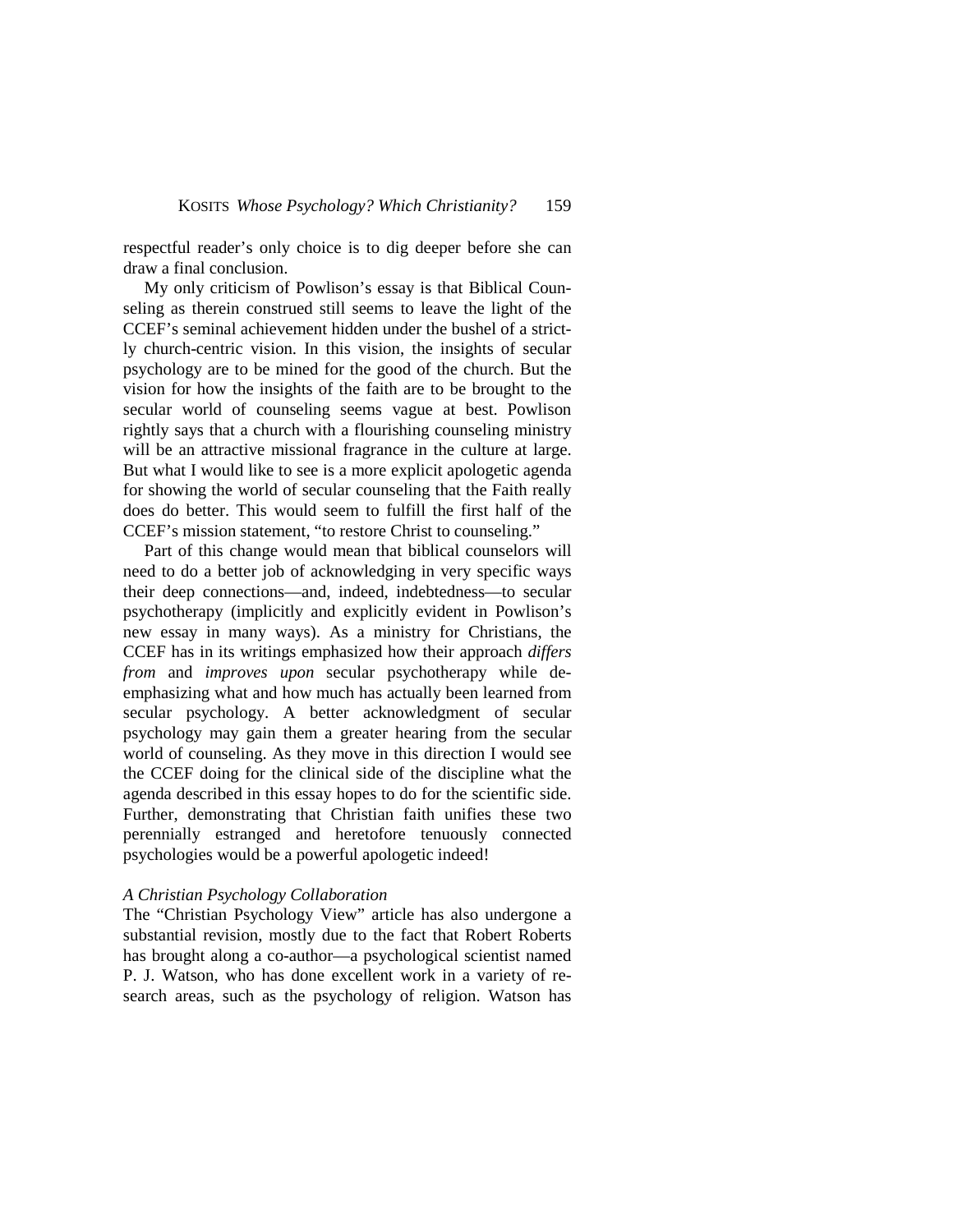become one of the leading spokesmen of the Christian Psychology movement, and his thought-provoking 2010 Bryan Institute Symposium presentation—part of the symposium launching the second edition of *Psychology & Christianity* provided something of an inspiration for the title of this article.[170](#page-59-0)

The first half of this new essay now portrays the major idea of the original essay as "step one" in a two-step process. This first step, then, is to retrieve the Christian psychology of the past, and they continue to use Roberts's interesting exegesis of the Sermon on the Mount. One difference in this first section of the essay, however, is that the tone feels more anti-scientific than the original essay.

That tone is corrected in the second half of the essay, written (presumably) by Watson. The second step of Christian Psychology is "operationalizing the Christian tradition," i.e., formulating testable hypotheses of immediate and obvious Christian interest—topics in the psychology of religion primarily. For example, Jesus' Sermon on the Mount explains that "hatred of God is explained by being mastered by Mammon." This explanation could be tested empirically. He cites other studies, such as those that demonstrate a link between prayer and well-being in Christians.

Though these developments are certainly interesting, important, and exciting, this understanding of "the distinctively Chris-

<span id="page-59-0"></span>170. An audio recording of this conference is available online. Watson's session, "Whose Psychology? Which Rationality? Christian Psychology after Postmodernism" can be found at http://www.bryan.edu/9414.html. The talk has also recently appeared in print. My first response to his argument, which admirably attempts to cast "Christian Psychology" as ecumenical and broad in inclusion, was to think that a greater degree of theological specificity would be necessary than he seemed to indicate. After recently re-listening (and then reading the published article), I was pleased to discover deep compatibilities between our approaches. Still, I don't think we can "out-narrate all other positions" without theological particularity. Indeed, my contention is that the Reformed and Reformational position I have laid out in this article provides the kind of narration that Watson calls for. See Watson, "Whose Psychology? Which Rationality? Christian Psychology within an Ideological Surround after Postmodernism," 308.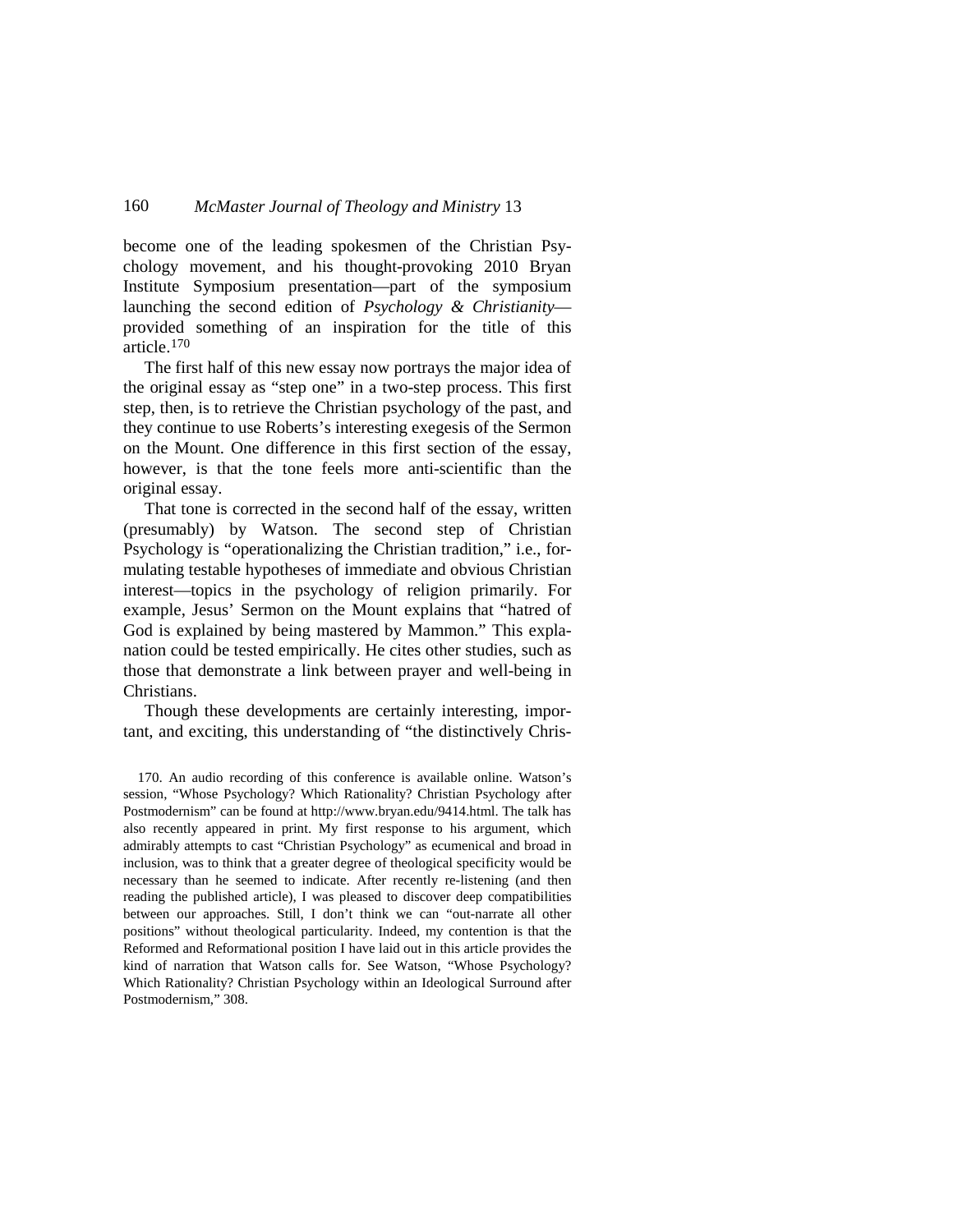tian goals of Christian psychology"[171](#page-60-0) betrays, I think, too narrow a view of Christianity. This is my Father's world, and it includes more than the faith-related and ethical aspects of life (though, again, these aspects are absolutely central to human flourishing). God created all things, including the brain, sensory processes, human cognition, and language—so these things would seem to cry out for a distinctively Christian understanding as well.

One of Watson's greatest contributions is that he puts flesh on the bones of the well-worn notion that all data are theory-laden. He has for decades been doing careful empirical work within the field of the psychology of religion, demonstrating that worldview bias is built into some of the widely used measures. For example, one scale takes endorsement of the statement, "people need a source of strength outside themselves"; [172](#page-60-1) as evidence of irrational belief. Another scale characterizes the belief, "God exists" as an indication of "existential avoidance."<sup>[173](#page-60-2)</sup> By subjecting scales to careful conceptual and empirical scrutiny and revising some of the measures, Watson shows that they become much more useful when studying Christian populations. Christians in psychological science should pay careful attention to Watson's techniques for detecting when worldview bias has been built into the supposedly scientific measures themselves.

But the field of the psychology of religion has always been on the periphery of mainstream psychological science, and researchers within that domain have been perceived by the mainstream as being biased (either pro-religion or anti-religion). [174](#page-60-3) Watson's helpful work shows very clearly that this is the case! But there are many areas of psychology where the measures are not often in any obvious way anti-Christian. In Festinger and Carlsmith's seminal cognitive dissonance study, described in detail above, participants were asked:

<span id="page-60-0"></span><sup>171.</sup> Roberts and Watson, "Christian Psychology View," 166.

<sup>172.</sup> Ibid., 172.

<span id="page-60-2"></span><span id="page-60-1"></span><sup>173.</sup> Ibid., 168.

<span id="page-60-3"></span><sup>174.</sup> Baumeister, "Religion and Psychology," 165.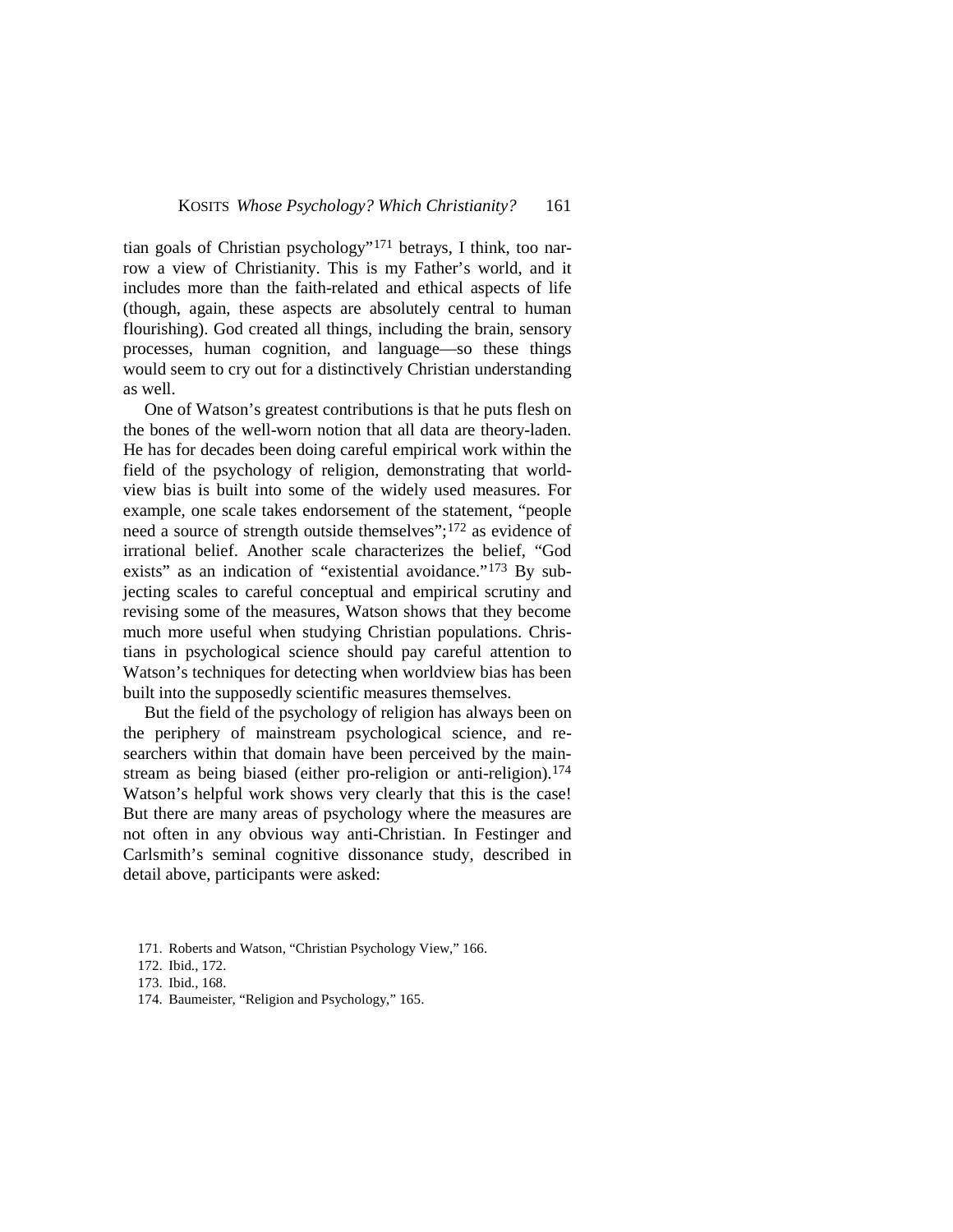Were the tasks interesting and enjoyable? In what way? In what way were they not? Would you rate how you feel about them on a scale from -5 to +5 where -5 means they were extremely dull and boring, +5 means they were extremely interesting and enjoyable, and zero means they were neutral, neither interesting nor uninteresting.[175](#page-61-0)

As is the case in many areas of psychological science, there are no obvious anti-Christian worldview assumptions contained in these questions. Indeed, Watson concedes the point, saying that there are many topics being investigated in psychology "that are not as worldview dependent,"[176](#page-61-1) such as neuro-psychology, schizophrenia, and social influence. This quote, which comes at the end of the essay, seems to be a significant and problematic concession, for a variety of reasons. First, one could argue that most of the major research areas in the academic discipline psychology would fall into this category—neuropsychology, sensation and perception, language, cognition and memory, affective science, social psychology—most of the chapters in an introductory psychology textbook. Are we to think that Christian perspectives are unimportant in these areas? If so, this "Christian Psychology View" applies only to a narrow slice of psychological science and stands in essential agreement with a levels-ofexplanation approach for the rest. Hence, the Christian Psychology approach appears to concede too much space to "the establishment." Perhaps this concession is made because those areas that can be investigated empirically are "less 'interesting'"[177](#page-61-2) than the areas where conflict is obvious. But the bigger issue is Watson's focus on the proximate-level aspect of psychological science—if anti-Christian worldview assumptions are embedded in the measures themselves, then we need to reassess. But, as I have been arguing, the most important way though certainly not the only way—that anti-Christian worldview assumptions in mainstream psychological science manifest

<span id="page-61-1"></span><span id="page-61-0"></span><sup>175.</sup> Festinger and Carlsmith, "Cognitive Consequences," 206.

<sup>176.</sup> Roberts and Watson, "Christian Psychology View," 173.

<span id="page-61-2"></span><sup>177.</sup> Ibid., 154.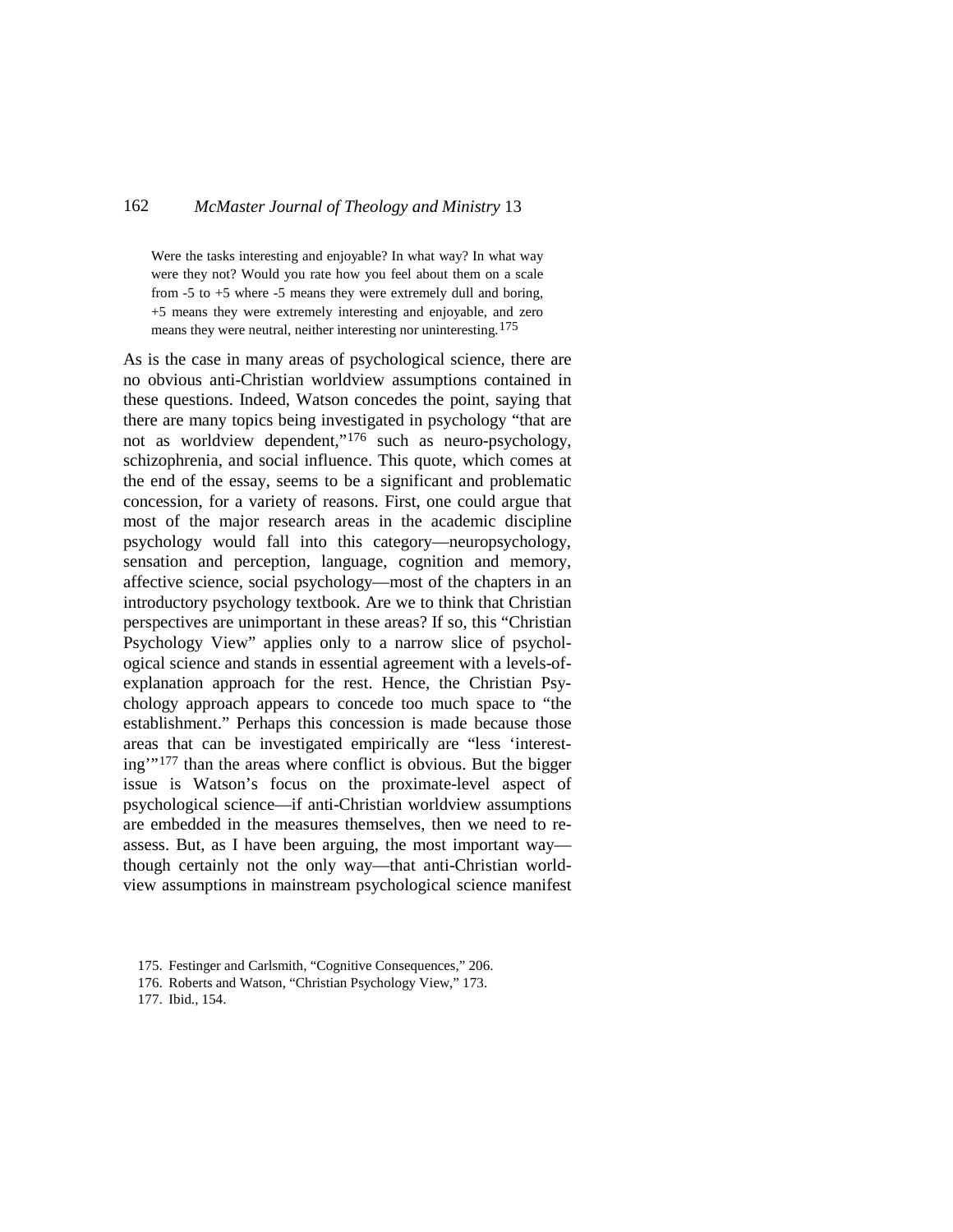themselves is in the realm of ultimate-level interpretations of data.

With these considerations in mind, I would like to propose a third step in the Christian Psychology agenda. I fully endorse the first step—retrieving the Christian psychology of the past. Indeed, in my history of psychology class we read Jonathan Edwards's *Religious Affections* and follow Roberts's guidelines for discerning the Christian psychology contained therein. I fully endorse the second step—individual measures need to be scrutinized according to Christian presuppositions, and topics of distinctive Christian interest ought to be pursued empirically. But Christian Psychology needs a third step that encourages Christians to enter into the thick waters of interpretation of mainstream psychological science. We need to look carefully at the current state of psychological science—those domains of psychology that are not in any obvious way, as Watson says, "worldview dependent," nevertheless filter these hard-won proximate-level findings through the lens of an increasingly explicit and aggressively totalizing ultimate-level evolutionary worldview. Introductory psychology students are exposed to "the unshakable foundations of Darwinian theory,"[178](#page-62-0) and are told that "the idea that the machinery of behavior and mind evolved through natural selection" is one of the "three foundation ideas for psychology."[179](#page-62-1) Again, this is not to enter into the "creation vs. evolution" debate, which only distracts us from the main issue—the current sociology of psychological science now routinely gives ultimate-level explanatory status to that which is not ultimate. An engaged Christian psychology approach will attempt to enter this discussion head-on and show that Christian assumptions do better in making ultimate-level sense of psychology's proximate-level scientific findings.

<span id="page-62-1"></span><span id="page-62-0"></span><sup>178.</sup> Gerrig et al., *Psychology and Life*, 68. The idea being conveyed in this section of the text is that Darwinian theory is sound because it now sits securely on the "unshakable foundations" of Mendelian genetics.

<sup>179.</sup> Gray, *Psychology*, 8, 2.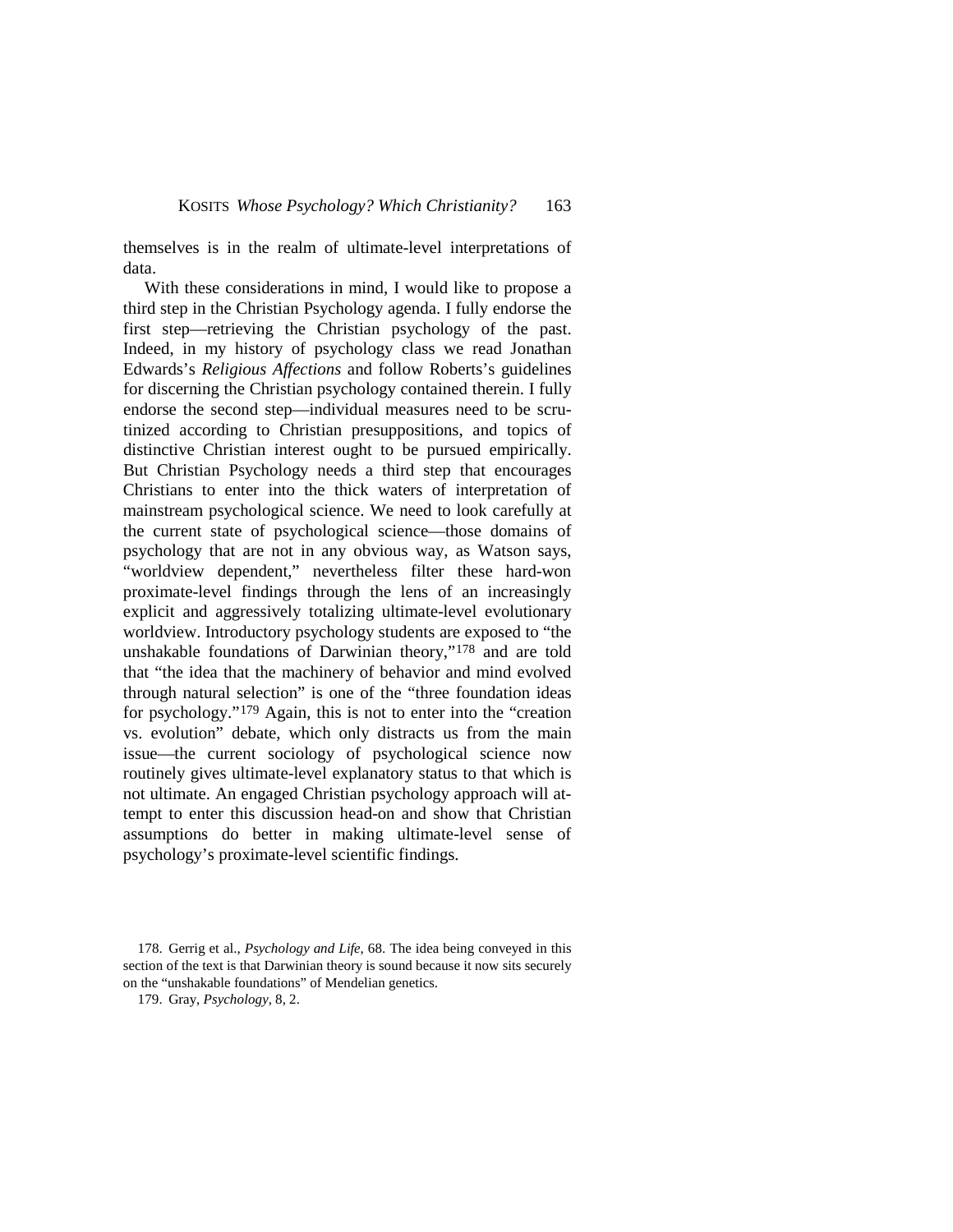#### *Integration Presented as a Viable Option*

Certainly P. J. Watson's contribution has strengthened the second edition of *Psychology & Christianity*. But perhaps the greatest improvement in the second edition of the textbook is the revision to the chapter on "the integration view." The chapter is written by Stanton Jones, a psychology professor at Wheaton College, one of the leading centers for the integration of psychology and Christianity. I am grateful that Jones pays homage to Gary Collins, the author of the original chapter on the integration view, as having inspired him to pursue a career in integration through the "extraordinary integration vision" that Collins had articulated in the late 1970s. Whereas the original chapter unintentionally portrayed integration as a being in a state of confusion, the new chapter has restored the luster of Collins's original, extraordinary vision.

Jones does exactly what needs to be done when one is in the business of relating faith to science—he defines his terms. Though Jones defines psychology as both science and practice, he thankfully emphasizes "the scientific aspects"<sup>[180](#page-63-0)</sup> of psychology in this essay—which makes the essay immediately more relevant to folks like me charged with teaching psychological science, while not losing its usefulness for practitioners.

Jones certainly advocates something akin to a two-books approach, giving Scripture its primary epistemological place. [181](#page-63-1) Indeed, his definition of integration makes the issue primary:

*Integration of Christianity and psychology (or any area of "secular thought") is our living out—in this particular area—of the lordship of Christ over all existence by our giving his special revelation— God's true Word—its appropriate place of authority in determining* 

180. Jones, "Integration View," 105.

<span id="page-63-1"></span><span id="page-63-0"></span>181. Though Jones may not intend to do so, one potential problem with his formulation is that he seems to portray God's actions and God's words as having to do with a limited aspect of creation, while other parts of creation, such as neurons and memory, fall outside of God's actions and words. I will elaborate on this in the conclusion.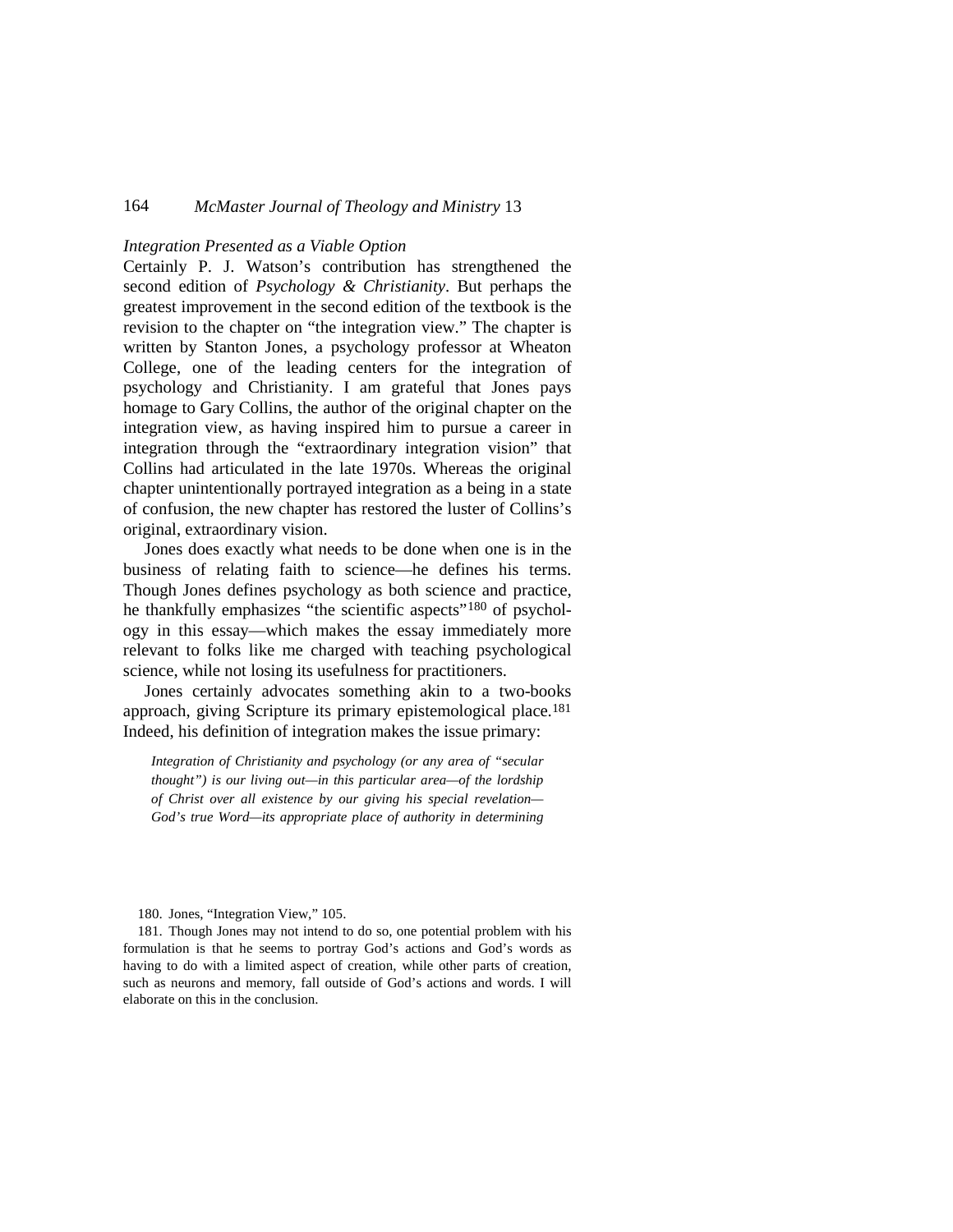*our fundamental beliefs about and practices toward all of reality and toward our academic subject matter in particular.*[182](#page-64-0)

However, because Scripture "does not provide us all that we need in order to understand human beings fully,["183](#page-64-1) the careful study of creation is also warranted. He recalls how Collins had "called for Christians to draw on all the riches of Scripture"<sup>[184](#page-64-2)</sup> in their integrative efforts. In his example of empirical research in the area of homosexuality, Jones demonstrates careful and respectful attention to the scriptural data relevant to that particular question. By focusing on the scientific evidence, he likewise gives emphasis to a careful reading of the book of God's Works.

There is likewise a clear affirmation of common grace and antithesis in Jones's essay, though not formulated in that language. For example, he speaks often of the areas of "tension" that exist between Christianity and psychological science. He rightly notes that "it is common today to view science in such a way that religious faith of any kind can have no impact on science or interaction with science,"<sup>[185](#page-64-3)</sup> such as Gould's position that science and faith can coexist so long as we assume that God has nothing to do with empirical happenings. And, very clearly, as a psychological scientist, Jones is highly receptive to empirical work.

Jones likewise does not explicitly address the multi-aspectual nature of human functioning, but his approach would seem to embrace the concerns addressed in this essay. As a psychological scientist, Jones finds interesting all aspects of human functioning, not just the traditionally religious or ethical. He also appears to share an aversion to reductive theories, explaining that the reductionism of the personality theories he encountered as a student was one of the early catalysts driving him toward an integrationist position.

<span id="page-64-3"></span><span id="page-64-2"></span><span id="page-64-1"></span><span id="page-64-0"></span>182. Jones, "Integration View," 102. 183. Ibid., 101. 184. Ibid., 104. 185. Ibid., 105.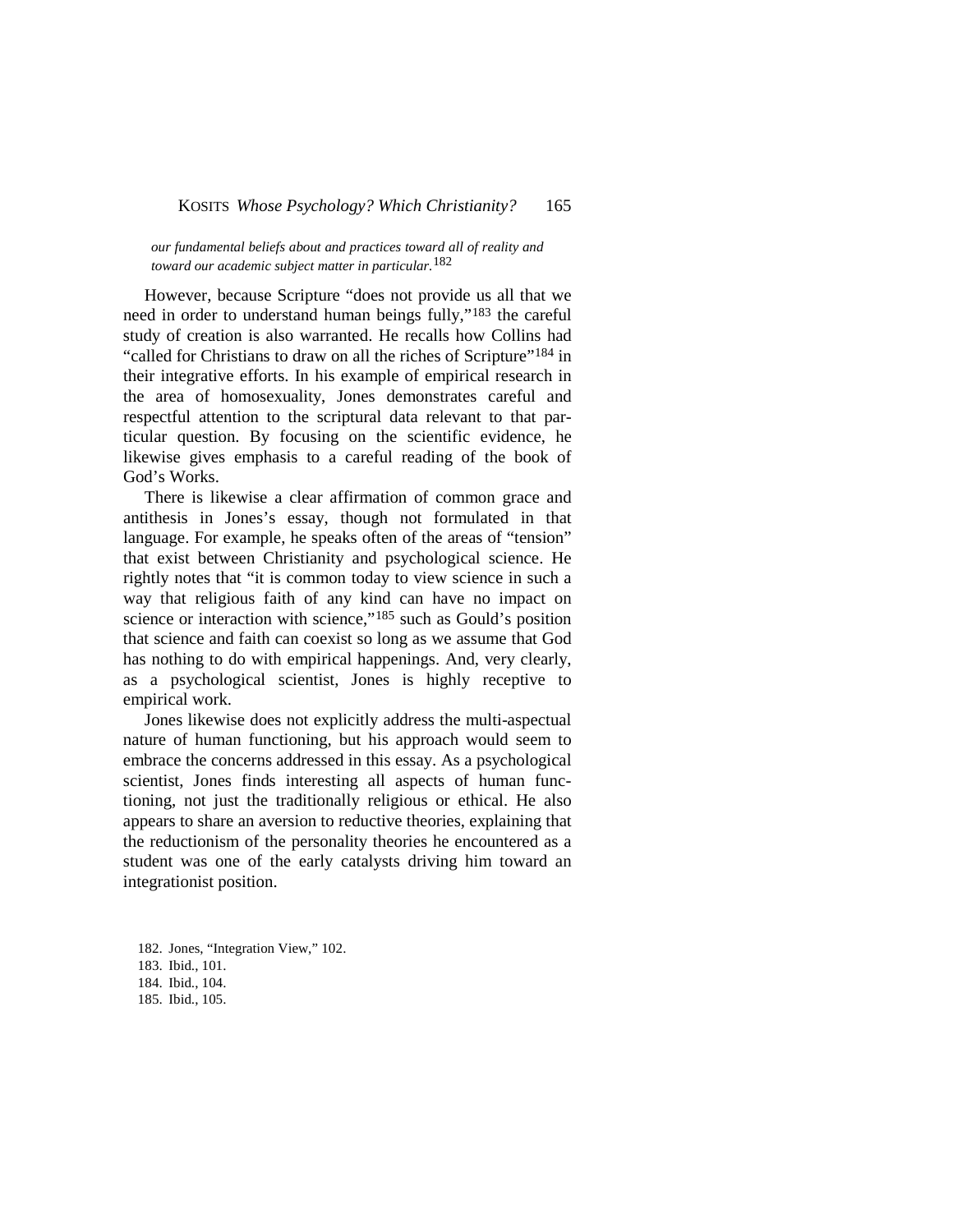There does not seem to be much of an apologetic edge in Jones's essay. He seems more concerned with faithfully working through areas of "tension" between psychology and Christianity, articulating a position consistent with Scripture, rather than showing that the Christian worldview actually clarifies or improves psychology itself.

This neglect is related to his way of construing psychological theory. At times, Jones seems to vacillate between what I have called "modern perspectivalism" and "postmodern perspectivalism" in his essay. In an important section of the essay, Jones discusses "how science really operates,"[186](#page-65-0) making the typical postmodern points that data are theory-laden, that theories are underdetermined by facts and that science is always a human endeavor that "must utilize metaphysically and ethically loaded concepts."[187](#page-65-1) Though there is much truth to all of this, these ideas neglect the fact that there really are differences between proximate-level micro-theories, and more ultimate-level worldview commitments. Certainly these influence each other, but many micro-theories in psychological science are not fatally corrupted, as I have attempted—at least in a preliminary way to show.

On the other hand, there are times when Jones (like Roberts and Watson) sounds a bit like a modern perspectivalist, when he concedes that "there are . . . many areas of psychological study where the most basic construals that nonbelieving scientists make about their subject matter are roughly in accord with how Christians might view the same subject." [188](#page-65-2) In particular he has in mind areas "to which Scripture does not speak," such as "how neurons work, how the brain synthesizes mathematical or emotional information, the types of memory, or the best way to conceptualize personality traits."[189](#page-65-3) But how is it possible, if psychological science is "metaphysically and ethically loaded,"

<span id="page-65-3"></span><span id="page-65-2"></span><span id="page-65-1"></span><span id="page-65-0"></span>186. Ibid., 113. 187. Ibid., 115. 188. Ibid., 116. 189. Ibid.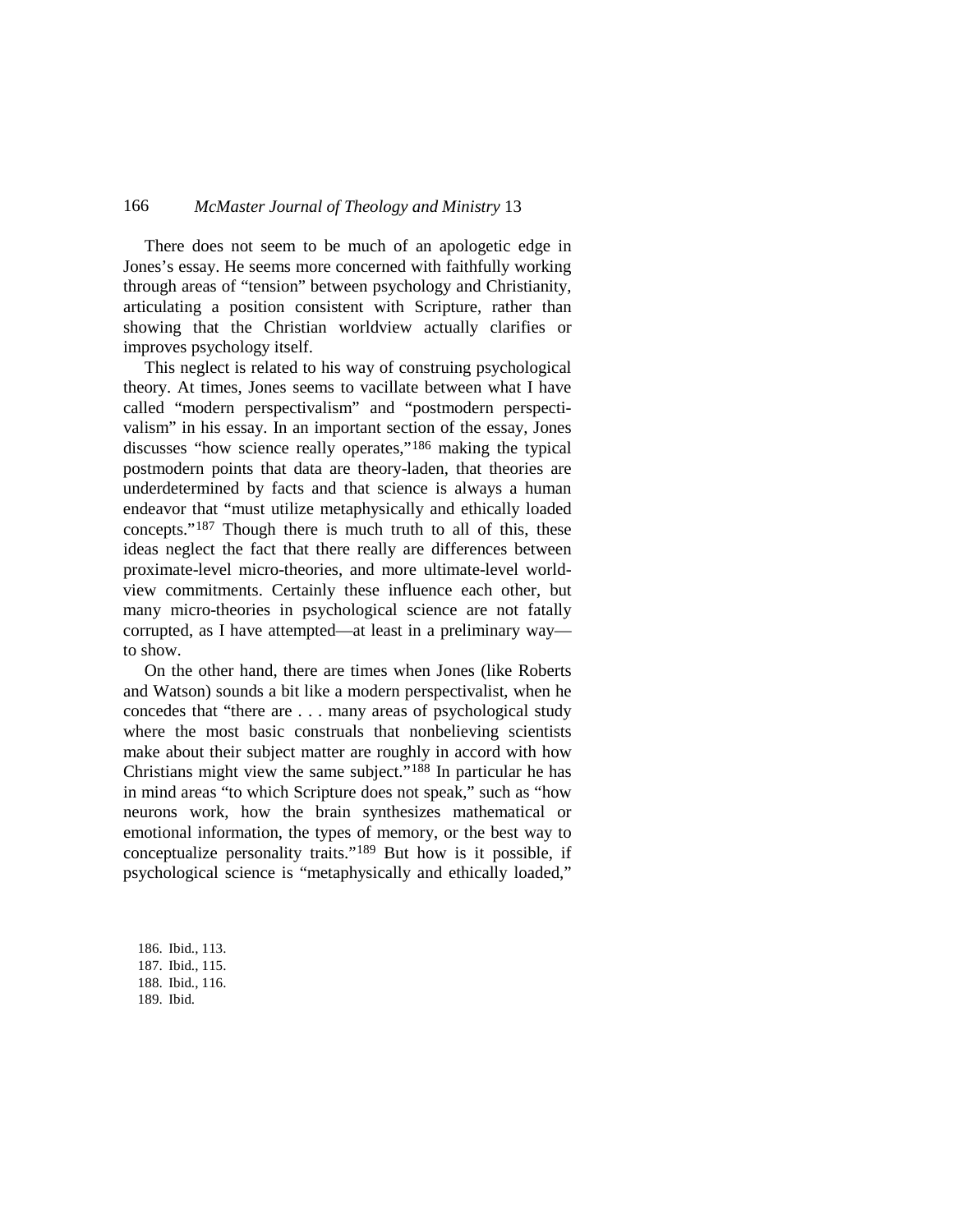that there can be so many areas of psychological science that seem unproblematic?

Again, if we keep in mind the proximate/ultimate distinction, alongside the idea that, on an ultimate level there are *no* areas "to which the Scripture does not speak," we can make some headway here. Though we need to be careful not to oversimplify the distinction, there really is a difference between scientifically rigorous empirical observation and ultimate-level interpretation. Such an approach will help us to avoid dichotomizing psychological science into areas of tension and areas of agreement. Insofar as we are dealing with publically accessible and empirically replicated data, there is agreement.[190](#page-66-0) But insofar as we are dealing with the interpretation of these data, we will disagree, even when we are talking about neurons or memory. And since psychological science deals not only with data but also with higher-order interpretation, Christians in psychology must not concede this interpretive space to naturalism.

#### *The New "Transformational" Approach*

The textbook's new essay on "the transformational psychology view" is written by John H. Coe and Todd W. Hall, both professors at Biola University, home of the Rosemead School of Psychology (a hub for the integration of psychology and theology), Talbot School of Theology, and the Institute for Spiritual Formation. Coe is Professor of Philosophy and Spiritual Theology, and Director of the Institute of Spiritual Formation. Hall is Professor of Psychology, and Director of the Institute for Research on Psychology and Spirituality. Rosemead offers doctoral degrees in clinical psychology and publishes the *Journal of Psychology and Theology* (edited by Hall, which tends to emphasize the clinical side of the discipline). The Institute for

<span id="page-66-0"></span><sup>190.</sup> We need, of course, to keep Watson's work in mind here—it is possible that replicable anti-Christian operationalizations are in play. Also, this is not to say that trustworthy findings in science will never appear to contradict Scripture. Though such contradictions may eventually lead us to re-interpret the Bible (as Myers suggests), we need to remember that scientific findings often change over time, while the inspired Scriptures never do.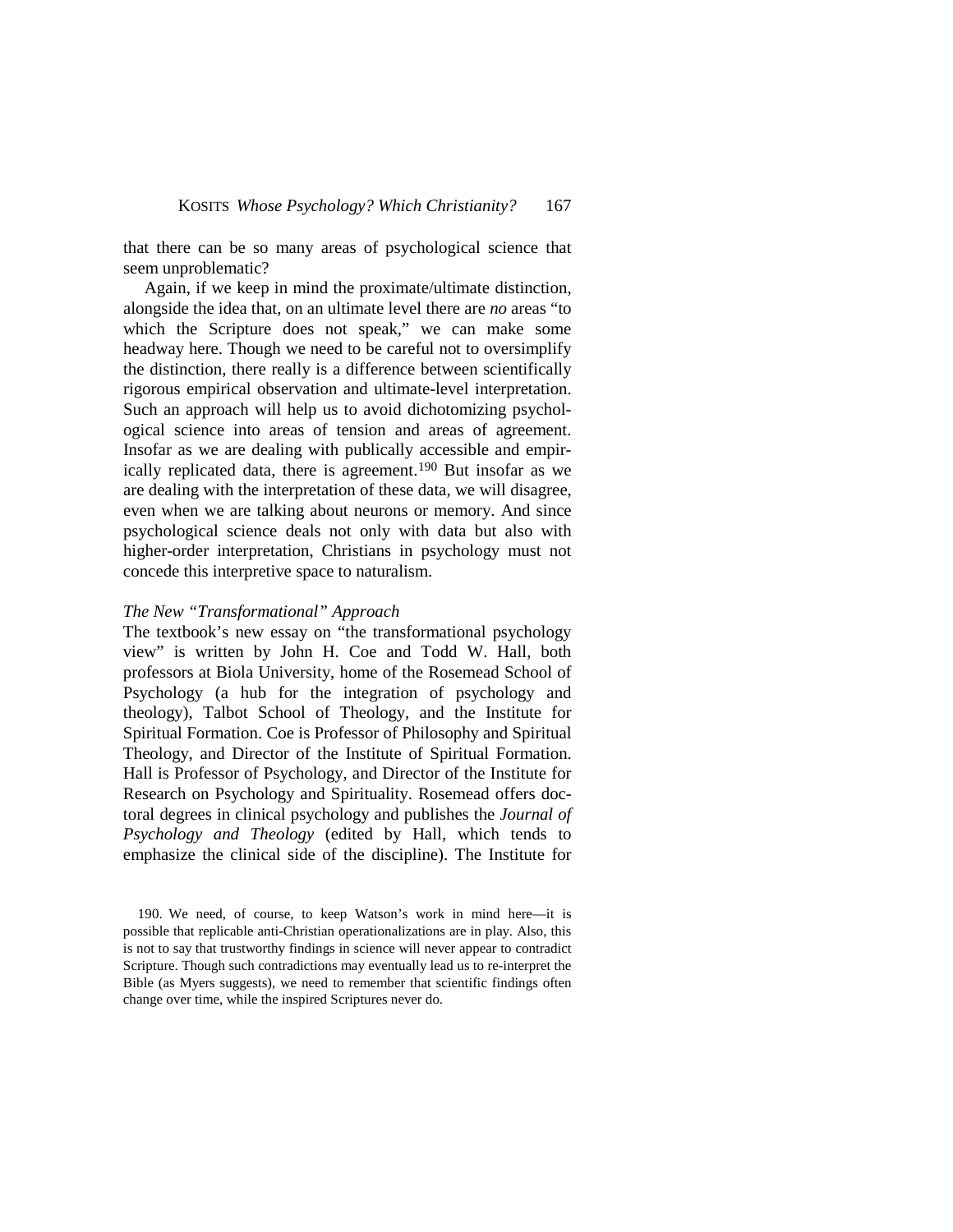Spiritual Formation publishes the *Journal of Spiritual Formation and Soul Care*, which "serves as an evangelical forum for the theory and practice of Christian Spirituality*.*"[191](#page-67-0) Coe edits this journal. Given these emphases at Biola, it is not particularly surprising that Coe and Hall's essay tends to emphasize spirituality, spiritual formation, and the "clinical" or helping side of the discipline. In short, they offer a "spiritual formation model of psychology," which includes the move from "understanding *to* treatment<sup>"[192](#page-67-1)</sup>

It should be noted that this chapter is a distillation of their book *Psychology in the Spirit: Contours of a Transformational Psychology*, which was published by IVP in January 2010, about six months before the second edition of *Psychology & Christianity*. I am open to the possibility that some of the questions raised by their chapter-length treatment may be resolved in what appears to be a long (446-page) and wide-ranging book.

Though couched in theological language that is at times, to me at least, a bit vague, the basic affirmation of the transformational psychology viewpoint is straightforward enough. Their approach articulates a yet-to-be-realized ideal in which psychology and psychologist both are transformed so that they better align with God's purposes. The foundation of a transformational psychology, Coe and Hall emphasize, is the person herself. A person being transformed by the Holy Spirit will be open to reality, they argue, free from pathological and sinful distortion, and thus able to produce a body of literature (focusing on self, sin, and health) that will help in the practice of helping counselees grow as persons, which leads to further transformation of the psychologist herself. Thus, the transformed psychologist is the alpha and the omega of a transformational psychology approach.

Though there is much to affirm in this new chapter, I struggled to find answers to the questions that frame this essay, Whose Psychology? Which Christianity? Given the primacy of the person, Coe and Hall argue that all (Christian and psy-

<span id="page-67-0"></span><sup>191.</sup> Coe, "Call and Task," 2.

<span id="page-67-1"></span><sup>192.</sup> Coe and Hall, "Transformational Psychology View," 224.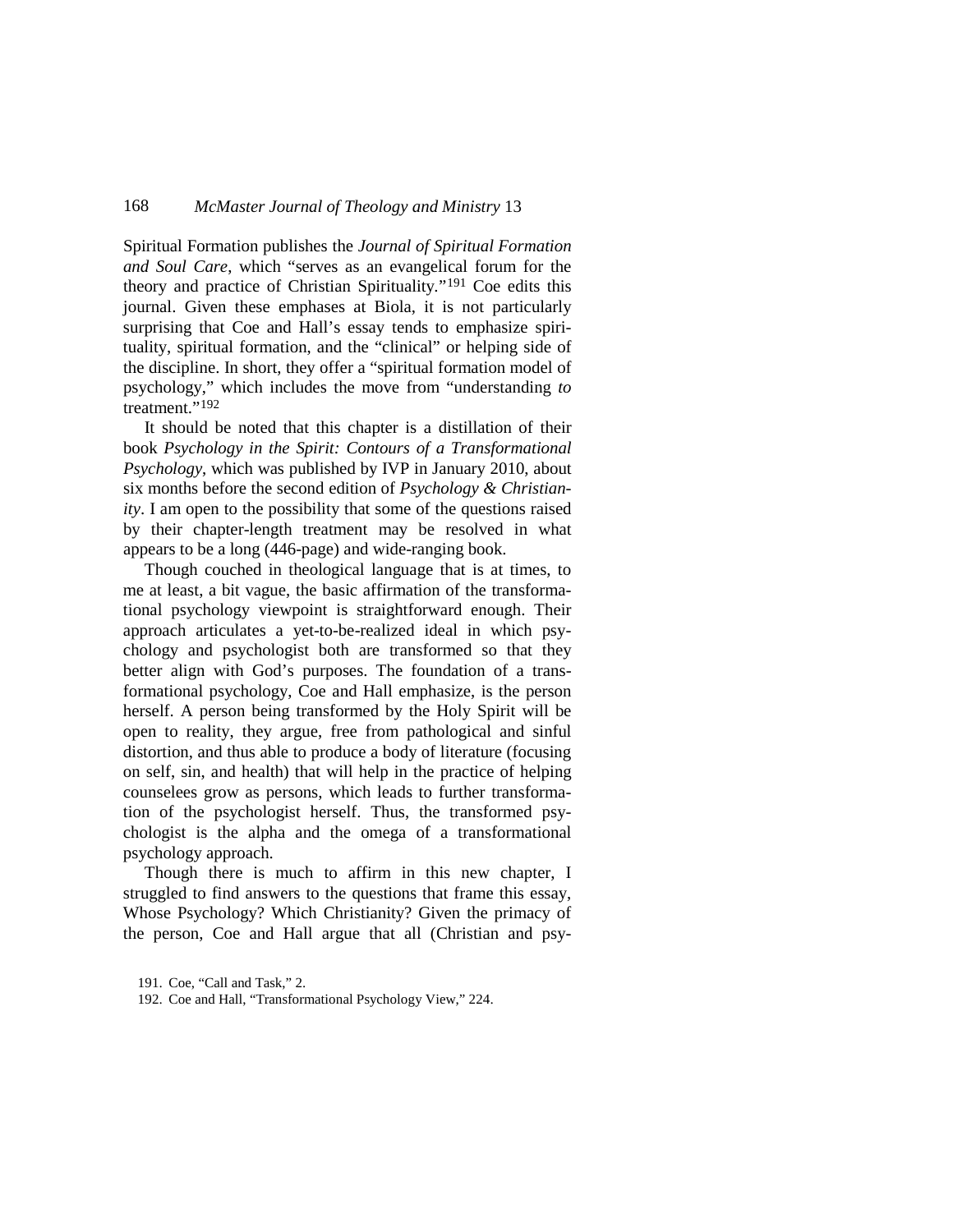chological) traditions must be considered "secondary"[193](#page-68-0) to the truth-seeking psychologist herself. Since "transformation" would seem to presuppose an object or a discipline to transform, this indefiniteness vis-à-vis psychology led me to wonder at times precisely *whose* psychology they are seeking to transform. As one reads the chapter, however, it seems that "psychology" for Coe and Hall is more the domain of spiritual advisors and wise counselors, not primarily the scientific psychology taught in introductory courses in North America.

I also wondered *which Christianity* gave form to this approach. The tradition that seems to drive this vision is that of monastic Christianity, now in vogue in certain Evangelical circles, such as Biola. The posture of monastic retreat helps to understand the approach that the transformational model takes toward the already-existing psychologies. A person desiring to become a transformational psychologist will inevitably be in some sense connected to a tradition, they argue, but, just as a monk will for the sake of enlightenment pull himself out of society, a transformational psychologist will look "behind the veil" [194](#page-68-1) of his tradition in order to forward his own quest for "firsthand"<sup>[195](#page-68-2)</sup> spiritual and psychological knowledge.

The transformational approach may be in essential agreement with the two books approach advocated here. In addition to careful reflection on "preexisting psychological/scientific/theological reflections and theories," a transformational psychologist will pay careful attention to "whatever is relevant from  $(1)$ Scripture, [and] (2) creation."<sup>[196](#page-68-3)</sup> But the chapter also seems to put strong emphasis on spiritual experience. The "firsthand work" of a transformational psychologist involves openness to "the experience of the Spirit and . . . the truths from Scripture, *as*  well as . . . truths from observation and reflection."<sup>[197](#page-68-4)</sup> Though spiritual experience is certainly a crucial datum for any Christian

<span id="page-68-4"></span><span id="page-68-3"></span><span id="page-68-2"></span><span id="page-68-1"></span><span id="page-68-0"></span>193. Ibid., 201. 194. Ibid. 195. Ibid., 202. 196. Ibid., 207–8. 197. Ibid., 202–3.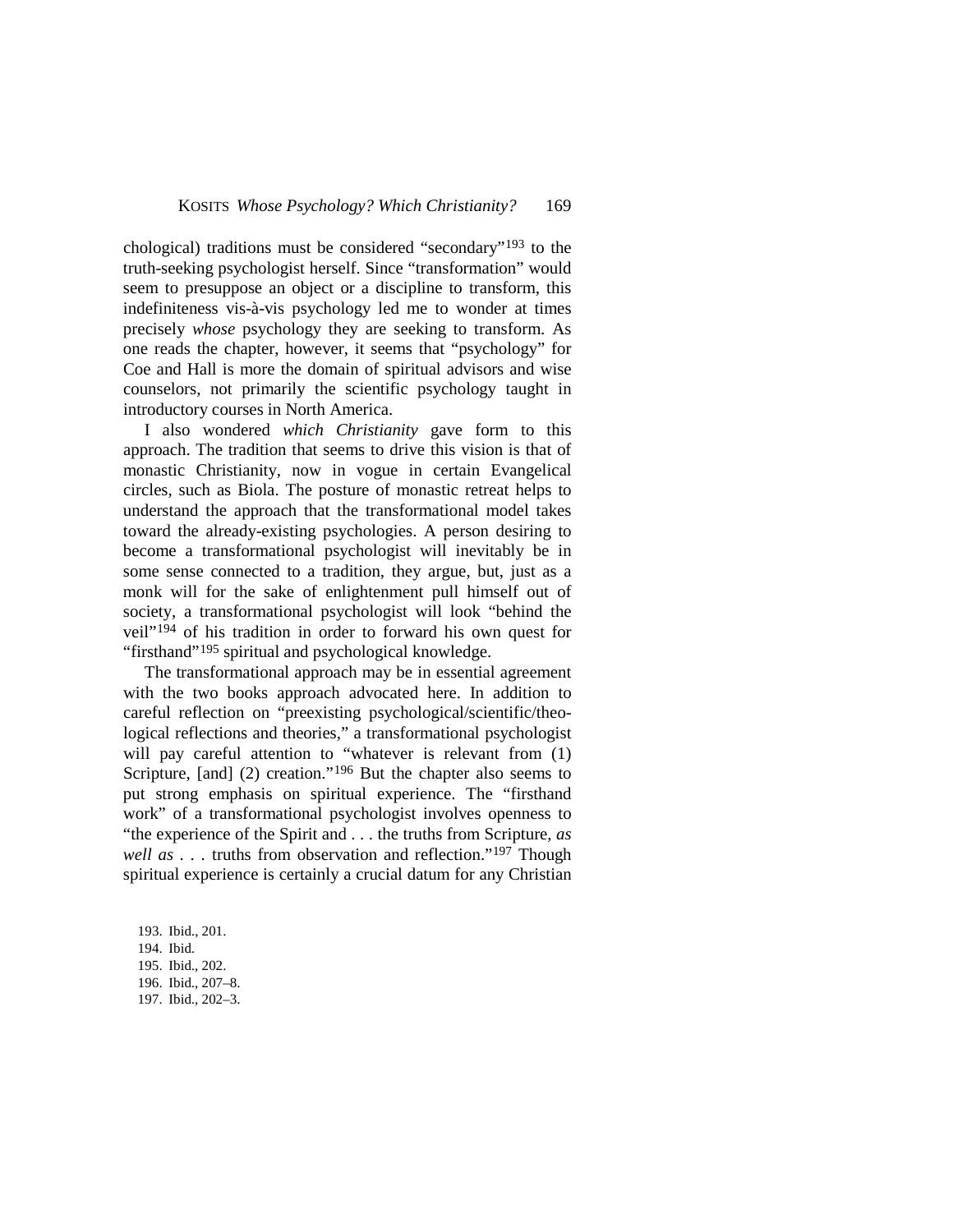psychology, a Reformed and Reformational approach to knowledge would be exceedingly cautious in how such experience is utilized. In the Reformed tradition, the pervasiveness of sin (i.e., total depravity) means that all of our ideas—and experiences are liable to be self-serving or deceptive and must therefore be tested against Scripture.<sup>[198](#page-69-0)</sup> In the mystical spirituality that seems to permeate the transformational view, <sup>[199](#page-69-1)</sup> such interpretive caution seems less necessary—God speaks directly to the human heart.

The rigorous interpretive caution associated with *sola scriptura* has its analogy in psychological science, of course. As Myers says, whenever possible, we should put testable ideas to the empirical test, checking our cherished notions against the text of the book of God's Works. Indeed, the rigors of the scientific method developed in the scientific revolution may have been inspired by the rigors of Protestant biblical exegesis, [200](#page-69-2) and were religiously motivated by a keen sense of how human sin and limitation distorts knowledge.<sup>[201](#page-69-3)</sup> Any "openness to the experience of the Spirit" that lacks analogous rigor would seem, at least on the surface of things, to violate the historical "two books" principle. I don't know for sure how Coe and Hall would treat this matter, so I raise the issue only as a point for further discussion and clarification.

Likewise, there are moments when the transformational approach seems to balance the poles of the Kuyperian paradox, such as when they affirm, though somewhat vaguely, that "the

<span id="page-69-0"></span>198. The best example I know of this is Jonathan Edwards's *Religious Affections*, which deeply probes the Scriptures to discern what sort of spiritual experiences are authentically Spirit-wrought, and which may not be. Perhaps Coe and Hall would endorse such an approach.

<span id="page-69-1"></span>199. For a brief introduction to the Desert Fathers, whom Coe and Hall admire, see González, *Story of Christianity*, 1:138–43. Anthony, one of the great Desert Fathers, was said to wrestle with demons and receive visions from God.

<span id="page-69-3"></span><span id="page-69-2"></span>200. For example, during the Reformation, "a return to the sources was urged: to the Book of the Scripture in one case, to the book of nature . . . in the other." (Hooykaas, *Religion and the Rise of Modern Science*, 112.)

201. Harrison, *Fall of Man and the Foundations of Science*.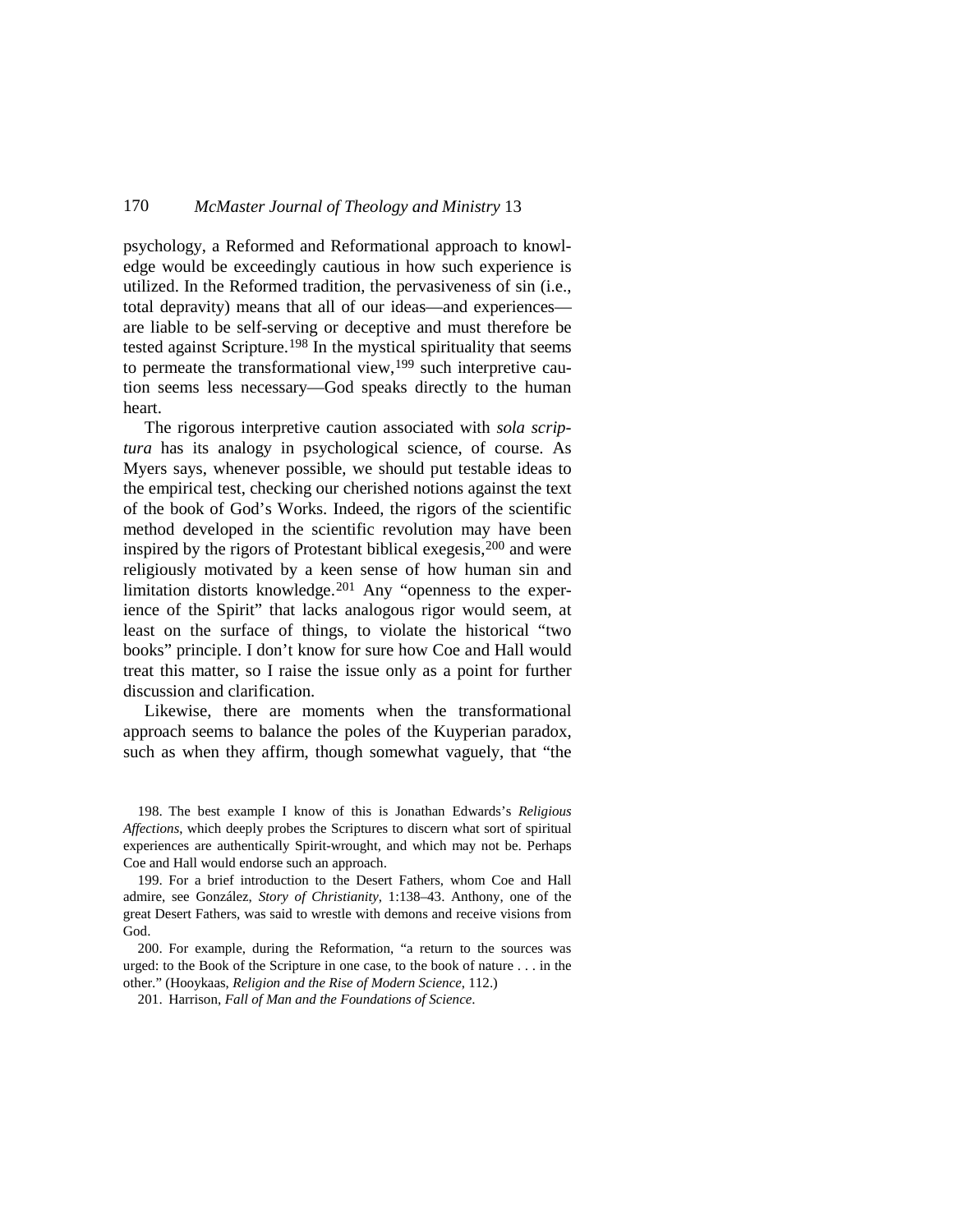unbeliever, by common grace, is partially able to apprehend the truth of something."[202](#page-70-0) The tenor of the chapter, however, seems to lean toward antithesis. We are told, for example, "the *spiritual-emotional development of the psychologist is foundational* to the process of arriving at deep truths about human nature."<sup>[203](#page-70-1)</sup> Though this statement raises important epistemological questions that I will address below, and though statements such as these are usually qualified to suggest that non-Christians can still learn interesting things, the flavor of the chapter seems fairly negative. The negativity seems especially strong vis-à-vis the scientific side of the discipline. At one point early in the argument, for example, scientific methods themselves seem to be associated with psychologizing "outside of a relationship with God."[204](#page-70-2)

The trans-aspectual theorizing that would characterize a Reformed and Reformational approach seems to fall outside of their purview. The strong preference in the transformational approach, as one might expect, appears to be on "pistic" (faithrelated) and ethical functioning, i.e., the "spiritual" dimensions of life. On the other hand, it seems that there is likely a role for apologetics in transformational psychology, though they do not say what that role is. The authors explain: "our treatment here of a transformational psychology is not primarily written for the unbeliever; otherwise, much of what follows would require a thoroughgoing apologetic or defense."[205](#page-70-3) Given transformational

<span id="page-70-2"></span><span id="page-70-1"></span><span id="page-70-0"></span>204. Ibid., 200. Though I trust that this association is inadvertent, it is important to be clear that while the historical ascendency of natural scientific methods in psychology is correlated with secularization, and though such methods are often used to forward philosophical naturalism, we should not assume that these methods imply a naturalistic worldview. Indeed, the usefulness and possibility of such methods does not fit neatly into a naturalistic worldview. As the title of Plantinga's recent book implies, the "conflict" between natural science methods and religion is between science and the religion of naturalism, not between science and theistic religion. See Plantinga, *Where the Conflict Really Lies*. I, of course, want to make claims about Christianity specifically, not "theism" in general.

<span id="page-70-3"></span>205. Coe and Hall, "Transformational Psychology View," 204.

<sup>202.</sup> Coe and Hall, "Transformational Psychology View," 214.

<sup>203.</sup> Ibid., 205.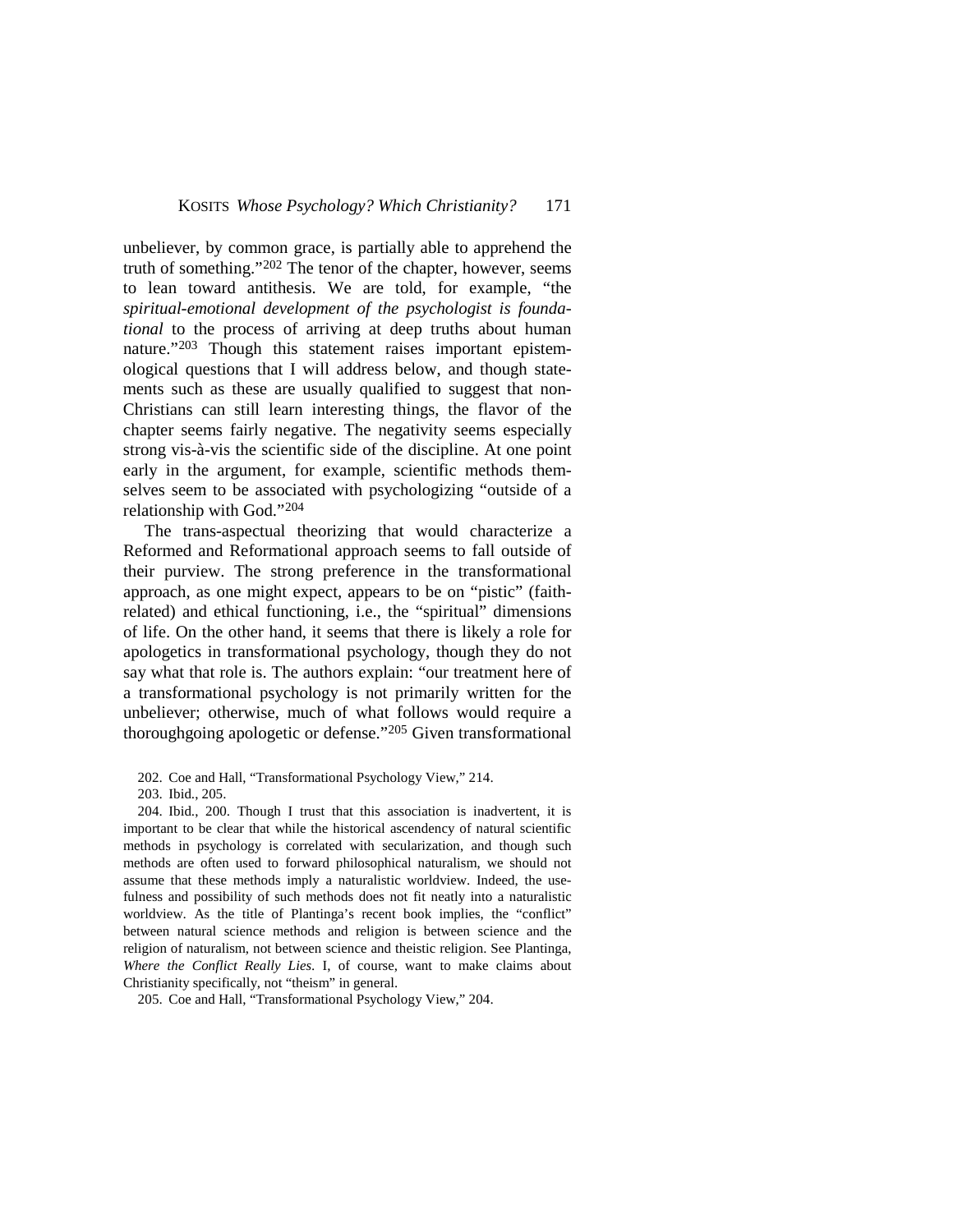psychology's emphasis on Spirit-wrought experience accessible only to Christians, i.e., given the seeming lack of a "point of contact," it would be fascinating to read how they would propose to engage in such an apologetic dialogue.

Psychology, I have argued, ought to bridge ultimate- and proximate-level theorizing, as depicted in Figure C. The transformational approach seems to approach the task differently. Their approach "is less about the relationship between *two distinct fields of methodologies* (science/psychology and theology) . . . and is more about doing *a single unified—though complex—science and psychology of reality.*"[206](#page-71-0) This approach is conceptualized as "a single act,"[207](#page-71-1) which seems counterintuitive. Given that in psychological theory there are individual empirical studies, micro-theoretical and meta-theoretical levels, in addition to the more ultimate-levels of theorizing, such theorizing does not seem to be one act at all, but a deliberate, laborious, multi-step team effort. Though Coe and Hall are right in seeking to correct "a wrong turn in the history of modern science, which bifurcated the world into the 'scientific' and the 'ethical-religious,'" it does not follow that there is "no [methodological] distinction" between the way we study "natural phenomena" and "the contents of Scripture,"<sup>[208](#page-71-2)</sup> for example. I would like to hear more from them on how they propose to do this in "a single act."

The strong emphasis on the spiritual formation of the psychologist actually connects to transcendental perspectivalism in an interesting way. My approach has been influenced by the "triperspectival" epistemology of John Frame. [209](#page-71-3) Frame argues that knowledge always involves a *subject* (his "existential perspective"), an *object* (his "situational" perspective), and a *standard* by which we justify our knowledge claims (his "normative" perspective). Building on this framework, I have sometimes referred

<span id="page-71-3"></span><span id="page-71-2"></span><span id="page-71-1"></span><span id="page-71-0"></span>209. As described in a variety of his works, including Frame, *Doctrine of the Knowledge of God*.

<sup>206.</sup> Ibid., 207.

<sup>207.</sup> Ibid., 200.

<sup>208.</sup> Ibid., 206.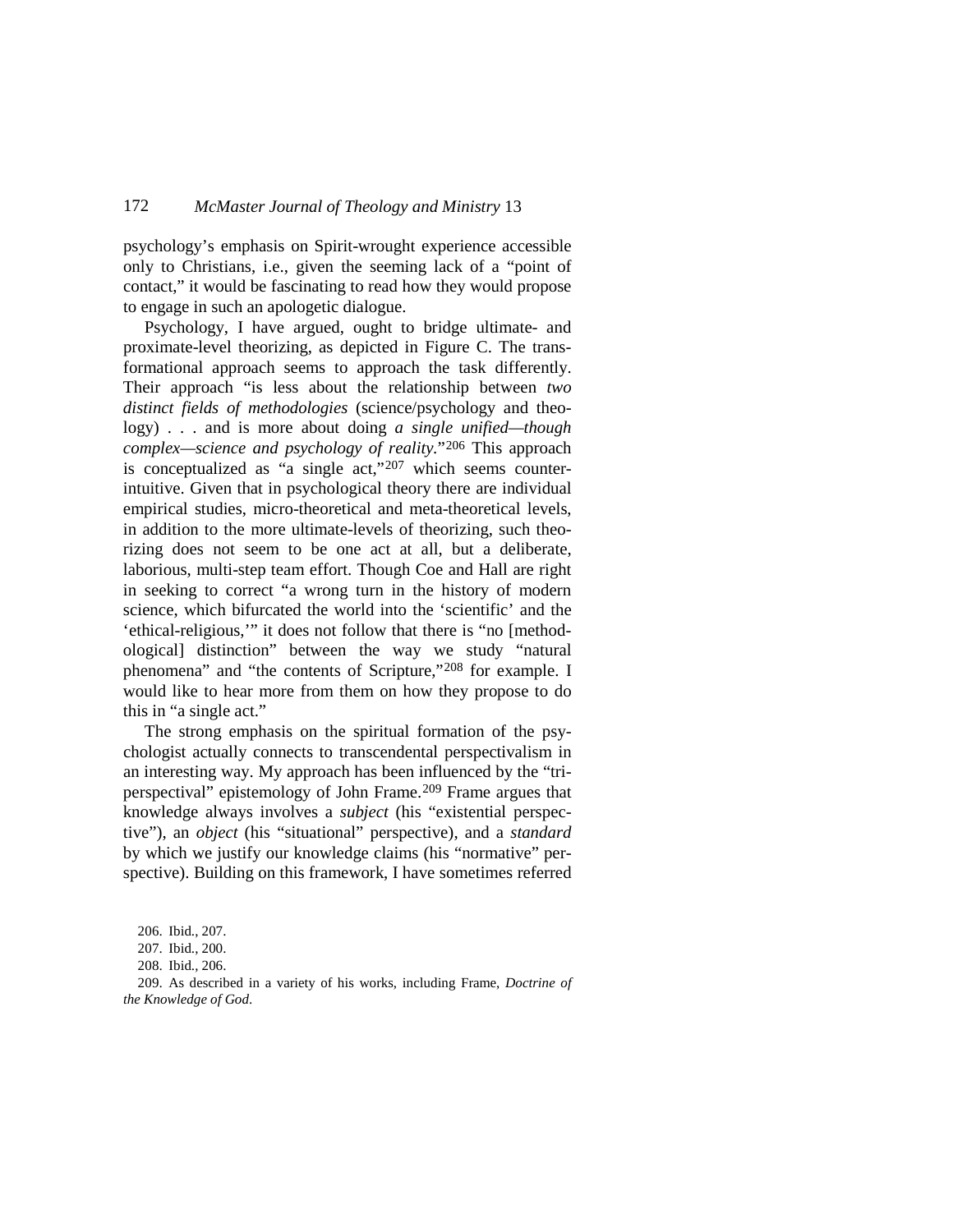to my position as transcendental *tri-*perspectivalism, where the transcendental question (what are the necessary preconditions for *x*?) can be applied to the necessary characteristics of the *person* himself, asking, "What kind of person do we need to be in order to psychologize well?"; of the *object*, asking, "What sorts of things do we need to study to psychologize well?"; and of the *norm*, asking, "What sort of epistemological standards are necessary in order to psychologize well?" In this essay I have emphasized the normative side of things, arguing that the worldview afforded by the Scriptures (our ultimate epistemic norm) provides superior ultimate-level interpretation of replicable proximate-level findings.

Although *all* of the perspectives in *Psychology & Christianity*  could be re-framed in these tri-perspectival terms, Coe and Hall—despite the questions I have raised—do raise some particularly important points about both the existential and situational perspectives. Existentially, as noted above, they put great emphasis on the spiritual formation of the psychologist herself—this *is* a point that has perhaps been underemphasized. It is the attitudes, experiences, and maturity of "the person doing psychology"[210](#page-72-0) that are the keys to transformational psychology. Though they seem to underemphasize the sociological and cultural constraints of "doing psychology," when they say, "the transformation of the psychologist is the determinative and foundational element for the process and product of doing psychology,"[211](#page-72-1) they are right that apart from authentic spiritual experience, a psychologist will not have access to at least *some* of the "deep truths about human nature,"[212](#page-72-2) and will—from their vantage point in the *civitas terrena*—inevitably psychologize for some motive other than the love and glory of God. Cole and Hall also rightly note that the "realities of faith" are not actually propositions *per se*, but certainties accessible only to those transformed by the Spirit.

<span id="page-72-0"></span><sup>210.</sup> Coe and Hall, "Transformational Psychology View," 201.

<span id="page-72-2"></span><span id="page-72-1"></span><sup>211.</sup> Ibid., 205–6.

<sup>212.</sup> Ibid., 205.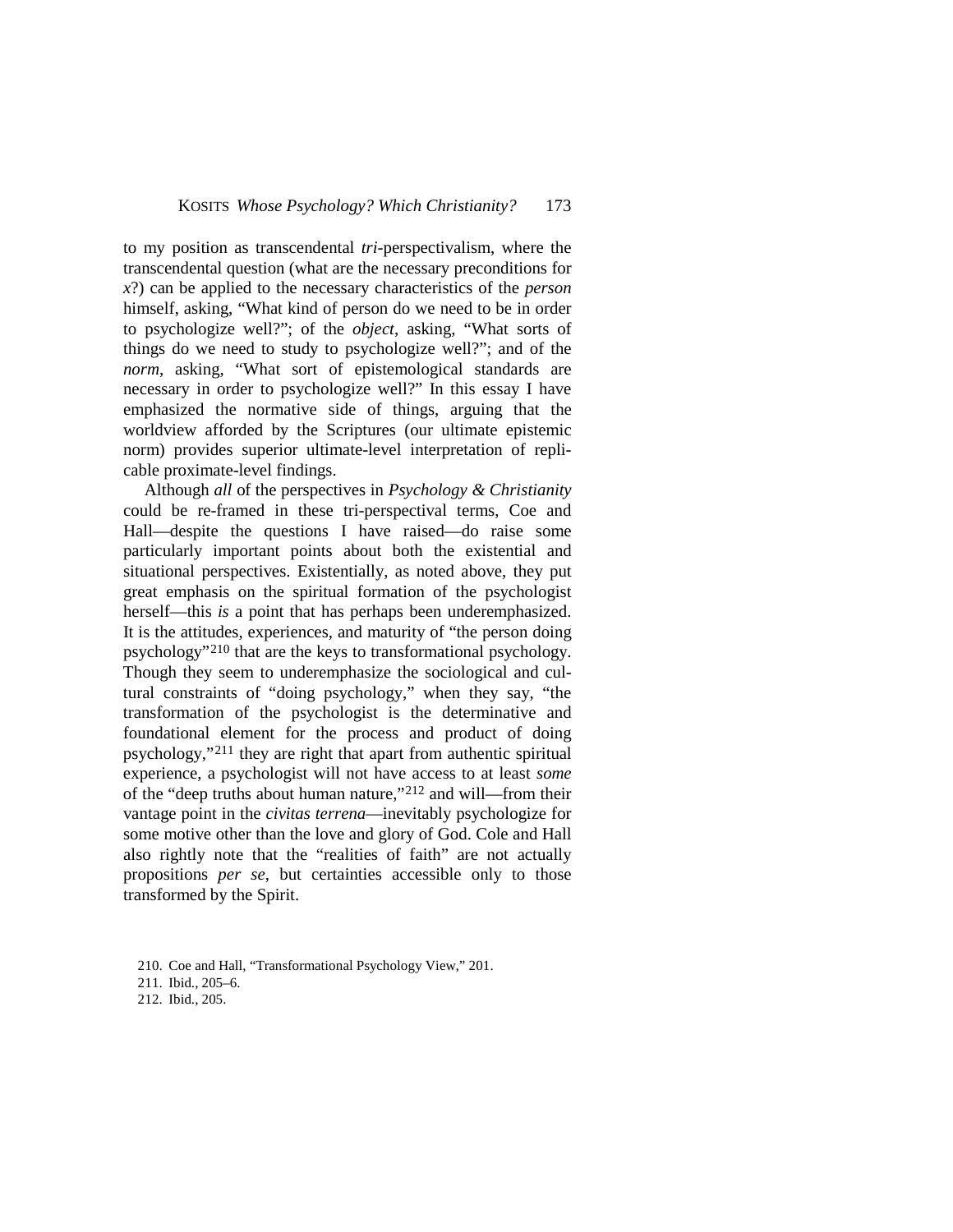This, then, has implications when we look at psychological knowledge from a situational perspective, i.e., from the perspective of the *objects* of knowledge. A Christian psychologist, who has access to these "realities of faith," understands that these realities are psychological phenomena that must be included in a truly comprehensive understanding of mental life. It would follow, if psychology is indeed the study of mental life, that we ought not to exclude these psychological realities from our study even if they are difficult to access with traditional empirical methodologies. "A particular scientific or psychologi-cal methodology does not dictate reality."<sup>[213](#page-73-0)</sup> Amen!

These are relevant insights not only for counselors, but also for those of us who teach the scientific side of the discipline. What is lacking, however, is any practical sense of how to implement these insights, particularly for a person like me, charged with teaching psychological science. Coe and Hall ask us to look "behind the veil" of current practice and re-imagine what psychology might look like outside of the context and categories of tradition. This is of course necessary for those of us interested in "redeeming psychology," [214](#page-73-1) and I would heartily concur that we need to "be willing to rigorously and pains-takingly observe and reflect on whatever is relevant"<sup>[215](#page-73-2)</sup> to psychology. But how precisely ought these things be brought together in the context of a traditional psychology curriculum? Coe and Hall claim that "the person determines the process" of doing psychology, which in turn "determine[s] the product[s]" of psychology. But for those of us charged with teaching traditional psychology courses, such as introduction to psychology, research methods, social psychology, or cognitive psychology, the process and the products are already to a large extent determined before we teachers even begin to interact with the material.

In other words, whether it intends to or not, the transformational approach raises the crucial question of *cultural* transformation. Coe and Hall rightly claim that—within their

<span id="page-73-0"></span><sup>213.</sup> Ibid., 203.

<span id="page-73-1"></span><sup>214.</sup> Kosits, "What Would It Mean to Redeem Psychology?"

<span id="page-73-2"></span><sup>215.</sup> Coe and Hall, "Transformational Psychology View," 207.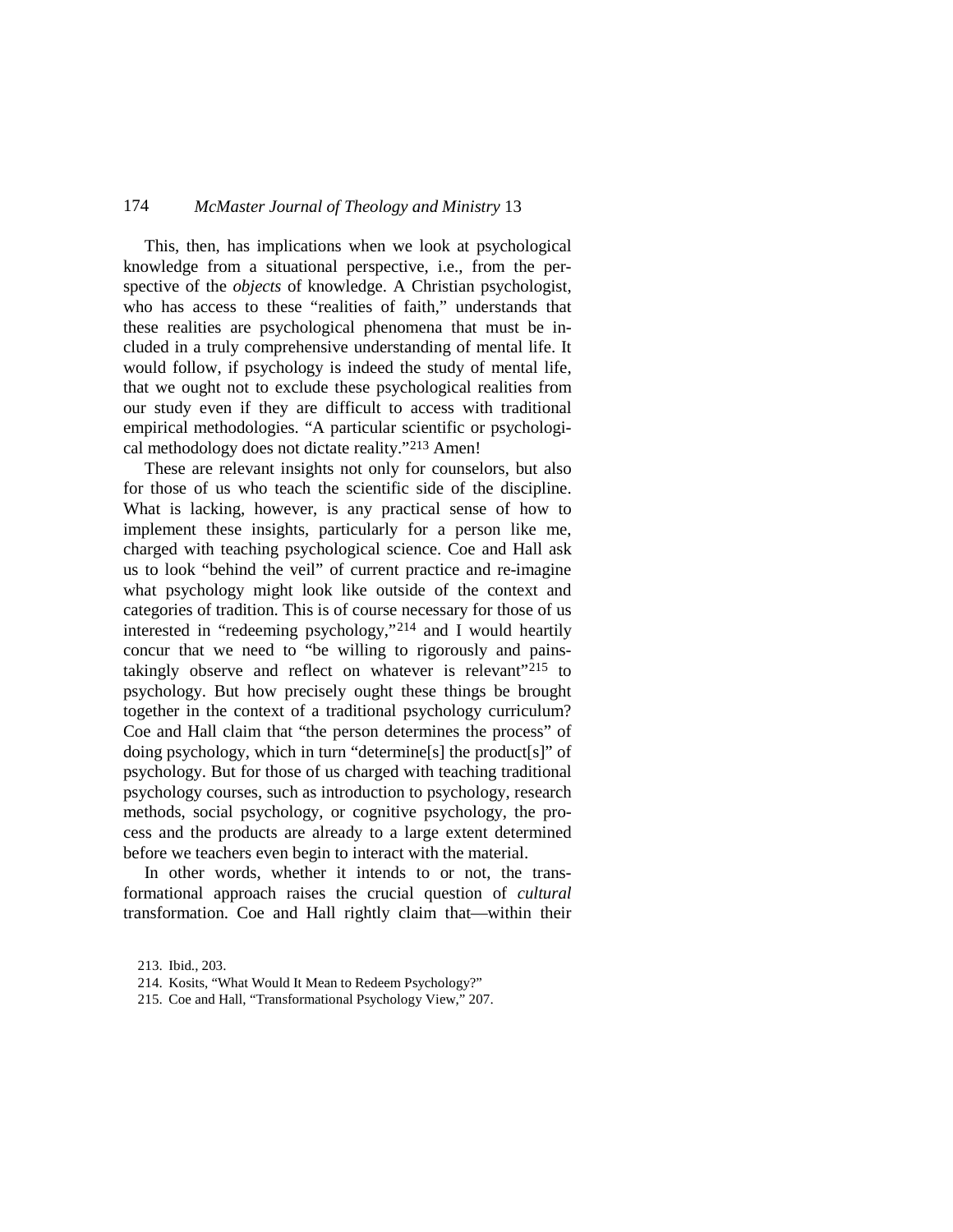own circles at least—psychology itself and the institutions in which it is taught ought to be transformed. But just how can a culture (like psychological science) be changed? This is a question that has received a great deal of attention lately, with books such as Andy Crouch's *Culture Making* and James Davison Hunter's *To Change the World.* And to that question we shall turn, as we conclude this essay.

# *Conclusion: The Varieties of Christian Commitment and the Culture of Psychological Science*

At the beginning of this essay I suggested that the key orienting questions in the psychology-Christianity dialogue are: *Whose Psychology, Which Christianity?* My concern has been the interplay between psychological science and a particular— "Reformed and Reformational"—variety of Christian commitment. My hope is that this essay will provide at least some sense of the potential fecundity of such a commitment for Christians desiring to engage contemporary psychology in an integrally Christian way. I have also suggested that Christian approaches to psychology are always filtered though a reading—modern or postmodern—of our cultural moment.

To close this essay, I would like to return to some of these issues, but this time attempting to discern something of the nature of the Christian commitment of each of our authors, and how each variety interacts with *modernity* in particular.<sup>[216](#page-74-0)</sup> Psychological science is still deeply ensconced within the modern worldview. Our engagement with *this* psychology will therefore radically depend on how we think about modernity. I also hope to show that though I tend to disagree with the various stances toward modernity advocated in this book, the Reformed and Reformational approach that I describe in this essay has assimilated insights from all five "views."

<span id="page-74-0"></span><sup>216.</sup> This approach would seem to approximate the two-criterion strategy advocated by Johnson, where we evaluate the nature of an author's Christian commitment, and their relationship to modernity. See Johnson, "Gaining Understanding," 301–2.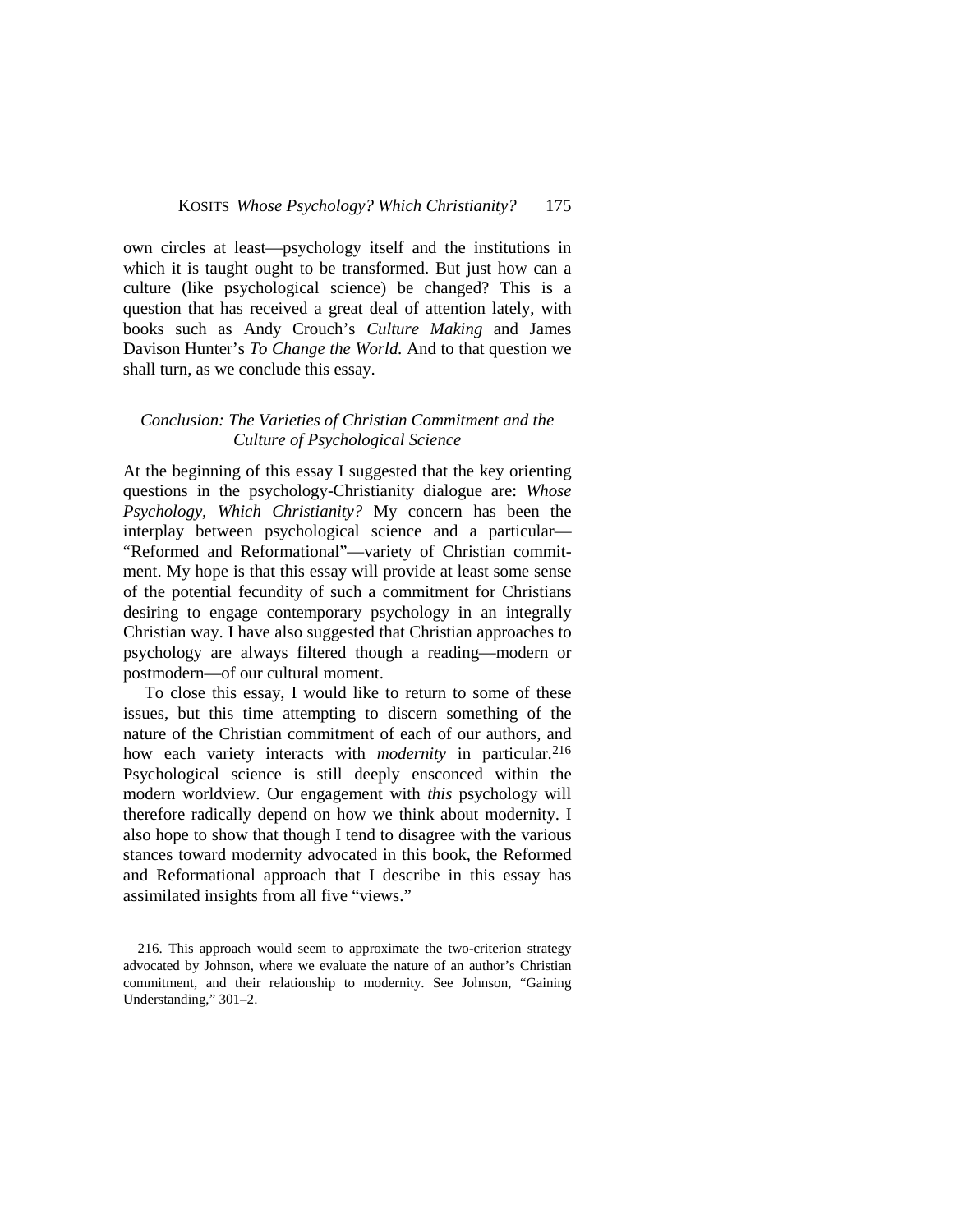David Myers is a brother in the Reformed tradition, teaching at a sister Reformed institution, and a well-respected and established psychological scientist. His laudable respect for empirical reality reflects the old Reformed idea that creation is a divine book to be studied with utmost care. For a concise critique, however, we may turn to Lesslie Newbigin, a brilliant expositor of modern Western culture, $217$  who saw the matter clearly: a levels-of-explanation approach, or one that seeks "a *modus vivendi* between science and religion by representing them as [merely] two different ways of seeing the same reality . . . is, I fear, only a particular manifestation of that [modern] dichotomy between the public world of facts and the private world of values . . . "<sup>[218](#page-75-1)</sup> Myers's vision for relating psychology and Christianity, wonderful in many ways, still reflects a kind of approach too decisively shaped by modernity, one that makes it difficult to mount what Newbigin called "a genuinely missionary encounter between the gospel and . . . modern Western culture,"[219](#page-75-2) proclaiming Christ as Lord of every square inch of creation. Christians who advocate a levels-of-explanation approach may very well make important contributions to psychological science (and for this reason they deserve our respect), but are unlikely to challenge the convenient but false modern dichotomies between facts and values, faith and reason, that hamstring integrally Christian engagement with the sciences. Nevertheless, the Reformed and Reformational approach advocated in this essay has been powerfully shaped by Myers's enthusiasm for psychological science, and proximate-level empirical work has an absolutely central role to play. Further, my approach is itself a kind of levels-of-explanation approach, albeit one that does not rigidly compartmentalize ultimate- and proximate-levels.

<span id="page-75-1"></span><span id="page-75-0"></span><sup>217.</sup> Newbigin's description of modernity, his "profile of a culture," is an apt portrayal of the assumptions of contemporary psychological science. See Newbigin, *Foolishness to the Greeks*, ch. 2.

<sup>218.</sup> Ibid., 66–67.

<span id="page-75-2"></span><sup>219.</sup> Ibid., 3.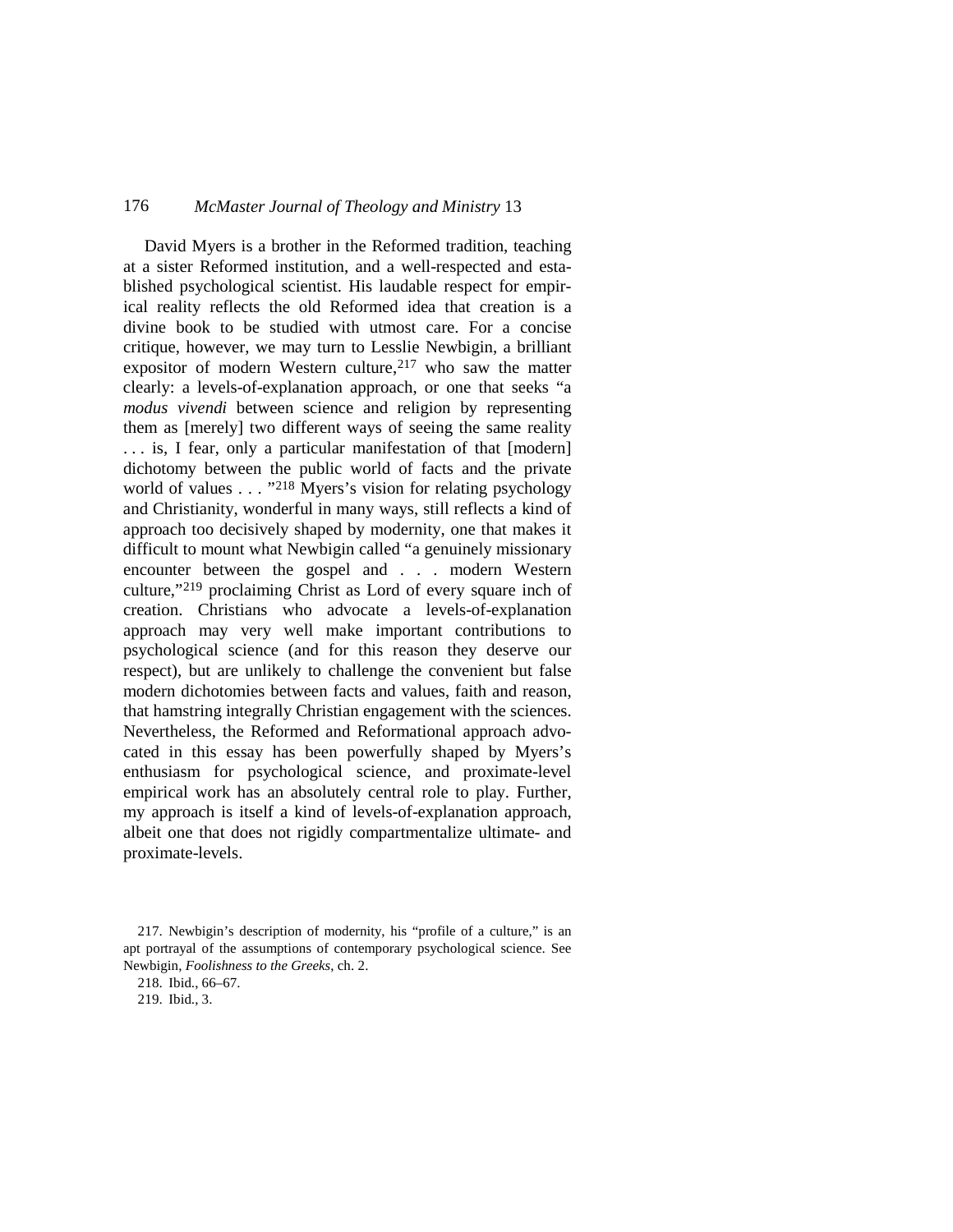David Powlison, another dear brother in the Reformed tradition, reflects another form of the Reformed tradition profoundly shaped by modernity. Unlike the more accommodating mainstream version of Reformed Protestantism that we see in Myers, Powlison's Westminster Seminary is a product of the tensions reflected in the fundamentalist-modernist controversy of the early twentieth century, established in response to the liberalization of Princeton Seminary in order to preserve traditional Reformed and Presbyterian orthodoxy. Powlison's strong emphasis on the antithesis is a reflection of this reading of the modern cultural situation—Christians are to set themselves against the world and to develop their own, biblically-derived psychology. The fruit of this effort has been a body of insightful and practical writings on human motivation and Christian living—a body that has not yet made contact with mainstream psychological science. I called this approach—especially the version articulated in the first edition of the book—"postmodern" because it sees through the typical modern claims of theoretical and scientific neutrality and instead seeks to venture off and create a "psychology" of its own. Christians who are trained in biblical counseling will have a deep sense of how Scripture speaks to psychological issues but are also unlikely to learn much from or have much hope for mainstream psychology. Still, in the Reformed and Reformational approach that I have outlined in this essay, the insights of the Biblical Counseling Movement would have an important role to play, particularly in ultimatelevel theorizing. Further, the devout and respectful attentiveness to Scripture advocated by the Biblical Counseling Movement is something that Christians in psychology ought to emulate.

In the first chapter of his book *Spiritual Emotions*, Robert Roberts discloses a bit of his location within the body of Christ. Both he and his wife have roots in the Reformed tradition—he grew up in the United Presbyterian Church, his wife in the Christian Reformed Church. Upon taking up his post at Wheaton College in 1984, they found a local Reformed congregation overly didactic, and "being as denominationally promiscuous as most Protestants these days," they tried out an Episcopal church, which they eventually joined. "*Theologically rich texts*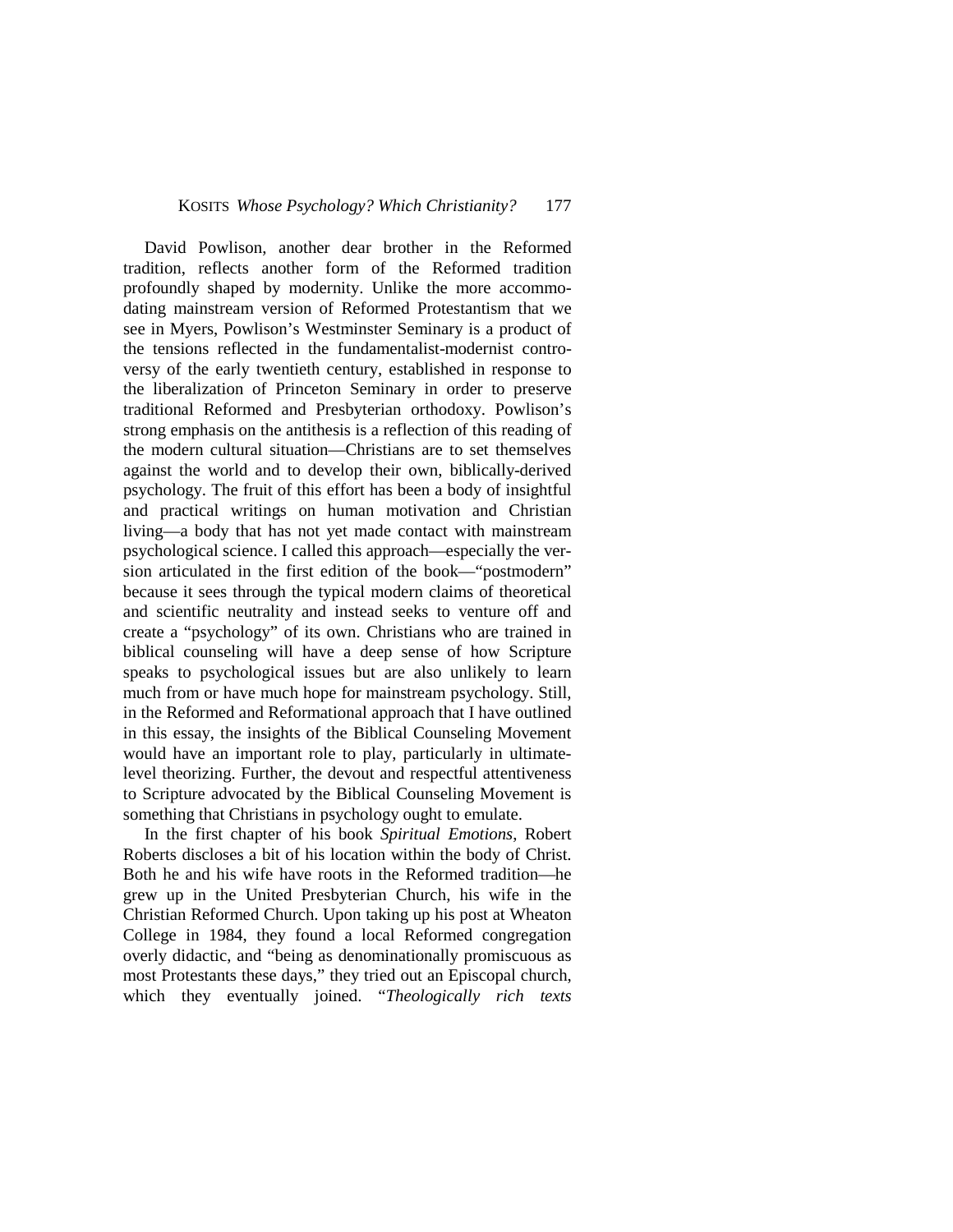abounded" in this new environment. "In the Episcopal experience the engendering of spirituality in the service seems to come primarily *from reading*—from the Bible and the Book of Common Prayer—in the context of sensory dramatization. The apostolic tradition is there in all its glory—*in the books*."[220](#page-77-0) Perhaps in some sense, then, we might understand the Christian Psychology movement—or at least Roberts's seminal contribution to it—as deeply Episcopalian/Anglican in its sensibilities. The "step one" emphasis of Christian Psychology on carefully reading and "translating" pre-modern texts seems to link to Roberts's experience in the Episcopalian Church. This deeply historical, tradition-rich approach compensates for a weakness in at least some versions of Reformed Christianity, and thus highlights how the diversities within the body of Christ can lead to our mutual edification in our common pursuit. Still, Roberts's reading of the cultural situation has at times felt a bit postmodern, in a manner similar to Powlison's first essay, which has led to a strong emphasis on developing a distinctively Christian psychology and a rejection of mainstream psychol-ogy's self-definition as a scientific discipline.<sup>[221](#page-77-1)</sup> Nevertheless, the work of Christian Psychology would also have an important role to play in a Reformed and Reformational approach to psychological science. For example, the "step one" work of Christian Psychology would, like the work of the Biblical Counseling Movement, provide invaluable help in contributing to ultimate-level psychological (i.e., personality) theory. Further, as described above, I see the Reformed and Reformational approach to psychological science described in this article as a potential "step three" in the Christian Psychology approach.

Stanton Jones's wonderful chapter reflects his evangelical faith. One of the great strengths of this faith is its strong emphasis on the authoritative Scriptures, and a refusal to relegate its truth to a "religious" realm or level of explanation that is to be cordoned off from science. Yet there is nevertheless a kind of cordoning that takes place, which represents perhaps the most

<span id="page-77-0"></span><sup>220.</sup> Roberts, *Spiritual Emotions*, 3, 4, 5; emphases mine.

<span id="page-77-1"></span><sup>221.</sup> Roberts and Watson, "Christian Psychology View," 149.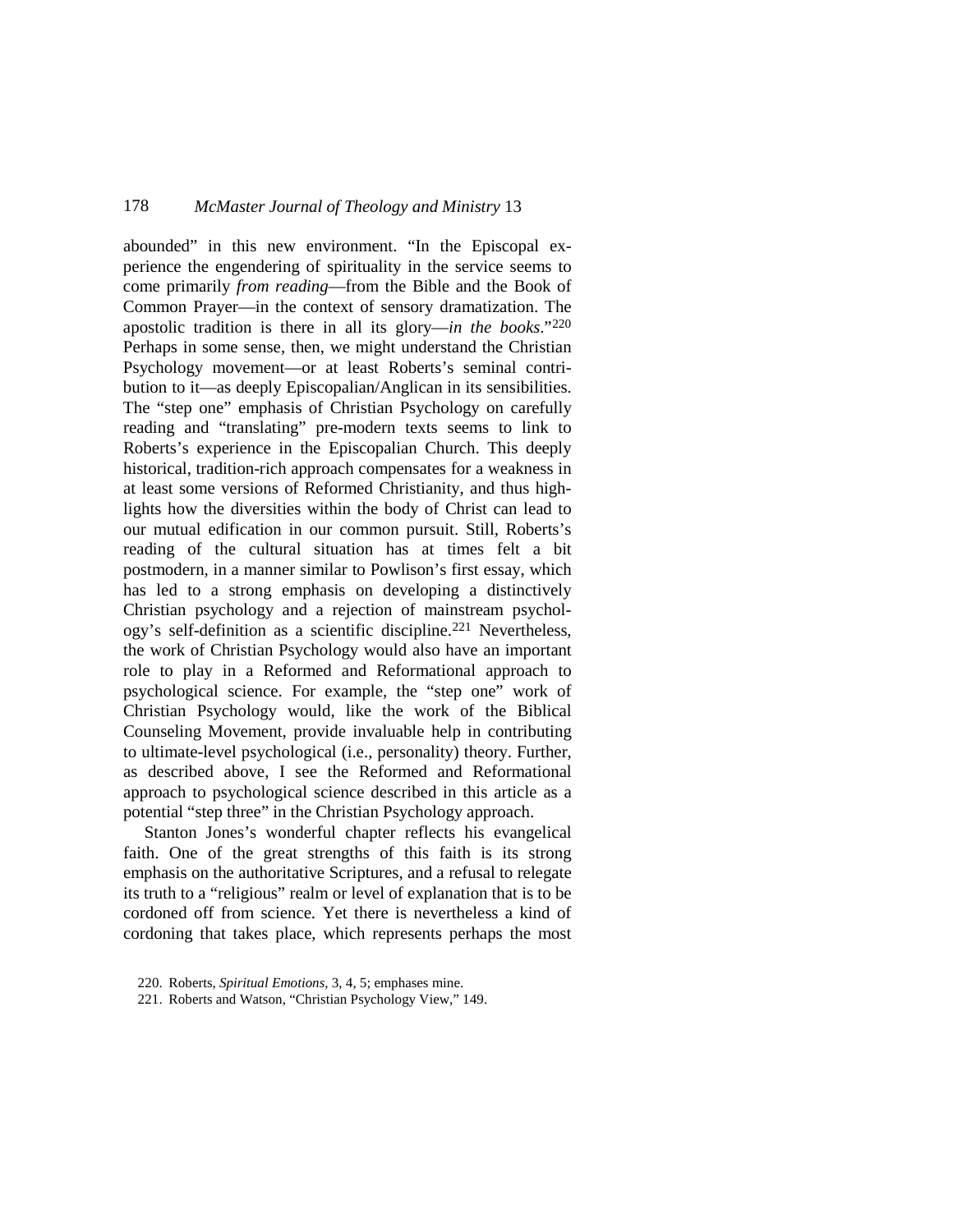typical evangelical Christian response to the deterministic tendencies of modernity, in which divine and free human action are *contrasted* with the regular "mechanistic"/cause-and-effect concerns of scientific inquiry.[222](#page-78-0) The reason we should not compartmentalize faith and science, Jones explains, is that God sometimes *intervenes* in this natural course of events. Likewise, he argues in another place, the human agent can freely (in an ultimately uncaused/libertarian sense) intervene (if you will) to overcome those determining factors that might otherwise push or pull a human being into sin.[223](#page-78-1) Though this avoids the dualism of a *rigid* levels-of-explanation approach in which matters of faith and matters of science are understood as *strictly separate* perspectives on the same reality,  $224$  it creates a different kind of modern dualism, something like a god-of-the-gaps<sup>[225](#page-78-3)</sup> conundrum, in which we find God and human agency *outside* (or perhaps, more fairly, *alongside*)<sup>[226](#page-78-4)</sup> the normativity and lawfulness of creation. But from the vantage point of this essay, in which this normativity and lawfulness are to be understood as modes of God's providential control, such a contrast makes little sense. Nevertheless, there are deep resonances between the integration approach he has described and the Reformed and Reformational approach sketched out in this essay—indeed, Jones himself has deep connections to the Reformed tradition and the approach I have outlined may be understood as a particular model of integration. The disparate findings, metaphors, and micro-theories of psychological science find their unity only in the light of the Christian worldview.[227](#page-78-5)

<span id="page-78-0"></span>222. This is similar to if not identical to what Dooyeweerd called "naturefreedom ground motive" or the pre-theoretical vision of reality characteristic of the modern period. See Chaplin, *Herman Dooyeweerd*, 43–44.

<span id="page-78-2"></span><span id="page-78-1"></span>224. Again, my own view is a kind of levels-of-explanation approach, but one that rejects the modern notion that ultimate-level perspectives can and should be removed from scientific inquiry.

225. Newbigin, *Foolishness to the Greeks*, 66.

226. Jones, "Meaning of Agency and Responsibility," 201.

<span id="page-78-5"></span><span id="page-78-4"></span><span id="page-78-3"></span>227. Given the fact that Myers, Powlison, Roberts, and Jones have connections to the Reformed faith, I wonder if a volume on psychology and

<sup>223.</sup> Jones, "Meaning of Agency and Responsibility."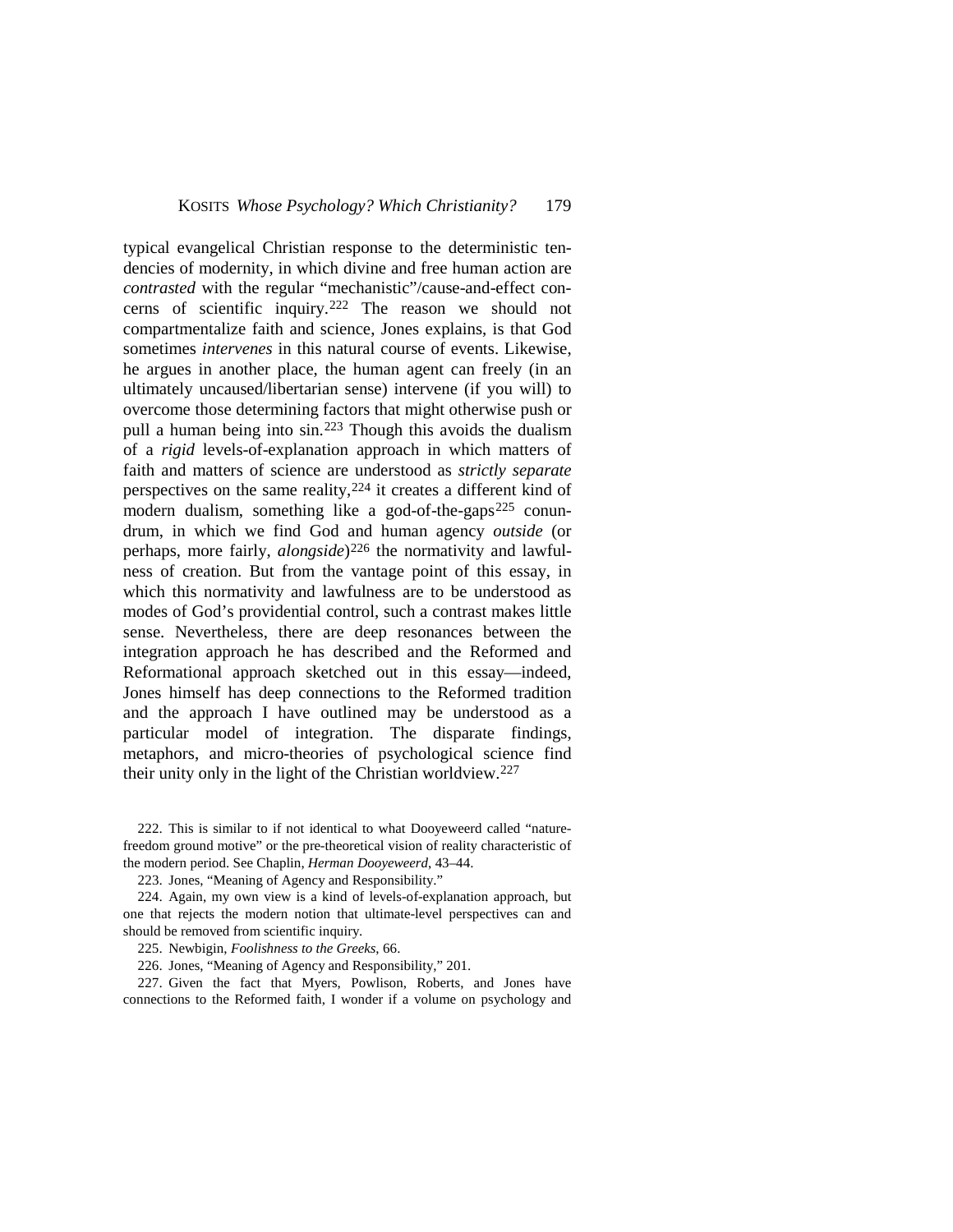Finally, Coe and Hall's helpful and challenging chapter reflects their fascination with pre-modern monastic Christianity. The psychologist, admitting that he cannot wholly separate himself from all tradition, still holds all psychological (and theological) traditions at arm's length, and through spiritual disciplines such as prayer and meditation is transformed into a person of deep faith and upright character, opening them up to reality, creating the possibility for deep insight into psychological truth. This approach, while decidedly anti-modern in some of its tenets, may also perhaps be understood as deeply modern in others. For example, the idea that we need to free ourselves from the blinders of tradition and authority is reminiscent of Enlightenment thinkers[.228](#page-79-0) Regardless of its position vis-à-vis modernity, the transformational approach with its keen epistemological insights and willingness to challenge the statusquo, also resonates with some of the deep impulses of a Reformed and Reformational approach. Indeed, this approach may be seen as "transformational" in at least two ways. First, my embrace of the Christian Psychology approach (i.e., recovering the Christian psychology of the past for its ultimatelevel theoretical usefulness) will certainly raise the issue of the uniqueness of Christian psychological experience (as my reading of Edwards's *Religious Affections* attests). Second, my hope is that psychological science may be "transformed" as it embraces the truth of the Christian worldview.

Reformed Christianity might be warranted, where different visions of the Reformed faith have an opportunity to dialogue on matters psychological, as iron sharpening iron. My claim to having articulated a "Reformed and Reformational" approach could (and should) be contested. And given the number of institutions desiring to engage psychology from the vantage point of the Reformed faith, such a project might actually have an audience!

<span id="page-79-0"></span>228. I need to be careful here—it is possible to find analogies *anywhere* if we look hard enough. But I wonder whether, if Coe and Hall were to revise Kant's classic essay, "What is Enlightenment?" so that it emphasizes the role of the Holy Spirit in the heart of the "scholar" they might not resonate with some of its sentiments, such as the need to be free from tradition and authority, and the motto of the Enlightenment, "Dare to know!," for example. See Kant, "What Is Enlightenment?"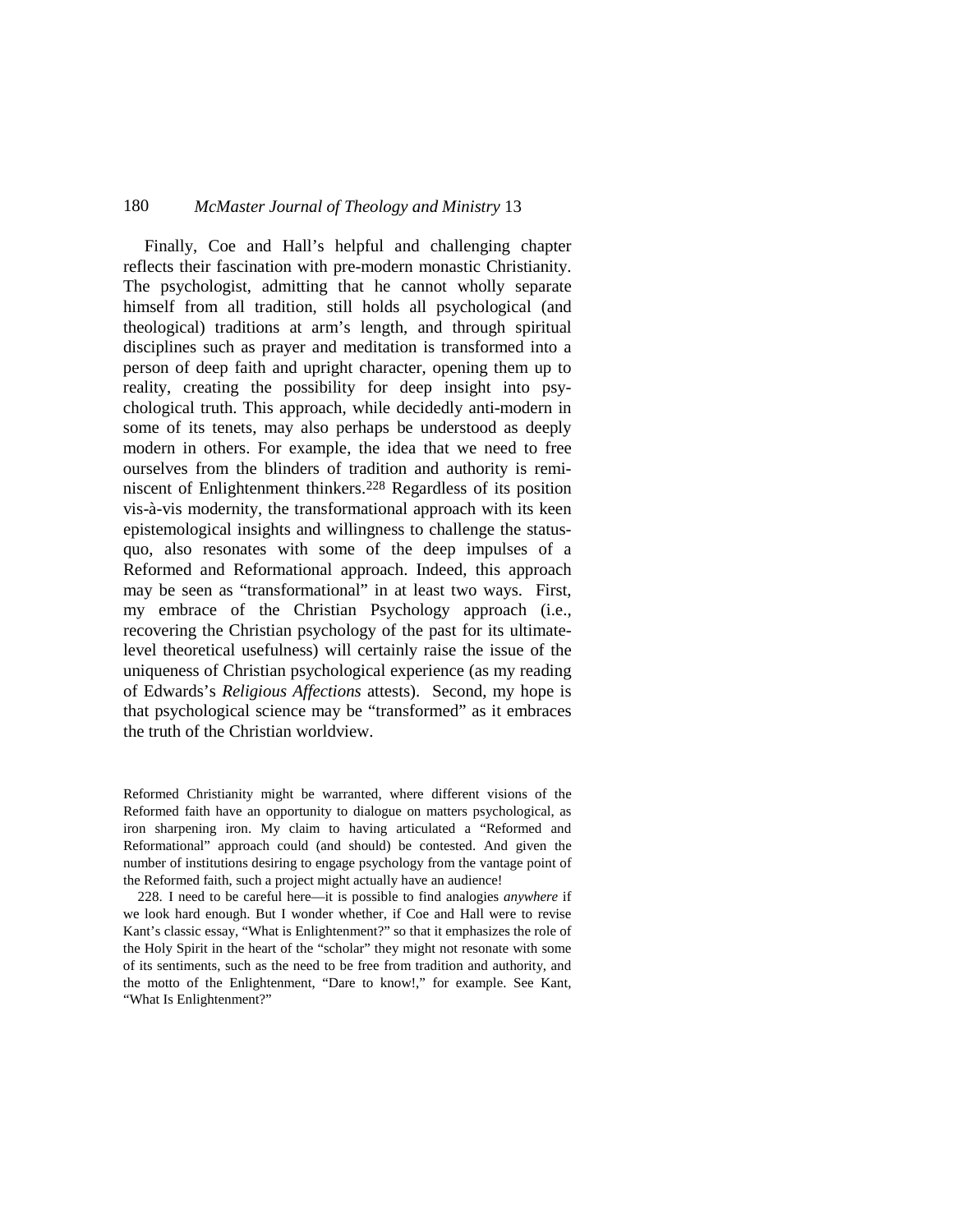In short, each of the contributions to the two editions of *Psychology & Christianity* can be understood as a way of incarnating a particular variety of Christian commitment in our modern world. Again—given that psychological science still draws its life from the modern worldview, our position vis-à-vis *modernity* remains crucial as we attempt to articulate what a Christian missionary encounter with psychology will look like. In sum, and with inevitable oversimplification, we may sum-marize the posture<sup>[229](#page-80-0)</sup> toward modernity of our five authors in this way: Myers: *embracing* modernity. Powlison: *contesting* modernity. Roberts and Watson ("step one" and "step two," respectively): *suspending*, then *extending* modernity. Jones: *limiting* modernity. Hall and Coe: *spiritualizing* modernity. [230](#page-80-1) From my vantage point, none of these postures toward modernity (and hence psychological science) is entirely satisfactory.

So what sort of response to modernity does this "Reformed and Reformational" essay espouse? I shall turn to that concluding thought in a very brief moment. But first, in view of Coe and Hall's (and *my*) belief that psychology itself and the institutes that teach it ought to be "transformed," we should briefly say something along these lines.

Just what does it take to "transform" the world? Or, more particularly, what would it take to transform psychological science? Interestingly enough, two of the leading contemporary thinkers on this question provide exceedingly humbling responses. To ask if we can change the world, James Davison Hunter says, "is the wrong question."<sup>[231](#page-80-2)</sup> Contrary to the wide-

<span id="page-80-0"></span>229. See the wonderful discussion of the difference between "postures" and "gestures" in Crouch, *Culture Making*, ch. 5.

<span id="page-80-1"></span>230. I have also been playing with Andy Crouch's categories: Myers *consuming* [modern] culture, Powlison *condemning* and/or *critiquing* and/or *copying* culture, Jones *critiquing* culture. Robert and Watson, and Coe and Hall are more difficult to classify using Crouch's categories. But, as a complement to all of the authors, each is in Crouch's term a *creator* of culture. The Reformed and Reformational approach that I advocate vis-à-vis psychological science can celebrate and make good use of these cultural products. See Crouch, *Culture Making*, ch. 4.

<span id="page-80-2"></span>231. Hunter, *To Change the World*, 285.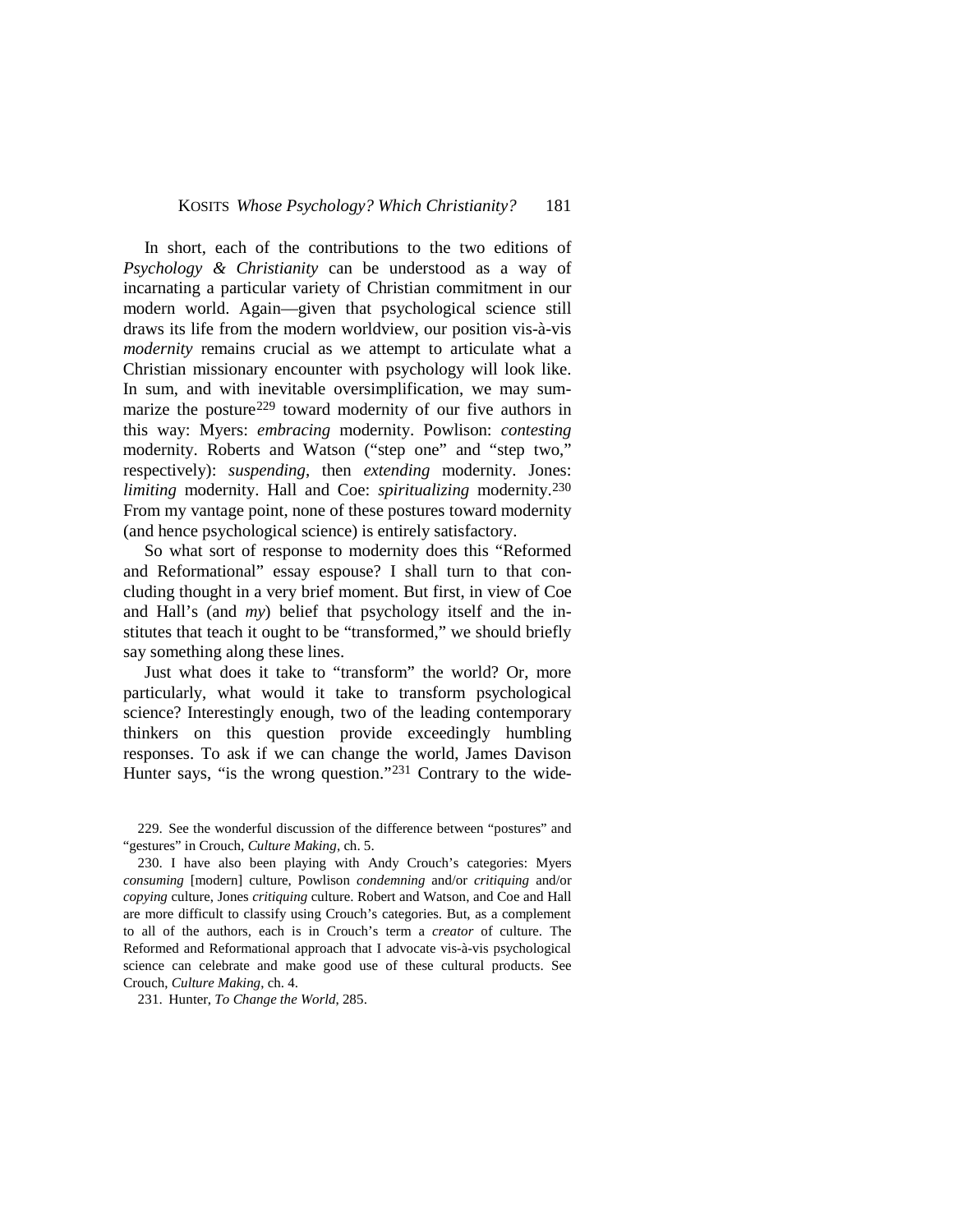spread belief that "cultures change when people change,"[232](#page-81-0) Hunter makes a compelling—and somewhat depressing—case that this is simply not the case. Mainstream cultural change is a heavily contested, "top-down" phenomenon, initiated by certain types of cultural elites in certain types of cultural circum-stances.<sup>[233](#page-81-1)</sup> Conservative Christians tend to be on the periphery, with little hope of effecting massive cultural change. Instead of aiming to change the world, Hunter argues, Christians ought to aim to be a "faithful presence within" whatever little corner of the world they inhabit.

In a chapter entitled, "Why We Can't Change the World," Andy Crouch raises some of these same issues. On the widest scale, cultural change is exceedingly difficult to effect, even by the most powerful (he cites the attempt by the United States to create a specific type of cultural change in Iraq as one example). "We can easily deceive ourselves into thinking that changing the world is a great deal easier than it actually is." [234](#page-81-2) Still, Crouch gives some insight into how we may forge a faithful Christian presence within psychological science. "Our ability to change culture . . . is a matter of *scale*. On a small enough scale, nearly everyone has the power to change the world."[235](#page-81-3) To effect change, he argues, we need to *make something* of the world in which we find ourselves, by creating cultural goods.

In this essay, I have outlined an approach to psychological theory that promises to display the coherence of the Christian worldview and its theoretical relevance to the discipline. In order for this or any other approach to have an effect, we need to *do* and *make* something with them. I believe that Christians in psychology now inhabit a cultural moment in which such activity is possible. Our little corner of the world isn't *that* little—there are well over one hundred CCCU institutions, all of which are dedicated to forging Christ-centered approaches to the academic disciplines, all of which (presumably) have psychology depart-

<span id="page-81-1"></span><span id="page-81-0"></span>232. Ibid., 16.

<span id="page-81-2"></span>234. Crouch, *Culture Making*, 193.

<span id="page-81-3"></span>235. Ibid., 196.

<sup>233.</sup> Ibid., 41–44.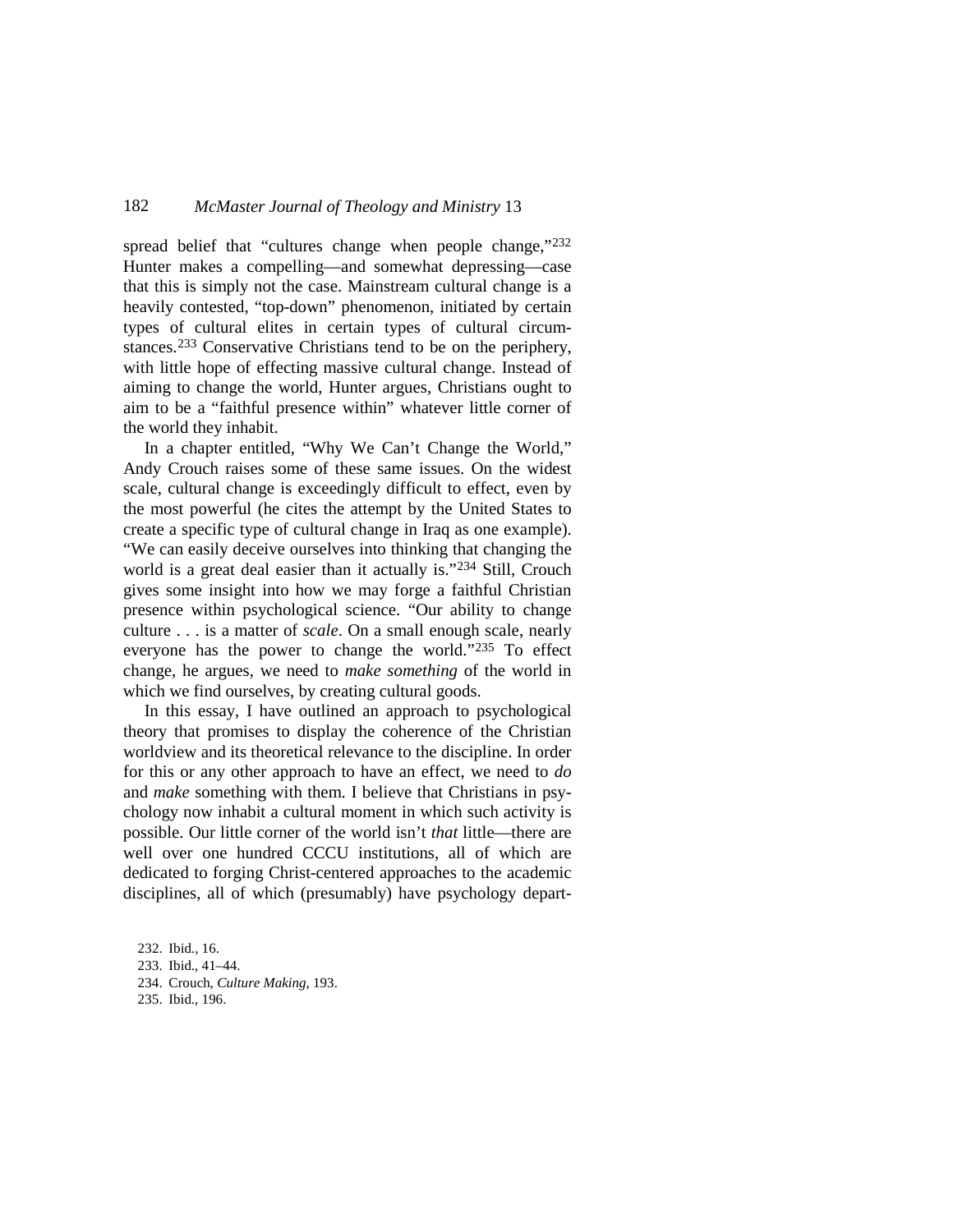ments, with PhDs on faculty dedicated to the cause. If I may indulge in a wildly unrealistic act of imagination, what would happen if such faculty, trained in secular universities and methods, began to suppose that preparing for and engaging in a missionary encounter with psychological science is their primary scholarly and pedagogical calling?[236](#page-82-0) As Hunter argues, God's faithful presence toward us has at least four attributes: he pursues us, he identifies with us, he offers us his life, and he sacrifices for us.<sup>[237](#page-82-1)</sup> Given the freedom that we have within our respective Christian institutions, we can from the safety of such a location pursue psychological science, identify with it, offer it the life of God, and pour out our lives sacrificing for it. We would do so fully realizing that, to the extent that we *as psychologists* foreground our Christian worldview, we will solidify our status as cultural exiles, and that we are likely to be mocked, or, more likely yet, ignored. But inspired by the coherence of our Christian faith, by God's passionate commitment to glorify his own name, and by the evident need within psychological science itself, we may, despite the opposition, attempt to create winsome cultural goods of our own, trusting God with the results.

So what sort of response to modernity *does* this "Reformed and Reformational" essay espouse? Let us tentatively—and with much qualification—try this: *realizing* modernity. This approach ironically "realizes" modernity in the sense that the Christian worldview offers to a repentant psychology the promise of real progress in one of the central goals of the Enlightenment.

The greatest aspiration of modern science, its "Ionian Enchantment," is nothing less than the unification of knowledge. This enchantment, as E. O. Wilson explains, is named after the first of the pre-Socratics (at least according to the textbooks), the father of Greek philosophy, Thales of Miletus, Ionia. Thales famously sought to unify knowledge by arguing that all material reality ultimately reduces to water. Though his solution is now universally rejected, his quest, to find the key that unlocks all knowledge *immanently*, in the creation itself, continues to this

<span id="page-82-1"></span>237. Hunter, *To Change the World*, 241–43.

<span id="page-82-0"></span><sup>236.</sup> See Goheen and Bartholomew, *Living at the Crossroads*, 8–9.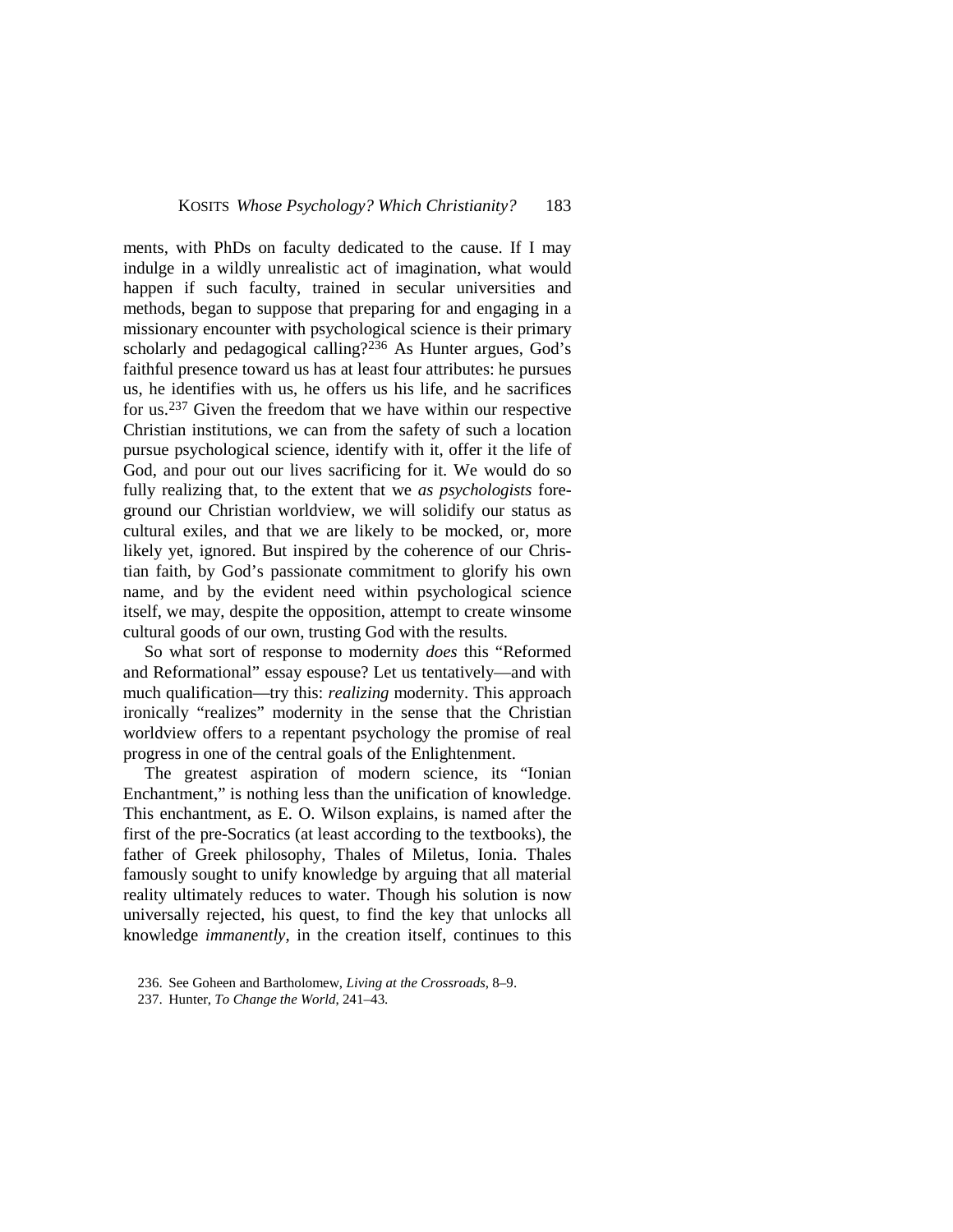day. This quest, rightly characterized by Wilson as religious, is, for reasons discussed above, an Icarus-like wax-winged flight toward the sun, foredoomed to failure.<sup>[238](#page-83-0)</sup> The creation, in all of its magnificent and complex interrelatedness, cannot in the final analysis explain itself.

If I may revise Tertullian, only in Jerusalem can the Ionian Enchantment be requited. Laplace fundamentally misrepresented the reality that he had through mathematics described when, speaking of God, famously boasted, "I have no need of that hypothesis." [239](#page-83-1) The Triune God is no hypothesis. He is the purpose and precondition of all that is, the one for whom and through whom all things exist, the one in whom all things cohere.

Psychology need not repent<sup>[240](#page-83-2)</sup> of its sophisticated methods, or its careful attentiveness to empirical reality, or its hard-won scientific and theoretical accomplishments. But it does need to repent of its marginalization of the One who ultimately gave it the marvelous *psyche* to study, the desire and ability to study it, and the Word that provides light for this path of inquiry. As it does, psychology will finally be in position to forge the unification that it has long sought. $241$  The question implied in the

<span id="page-83-0"></span>238. Wilson, who argues that "all tangible phenomena . . . are ultimately reducible to . . . the laws of physics," claims that the daring of Icarus was not hubris but rather "a saving human grace" (Wilson, *Consilience*, 4–7, 266). For a sketch of *why* such a quest is foredoomed to failure, see the discussion on the modes of God's providential control. For a fuller discussion, see also Chaplin, *Herman Dooyeweerd*, ch. 4.

<span id="page-83-1"></span>239. He *was* likely right to reject the hypothesis of a deity who needs to *intervene* in the solar system "for frequent adjustment and repair" (Peters, "Protestantism and the Sciences," 312). Laplace really did have no need of *that*  hypothesis, which was a good thing—it signaled the advance of scientific theory. This again suggests the problems with relegating divine action to "intervention." Laplace's famous phrase misrepresents reality when it is used to imply that science can give a satisfactory accounting of the world apart from the One whose providential control of the universe extends even to its laws and norms.

<span id="page-83-3"></span><span id="page-83-2"></span>240. I struggled over whether to use this word but decided to keep it, given that the issues at stake are ultimately religious.

241. See not[e 86.](#page-34-0)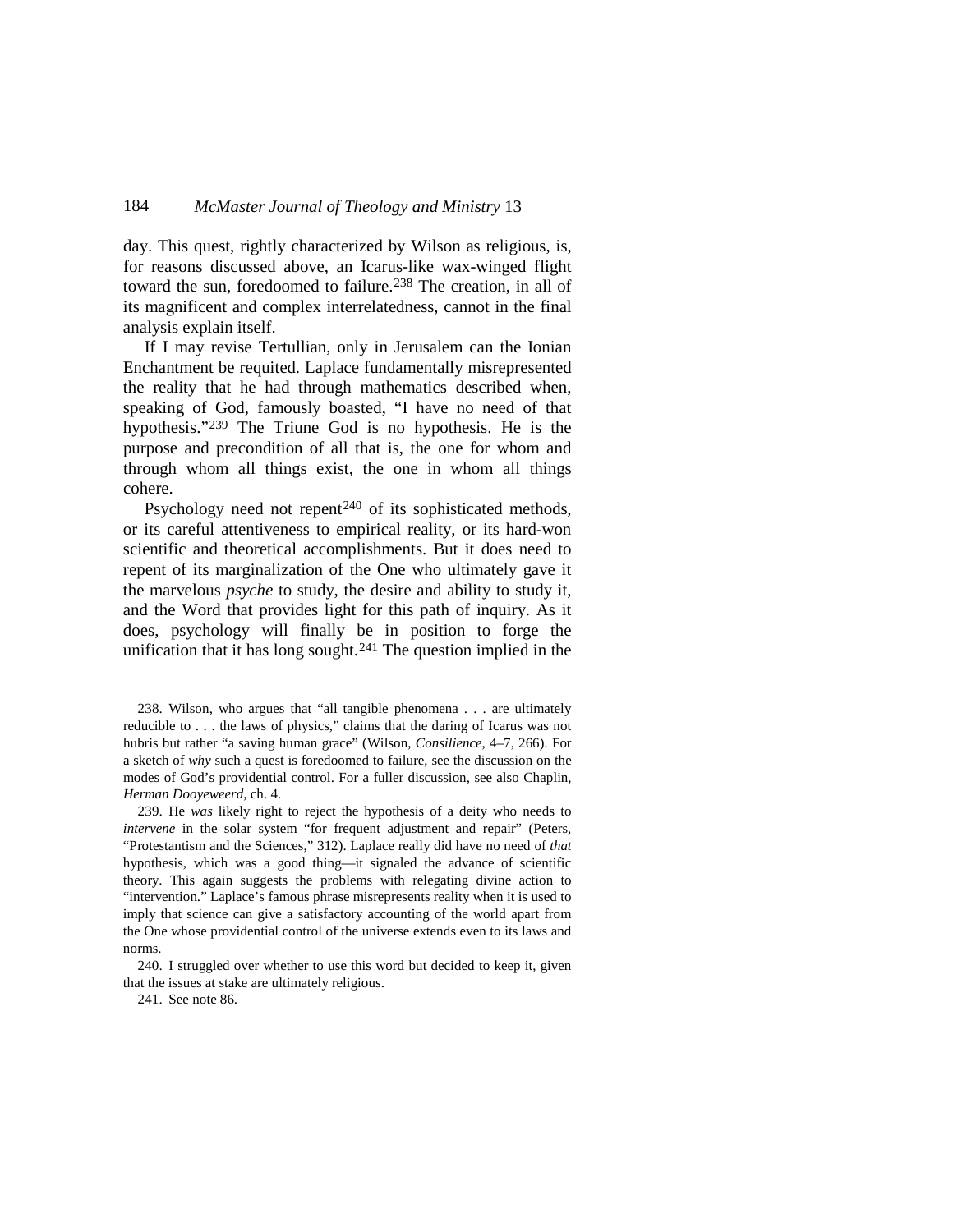title *Psychology & Christianity*, therefore, is not an esoteric debate for those with concerns peripheral to the mainstream. The admittedly "astonishing hypothesis" sketched out in this essay is that our answer to the question of the relation between Christian faith and psychological science may actually contain the answer to the most profound and elusive question of the discipline.

God has revealed himself in two books. These books are meant to be read *together*, and exegeted with the utmost care. As we do this, we shall move closer to Jonathan Edwards's youthful dream "To shew how all arts and sciences, the more they are perfected, the more they issue in divinity, and coincide with it, and appear to be parts of it."[242](#page-84-0) One way to be faithfully present within our little and insignificant corner of the world of psychological science is to try to show again and again the unity of the two books, that all *psychological* things do indeed cohere in Christ, that the theoretical unity long longed for in psychology is to be found *inside* the wide rationality of the Christian

<span id="page-84-0"></span>242. Edwards, "Outline of 'A Rational Account,'" 397. For an estimate of when Edwards wrote this (i.e., in his mid- to late-twenties) see Marsden, *Jonathan Edwards*, 482. I was, initially at least, disappointed to find, after having written this final paragraph, that Eric Johnson, the editor of *Psychology & Christianity*: *Five Views* beat me to the punch in choosing this as his closing quote. Whether this is a case of cryptomnesia (I had not to my knowledge read any of Johnson's closing chapter until after writing this essay) or simply deep compatibility of vision, I am not sure. Perhaps it is both. But the Edwards quote, which I have long loved, is apt, so I decided to retain it. See Johnson, "Gaining Understanding," 311. Incidentally, I did finally get around to reading Johnson's conclusion. It is a lovely piece dealing with how we ought to approach the diversity of opinions expressed in *Five Views*. I fully affirm his suggestion that "this book's vigorous debate points to a larger reality that lies behind all of the views, and this reality requires listening to all of them and appropriating the valid insights of each one, in order to get 'the biggest picture' we can." (Johnson, "Getting Understanding," 29). Although I don't know how Johnson would feel about my claim that a specifically Reformed and Reformational metasystem can make a helpful contribution to this big picture (though he clearly has at the very least been strongly influenced by the Reformed tradition), I trust that this essay generally strikes the kind of tone he suggests and have inserted a few footnotes to that effect.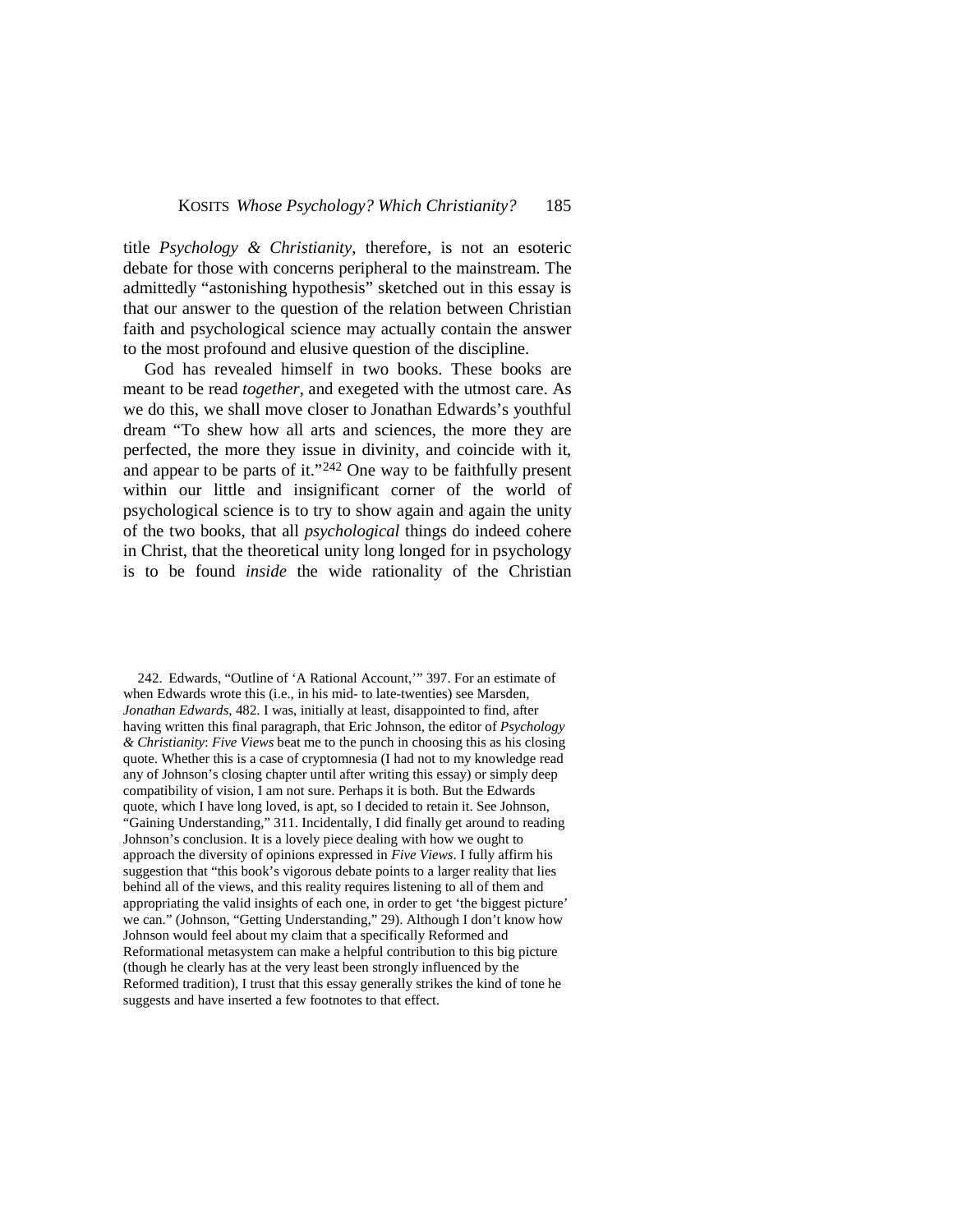worldview[.243](#page-85-0) David Powlison is right—we have much work to do.

#### *Bibliography*

- Ames, William. *The Marrow of Theology*. Translated by John Dykstra Eusden. Original edition, 1624. Grand Rapids: Baker, 1968.
- ———. *Technometry*. Translated by Lee W. Gibbs. Philadelphia: University of Pennsylvania Press, 1979.
- Aronson, Elliot. "The Return of the Repressed: Dissonance Theory Makes a Comeback." *Psychological Inquiry* 3 (1992) 303–11.
- Bahnsen, Greg L. *Van Til's Apologetic: Readings and Analysis*. Phillipsburg, NJ: Presbyterian & Reformed, 1998.
- Baumeister, Roy F. "Religion and Psychology: Introduction to the Special Issue." *Psychological Inquiry* 13 (2002) 165–67.
- Baumeister, Roy F., and Mark R. Leary. "The Need to Belong: Desire for Interpersonal Attachments as a Fundamental Human Motivation." *Psychological Bulletin* 10 (1995) 497– 529.
- Baumeister, Roy F., and Dianne M. Tice. "Rethinking and Reclaiming the Interdisciplinary Role of Personality

<span id="page-85-0"></span>243. As Newbigin said, "the conflict between the two views will not be [ultimately] settled on the basis of logical argument. The view will prevail that is seen to offer—both in theory and in practice—the widest rationality, the greatest capacity to give meaning to the whole of experience. This is as much a matter of faithful endeavor and costly obedience [i.e., faithful presence?] as of clarity and coherence of argument." As is the case in "every true missionary encounter," this is nothing less than a call to a "radical conversion," to "a 'paradigm shift' that leads to a new vision of how things are and, not at once but gradually, to the development of a new plausibility structure in which the most real of all realities is the living God" (Newbigin, *Foolishness to the Greeks*, 64).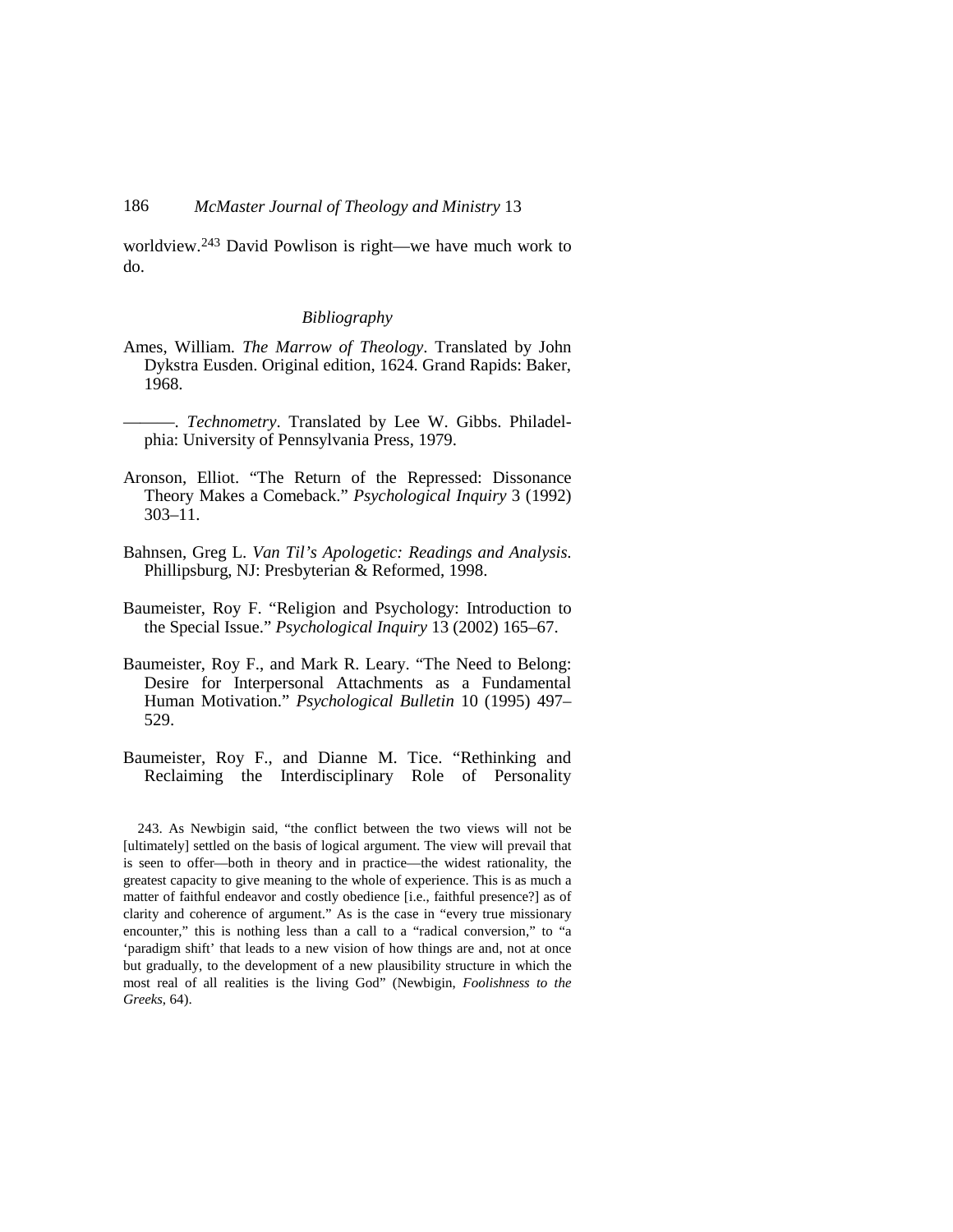Psychology: The Science of Human Nature Should Be the Center of the Social Sciences and Humanities." *Journal of Research in Personality* 30 (1996) 363–73.

- Behe, Michael J. *The Edge of Evolution: The Search for the Limits of Darwinism*. New York: Free Press, 2007.
- Benjamin, Ludy T. *A Brief History of Modern Psychology*. Malden, MA: Blackwell, 2007.
- Bloom, Paul. *How Pleasure Works: The New Science of Why We Like What We Like*. New York: Norton, 2010.
- Bozeman, Theodore Dwight. *Protestants in an Age of Science*. Chapel Hill, NC: University of North Carolina Press, 1977.
- Browne, Janet. *Darwin's Origin of Species: A Biography*. New York: Grove, 2006.
- Buckner, Noel, and Robert Whittlesey. "Why Sex?" In *Evolution*. no pages. DVD. Boston: WGBH, 2001.
- Buss, David M. "Evolutionary Psychology: A New Paradigm for Psychological Science." *Psychological Inquiry* 6 (1995) 1–30.
- Calvin, John. *The Institutes of the Christian Religion*. Translated by Ford Lewis Battles. Edited by John T. McNeill. Louisville: Westminster John Knox, 1960.
- Chaplin, Jonathan. *Herman Dooyeweerd: Christian Philosopher of State and Civil Society*. Notre Dame: University of Notre Dame Press, 2011.
- Clouser, Roy A. *The Myth of Religious Neutrality: An Essay on the Hidden Role of Religious Belief in Theories*. Notre Dame: University of Notre Dame Press, 2005.
- Coe, John. "The Call and Task of This Journal." *Journal of Spiritual Formation and Soul Care* 1 (2008) 2–4.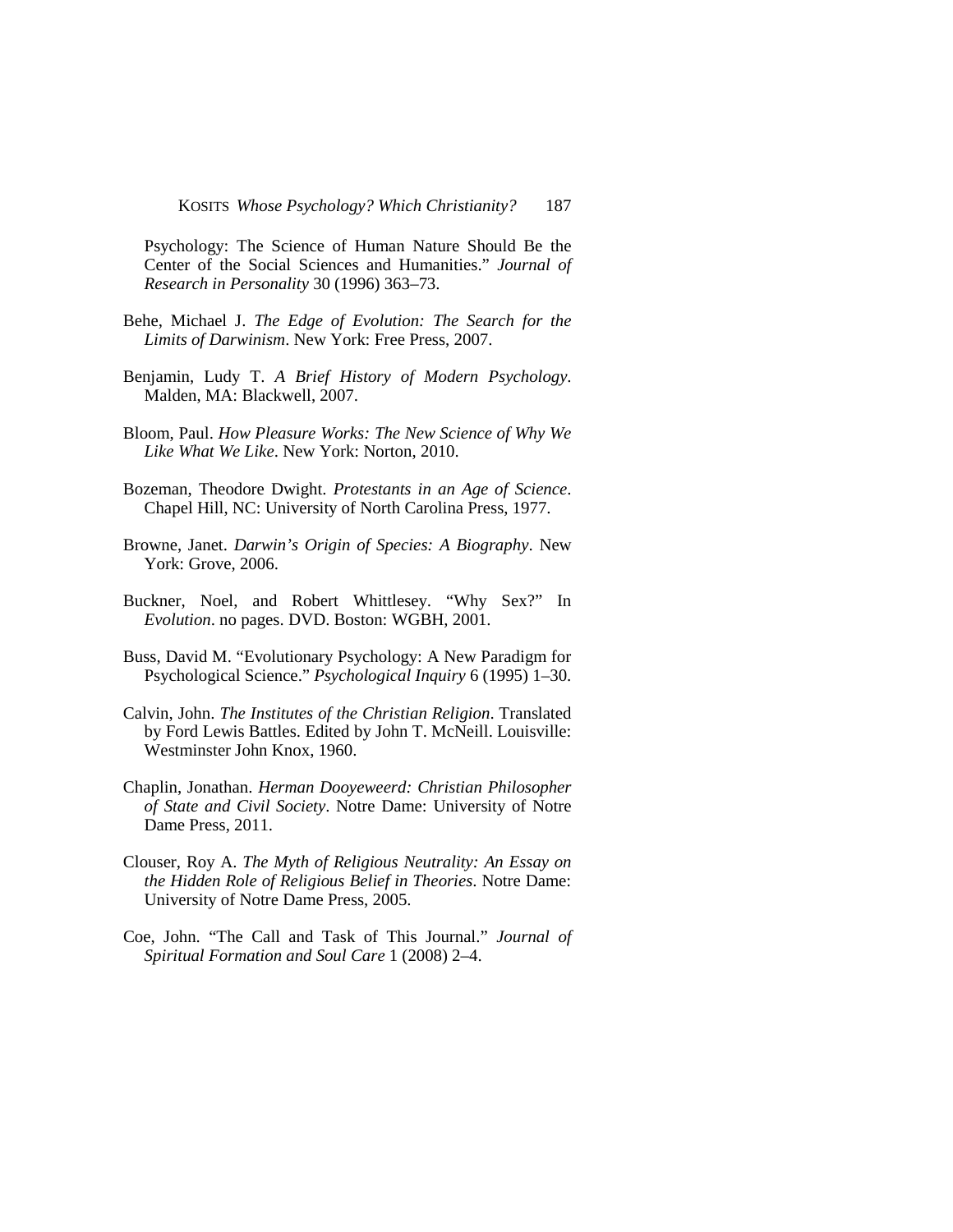- Coe, John H., and Todd W. Hall. "A Transformational Psychology View." In Johnson, ed., *Psychology & Christianity: Five Views*, 199–226.
- Collins, Gary R. "An Integration View." In Johnson and Stanton, eds., *Psychology & Christianity: Four Views*,102–29.
- Coyne, Jerry A. *Why Evolution Is True*. New York: Viking, 2009.
- Crouch, Andy. *Culture Making: Recovering Our Creative Calling*. Downers Grove, IL: InterVarsity, 2008.
- Currid, John D. *A Study Commentary on Genesis*. Webster, NY: Evangelical Press, 2003.
- Danziger, Kurt. *Constructing the Subject: Historical Origins of Psychological Research*. New York: Cambridge University Press, 1990.
- Darwin, Charles. *The Origin of Species*. New York: Bantam, 1859.
- Dawkins, Richard. *The God Delusion*. New York: Houghton Mifflin, 2006.
	- ———. *The Greatest Show on Earth: The Evidence for Evolution*. New York: Free Press, 2009.
- Ecklund, Elaine Howard. *Science vs. Religion: What Scientists Really Think*. New York: Oxford University Press, 2010.
- Edwards, Jonathan. "Outline of 'A Rational Account.'" In *Works of Jonathan Edwards.* Vol. 6, *Scientific and Philosophical Writings*, 396–97. New Haven: Yale University Press, 1980.
	- ———. "Two Dissertations." In *Works of Jonathan Edwards,*  Vol. 8, *Ethical Writings*, 399–627. New Haven: Yale University Press, 1989.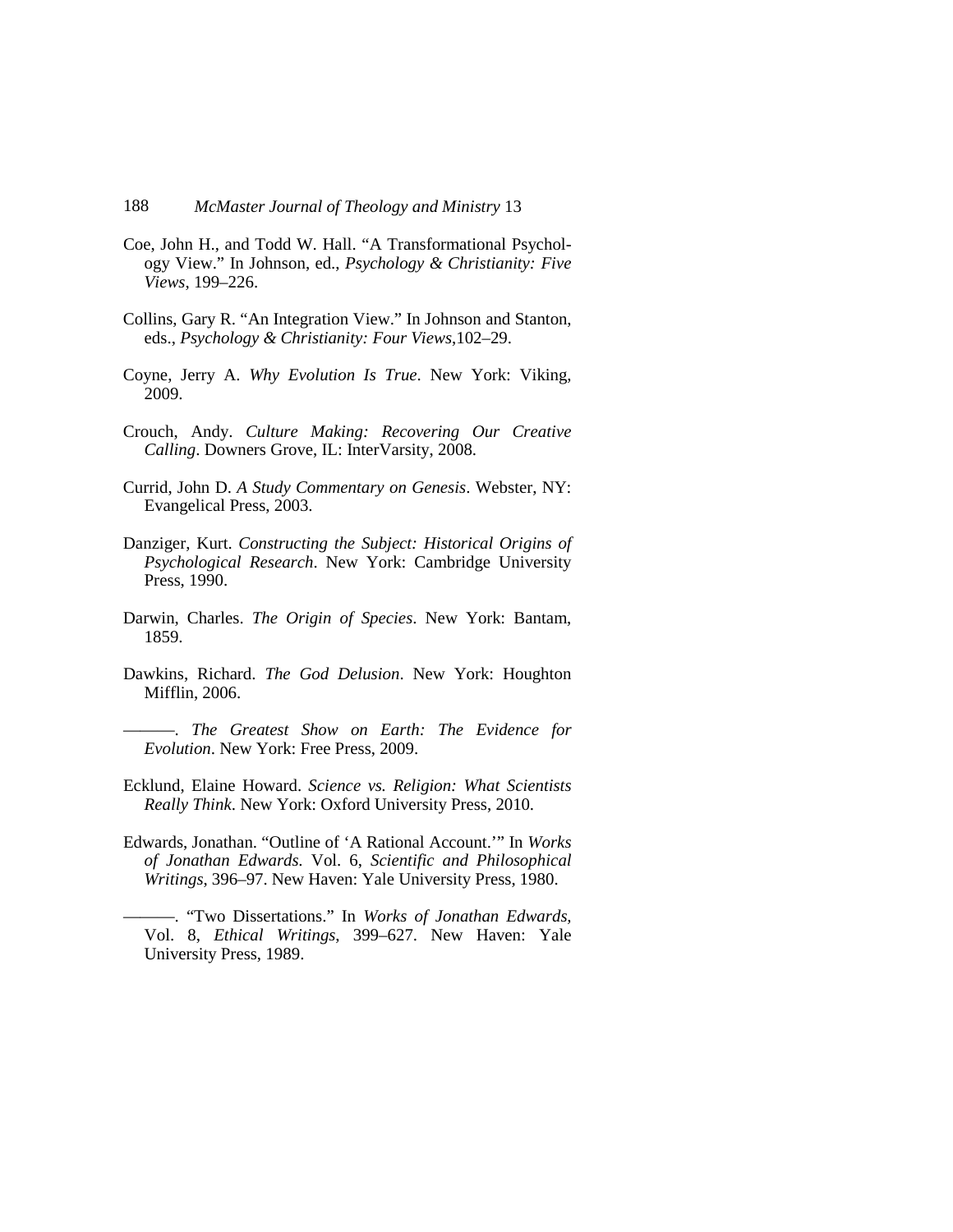KOSITS *Whose Psychology? Which Christianity?* 189

- Evans, C. Stephen. "Christian Perspectives on the Sciences of Man." *Christian Scholar's Review* 6 (1976) 97–113.
	- ———. *Preserving the Person: A Look at the Human Sciences*. Grand Rapids: Baker, 1977.
- Festinger, Leon, and James M. Carlsmith. "Cognitive Consequences of Forced Compliance." *Journal of Abnormal and Social Psychology* 58 (1959) 203–10.
- Fiering, Norman. *Moral Philosophy at Seventeenth-Century Harvard: A Discipline in Transition*. Chapel Hill, NC: University of North Carolina Press, 1981.
- Frame, John M. *The Doctrine of God*. Phillipsburg, NJ: Presbyterian & Reformed, 2002.
	- ———. *The Doctrine of the Knowledge of God*. Phillipsburg, NJ: Presbyterian & Reformed, 1987.
- Gaulin, Steven J. C., and Donald H. McBurney. *Evolutionary Psychology*. Upper Saddle River, NJ: Pearson Prentice Hall, 2004.
- George, Timothy. *Theology of the Reformers*. Nashville: Broadman & Holman, 1988.
- Gerrig, Richard J., Philip G. Zimbardo, Serge Desmarais, and Tammy Ivanco. *Psychology and Life*. Toronto: Pearson Education Canada, 2009.
- Gleitman, Henry, Daniel Reisberg, and James Gross. *Psychology*. New York: Norton, 2007.
- Goethals, George R. "Dissonance and Self-Justification." *Psychological Inquiry* 3 (1992) 327–29.
- Goheen, Michael W., and Craig G. Bartholomew. *Living at the Crossroads: An Introduction to Christian Worldview*. Grand Rapids: Baker Academic, 2008.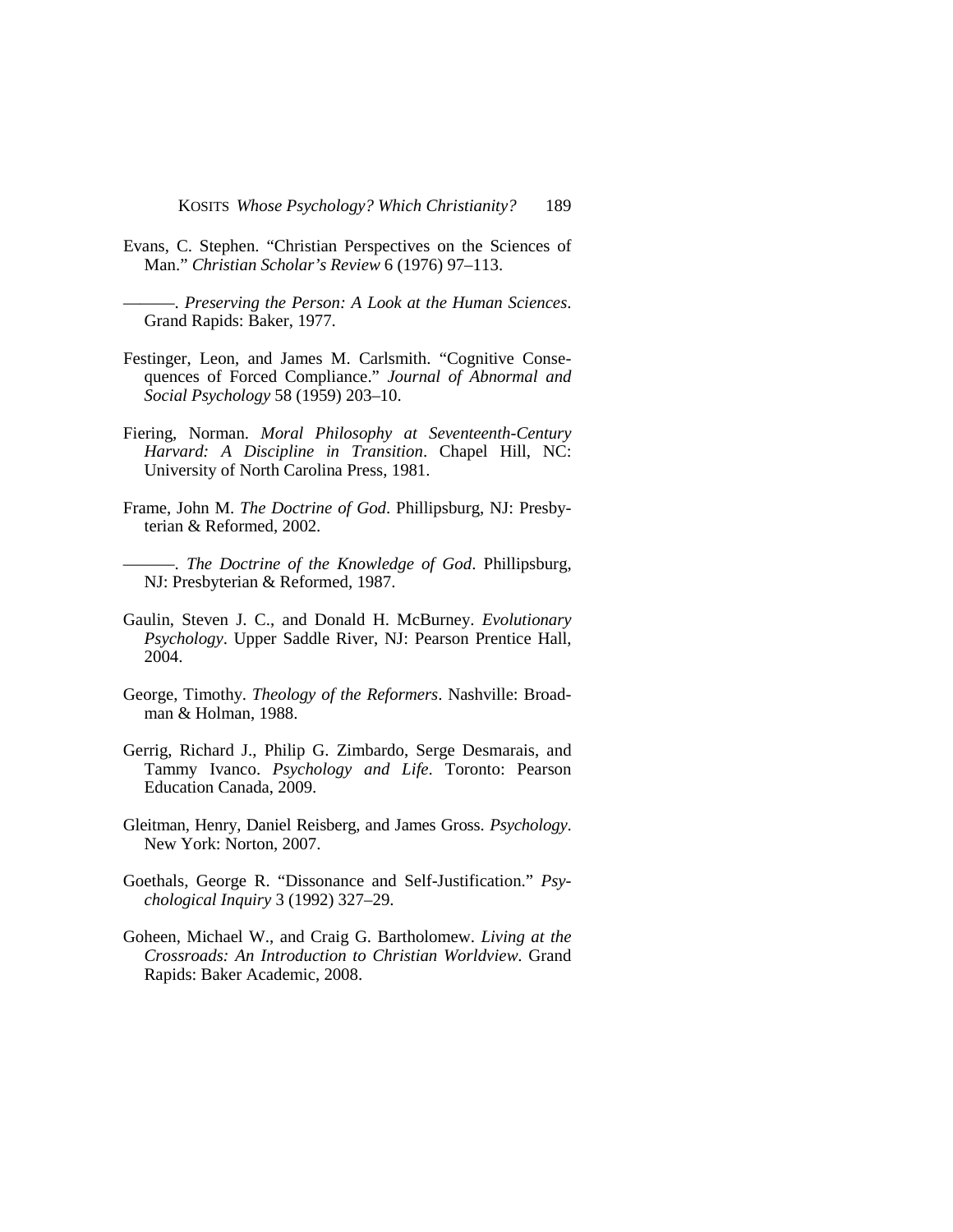- González, Justo L. *The Story of Christianity*. 2 vols. New York: HarperCollins, 1985.
- Goodwin, C. James. *Research in Psychology: Methods and Design*. Hoboken, NJ: John Wiley & Sons, 2005.
- Gray, Peter. *Psychology*. New York: Worth, 2011.
- Harmon-Jones, Eddie, and Judson Mills. "An Introduction to Cognitive Dissonance Theory and an Overview of Current Perspectives on the Theory." In *Cognitive Dissonance: Progress on a Pivotal Theory in Social Psychology*, 3–21. Washington, DC: American Psychological Association, 1999.
- Harrison, Peter. *The Fall of Man and the Foundations of Science*. New York: Cambridge University Press, 2009.
- Hooykaas, R. *Religion and the Rise of Modern Science*. Vancouver, BC: Regent College Publishing, 1972.
- Hunter, James Davison. *To Change the World: The Irony, Tragedy, and Possibility of Christianity in the Late Modern World*. New York: Oxford University Press, 2010.
- Johnson, Eric L. "Gaining Understanding through Five Views." In Johnson, ed., *Psychology & Christianity: Five Views*, 292– 313.
	- ———, ed. *Psychology & Christianity, Five Views*. Downers Grove, IL: IVP Academic, 2010.
- Johnson, Eric L. and Stanton L. Jones, eds. *Psychology & Christianity: Four Views*. Downers Grove, IL: InterVarsity, 2000.
- Johnston, Charles M. *McMaster University*. Toronto: University of Toronto Press, 1981.
- Jones, Stanton L. "An Integration View." In Johnson, ed., *Psychology & Christianity: Five Views*, 101–28.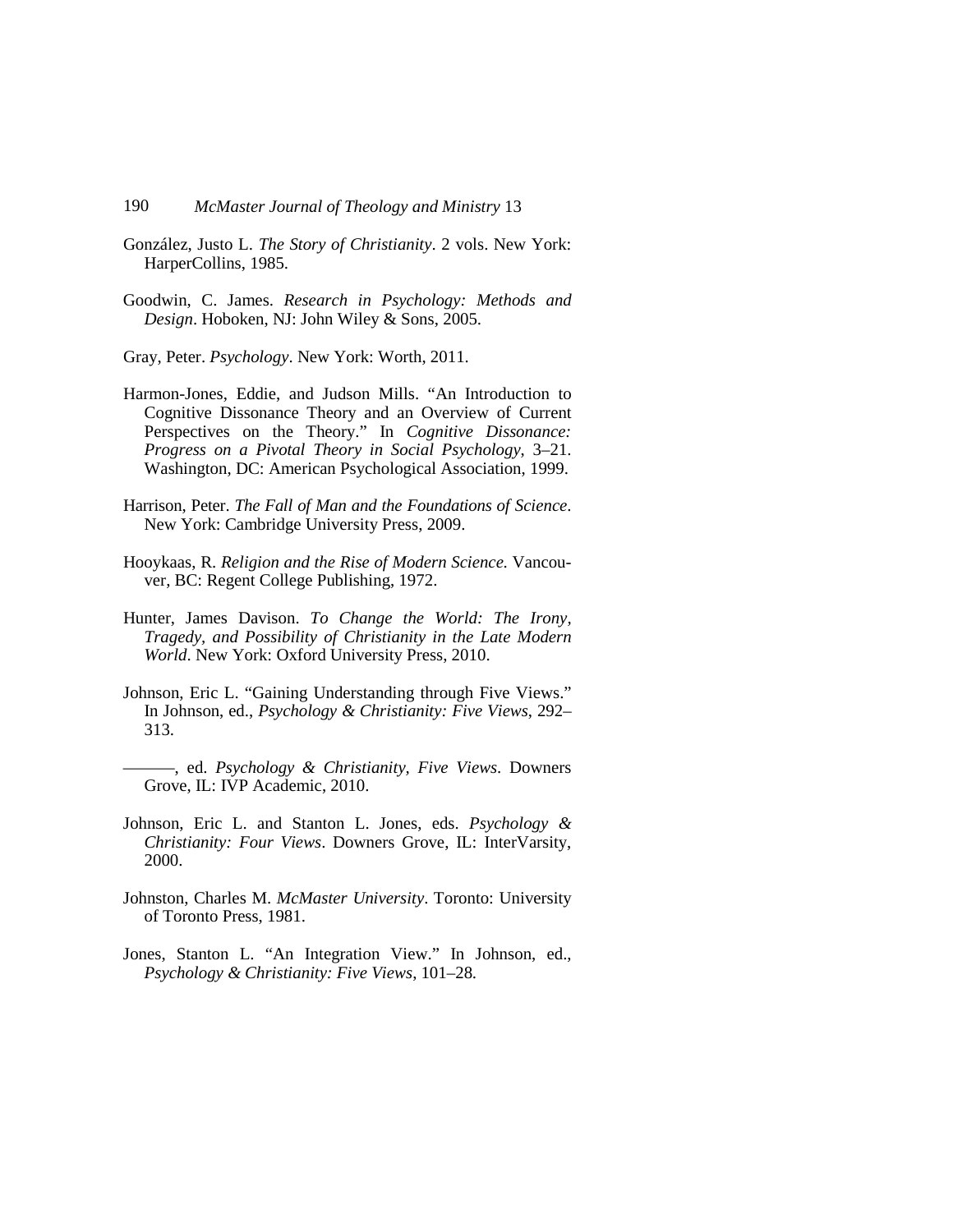- ———. "The Meaning of Agency and Responsibility in Light of Social Science Research." In *Limning the Psyche: Explorations in Christian Psychology*, 186–205. Eugene, OR: Wipf & Stock, 1997.
- Kant, Immanuel. "What Is Enlightenment?" In *The Enlightenment: A Brief History with Documents*, by Margaret C. Jacob, 202–7. Bedford Series in History and Culture. Boston: Bedford/St. Martins, 2001.
- Keltner, Dacher. *Born to Be Good: The Science of a Meaningful Life*. New York: Norton, 2009.
- Kosits, Russell D. "Redeeming Psychology Means Developing an Apologetic Edge." *Comment*, June 2009, 40–42. Online: http://www.cardus.ca/comment/article/1047/
	- ———. "What Would It Mean to Redeem Psychology?" *Comment*, June 2009, 18–22. Online: http://www.cardus.ca/comment/article/1040/
- Kuhn, Thomas S. *The Structure of Scientific Revolutions*. Chicago: University of Chicago Press, 1996.
- Kuklick, Bruce. "On Critical History." In *Religious Advocacy and American History*. Edited by Bruce Kuklick, 54–64. Grand Rapids: Eerdmans, 1997.
- Lane, Timothy S., and Paul David Tripp. *How People Change*. Greensboro, NC: New Growth Press, 2008.
- Leary, David E. "Psyche's Muse: The Role of Metaphor in the History of Psychology." In *Metaphors in the History of Psychology*, 1–78. New York: Cambridge University Press, 1990.
- Letham, Robert. *The Holy Trinity: In Scripture, History, Theology, and Worship*. Phillipsburg, NJ: P & R, 2004.
- Levitin, Daniel J. *This Is Your Brain on Music*. New York: Plume, 2006.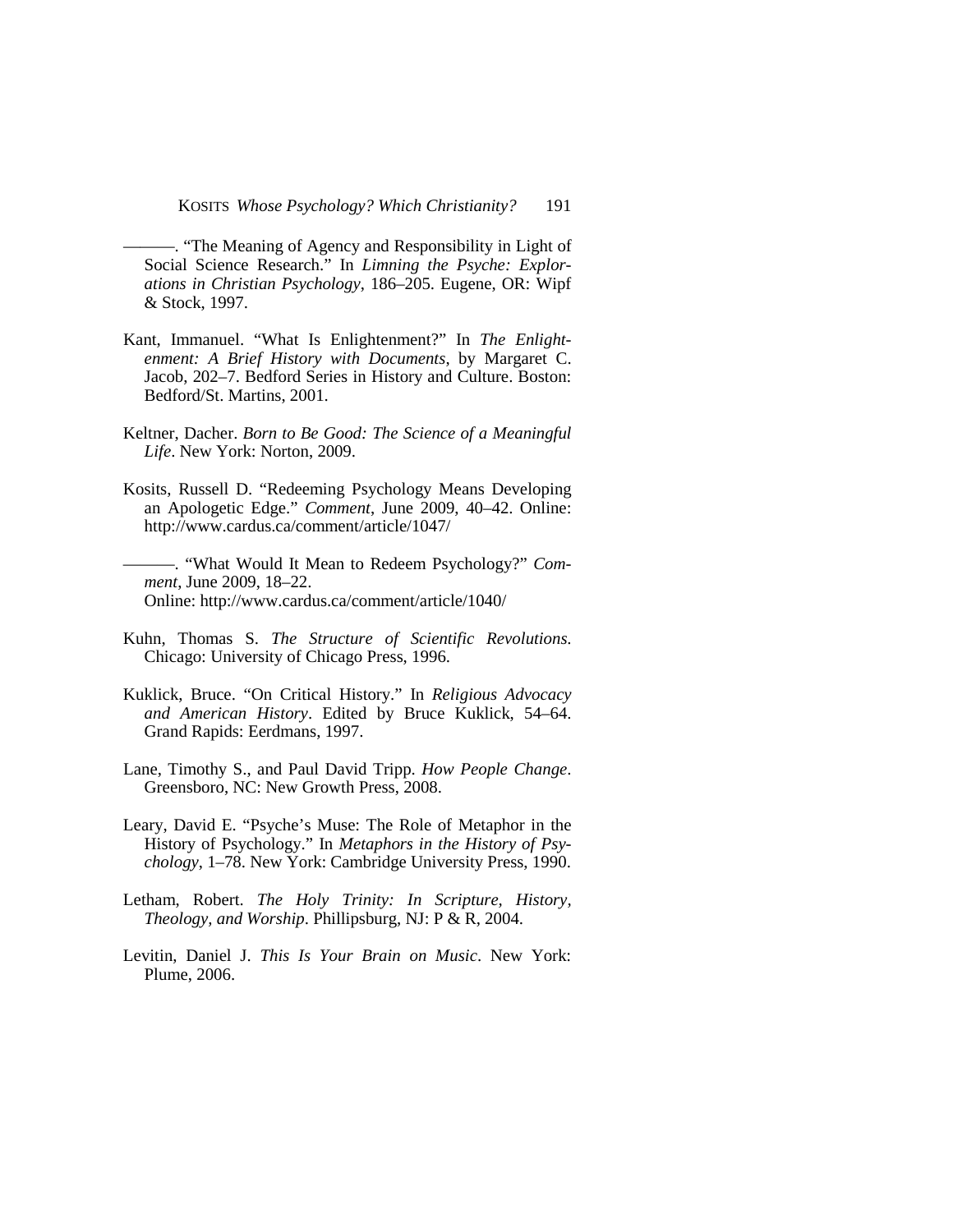- Marsden, George M. *Jonathan Edwards: A Life*. New Haven: Yale University Press, 2003.
- ———. *The Outrageous Idea of Christian Scholarship*. New York: Oxford University Press, 1997.
- ———. *The Soul of the American University: From Protestant Establishment to Established Nonbelief*. New York: Oxford University Press, 1994.
- ———. *Understanding Fundamentalism and Evangelicalism*. Grand Rapids: Eerdmans, 1991.
- McGrath, Alister. *A Fine-tuned Universe: The Quest for God in Science and Theology*. Louisville: Westminster John Knox, 2009.
	- ———. *The Open Secret: A New Vision for Natural Theology*. Malden, MA: Blackwell, 2008.
- ———. *Reformation Thought: An Introduction*. Cambridge, MA: Blackwell, 1993.
- Miller, Geoffrey. *The Mating Mind: How Sexual Choice Shaped the Evolution of Human Nature*. New York: Anchor, 2000.
- Miller, Perry. *The New England Mind: The Seventeenth Century*. Cambridge, MA: Belknap, 1939.
- Myers, David G. *A Friendly Letter to Skeptics and Atheists: Musings on Why God Is Good and Faith Isn't Evil*. San Francisco: Jossey-Bass, 2008.
	- ———. *The Human Puzzle: Psychological Research and Christian Belief*. New York: Harper & Row, 1978.
	- ———. "A Levels-of-Explanation View." In Johnson and Stanton, eds., *Psychology & Christianity: Four Views*, 54–83.
		- ———. *Psychology*. 9th ed. New York: Worth, 2010.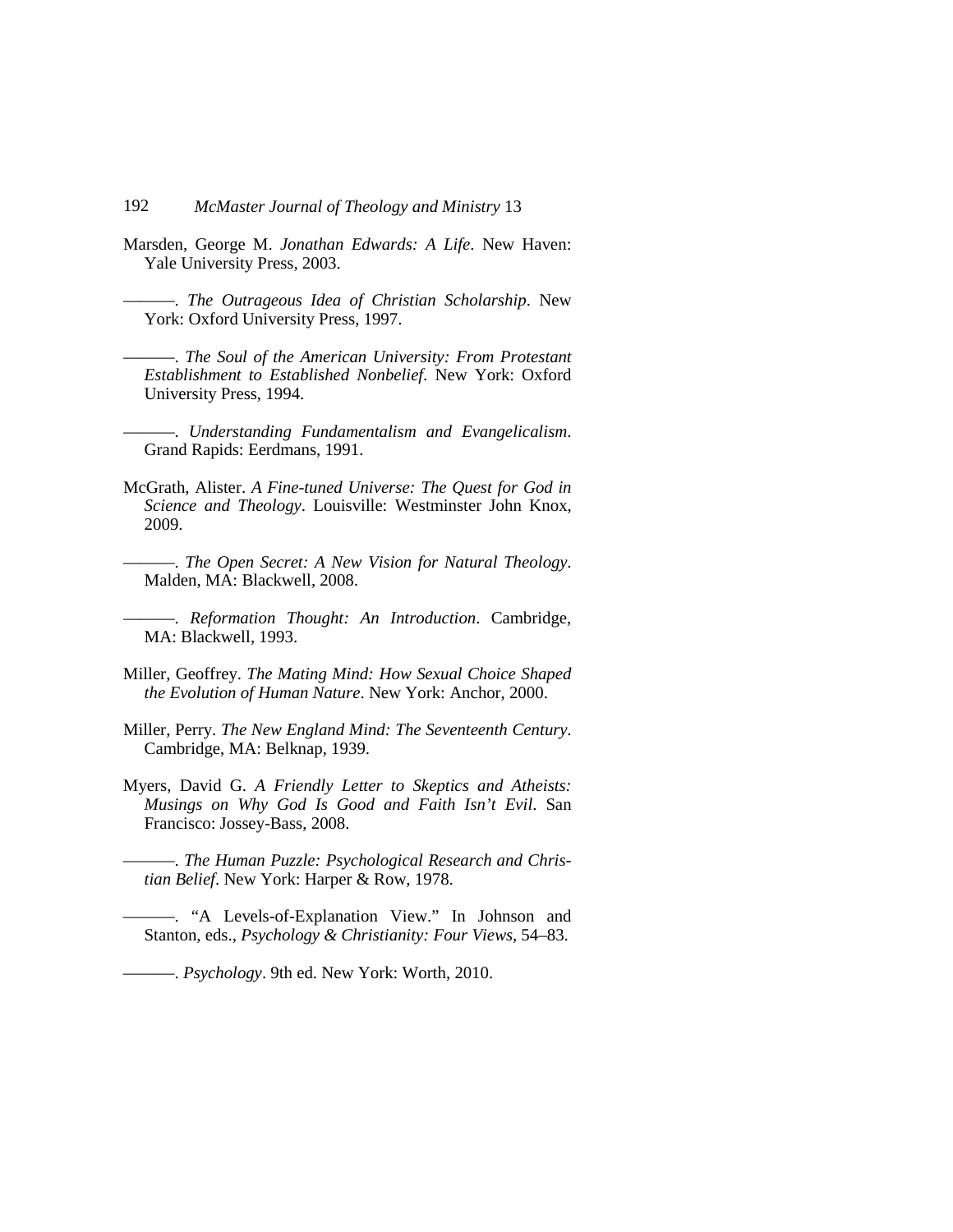———. "Redeeming Psychology Means Taking Psychological Science Seriously." *Comment*, June 2009, 23–25. Online: http://www.cardus.ca/comment/article/1041

- Myers, David G., and Malcom A. Jeeves. *Psychology through the Eyes of Faith*. New York: HarperCollins, 2003.
- Newbigin, Lesslie. *Foolishness to the Greeks: The Gospel and Western Culture*. Grand Rapids: Eerdmans, 1986.
- Peters, Ted. "Protestantism and the Sciences." In *The Blackwell Companion to Protestantism*. Edited by Alister E. McGrath and Darren C. Marks, 306–21. Malden, MA: Blackwell, 2004.
- Pinker, Steven. *The Language Instinct*. New York: Harper-Collins, 1994.
- Plantinga, Alvin. *Where the Conflict Really Lies: Science, Religion, and Naturalism*. New York: Oxford University Press, 2011.
- Powlison, David. "A Biblical Counseling View." In Johnson and Stanton, eds., *Psychology & Christianity: Four Views*, 196–225.
	- ———. "A Biblical Counseling View." In Johnson, ed., *Psychology & Christianity: Five Views*, 245–73.

———. "Do You See?" *The Journal of Biblical Counseling* 11 (1993) 3–4.

- ———. "Redeeming Psychology Means Learning How to Better Use the Bible in Psychological Work." *Comment*, June 2009, 34–36. Online: http://www.cardus.ca/comment/article/1045.
- Poythress, Vern S. *Symphonic Theology: The Validity of Multiple Perspectives in Theology*. Phillipsburg, NJ: P & R, 1987.
- Rauch, Frederick A. *Psychology: Or, a View of the Human Soul*. New York: M. W. Dodd, 1840.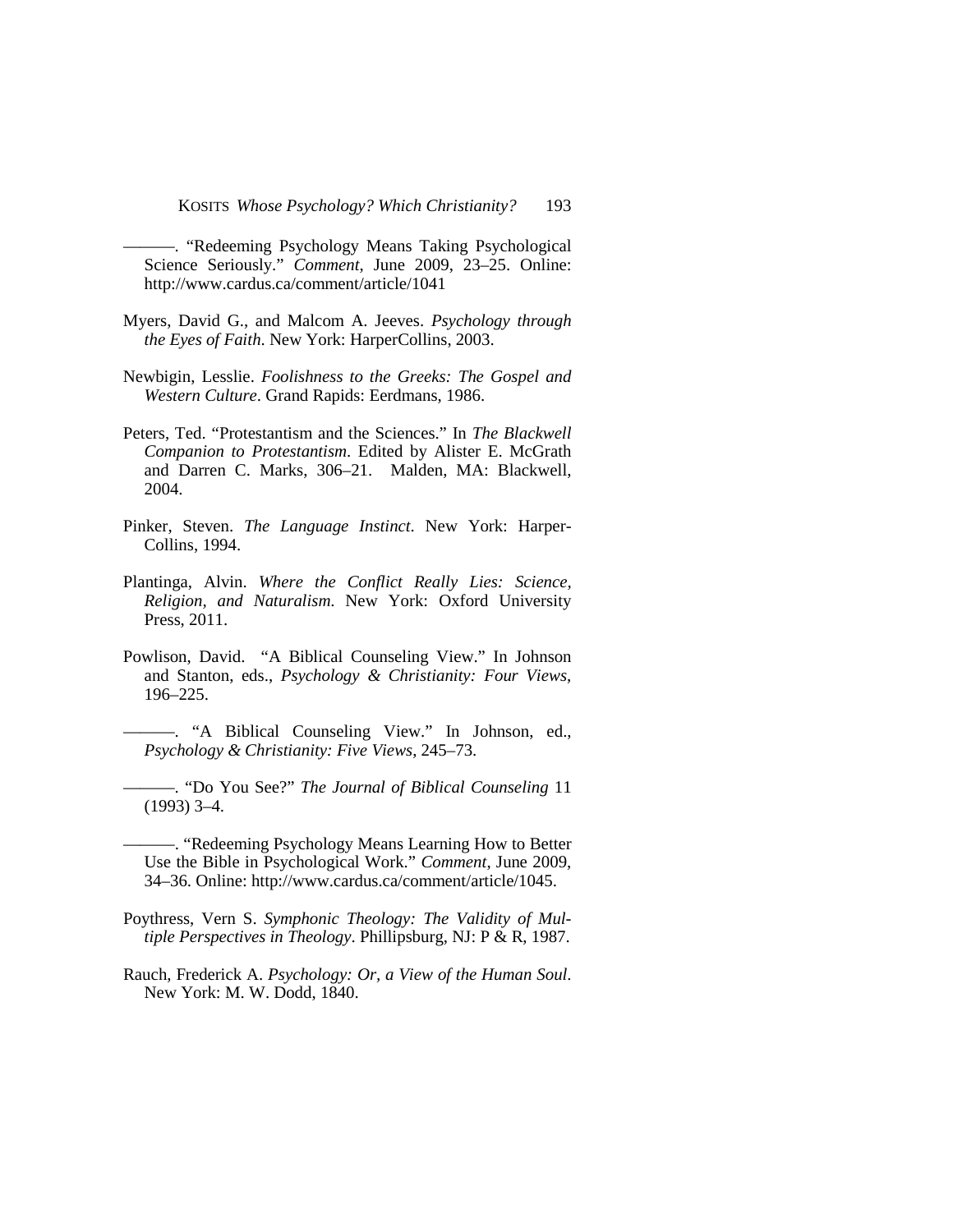- Roberts, Robert C. "A Christian Psychology View." In Johnson and Stanton, eds., *Psychology and Christianity: Four Views*, 148–77.
	- "Redeeming Psychology Means Recovering the Christian Psychology of the Past." *Comment*, June 2009, 37– 39. Online: http://www.cardus.ca/comment/article/1046.

———. *Spiritual Emotions: A Psychology of Christian Virtues*. Grand Rapids: Eerdmans, 2007.

- Roberts, Robert C., and P. J. Watson. "A Christian Psychology View." In Johnson, ed., *Psychology & Christianity: Five Views*, 149–78.
- Rupp, E. Gordon, and Philip S. Watson, eds. *Luther and Erasmus: Free Will and Salvation*. Philadelphia: Westminster, 1969.
- Scott-Phillips, Thomas C., Thomas E. Dickins, and Stuart A. West. "Evolutionary Theory and the Ultimate-Proximate Distinction in the Human Behavioral Sciences." *Perspectives on Psychological Science* 6 (2011) 38–47.
- Sheldon, Kennon M. *Optimal Human Being: An Integrated Multi-Level Perspective*. Mahwah, NJ: Lawrence Erlbaum Associates, 2004.
- Sternberg, Robert J., ed. *Unity in Psychology: Possibility or Pipedream?* Washington, DC: American Psychological Association, 2005.
- Stevenson, Daryl H., Brian E. Eck, and Peter C. Hill, eds. *Psychology and Christianity Integration: Seminal Works That Shaped the Movement*. Batavia, IL: Christian Association for Psychological Studies, 2007.
- Storr, Anthony. *Freud: A Very Short Introduction*. New York: Oxford University Press, 1989.